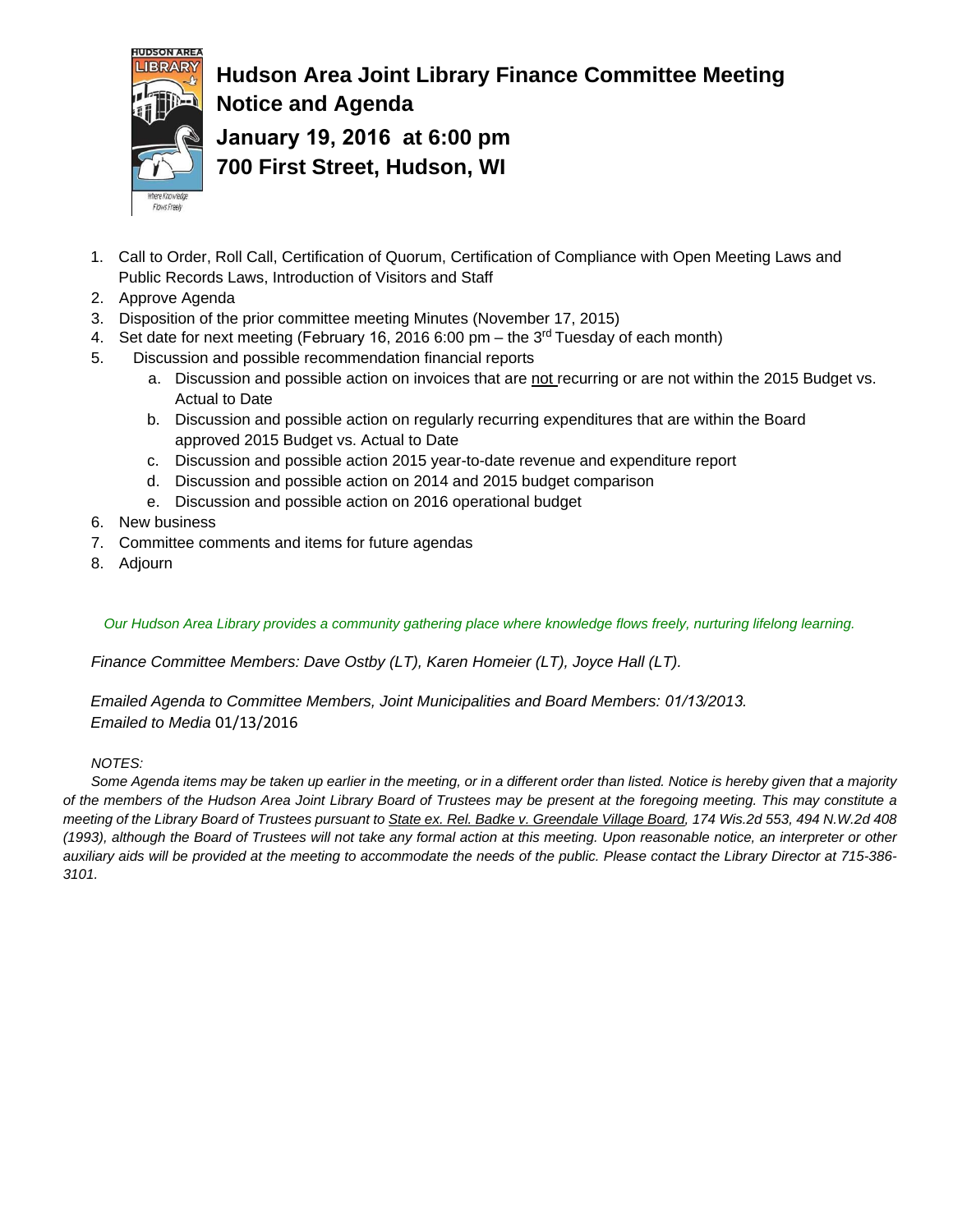

**Hudson Area Joint Library UNAPPROVED Finance Committee Meeting Minutes 6:00 PM, November 17, 2015 700 First Street, Hudson, WI**

- **1. MEETING CALLED TO ORDER BY HOMEIER AT 6:05 PM**
- **2. ROLL CALL**

*Board members present: Karen Homeier, Joyce Hall Absent: Dave Ostby Library staff: Tina Norris*

- **3. APPROVE AGENDA: Approved as AMENDED** Homeier requested date be amended from September 15 to October 15 to accurately reflect meeting date. Amended.
- **4. DISPOSITION OF THE PRIOR COMMITTEE MEETING MINUTES (October 20, 2015)** Motion by Hall, second by Homeier, to approve the meeting minutes. Vote taken. MOTION CARRIED.
- **5. SET DATE FOR NEXT MEETING** December 15, 2015 at 6:00 PM – THE 3<sup>RD</sup> TUESDAY OF EACH MONTH
- **6. DISCUSSION AND POSSIBLE RECOMMENDATION FINANCIAL REPORTS**
	- a. Discussion and possible action on invoices that are not recurring or are not within the 2015 Budget vs. Actual to Date **NO ACTION TAKEN**
	- b. Discussion and possible action on regularly recurring expenditures that are within the Board approved 2015 Budget vs. Actual to Date **NO ACTION TAKEN**
	- **c.** Discussion and possible action 2015 year-to-date revenue and expenditure report **NO ACTION TAKEN**
	- d. Discussion and possible action on 2014 and 2015 budget comparison **NO ACTION TAKEN**
	- e. Discussion and possible action on 2016 operational budget**. NO ACTION TAKEN**

Budget pending and waiting for information on salary amounts

- **7. NEW BUSINESS**
	- **A. NONE**
- **8. COMMITTEE COMMENTS AND ITEMS FOR FUTURE AGENDAS None**
- **9. ADJOURN**

MOTION by Hall, second by Homeier, to adjourn. Vote taken. All ayes. MOTION CARRIED. Meeting adjourned at 6:25 PM.

*Minutes prepared by Tina Norris*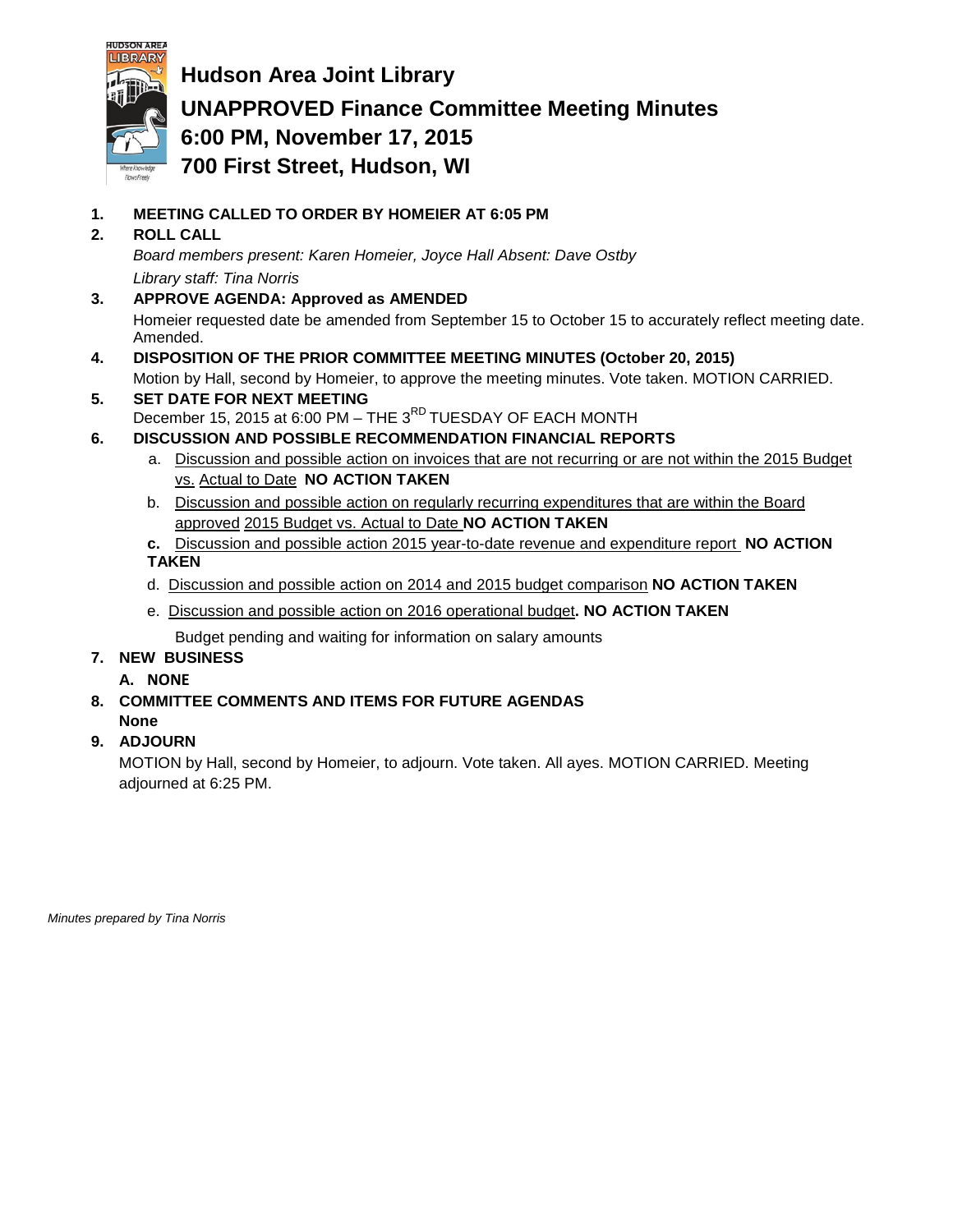GFS CITY OF HUDSON 01/08/2016 11:57:09 Balance Sheet GL050S-GL570R

Report Selection:

Calendar Start Date............. 01/01/2015

Calendar End (As Of) Date....... 12/31/2015

Print Zero Balance Accounts..... Y

Inclusion Ranges: Fund............................ 240 240

Run Instructions:

| Jobq Banner Copies Form Printer Hold Space LPI Lines CPI CP SP |  |  |  |              |  |  |
|----------------------------------------------------------------|--|--|--|--------------|--|--|
|                                                                |  |  |  | Y S 8 068 10 |  |  |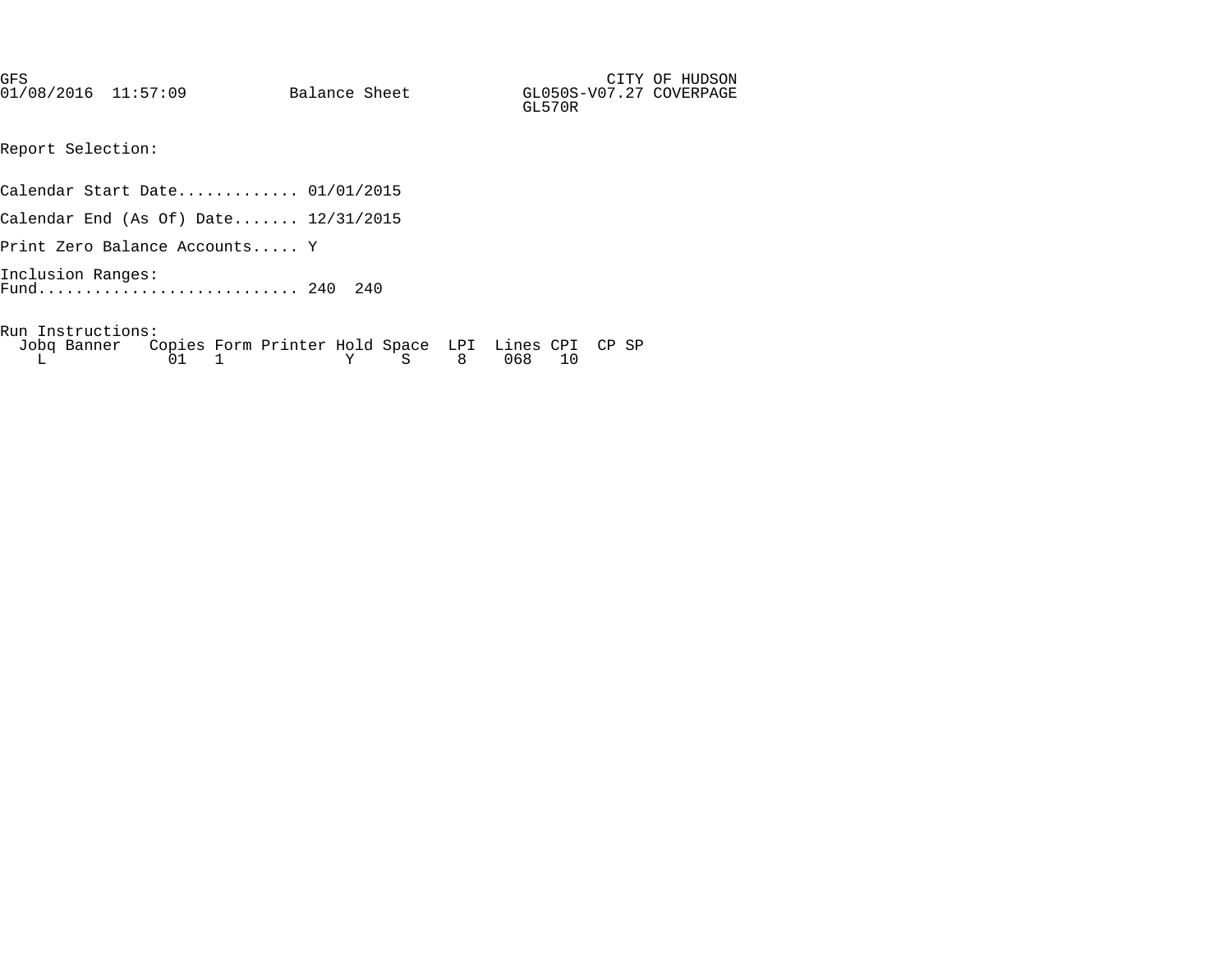#### GFS CITY OF HUDSON GL570R-V07.27 PAGE 1

----FUND---- 240 HUDSON AREA JOINT LIBRARY

| LIABILITIES AND FUND BALANCE |  | $\begin{tabular}{l c c c c c} \hline \texttt{CURENT} \texttt{ASSETS}: & \texttt{STRASURER'S CASH} & \texttt{711,185.65} & \texttt{66,300.70CR} & \texttt{60,912.92} & \texttt{332,098.57} \\ \texttt{CASH - UNDEROSTTE} & \texttt{QNSF-ILBRARY} & \texttt{ONNFTIONS} & \texttt{10,560} & \texttt{66,300.70CR} & \texttt{60,912.92} & \texttt{332,098.57} \\ \texttt{INWENTMENT-BUL$<br>FIXED ASSETS:<br>LEASEHOLD IMPROVEMENTS<br>ACCUM DEPR-LEASEHOLD IMP<br>MACHINERY AND EQUIPMENT<br>MACHINERY AND EQUIPMENT<br>MACHINERY AND EQUIPMENT<br>COLLECTION - BOOKS<br>COLLECTION - AUDIO / VIDEO<br>TOTAL FIXED ASSETS:<br>COLLECTION -<br>TOTAL ASSETS: 1,300,807.10 66,300.70CR 49,137.19 1,349,944.29 |
|------------------------------|--|---------------------------------------------------------------------------------------------------------------------------------------------------------------------------------------------------------------------------------------------------------------------------------------------------------------------------------------------------------------------------------------------------------------------------------------------------------------------------------------------------------------------------------------------------------------------------------------------------------------------------------------------------------------------------------------------------------|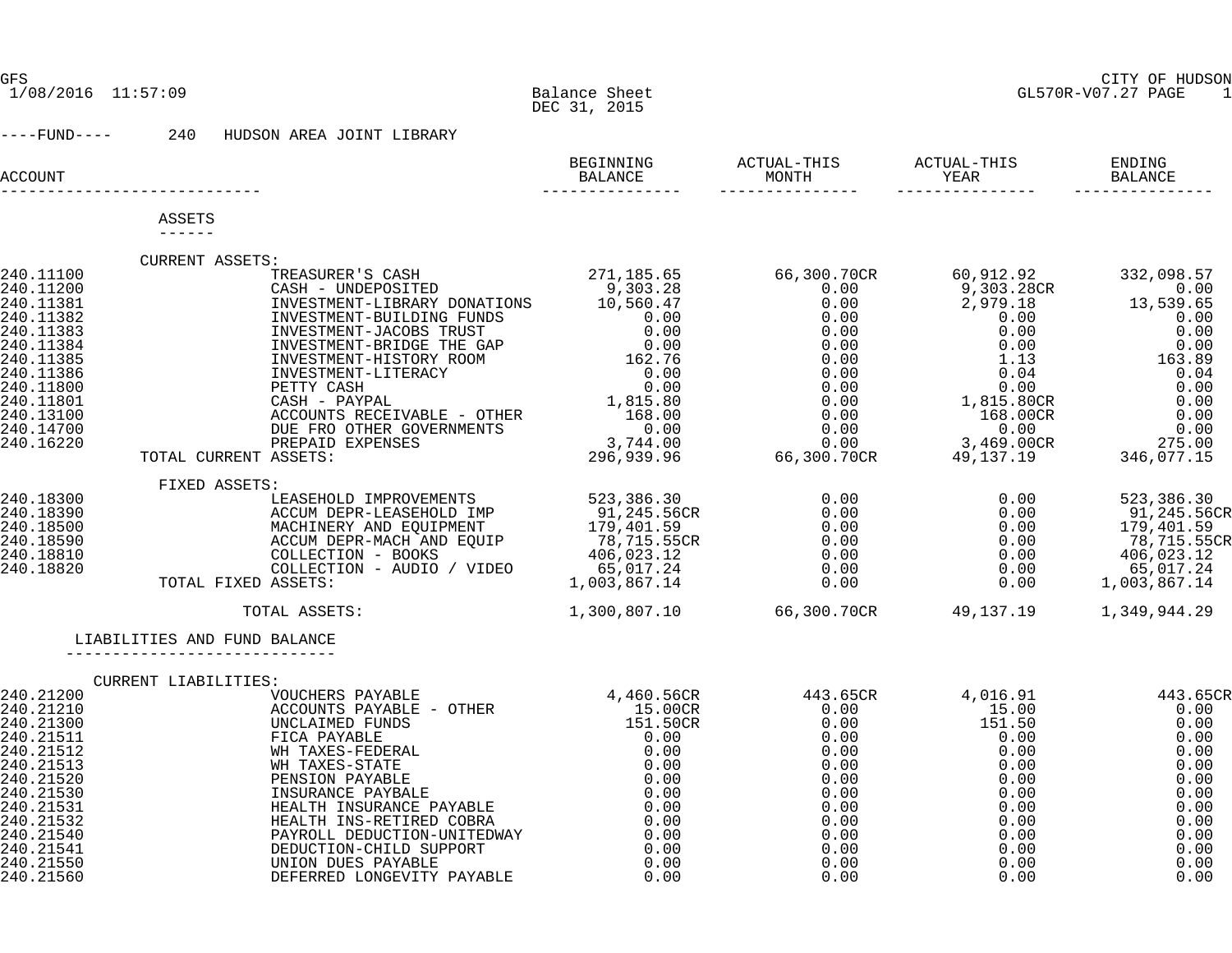#### ----FUND---- 240 HUDSON AREA JOINT LIBRARY

| BEGINNING<br>BALANCE | ACTUAL-THIS<br>MONTH                                                                                                                                                                             | ACTUAL-THIS<br>YEAR                                                                                          | ENDING<br>BALANCE                                                                                                                                 |
|----------------------|--------------------------------------------------------------------------------------------------------------------------------------------------------------------------------------------------|--------------------------------------------------------------------------------------------------------------|---------------------------------------------------------------------------------------------------------------------------------------------------|
| 0.00                 | 0.00                                                                                                                                                                                             | 0.00                                                                                                         | 0.00                                                                                                                                              |
| 0.00                 | 0.00                                                                                                                                                                                             | 0.00                                                                                                         | 0.00                                                                                                                                              |
| 0.00                 | 0.00                                                                                                                                                                                             | 0.00                                                                                                         | 0.00                                                                                                                                              |
| 0.00                 | 0.00                                                                                                                                                                                             | 0.00                                                                                                         | 0.00                                                                                                                                              |
| 0.00                 | 0.00                                                                                                                                                                                             | 0.00                                                                                                         | 0.00                                                                                                                                              |
|                      | 0.00                                                                                                                                                                                             |                                                                                                              | 0.00                                                                                                                                              |
| 15,720.34CR          | 0.00                                                                                                                                                                                             |                                                                                                              | 0.00                                                                                                                                              |
|                      |                                                                                                                                                                                                  | 0.00                                                                                                         | 25,546.60CR                                                                                                                                       |
| 1,225.63CR           | 0.00                                                                                                                                                                                             | 0.00                                                                                                         | 1,225.63CR                                                                                                                                        |
|                      |                                                                                                                                                                                                  | 0.00                                                                                                         | 28,932.85CR                                                                                                                                       |
| 36.96CR              |                                                                                                                                                                                                  | 16.93                                                                                                        | 20.03CR                                                                                                                                           |
|                      | 0.00                                                                                                                                                                                             |                                                                                                              | 0.00                                                                                                                                              |
| 76,089.44CR          | 438.33CR                                                                                                                                                                                         | 19,920.68                                                                                                    | 56,168.76CR                                                                                                                                       |
|                      |                                                                                                                                                                                                  |                                                                                                              |                                                                                                                                                   |
|                      |                                                                                                                                                                                                  |                                                                                                              | 291.20                                                                                                                                            |
|                      |                                                                                                                                                                                                  |                                                                                                              | 291.20                                                                                                                                            |
| 75,660.74CR          | 438.33CR                                                                                                                                                                                         | 19,783.18                                                                                                    | 55,877.56CR                                                                                                                                       |
|                      |                                                                                                                                                                                                  |                                                                                                              |                                                                                                                                                   |
|                      | 6,793.22                                                                                                                                                                                         | 3,389.48CR                                                                                                   | 3,389.48CR                                                                                                                                        |
|                      | 6,793.22CR                                                                                                                                                                                       | 3,389.48                                                                                                     | 3,389.48                                                                                                                                          |
|                      | 0.00                                                                                                                                                                                             |                                                                                                              | 13,703.54CR                                                                                                                                       |
| 0.00                 | 0.00                                                                                                                                                                                             | 0.00                                                                                                         | 0.00                                                                                                                                              |
|                      |                                                                                                                                                                                                  |                                                                                                              | 0.00                                                                                                                                              |
|                      |                                                                                                                                                                                                  |                                                                                                              | 1, 211, 442.82CR                                                                                                                                  |
| 0.00                 |                                                                                                                                                                                                  |                                                                                                              | 0.00                                                                                                                                              |
|                      |                                                                                                                                                                                                  |                                                                                                              | 802, 237.78CR                                                                                                                                     |
|                      |                                                                                                                                                                                                  |                                                                                                              | 0.00                                                                                                                                              |
|                      |                                                                                                                                                                                                  |                                                                                                              | 733,317.41                                                                                                                                        |
|                      |                                                                                                                                                                                                  |                                                                                                              | 1,294,066.73CR                                                                                                                                    |
| 1,300,807.10CR       | 66,300.70                                                                                                                                                                                        | 49,137.19CR                                                                                                  | 1,349,944.29CR                                                                                                                                    |
| 0.00                 | 0.00                                                                                                                                                                                             | 0.00                                                                                                         | 0.00                                                                                                                                              |
|                      | 0.00<br>25,546.60CR<br>28,932.85CR<br>0.00<br>428.70<br>428.70<br>0.00<br>0.00<br>10,723.23CR<br>0.00<br>DESIGNATED/UNEXPENDED TRUST<br>1,214,423.13CR<br>0.00<br>0.00<br>0.00<br>1,225,146.36CR | 0.00<br>0.00<br>5.32<br>0.00<br>0.00<br>0.00<br>0.00<br>0.00<br>2,112.54CR<br>0.00<br>68,851.57<br>66,739.03 | 0.00<br>15,720.34<br>0.00<br>137.50CR<br>137.50CR<br>2,980.31CR<br>0.00<br>2,980.31<br>0.00<br>802, 237.78CR<br>0.00<br>733,317.41<br>68,920.37CR |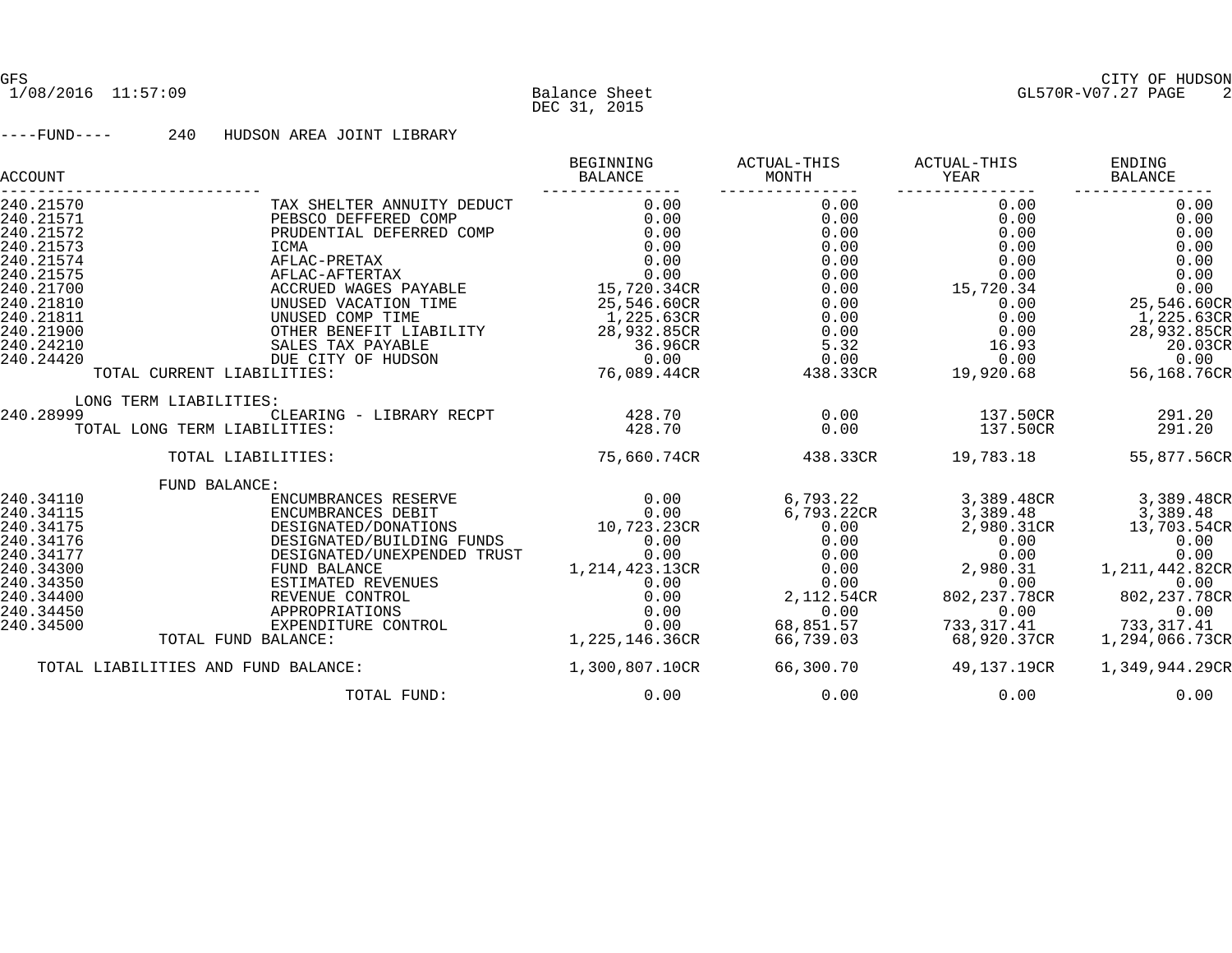1/08/2016 11:57:09 Balance Sheet<br>DEC 31, 2015

GFS CITY OF HUDSON 1/08/2016 11:57:09 Balance Sheet GL570R-V07.27 PAGE 3

TOTAL NUMBER OF RECORDS PRINTED 56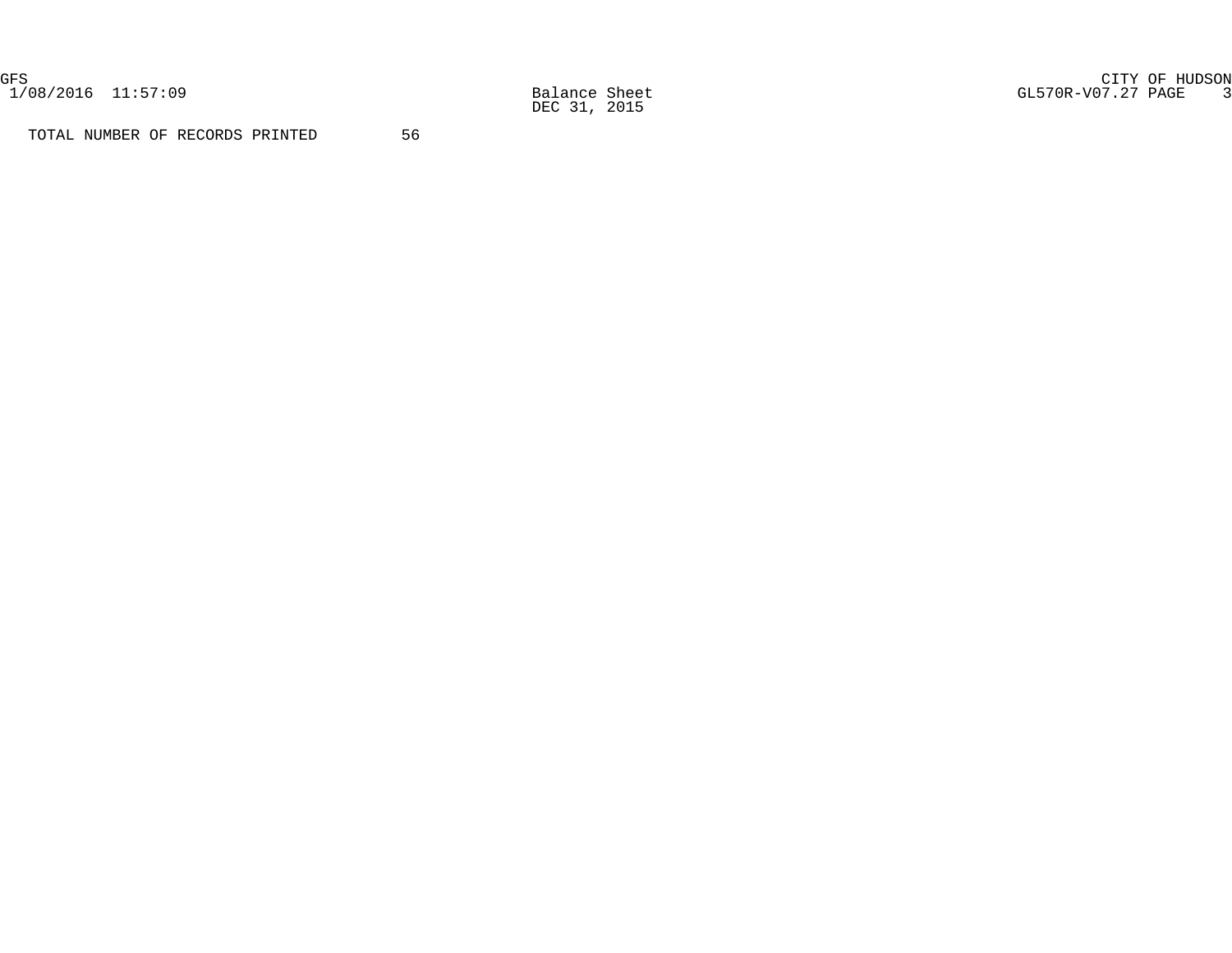|                                                          | <b>Budget</b> | <b>Year to Date</b>   |                            |                    |                                 |                    |                           |                  |                                |               |
|----------------------------------------------------------|---------------|-----------------------|----------------------------|--------------------|---------------------------------|--------------------|---------------------------|------------------|--------------------------------|---------------|
|                                                          | <b>Code</b>   |                       |                            | <b>December</b>    |                                 |                    |                           |                  | <b>Variance from Prior Yr.</b> | % of 2015     |
|                                                          |               |                       |                            | 2015               |                                 | 2014               |                           | \$               | %                              | <b>Budget</b> |
| <b>Revenue</b>                                           |               |                       |                            |                    |                                 |                    |                           |                  |                                |               |
| City of Hudson                                           | 49210         | 295,000               | \$                         | 300,900            | \$                              | 295,000            | $\frac{1}{2}$             | 5,900            | 2%                             | 102%          |
| Village of N. Hudson                                     | 47310         | 84,962 \$             |                            | 82,815             | \$                              | 84,963             | $\boldsymbol{\mathsf{S}}$ | (2, 149)         |                                | 97%           |
| Town of Hudson                                           | 47310         | 191,538 \$            |                            | 197,283            | \$                              | 191,537            | \$                        | 5,746            | 3%                             | 103%          |
| Town of St. Joseph                                       | 47310         | 86,788 \$             |                            | 86,788             | \$                              | 86,788             | \$                        |                  |                                | 100%          |
| St. Croix County                                         | 47310         | $81,436$ \$           |                            | 82,125             | \$                              | 82,613             | \$                        | (488)            | $-1%$                          | 101%          |
| <b>Other Counties</b>                                    | 47310         | 5,169                 | \$                         | 5,169              | \$                              | 7,082              | \$                        | (1, 913)         | $-27%$                         | 100%          |
| Copies, Fines, Misc.                                     | 46710         | 40,000                | \$                         | 35,554             | \$                              | 39,271             | \$                        | (3,717)          | $-9%$                          | 89%           |
| Donations - Other                                        | 48500         | 0                     | $\boldsymbol{\mathsf{S}}$  | 2,898              | \$                              | 3,362              | \$                        | (464)            |                                |               |
| Donation - Literacy Program                              | 48563         | 1,160                 | $\sqrt[6]{3}$              | 1,185              | \$                              |                    | \$                        | 1,185            |                                |               |
| Donations - History Collection                           | 48562         | 0                     | \$                         |                    | \$                              | 25                 | \$                        | (25)             |                                |               |
| Donation - Friends Pledge                                | 48562         | 0                     | $\boldsymbol{\mathsf{S}}$  | 500                | \$                              | 15,000             | \$                        | (14,500)         |                                |               |
| Donation - Bridget the Gap                               | 48564         | 25,000                | \$                         | 3,640              | \$                              | 14,395             |                           |                  |                                |               |
| <b>Total Revenue</b>                                     |               | \$<br>811,053         | \$                         | 798,856            | \$                              | 820,036            | \$                        | (10, 425)        | $-1%$                          | 98%           |
| <b>Staff Compensation</b>                                |               |                       |                            |                    |                                 |                    |                           |                  |                                |               |
| <b>Full Time Salaries</b>                                | 121           | 153,571               | \$                         | 144,597            | \$                              | 161,917            | \$                        | (17, 320)        | $-11%$                         | 94%           |
| <b>Overtime Salaries</b>                                 | 122           | 200                   | \$                         | 1,464              | \$                              | 274                | $\boldsymbol{\mathsf{S}}$ | 1,190            |                                | 732%          |
| <b>Part Time Salaries</b>                                | 125           | 198,078 \$            |                            | 168,411            | \$                              | 167,082            | \$                        | 1,329            | 1%                             | 85%           |
| <b>FICA</b>                                              | 151           | $26,916$ \$           |                            | 24,673             | \$                              | 24,599             | \$                        | 74               | 0%                             | 92%           |
| Pension                                                  | 152           | $23,926$ \$           |                            | 18,234             | \$                              | 19,198             | \$                        | (964)            | $-5%$                          | 76%           |
| <b>Health Insurance</b>                                  | 154           | 70,130                | \$                         | 56,040             | \$                              | 67,502             | \$                        | (11, 462)        | $-17%$                         | 80%           |
| Life Insurance                                           | 155           | 250                   | \$                         |                    |                                 |                    | \$                        |                  |                                |               |
| <b>Staff Compensation Subtotal</b>                       |               | 473,071               | \$                         | 413,419            | \$                              | 440,572            | \$                        | (27, 153)        | $-6%$                          | 87%           |
| <b>General Operating Expenses</b>                        |               |                       |                            |                    |                                 |                    |                           |                  |                                |               |
| Hudson Finance/Personnel Fee                             | 213           | 14,027                | \$                         | 13,752             | \$                              | 13,752             | $\boldsymbol{\theta}$     |                  | 0%                             | 98%           |
| IFLS-operating/maintenance                               | 216           | 33,764 \$             |                            | 49,285             | $\boldsymbol{\mathsf{S}}$       | 67,486             | $\boldsymbol{\mathsf{S}}$ | (18, 201)        | $-27%$                         | 146%          |
| IFLS-addl courier/self check                             | 217           | $2,500$ \$            |                            | 4,607              | \$                              |                    | \$                        | 4,607            |                                | 184%          |
| IFLS-catalogging                                         | 218           | $24,726$ \$           |                            | 13,172             | \$                              |                    | \$                        | 13,172           |                                | 53%           |
| Telephone                                                | 225           | $3,600$ \$            |                            | 732                | \$                              | 740                | \$                        | (8)              | $-1%$                          | 20%           |
| Contracted Maint. & Repair                               | 249           | 600                   | \$                         | 50                 | \$                              | 317                | \$                        | (267)            | $-84%$                         | 8%            |
| Programming - Adult                                      | 294           | 2,000                 | \$                         | 1,530              | \$                              | 990                | \$                        | 540              | 55%                            | 77%           |
| Programming - Children                                   | 295           | $2,500$ \$            |                            | 1,565              | \$                              | 1,985              | \$                        | (420)            |                                | 63%           |
| Maintenance Agmt/Leases                                  | 298           | $5,500$ \$            |                            | 3,067              | \$                              | 3,907              | $\boldsymbol{\mathsf{S}}$ | (840)            | $-21%$                         | 56%           |
| <b>Contract Services</b>                                 | 299           | $5,000$ \$            |                            | 5,741              | \$                              | 5,111              | $\boldsymbol{\mathsf{S}}$ | 630              | 12%                            | 115%          |
| Postage                                                  | 311           | $5,000$ \$            |                            | 1,939              | \$                              | 3,547              | \$                        | (1,608)          | $-45%$                         | 39%           |
| <b>Office Supplies</b>                                   | 312           | 16,160                | \$                         | 7,601              | \$                              | 11,551             | \$                        | (3,950)          | $-34%$                         | 47%           |
| Memberships                                              | 324           | 500                   | \$                         | 205                | \$                              | 198                | \$                        | $\overline{7}$   | 4%                             | 41%           |
| Advertising                                              | 326           | $1,000$ \$            |                            |                    | \$                              | 558                | \$                        | (558)            |                                | 0%            |
| <b>Staff Development</b>                                 | 338           | $1,600$ \$            |                            | 136                | \$                              | 1,079              | \$                        | (943)            |                                | 9%            |
| Conferences & Travel                                     | 339           |                       | \$                         | 202                | \$                              | 621                | \$                        | (419)            |                                |               |
| Maint & Repair Supplies                                  | 357           | $1,000$ \$            |                            | 1,017              | \$                              | 651                | \$                        | 366              | 56%                            | 102%          |
| <b>Books</b>                                             | 395           | 65,000 \$             |                            | 60,171             | \$                              | 65,622             | \$                        | (5, 451)         | $-8%$                          | 93%           |
| Technology                                               | 396           | 24,700 \$             |                            | 17,413             | \$                              | 5,651              | \$                        | 11,762           | 208%                           | 70%           |
| Periodicals                                              | 397           | $7,000$ \$            |                            | 6,091              | \$                              | 6,390              | $\boldsymbol{\mathsf{S}}$ | (299)            | $-5%$                          | 87%           |
| Audio-Visual                                             | 398           | 18,000 \$             |                            | 16,923             | \$                              | 16,005             | $\boldsymbol{\mathsf{S}}$ | 918              | 6%                             | 94%           |
| <b>Activity Fund</b>                                     | 399           | $1,500$ \$            |                            | 1,134              | \$                              | 1,513              | \$                        | (379)            | $-25%$                         | 76%           |
| Ins. Workers Comp.                                       | 510           | $1,100$ \$            |                            | 1,222              | \$                              | 1,033              | $\boldsymbol{\mathsf{S}}$ | 189              | 18%                            | 111%          |
| Ins. Public Liab.                                        | 511           | $1,700$ \$            |                            | 1,491              | \$                              | 1,615              | \$                        | (124)            | $-8%$                          | 88%           |
| Ins. Public Officials                                    | 513           | 2,100                 | \$                         | 2,253              | \$                              | 1,934              | \$                        | 319              | 16%                            | 107%          |
| Ins. Property Ins.                                       | 517           | $1,700$ \$            |                            | 1,632              | \$                              | 1,614              | \$                        | 18               | 1%<br>9%                       | 96%           |
| Bld. Occupancy Exp.<br><b>General Operating Subtotal</b> | 532           | 135,000 \$<br>377,277 | \$                         | 132,420<br>345,352 | \$                              | 121,385<br>335,255 | $\boldsymbol{\mathsf{S}}$ | 11,035<br>10,097 | 3%                             | 98%<br>92%    |
| <b>Total Operating Expenses</b>                          |               | 850,348 \$            |                            | 758,771            | \$<br>$\boldsymbol{\mathsf{S}}$ | 775,827            | \$<br>$\frac{1}{2}$       | (17, 055)        | $-2%$                          | 89%           |
|                                                          |               |                       |                            |                    |                                 |                    |                           |                  |                                |               |
| <b>NET OPERATING REVENUE (EXPENSE)</b>                   |               | $-39,295$             | $\sqrt[6]{3}$              | 40,085             | $\frac{1}{2}$                   | 44,209             | $\sqrt[6]{\frac{1}{2}}$   | 6,630            | 15%                            |               |
| Insurance Reimbursement                                  | 46711         | $\overline{0}$        | $\boldsymbol{\mathsf{\$}}$ |                    | \$                              | 38,535             | \$                        | (38, 535)        |                                |               |
| <b>Capital Repairs</b>                                   |               |                       |                            |                    | \$                              | (32, 695)          |                           |                  |                                |               |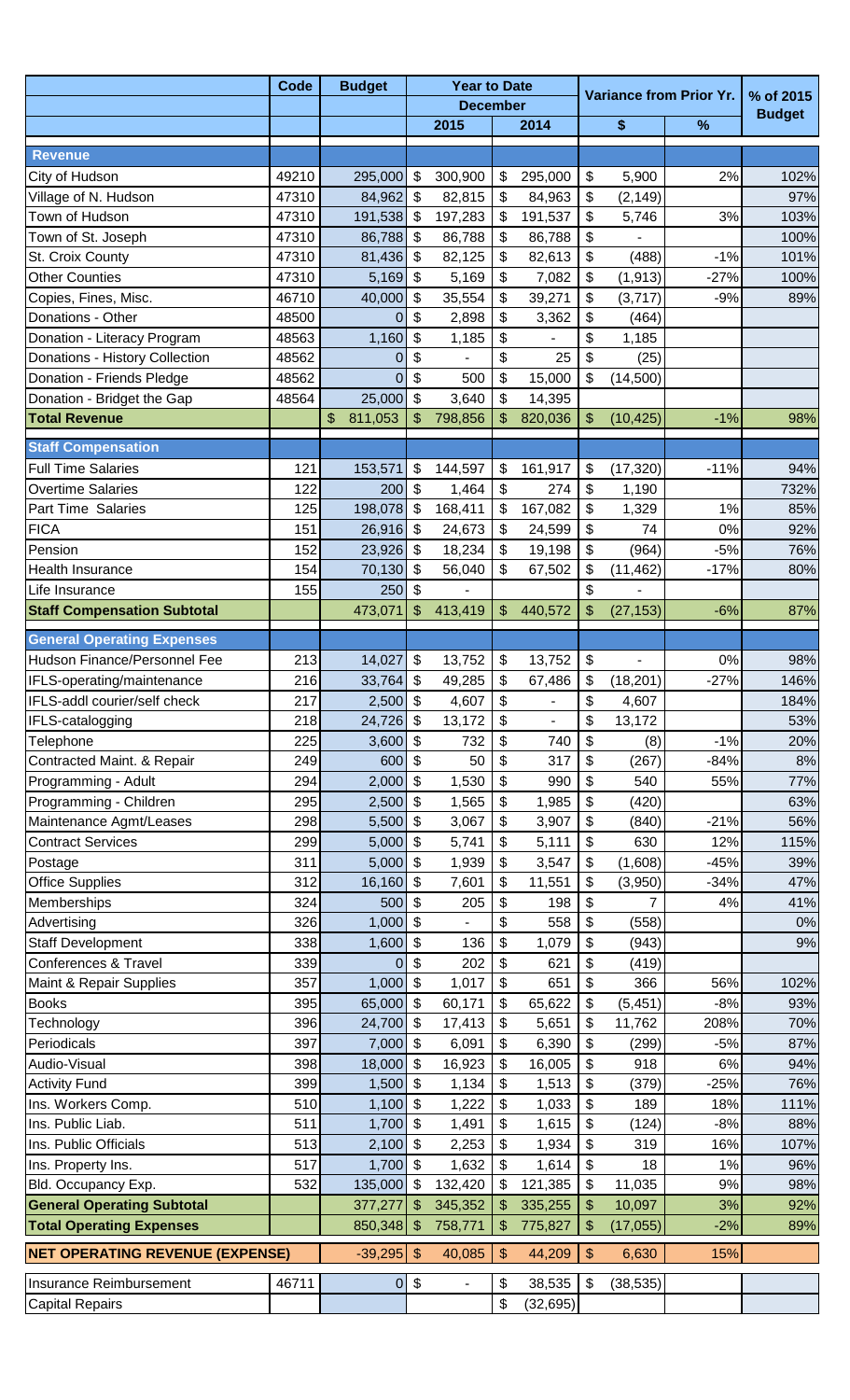| <b>I</b> Interest                   | 48562 | 01 |   | 2,658  | ,933   | 725             |        |  |
|-------------------------------------|-------|----|---|--------|--------|-----------------|--------|--|
| Gain/Loss on marketable investments | 48564 | וכ |   | 644    | .582   | (6,937)         | $-91%$ |  |
|                                     |       |    |   |        |        |                 |        |  |
| <b>NET REVENUE (EXPENSE)</b>        |       |    | w | 43.388 | 59.564 | \$<br>(38, 116) | $-64%$ |  |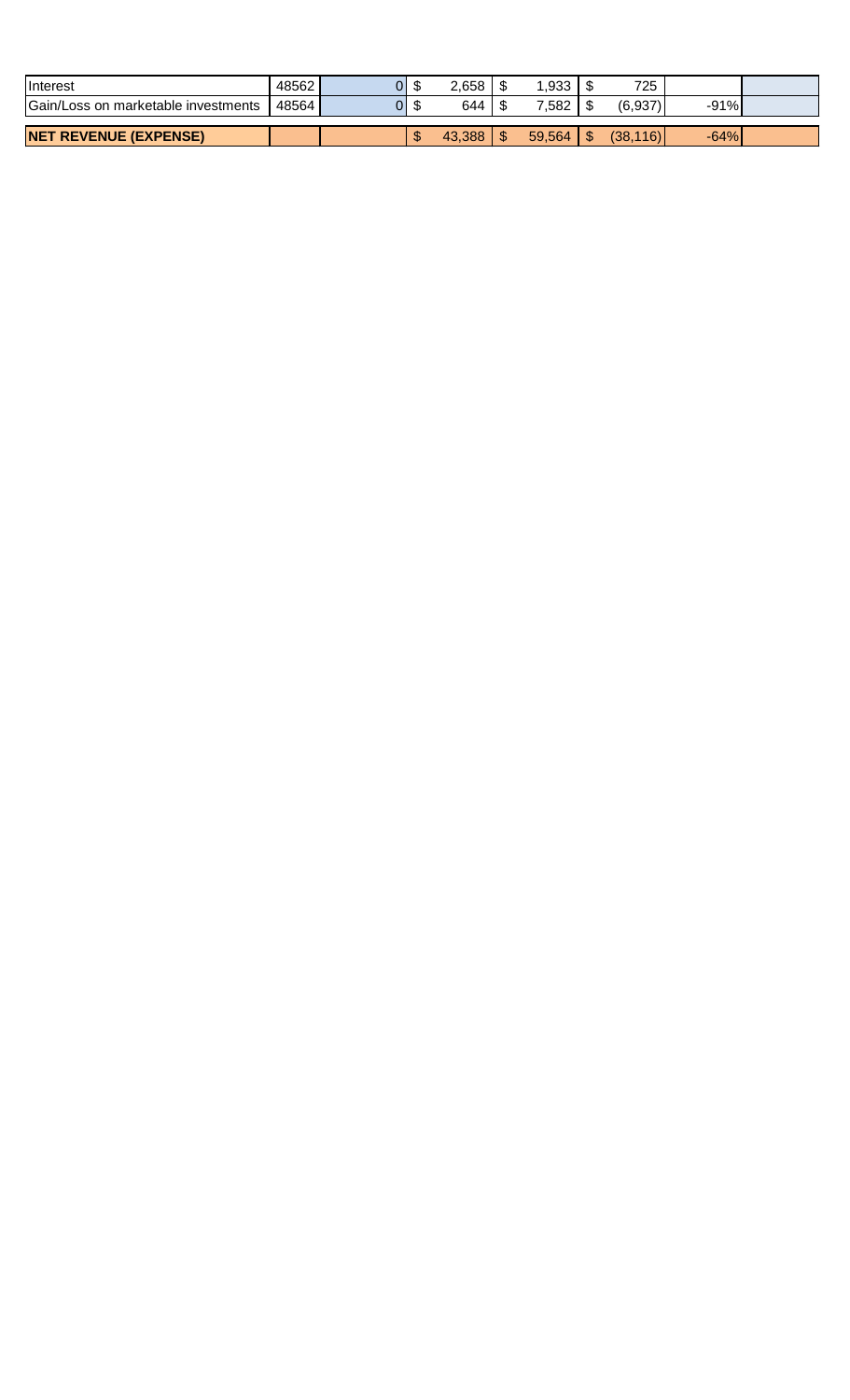| <b>Actual vs. Budget</b>               | Code  |          |                | <b>Budget January February</b> | <b>March</b> | <b>April</b> | <b>May</b> | June   | July   |         | August SeptemberOctoberlovembeDecember |        |        |             | <b>Actual to</b><br><b>Date</b> | <b>Amount</b><br>Remaining | <b>Percent</b><br>Remaining |
|----------------------------------------|-------|----------|----------------|--------------------------------|--------------|--------------|------------|--------|--------|---------|----------------------------------------|--------|--------|-------------|---------------------------------|----------------------------|-----------------------------|
|                                        |       |          |                |                                |              |              |            |        |        |         |                                        |        |        |             |                                 |                            |                             |
| <b>Revenue</b>                         |       |          |                |                                |              |              |            |        |        |         |                                        |        |        |             |                                 |                            |                             |
| City of Hudson                         | 49210 | 295,000  | 150,450        | $\Omega$                       | <sup>0</sup> |              |            |        |        | 150,450 |                                        |        |        |             | 300,900                         | 5,900                      | 2%                          |
| Village of N. Hudson                   | 47302 | 84,962   | $\Omega$       | $\Omega$                       | 41,408       |              |            |        |        |         |                                        | 41,407 |        |             | 82,815                          | $-2,148$                   | $-3%$                       |
| Town of Hudson                         | 47303 | 191,538  | $\Omega$       | 98,642                         | 0            |              |            |        |        | 98,641  |                                        |        |        |             | 197,283                         | 5,745                      | 3%                          |
| Town of St. Joseph                     | 47304 | 86,788   | $\Omega$       |                                | <sup>0</sup> |              | 43,394     |        |        |         |                                        |        | 43,394 |             | 86,788                          |                            | 0%                          |
| St. Croix County                       | 47311 | 81,436   | $\overline{0}$ | 81,690                         | $\Omega$     |              |            |        |        |         | 435                                    |        |        |             | 82,125                          | 689                        | 1%                          |
| <b>Other Counties</b>                  | 47311 | 5,169    | 1,819          | $\Omega$                       | 3,350        |              |            |        |        |         |                                        |        |        |             | 5,169                           |                            | 0%                          |
| Copies, Fines, Misc.                   | 46710 | 40,000   | 943            | 2,012                          | 3,586        | 3,594        | 2,451      | 4,141  | 3,077  | 3,530   | 2,223                                  | 5,625  | 2,260  | 2,113       | 35,554                          | $-4,446$                   | $-11%$                      |
| Interest                               | 48100 | 0        | $\Omega$       | 0                              | 0            | 633          |            |        | 1,115  |         |                                        | 911    |        |             | 2,658                           | 2,658                      |                             |
| Gain/Loss on marketable<br>investments | 48200 | 0        | 644            | O                              |              |              |            |        |        |         |                                        |        |        |             | 644                             | 644                        |                             |
| Donations - Other                      | 48500 |          | 435            | 250                            | 120          | 60           | 110        | 110    | 1,565  | 76      | 110                                    | 62     |        |             | 2,898                           | 2,898                      |                             |
| Donation - Literacy Program            | 48561 | 1,160    | $\Omega$       | $\Omega$                       | 685          |              |            | 500    |        |         |                                        |        |        |             | 1,185                           | 25                         |                             |
| Donations - History Collection         | 48562 | 0        | $\mathbf 0$    | $\Omega$                       | $\Omega$     |              |            |        |        |         |                                        |        |        |             |                                 | $\Omega$                   |                             |
| Donation - Friends Pledge              | 48563 | $\Omega$ | $\Omega$       | $\Omega$                       | 500          |              |            |        |        |         |                                        |        |        |             | 500                             | 500                        |                             |
| Donation - Bridge the Gap              | 48564 | 25,000   | 1,495          | 980                            | 750          | 390          | 25         |        |        |         |                                        |        |        |             | 3,640                           | $-21,360$                  | $-85%$                      |
| <b>Total Revenue</b>                   |       | 811,053  | 155,786        | 183,574                        | 50,399       | 4,677        | 45,980     | 4,751  | 5,756  | 252,697 | 2,768                                  | 48,005 | 45,654 | 2,113       | 802,159                         | $-8,894$                   | $-1%$                       |
|                                        |       |          |                |                                |              |              |            |        |        |         |                                        |        |        |             |                                 |                            |                             |
| <b>Staff Compensation</b>              |       |          |                |                                |              |              |            |        |        |         |                                        |        |        |             |                                 |                            |                             |
| <b>Full Time Salaries</b>              | 121   | 153,57   | 12,835         | 12,628                         | 12,769       | 12,442       | 12,337     | 12,270 | 14,824 | 7,788   | 7,866                                  | 10,180 | 11,499 | 17,159      | \$<br>144,597                   | 8,974                      | 6%                          |
| <b>Overtime Salaries</b>               | 122   | 200      | $\Omega$       | 17                             | U            | 52           | 552        | 152    | 225    | 243     | 56                                     | 19     | 149    |             | -\$<br>1,464                    | $-1,264$                   | $-632%$                     |
| <b>Part Time Salaries</b>              | 125   | 198,078  | 10,337         | 13,605                         | 13,424       | 13,908       | 13,871     | 13,693 | 19,512 | 13,407  | 13,116                                 | 11,721 | 11,588 | $20,230$ \$ | 168,411                         | 29,667                     | 15%                         |
| <b>FICA</b>                            | 151   | 26,916   | 2,914          | 1,948                          | 1,944        | 1,960        | 1,987      | 1,938  | 2,588  | 1,606   | 1,576                                  | 1,643  | 1,744  | $2,826$ \$  | 24,673                          | 2,243                      | 8%                          |
| Pension                                | 152   | 23,926   | 2,242          | 1,459                          | 1,463        | 1,470        | 1,492      | 1,471  | 1,897  | 1,139   | 1,115                                  | 1,157  | 1,270  | $2,058$ \$  | 18,234                          | 5,692                      | 24%                         |
| Health Insurance                       | 154   | 70,130   | 12,133         | 5,095                          | 4,910        | 4,645        | 4,645      | 4,662  | 5,094  | 2,965   | 2,726                                  | 3,219  | 2,965  | 2,980       | 56,040<br>-\$                   | 14,090                     | 20%                         |
| Life Insurance                         | 155   | 250      | 0              | O                              | $\Omega$     |              |            |        |        |         |                                        |        |        |             | \$                              | 250                        | 100%                        |
|                                        |       |          |                |                                |              |              |            |        |        |         |                                        |        |        |             |                                 |                            |                             |
| <b>Staff Compensation Subtotal</b>     |       | 473,07   | 40,462         | 34,753                         | 34,509       | 34,477       | 34,885     | 34,185 | 44,139 | 27,148  | 26,455                                 | 27,939 | 29,215 | 45,252      | $\sqrt{3}$<br>413,419           | 59,652                     | 13%                         |
|                                        |       |          |                |                                |              |              |            |        |        |         |                                        |        |        |             |                                 |                            |                             |

## **January - December 2015**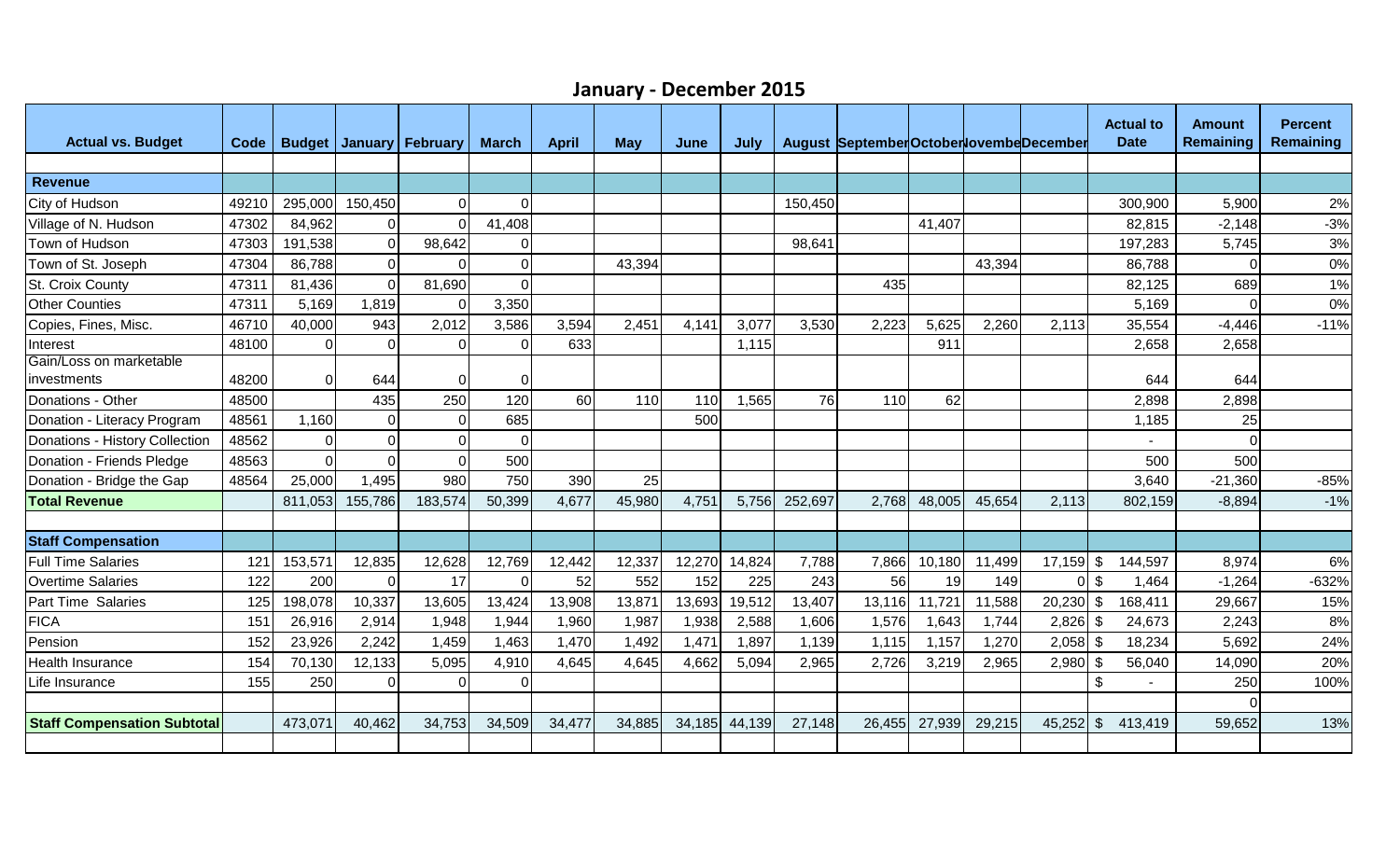| January - December 2015 |  |  |
|-------------------------|--|--|
|-------------------------|--|--|

| <b>Actual vs. Budget</b>          | Code | <b>Budget</b> | January        | February       | <b>March</b>   | <b>April</b>   | <b>May</b> | June      | July      |         | August SeptemberOctoberlovembeDecember |        |           |           | <b>Actual to</b><br><b>Date</b> | <b>Amount</b><br><b>Remaining</b> | <b>Percent</b><br><b>Remaining</b> |
|-----------------------------------|------|---------------|----------------|----------------|----------------|----------------|------------|-----------|-----------|---------|----------------------------------------|--------|-----------|-----------|---------------------------------|-----------------------------------|------------------------------------|
| <b>General Operating Expenses</b> |      |               |                |                |                |                |            |           |           |         |                                        |        |           |           |                                 |                                   |                                    |
| Hudson Finance/Personnel Fee      | 213  | 14,027        | 1,146          | 1,146          | 1,146          | 1,146          | 1,146      | 1,146     | 1,146     | 1,146   | 1,146                                  | 1,146  | 1,146     | 1,146     | 13,752                          | 275                               | 2%                                 |
| IFLS-operating/maintenance        | 216  | 33,764        | 35,864         | 295            | $\Omega$       |                |            |           |           |         |                                        |        |           | 13,126    | 49,285                          | $-15,521$                         | $-46%$                             |
| IFLS-addl courier/self check      | 217  | 2,500         | 480            |                | $\Omega$       |                |            |           |           |         |                                        |        | 4,127     |           | 4,607                           | $-2,107$                          | $-84%$                             |
| IFLS-catalogging                  | 218  | 24,726        | $\mathbf 0$    |                | $\Omega$       |                |            |           |           | 13,172  |                                        |        |           |           | 13,172                          | 11,554                            | 47%                                |
| Telephone                         | 225  | 3,600         | 4              | 96             | 64             | 51             | 59         | 82        | 46        | 68      | 16                                     | 105    | 59        | 83        | 732                             | 2,868                             | 80%                                |
| Contracted Maint. & Repair        | 249  | 600           | $\overline{0}$ |                | $\Omega$       |                |            |           |           |         | 50                                     |        |           | $\Omega$  | 50                              | 550                               | 92%                                |
| Programming - Adult               | 294  | 2,000         | 120            | 150            | 0              |                | 360        |           |           | 60      |                                        |        |           | 840       | 1,530                           | 470                               | 24%                                |
| Programming - Children            | 295  | 2,500         | $\overline{O}$ | 250            | $\Omega$       |                |            |           | 1,115     | 200     |                                        |        |           | 0         | 1,565                           | 935                               | 37%                                |
| Maintenance Agmt/Leases           | 298  | 5,500         | 358            | 124            | 269            | 143            | 314        | 315       | 124       | 333     | 269                                    | 146    | 333       | 339       | 3,067                           | 2,433                             | 44%                                |
| <b>Contract Services</b>          | 299  | 5,000         | 215            | 9              |                | $\overline{2}$ |            | 309       | 2,198     |         |                                        |        | 2,748     | 250       | 5,741                           | $-741$                            | $-15%$                             |
| Postage                           | 311  | 5,000         | 709            | $\Omega$       | 215            | 224            | 21         | 15        |           | 252     | 14                                     | 9      | 225       | 255       | 1,939                           | 3,061                             | 61%                                |
| <b>Office Supplies</b>            | 312  | 16,160        | 49             | 48             | 520            | ,283           | 267        | 2,789     | 197       | 198     |                                        | 387    | 69        | 1,793     | 7,601                           | 8,559                             | 53%                                |
| Memberships                       | 324  | 500           | $\overline{O}$ | $\Omega$       | $\Omega$       |                | 205        |           |           |         |                                        |        |           |           | 205                             | 295                               | 59%                                |
| Advertising                       | 326  | 1,000         | $\overline{0}$ | $\overline{0}$ | $\overline{O}$ |                |            |           |           |         |                                        |        |           | $\Omega$  |                                 | 1,000                             | 100%                               |
| <b>Staff Development</b>          | 338  | 1,600         | $\overline{0}$ | $\Omega$       | $\Omega$       | 75             |            |           |           | $-75$   |                                        |        |           | 136       | 136                             | 1,464                             | 92%                                |
| Conferences & Travel              | 339  | $\Omega$      | $\overline{O}$ | $\Omega$       | ΩI             |                |            |           |           | 202     |                                        |        |           | 0         | 202                             | $-202$                            |                                    |
| Maint & Repair Supplies           | 357  | 1,000         | $\Omega$       | 39             | $-19$          |                | 69         | $-3$      | 37        |         | 57                                     | 776    | 19        | 42        | 1,017                           | $-17$                             | $-2%$                              |
| <b>Books</b>                      | 395  | 65,000        | 1,841          | 1,321          | 3,163          | 7,025          | 5,999      | 7,466     | 1,709     | 6,719   | 2,668                                  | 3,821  | 8,403     | 10,035    | 60,171                          | 4,829                             | 7%                                 |
| Technology                        | 396  | 24,700        | $\overline{O}$ | $\Omega$       | 13,188         | 1,090          | 493        | 600       |           | 803     |                                        | 380    | $\Omega$  | 860       | 17,413                          | 7,287                             | 30%                                |
| Periodicals                       | 397  | 7,000         | $\overline{O}$ | $\Omega$       | ΩI             | 300            |            |           |           |         |                                        |        |           | 5,791     | 6,091                           | 909                               | 13%                                |
| Audio-Visual                      | 398  | 18,000        | 35             | 70             | 1,319          | ,818           | 2,316      | 2,383     | 497       | 2,632   | 453                                    | 1,098  | 1,059     | 3,242     | 16,923                          | 1,077                             | 6%                                 |
| <b>Activity Supplies</b>          | 399  | 1,500         | $\overline{0}$ | $\overline{0}$ | $\Omega$       | 139            |            | 104       | 227       | 94      | 310                                    | 106    | 70        | 83        | 1,134                           | 366                               | 24%                                |
| Ins. Workers Comp                 | 510  | 1,100         | 1,222          | $\overline{0}$ | Οl             |                |            |           |           |         |                                        |        |           |           | 1,222                           | $-122$                            |                                    |
| Ins. Public Liab.                 | 511  | 1,700         | 1,491          | $\Omega$       | Οl             |                |            |           |           |         |                                        |        |           |           | 1,491                           | 209                               | 12%                                |
| Ins. Public Officials             | 513  | 2,100         | 2,253          | $\Omega$       | 0              |                |            |           |           |         |                                        |        |           |           | 2,253                           | $-153$                            | $-7%$                              |
| Ins. Property Ins.                | 517  | 1,700         | 1,632          | $\Omega$       | $\Omega$       |                |            |           |           |         |                                        |        |           |           | 1,632                           | 68                                | 4%                                 |
| Bld. Occupancy Exp.               | 532  | 135,000       | 11,035         | 11,035         | 11,035         | 11,035         | 11,035     | 11,035    | 11,035    | 11,035  | 11,035                                 | 11,035 | 11,035    | 11,035    | 132,420                         | 2,580                             | 2%                                 |
| <b>General Operating Subtotal</b> |      | 377,277       | 58,455         | 14,582         | 30,905         | 24,331         | 22,289     | 26,242    | 18,330    | 36,840  | 16,019                                 | 19,009 | 29,293    | 49,056    | 345,352                         | 31,925                            | 8%                                 |
| <b>Total Expenses</b>             |      | 850,348       | 98,917         | 49,335         | 65,414         | 58,808         | 57,174     | 60,427    | 62,469    | 63,989  | 42,474                                 | 46,948 | 58,508    | 94,308    | 758,771                         | 91,577                            | 11%                                |
| <b>NET REVENUE (EXPENSE)</b>      |      | $-39,295$     | 56,869         | 134,239        | $-15,016$      | $-54,131$      | $-11,194$  | $-55,676$ | $-56,713$ | 188,709 | $-39,706$                              | 1,057  | $-12,854$ | $-92,196$ | 43,388                          | (82, 683)                         |                                    |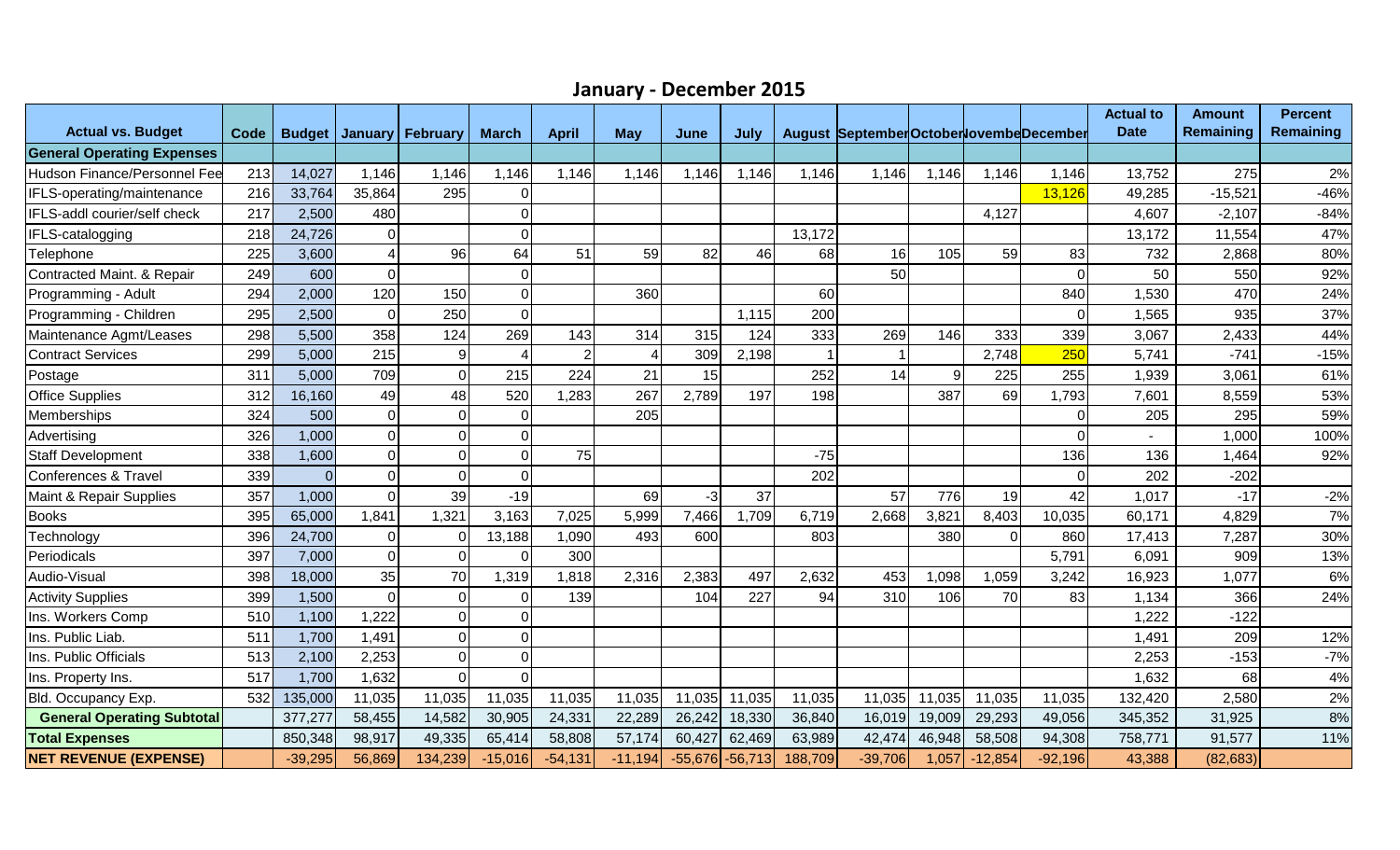| <b>ILess Donation Revenues</b> |           | -435   | $-250$  | 20E <sub>1</sub><br>∙໐∪ພ | -60       | 1 4 O<br>ப | $-610$           | ,565      | -761    | 110       | $-62$ |           |           | (4,083)        | 4,083     |  |
|--------------------------------|-----------|--------|---------|--------------------------|-----------|------------|------------------|-----------|---------|-----------|-------|-----------|-----------|----------------|-----------|--|
| Add Donation Expenditures      |           |        |         |                          |           |            | 185 <sub>1</sub> | 0         |         |           |       |           |           | $.185$ )       | 1.185     |  |
| <b>OPERATING REV. (EXP)</b>    | $-39,295$ | 56,434 | 133,989 | 15.82                    | $-54.19'$ | $-11,304$  | $-51.471$        | $-58,278$ | 188,632 | $-39,816$ | 995   | $-12,854$ | $-92,196$ | 38,119<br>י טי | $-77,414$ |  |

# **January - December 2015**

|                                    |       |        |                                      |       |              |                |              |               |        |                                         |        |        |        | <b>Actual to</b> | <b>Amount</b> | <b>Percent</b> |
|------------------------------------|-------|--------|--------------------------------------|-------|--------------|----------------|--------------|---------------|--------|-----------------------------------------|--------|--------|--------|------------------|---------------|----------------|
| <b>Capital Expenditures</b>        |       |        | <b>Budget January February March</b> |       | <b>April</b> | $\blacksquare$ | <b>IJune</b> | <b>July</b>   |        | August Septembe October Novemb December |        |        |        | <b>Date</b>      | Remaining     | Remaining      |
| <b>Donations Cash Accounts</b>     | 11381 |        |                                      |       |              |                |              |               |        |                                         |        |        |        |                  |               |                |
| <b>Cash Balance - beginnning</b>   |       | 10,560 | 10,995                               | 1,245 | 1,365        | 11,444         |              | 11,554 11,664 | 13,229 | 13,305                                  | 13,448 | 13,554 | 13,554 | 10,560           |               |                |
| Donation - Private Org/Ind         | 48500 | 435    | 250                                  | 120   | 60           | 1101           | 110          | 1,565         | 76I    | 110                                     | 62     |        |        | 2,898            |               |                |
| Interest earnings                  |       |        |                                      |       | 19           |                |              |               |        |                                         |        |        |        | 19               |               |                |
| Less transfer to Library operating |       |        |                                      |       |              |                |              |               |        |                                         |        |        |        |                  |               |                |
| Less expenditures from donations   |       |        |                                      |       |              |                |              |               |        |                                         |        |        |        |                  |               |                |
| <b>Cash Balance - end</b>          |       | 10,995 | 11,245                               | 1,365 | 11,444       | 11,554         | 11,664       | 13,229        | 13,305 | 13,415                                  | 13,510 | 13,554 | 13,554 | 13,477           |               |                |

| <b>History Collection Account</b> | 11385 |       |     |     |     |     |                  |          |     |      |                  |      |     |     |          |  |
|-----------------------------------|-------|-------|-----|-----|-----|-----|------------------|----------|-----|------|------------------|------|-----|-----|----------|--|
| <b>Cash Balance - beginnning</b>  |       |       | 163 | 163 | 163 | 163 | 163              | 163      | 163 | 163  | 163 <sub>1</sub> | 163. | 163 | 163 | 163      |  |
| Donations - History Collection    | 48562 |       |     |     |     |     |                  |          |     |      |                  |      |     |     |          |  |
| Interest Earned                   |       |       |     |     |     |     |                  |          |     |      |                  |      |     |     |          |  |
| Less expenditures from donations  |       |       |     |     |     |     |                  |          |     |      |                  |      |     |     |          |  |
| <b>Cash Balance - end</b>         |       |       | 163 | 163 | 163 | 163 | 163 <sub>1</sub> | 163      | 163 | 163l | 163              | 163  | 163 | 163 | 163      |  |
|                                   |       |       |     |     |     |     |                  |          |     |      |                  |      |     |     |          |  |
| <b>Literary Account</b>           | 11386 |       |     |     |     |     |                  |          |     |      |                  |      |     |     |          |  |
| <b>Cash Balance - beginnning</b>  |       |       |     |     |     |     |                  |          |     |      |                  |      |     |     |          |  |
| Donation - Literacy Program       | 48561 | 1,160 |     |     | 685 |     |                  | 500      |     |      |                  |      |     |     | 185, ا   |  |
| Interest Earned                   |       |       |     |     |     |     |                  |          |     |      |                  |      |     |     |          |  |
| Less expenditures from donations  |       |       |     |     |     |     |                  | $-1,185$ |     |      |                  |      |     |     | (1, 185) |  |
| <b>Cash Balance - end</b>         |       |       |     |     | 685 |     |                  | $-685$   |     |      |                  |      |     |     | $\bf{0}$ |  |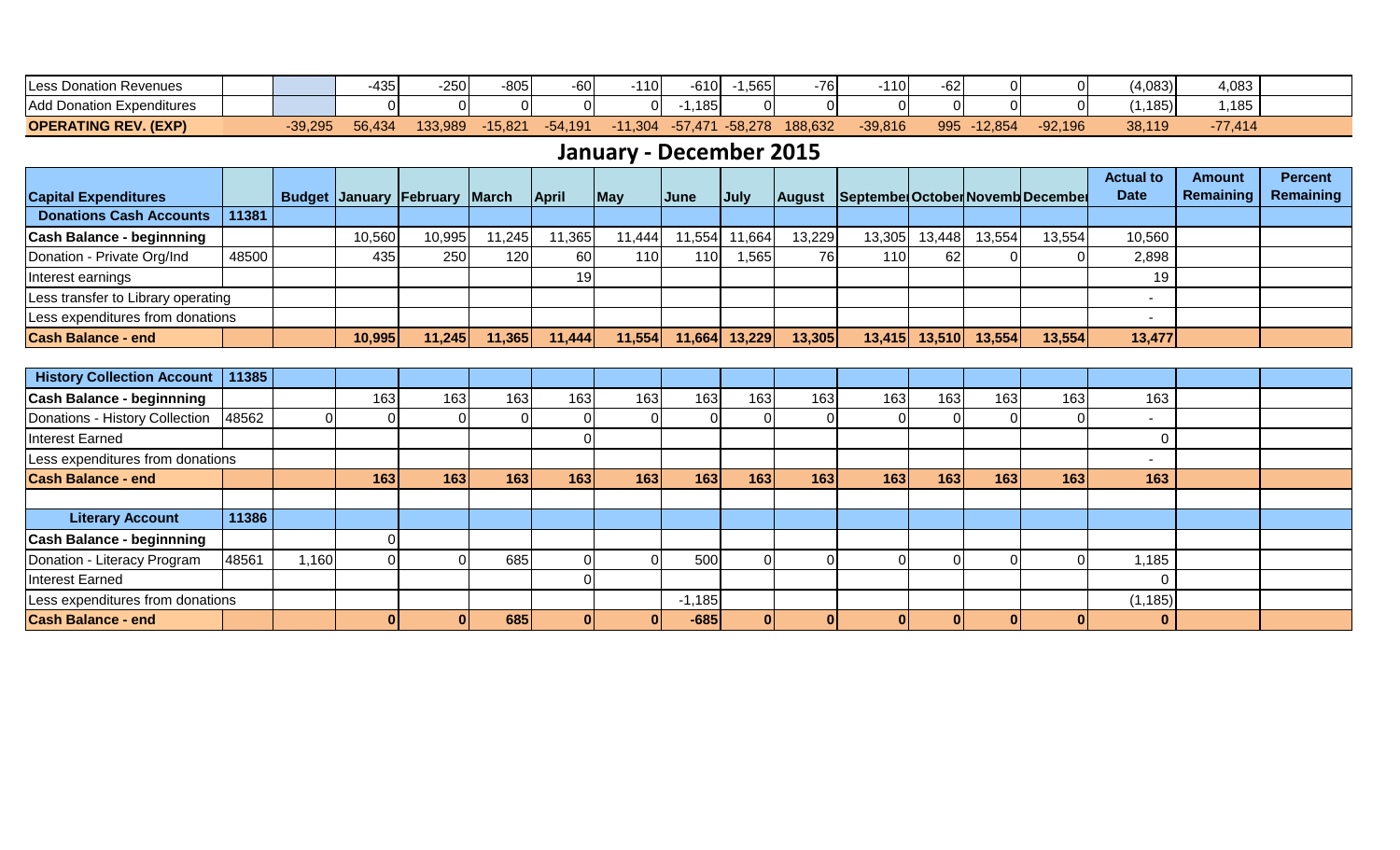| GFS<br>$01/08/2016$ $12:50:31$                 | Revenue Guideline |               |     | GL050S-V07.27 COVERPAGE<br>GL520R2 | CITY OF HUDSON |
|------------------------------------------------|-------------------|---------------|-----|------------------------------------|----------------|
| Report Selection:                              |                   |               |     |                                    |                |
| Inclusions Ranges: Begin<br>Fund & Account 240 |                   | (thru)<br>240 | End |                                    |                |

| Approval Plan                        | thru |  |
|--------------------------------------|------|--|
| Calendar Start Date 01 01 2015       |      |  |
| Calendar End (As Of) Date 12 31 2015 |      |  |
| Lowest Level to Print 4.0            |      |  |
| Level to Page Break 1.0              |      |  |
| MTD or QTD Detail $(M/Q)$ M          |      |  |
| Print Inactive Accounts Too? N       |      |  |
| Exclude Accounts with Zero Dollars N |      |  |
|                                      |      |  |

Annual Budget or Year to Date Budget A

Run Instructions: Jobq Banner Copies Form Printer Hold Space LPI Lines CPI CP SP L 01 1 Y S 8 068 10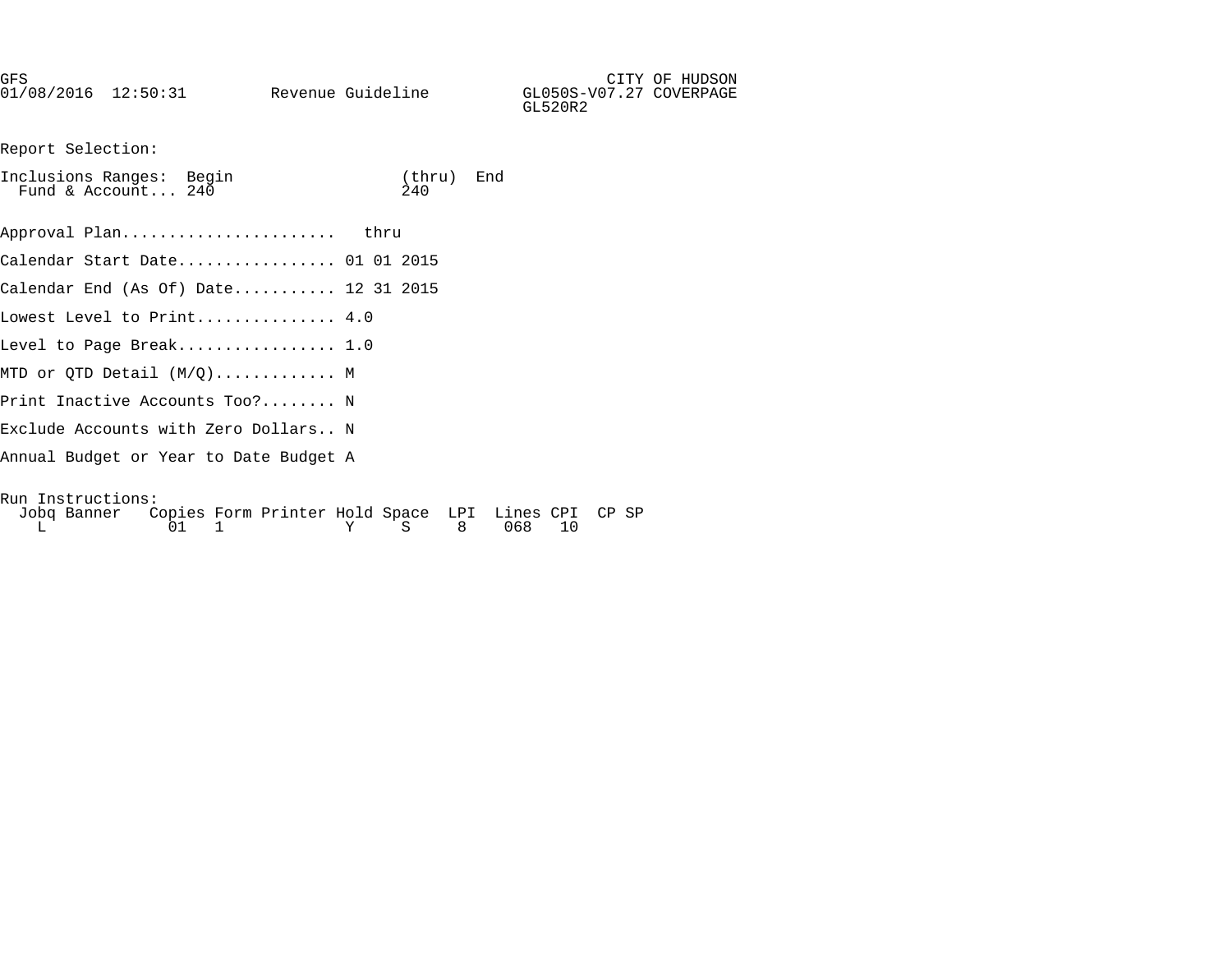1/08/2016 12:50:31 Revenue Guideline GL520R-V07.27 PAGE 1 LEVEL OF DETAIL 1.0 THRU 4.0 FOR THE PERIOD(S) JAN 01, 2015 THROUGH DEC 31, 2015

GFS CITY OF HUDSON

|           |                                                                                                                                                                | Adopted Budget Revisd Bdgt |                           |                  | ANNUAL ACT MTD POSTED ACT YTD POSTED<br>AND IN PROCESS AND IN PROCESS | REMAINING<br>BALANCE   | PCT                     |                                                                      |
|-----------|----------------------------------------------------------------------------------------------------------------------------------------------------------------|----------------------------|---------------------------|------------------|-----------------------------------------------------------------------|------------------------|-------------------------|----------------------------------------------------------------------|
| 240       | LIBRARY                                                                                                                                                        |                            |                           |                  |                                                                       |                        |                         |                                                                      |
| 70<br>000 | LIBRARY<br>43261 FED GRANT-LIBRARY<br>GENERAL DESCRIPTION<br>TOTAL: FED GRANT-LIBRARY                                                                          | 0.00<br>0.00               | 0.00<br>0.00              | 0.00<br>0.00     | 0.00<br>0.00                                                          | 0.00<br>0.00           | $\mathbf 0$<br>$\Omega$ |                                                                      |
| 000       | PUBLIC CHARGES FOR SERVICES<br>46111 COPIES - TAXABLE<br>COPIES - TAXABLE<br>TOTAL: COPIES - TAXABLE                                                           | 0.00<br>0.00               | 0.00<br>0.00              | 364.22<br>364.22 | 3,487.98<br>3,487.98                                                  |                        |                         | $3,487.98 - 9999$ ----------!!!!<br>$3,487.98 - 9999$ ----------!!!! |
| 000       | 46119 MISC TAXABLE CHARGES<br>MISC. TAXABLE CHARGES<br>TOTAL: MISC TAXABLE CHARGES                                                                             | 0.00<br>0.00               | 0.00<br>0.00              | 0.00<br>0.00     | 0.00<br>0.00                                                          | 0.00<br>0.00           | $\Omega$<br>$\mathbf 0$ |                                                                      |
| 000       | 46710 LIBRARY FINES<br>LIBRARY FINES<br>TOTAL: LIBRARY FINES                                                                                                   | 40,000.00<br>40,000.00     | 40,000.00<br>40,000.00    |                  | 1,617.32 30,334.81<br>1,617.32 30,334.81                              | 9,665.19<br>9,665.19   |                         | $75$ -------<br>$75$ -------                                         |
| 000       | 46713 LIBRARY RENTALS<br>LIBRARY RENTALS<br>USON USING THE SERVICES 1999.000.00<br>TOTAL: LIBRARY RENTALS 0.00<br>TOTAL: PUBLIC CHARGES FOR SERVICES 40,000.00 | 0.00                       | 0.00<br>0.00<br>40,000.00 | 131.00           | 1,870.00<br>$131.00$ $1,870.00$<br>2,112.54 35,692.79                 | $4,307.21$ 89 -------- |                         | $1,870.00 - 9999$ ----------!!!!<br>$1,870.00 - 9999$ ----------!!!! |
| 000       | INTERGOVERNMENTAL CHARGES<br>47105 FEDERAL GRANT-HUD<br>FEDERAL GRANT-HUD<br>TOTAL: FEDERAL GRANT-HUD                                                          | 0.00<br>0.00               | 0.00<br>0.00              | 0.00<br>0.00     | 0.00<br>0.00                                                          | 0.00<br>0.00           | $\mathbf 0$<br>0        |                                                                      |
| 000       | 47301 CITY OF HUDSON<br>CITY OF HUDSON<br>TOTAL: CITY OF HUDSON                                                                                                | 0.00<br>0.00               | 0.00<br>0.00              | 0.00<br>0.00     | 0.00<br>0.00                                                          | 0.00<br>0.00           | $\Omega$<br>$\Omega$    |                                                                      |
| 000       | 47302 VILLAGE OF NORTH HUDSON<br>VILLAGE OF NORTH HUDSON<br>TOTAL: VILLAGE OF NORTH HUDSON                                                                     | 84,962.00<br>84,962.00     | 84,962.00<br>84,962.00    | 0.00<br>0.00     | 82,815.00<br>82,815.00                                                | 2,147.00<br>2,147.00   |                         | $97$ ---------<br>$97$ ---------                                     |
| 000       | 47303 TOWN OF HUDSON<br>TOWN OF HUDSON<br>TOTAL: TOWN OF HUDSON                                                                                                | 191,538.00<br>191,538.00   | 191,538.00<br>191,538.00  | 0.00<br>0.00     | 197,283.00<br>197,283.00                                              |                        |                         | $5,745.00 - 102$ ----------<br>$5,745.00 - 102$ ----------           |
| 000       | 47304 TOWN OF ST JOSEPH<br>TOWN OF ST. JOSEPH<br>TOTAL: TOWN OF ST JOSEPH                                                                                      | 86,788.00<br>86,788.00     | 86,788.00<br>86,788.00    | 0.00<br>0.00     | 86,788.00<br>86,788.00                                                | 0.00<br>0.00           |                         | $100$ ----------<br>$100$ ----------                                 |
| 000       | 47310 GENERAL GOVERNMENT REVENUE<br>LOCAL GOVERNMENT-GENERAL<br>TOTAL: GENERAL GOVERNMENT REVENUE                                                              | 0.00<br>0.00               | 0.00<br>0.00              | 0.00<br>0.00     | 0.00<br>0.00                                                          | 0.00<br>0.00           | $\mathbf 0$<br>0        |                                                                      |

47311 COUNTY LIBRARY LEVY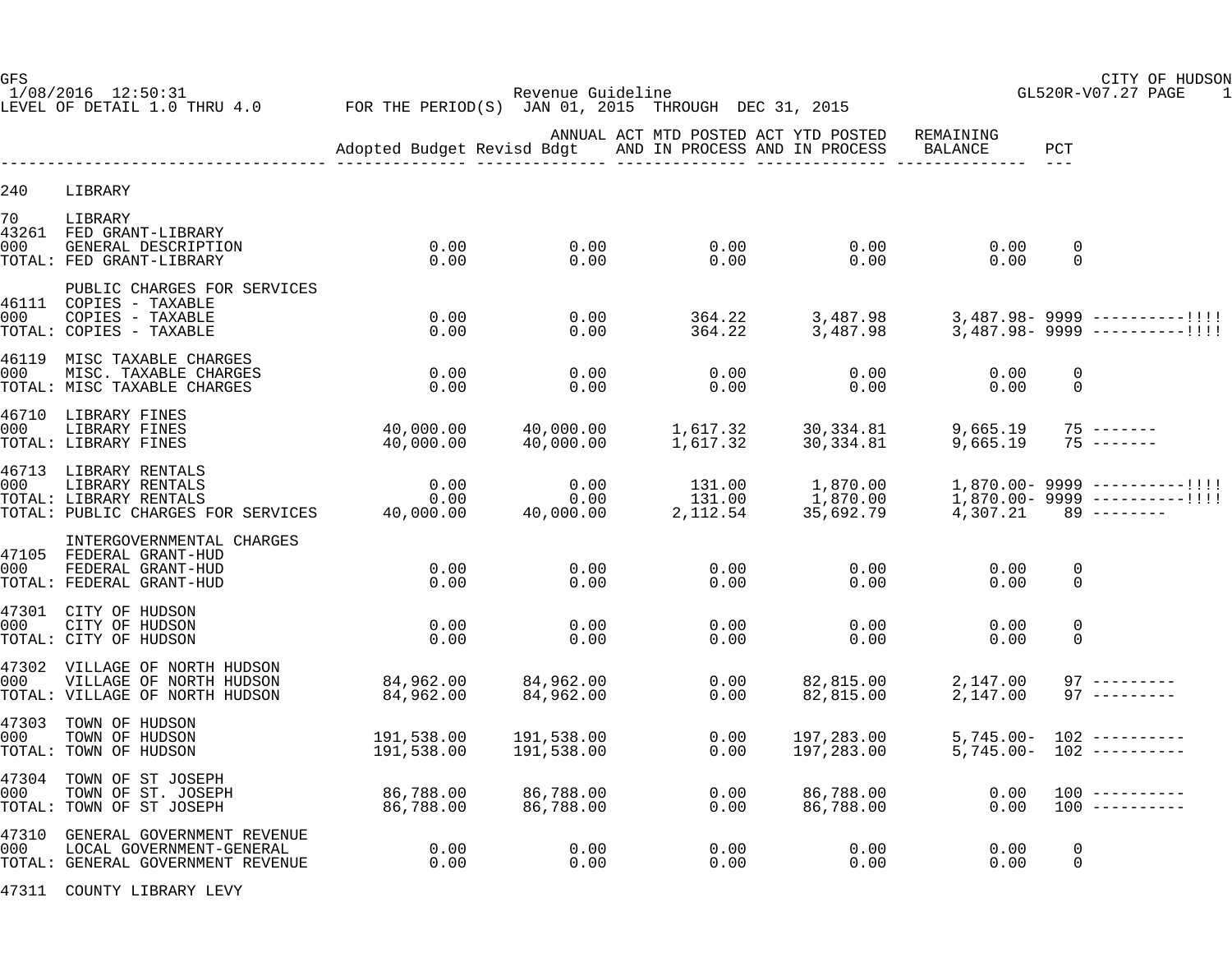1/08/2016 12:50:31 Revenue Guideline GL520R-V07.27 PAGE 2 LEVEL OF DETAIL 1.0 THRU 4.0 FOR THE PERIOD(S) JAN 01, 2015 THROUGH DEC 31, 2015

GFS CITY OF HUDSON

|                    |                                                                                                                                                      | Adopted Budget Revisd Bdgt           |                                      | ANNUAL ACT MTD POSTED ACT YTD POSTED<br>AND IN PROCESS AND IN PROCESS |                                      | REMAINING<br>BALANCE          | PCT<br>$- - -$          |                                                                                 |
|--------------------|------------------------------------------------------------------------------------------------------------------------------------------------------|--------------------------------------|--------------------------------------|-----------------------------------------------------------------------|--------------------------------------|-------------------------------|-------------------------|---------------------------------------------------------------------------------|
| 240                | LIBRARY                                                                                                                                              |                                      |                                      |                                                                       |                                      |                               |                         |                                                                                 |
| 70<br>47311<br>000 | LIBRARY<br>INTERGOVERNMENTAL CHARGES<br>COUNTY LIBRARY LEVY<br>COUNTY LIBRARY LEVY<br>TOTAL: COUNTY LIBRARY LEVY<br>TOTAL: INTERGOVERNMENTAL CHARGES | 86,605.00<br>86,605.00<br>449,893.00 | 86,605.00<br>86,605.00<br>449,893.00 | $\begin{array}{c} 0.00 \\ 0.00 \end{array}$<br>0.00<br>0.00           | 86,858.60<br>86,858.60<br>453,744.60 |                               |                         | 253.60- 100 ----------<br>253.60- 100 ----------<br>$3,851.60 - 100$ ---------- |
| 48100<br>000       | MISCELLANEOUS REVENUES<br>INTEREST<br>INTEREST<br>TOTAL: INTEREST                                                                                    | 0.00<br>0.00                         | 0.00<br>0.00                         | 0.00<br>0.00                                                          | 2,658.52<br>2,658.52                 |                               |                         | $2,658.52 - 9999$ ----------!!!!<br>$2,658.52 - 9999$ ----------!!!!            |
| 000                | 48120 NET CHANGE IN MARKET VALUE<br>NET CHANGE IN MARKET VALUE<br>TOTAL: NET CHANGE IN MARKET VALUE                                                  | 0.00<br>0.00                         | 0.00<br>0.00                         | 0.00<br>0.00                                                          | 644.43<br>644.43                     |                               |                         | $644.43 - 9999$ ----------!!!!<br>$644.43 - 9999$ ----------!!!!                |
| 48400<br>000       | INSURANCE REFUND<br>INSURANCE REFUND<br>TOTAL: INSURANCE REFUND                                                                                      | 0.00<br>0.00                         | 0.00<br>0.00                         | 0.00<br>0.00                                                          | 0.00<br>0.00                         | 0.00<br>0.00                  | $\mathbf 0$<br>$\Omega$ |                                                                                 |
| 48500<br>000       | DONATIONS- PRIVATE ORG/IND<br>DONATIONS-PRIVATE ORG/IND<br>TOTAL: DONATIONS- PRIVATE ORG/IND                                                         | 0.00<br>0.00                         | 1,160.00<br>1,160.00                 | 0.00<br>0.00                                                          | 2,898.28<br>2,898.28                 |                               |                         | $1,738.28 - 249$ ----------!!!!<br>$1,738.28 - 249$ ----------!!!!              |
| 48560<br>000       | DONATION-SUMMER READ PROGRAM<br>DONATION-SUMMER READ PROGRAM<br>TOTAL: DONATION-SUMMER READ PROGRAM                                                  | 0.00<br>0.00                         | 0.00<br>0.00                         | 0.00<br>0.00                                                          | 0.00<br>0.00                         | 0.00<br>0.00                  | $\mathbf 0$<br>$\Omega$ |                                                                                 |
| 48561<br>000       | DONATION-LITERACY PROGRAM<br>DONATION-LITERACY PROGRAM<br>TOTAL: DONATION-LITERACY PROGRAM                                                           | 0.00<br>0.00                         | 0.00<br>0.00                         | 0.00<br>0.00                                                          | 1,185.00<br>1,185.00                 |                               |                         | $1.185.00 - 9999$ ----------!!!!<br>$1,185.00 - 9999$ ----------!!!!            |
| 48562<br>000       | DONATIONS-HISTORY ROOM<br>DONATION-HISTORY COLLECTION<br>TOTAL: DONATIONS-HISTORY ROOM                                                               | 0.00<br>0.00                         | 0.00<br>0.00                         | 0.00<br>0.00                                                          | 0.00<br>0.00                         | 0.00<br>0.00                  | $\mathbf 0$<br>$\Omega$ |                                                                                 |
| 000                | 48563 FRIENDS OF LIBRARY PLEDGE<br>FRIENDS OF LIBRARY PLEDGE<br>TOTAL: FRIENDS OF LIBRARY PLEDGE                                                     | 0.00<br>0.00                         | 0.00<br>0.00                         | 0.00<br>0.00                                                          | 500.00<br>500.00                     |                               |                         | $500.00 - 9999$ ----------!!!!<br>$500.00 - 9999$ ----------!!!!                |
| 48564<br>000       | DONATIONS-BRIDGE THE GAP<br>DONATION-BRIDGE THE GAP<br>TOTAL: DONATIONS-BRIDGE THE GAP                                                               | 25,000.00<br>25,000.00               | 25,000.00<br>25,000.00               | 0.00<br>0.00                                                          | 3,640.00<br>3,640.00                 | $21,360.00$ 14 -<br>21,360.00 | $14 -$                  |                                                                                 |
| 000                | 48600 MISCELLANEOUS REVENUES<br>MISCELLANEOUS REVENUES<br>TOTAL: MISCELLANEOUS REVENUES<br>TOTAL: MISCELLANEOUS REVENUES                             | 0.00<br>0.00<br>25,000.00            | 0.00<br>0.00<br>26,160.00            | 0.00<br>0.00<br>0.00                                                  | 374.16<br>374.16<br>11,900.39        | $14, 259.61$ $45$ ----        |                         | $374.16 - 9999$ ----------!!!!<br>$374.16 - 9999$ ----------!!!!                |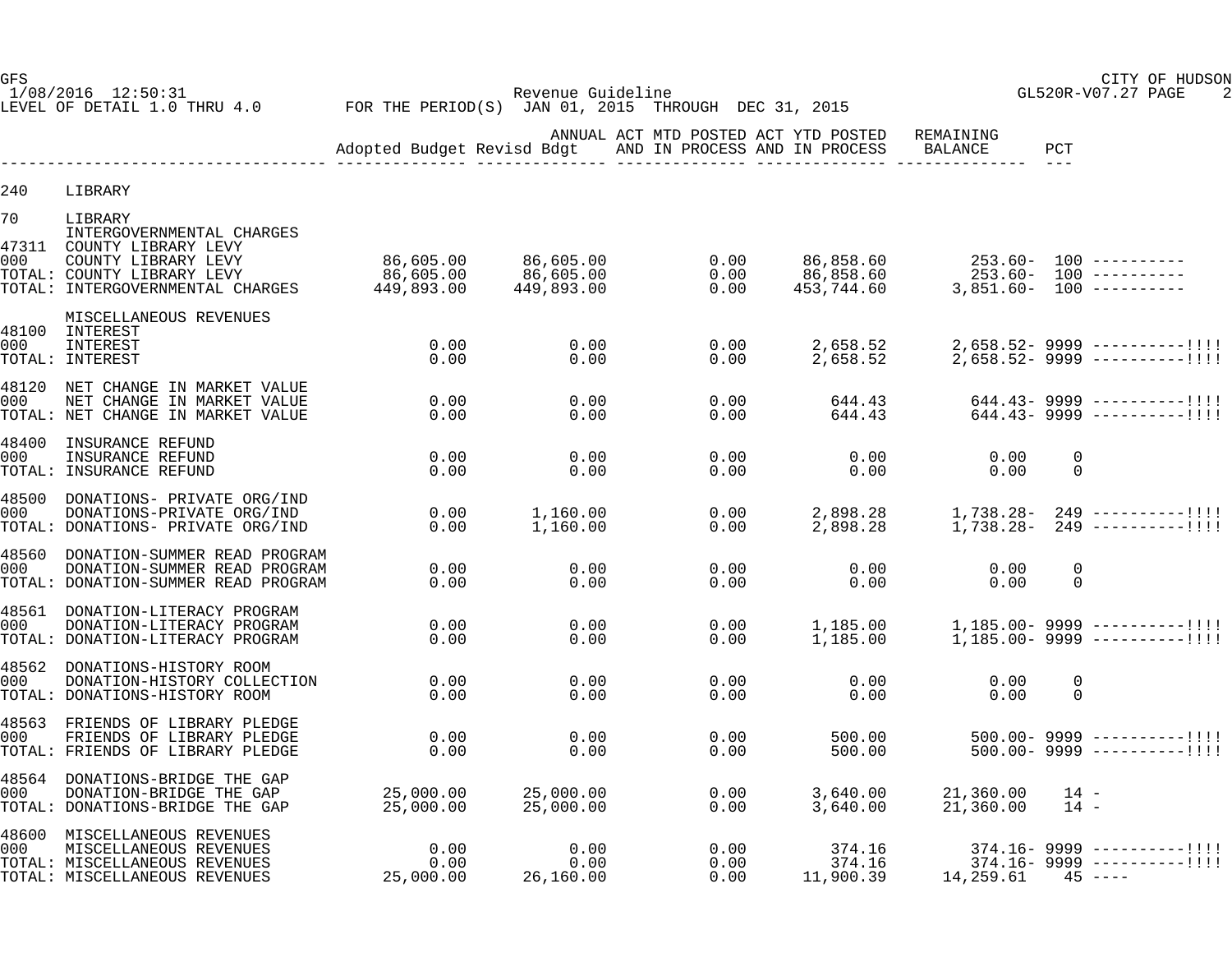LEVEL OF DETAIL 1.0 THRU 4.0 FOR THE PERIOD(S) JAN 01, 2015 THROUGH DEC 31, 2015

GFS CITY OF HUDSON

1/08/2016 12:50:31 Revenue Guideline GL520R-V07.27 PAGE 3

|                    |                                                                                                                                                | Adopted Budget Revisd Bdgt               |                                          |                                  | ANNUAL ACT MTD POSTED ACT YTD POSTED<br>AND IN PROCESS AND IN PROCESS | REMAINING<br>BALANCE                     | PCT                      |
|--------------------|------------------------------------------------------------------------------------------------------------------------------------------------|------------------------------------------|------------------------------------------|----------------------------------|-----------------------------------------------------------------------|------------------------------------------|--------------------------|
| 240                | LIBRARY                                                                                                                                        |                                          |                                          |                                  |                                                                       |                                          |                          |
| 70<br>49210<br>000 | LIBRARY<br>OTHER FINANCING SOURCES<br>TRANSFER FROM GENERAL FUND<br>GENERAL FUND<br>TRANSFER<br>FROM<br>TOTAL: TRANSFER FROM GENERAL FUND      | 295,000.00<br>295,000.00                 | 295,000.00<br>295,000.00                 | 0.00<br>0.00                     | 300,900.00<br>300,900.00                                              | $5,900.00 -$<br>$5,900.00 -$             | 102<br>102               |
| 49220<br>000       | TRANSFER FROM SPEC REV FD<br>TRANSFER FROM SPEC REV FD<br>TOTAL: TRANSFER FROM SPEC REV FD<br>TOTAL: OTHER FINANCING SOURCES<br>TOTAL: LIBRARY | 0.00<br>0.00<br>295,000.00<br>809,893.00 | 0.00<br>0.00<br>295,000.00<br>811,053.00 | 0.00<br>0.00<br>0.00<br>2,112.54 | 0.00<br>0.00<br>300,900.00<br>802,237.78                              | 0.00<br>0.00<br>$5,900.00 -$<br>8,815.22 | $\mathbf 0$<br>102<br>98 |
|                    | TOTAL: LIBRARY                                                                                                                                 | 809,893.00                               | 811,053.00                               | 2,112.54                         | 802, 237. 78                                                          | 8,815.22                                 | 98                       |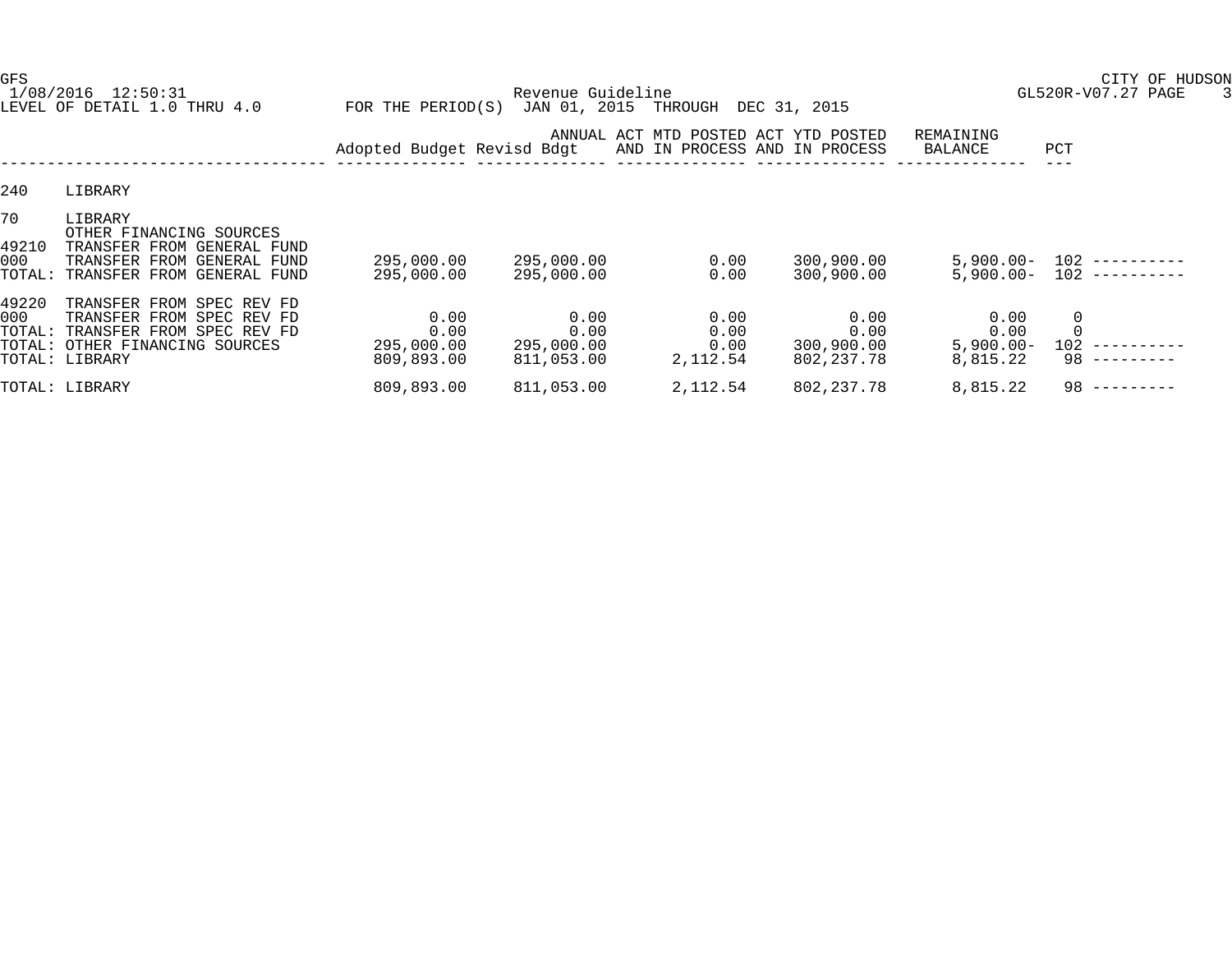GFS CITY OF HUDSON 01/08/2016 12:50:55 Revenue Guideline with Detail GL050S-V07.27 COVERPAGE

Report Selection:

| Inclusions Ranges: Begin<br>Fund & Account 240                                      | (thru) End<br>2.40 |  |
|-------------------------------------------------------------------------------------|--------------------|--|
| Approval Plan thru                                                                  |                    |  |
| Calendar Start Date 01 01 2015                                                      |                    |  |
| Calendar End (As Of) Date 12 31 2015                                                |                    |  |
| Level to Page Break $1.0$                                                           |                    |  |
| MTD or OTD or YTD Detail $(M/O/Y) \ldots$ . Y                                       |                    |  |
| Print Inactive Accounts Too? N                                                      |                    |  |
| Exclude Accounts with Zero Dollars N                                                |                    |  |
| Annual Budget or Year to Date Budget A                                              |                    |  |
| Run Instructions:<br>Jobg Banner Copies Form Printer Hold Space LPI Lines CPI CP SP |                    |  |

L 01 1 Y S 8 068 10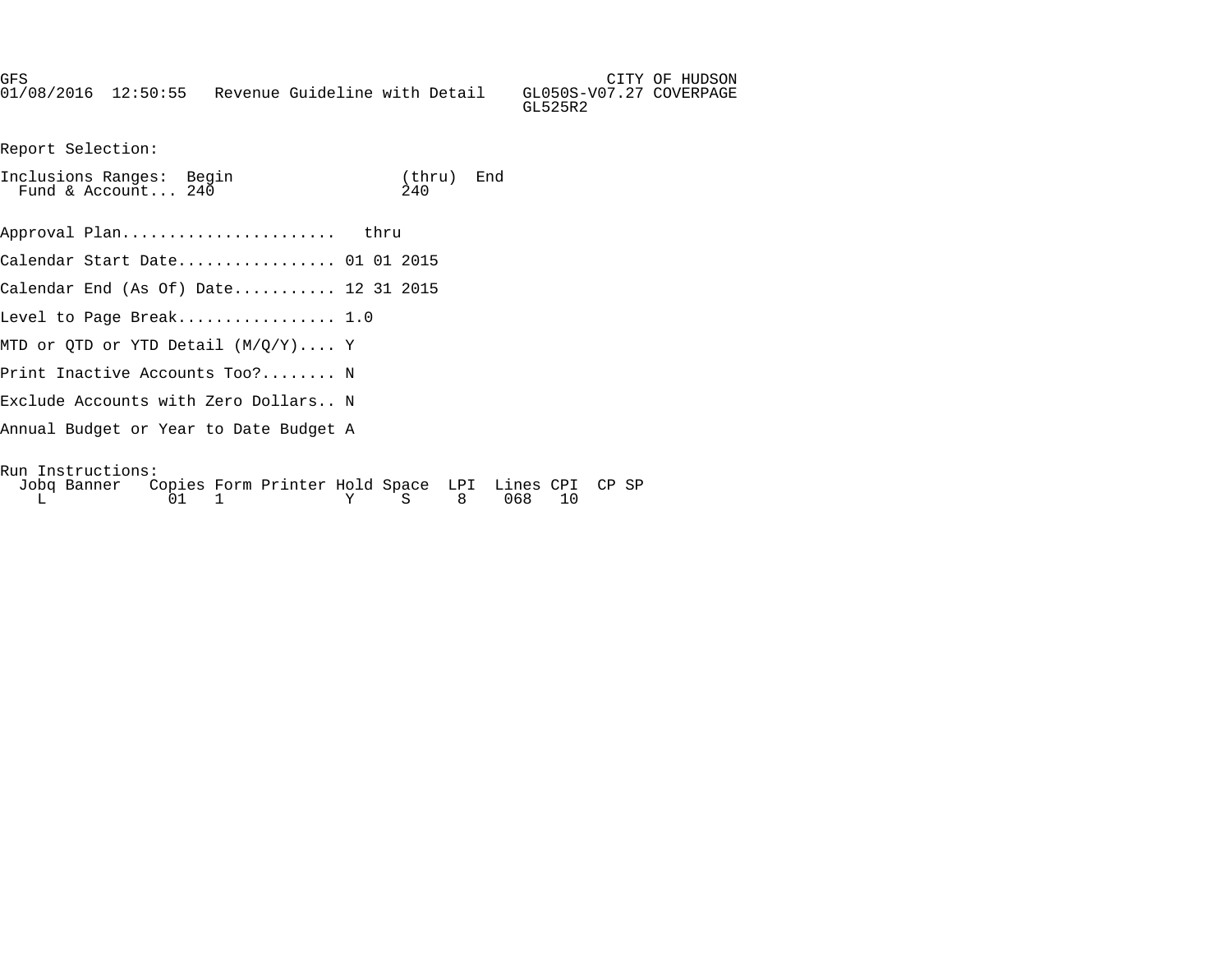1/08/2016 12:50:55 Revenue Guideline with Detail GL525R-V07.27 PAGE 1 FOR THE PERIOD(S) JAN 01, 2015 THROUGH DEC 31, 2015

|         |                                                                                                                                                                                                                                                                                                                         |                                                                                           | ANNUAL ACT MTD POSTED ACT YTD POSTED REMAINING |                                                                                                                                                                                                                                                   |               |  |
|---------|-------------------------------------------------------------------------------------------------------------------------------------------------------------------------------------------------------------------------------------------------------------------------------------------------------------------------|-------------------------------------------------------------------------------------------|------------------------------------------------|---------------------------------------------------------------------------------------------------------------------------------------------------------------------------------------------------------------------------------------------------|---------------|--|
|         |                                                                                                                                                                                                                                                                                                                         |                                                                                           |                                                |                                                                                                                                                                                                                                                   |               |  |
| 240     | HUDSON AREA JOINT LIBRARY                                                                                                                                                                                                                                                                                               |                                                                                           |                                                |                                                                                                                                                                                                                                                   |               |  |
| 70 — 20 | LIBRARY<br>43261 FED GRANT-LIBRARY                                                                                                                                                                                                                                                                                      |                                                                                           |                                                |                                                                                                                                                                                                                                                   |               |  |
|         |                                                                                                                                                                                                                                                                                                                         |                                                                                           |                                                |                                                                                                                                                                                                                                                   | 0<br>$\Omega$ |  |
|         | PUBLIC CHARGES FOR SERVICES<br>46111 COPIES - TAXABLE<br>46111 COPIES - TAXABLE<br>2001 COPIES - TAXABLE<br>2010115-528<br>2010115-528<br>2010115-528<br>2010115-528<br>2010115-528<br>2010115-724<br>2010115-724<br>2010115-724<br>2010115-724<br>2010115-852<br>2010115-852<br>2010115-<br>46119 MISC TAXABLE CHARGES |                                                                                           |                                                |                                                                                                                                                                                                                                                   |               |  |
|         |                                                                                                                                                                                                                                                                                                                         |                                                                                           | $0.00$ $0.00$ $0.00$ $0.00$ $0.00$             |                                                                                                                                                                                                                                                   | 0<br>$\Omega$ |  |
|         | 46710 LIBRARY FINES<br>000 LIBRARY FINES<br>000 LIBRARY FINES<br>X-010115-452 UNDEPOSITED RECEIPTS<br>X-010115-452 UNDEPOSITED RECEIPTS<br>X-010115-510 12-19/30LIB FINES<br>R-010915-436 INDIANHEAD FED LIBR SYST 048475<br>J-011315-491 1.13 FINES<br>J-012115-584 MISC JAN ENTRIES<br>                               | 40,000.00  40,000.00  1,617.32  30,334.81  9,665.19  75 ------<br>342.48- TFLS 2014 FINES | $40,000.00$ $1,617.32$ $30,$                   | ),334.81 9,665.19 75 -------<br>842.48- IFLS 2014 FINES<br>428.70- FINES 12/1931 A<br>377.70- 12-19/12-30 FINES A<br>842.48 FINES 12/1931 A<br>377.70- 12-19/12-30 FINES A<br>842.48 FINES A<br>845.38 1.13 #48509 A<br>0.10- 1/21 DEP CORR A<br> |               |  |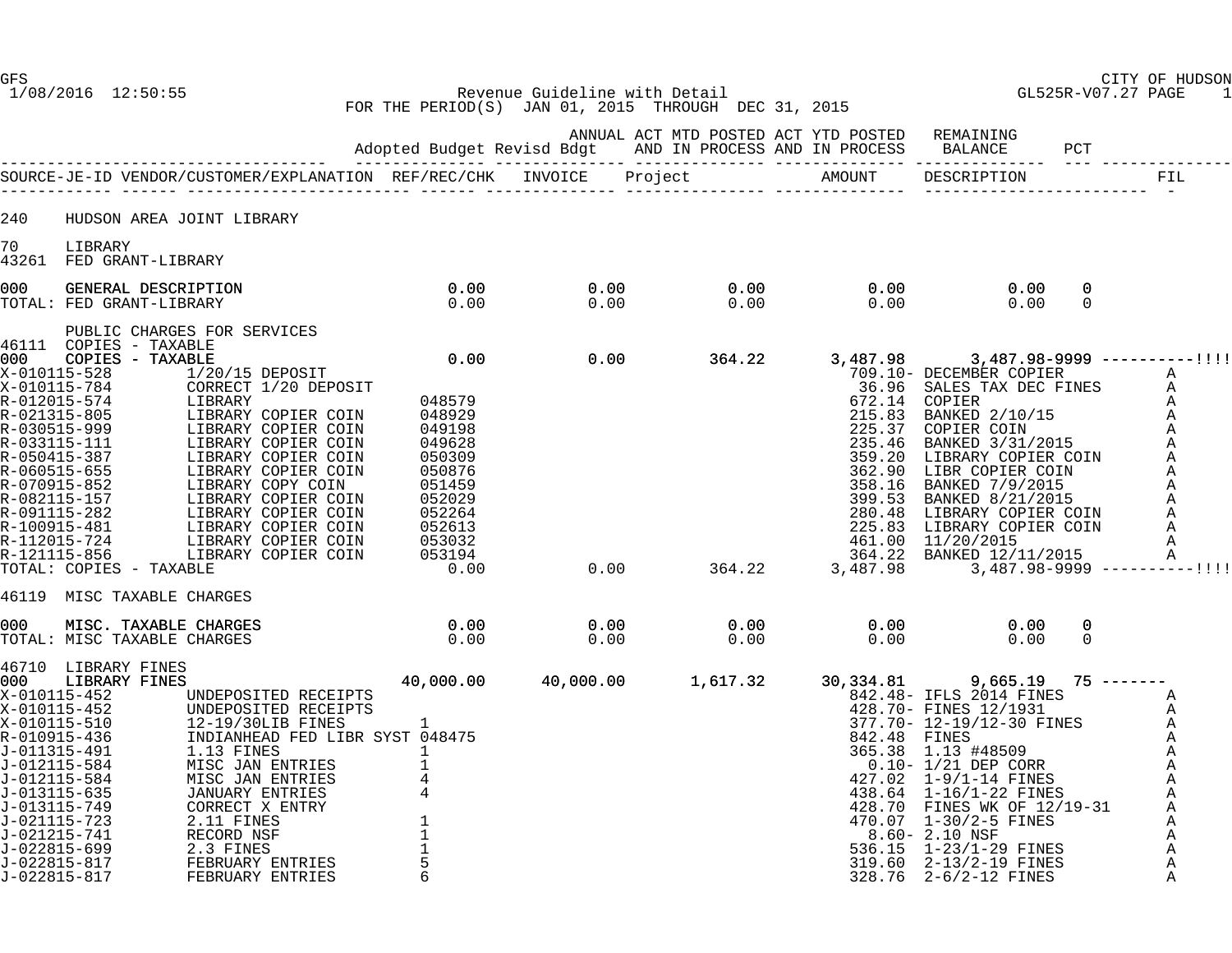GFS CITY OF HUDSON 1/08/2016 12:50:55 Revenue Guideline with Detail GL525R-V07.27 PAGE 2 FOR THE PERIOD(S) JAN 01, 2015 THROUGH DEC 31, 2015

ANNUAL ACT MTD POSTED ACT YTD POSTED REMAINING

|              |                     |                                 | Adopted Budget Revisd Bdgt |  | AND IN PROCESS AND IN PROCESS | <b>BALANCE</b><br>PCT        |             |
|--------------|---------------------|---------------------------------|----------------------------|--|-------------------------------|------------------------------|-------------|
|              |                     |                                 |                            |  |                               | -------------<br>DESCRIPTION | FIL         |
| 240          |                     | HUDSON AREA JOINT LIBRARY       |                            |  |                               |                              |             |
| 70           | LIBRARY             |                                 |                            |  |                               |                              |             |
|              |                     | PUBLIC CHARGES FOR SERVICES     |                            |  |                               |                              |             |
|              | 46710 LIBRARY FINES |                                 |                            |  |                               |                              |             |
| 000          | LIBRARY FINES       |                                 |                            |  |                               |                              |             |
| R-030415-998 |                     | INDIANHEAD FED LIBR SYST 049181 |                            |  |                               | 972.77 ECOMMERCE FINES       | Α           |
| J-031715-021 |                     | MARCH ENTRIES                   | 3                          |  |                               | 31.60- 3/10 NSF              | Α           |
| J-033115-049 |                     | 3.19 LIBRARY FINES              |                            |  |                               | 863.40 2-17/3-12 FINES       |             |
| J-033115-092 |                     | MARCH ENTRIES                   | 3                          |  |                               | $0.01-3.23$ DEP CORR         |             |
| J-033115-225 |                     | CORRECT 3/20/15 DEPOSIT         |                            |  |                               | 616.73 IFLS-ECOMMERCE        |             |
| J-033115-941 |                     | MARCH ENTRIES                   | 2                          |  |                               | 357.02 2-20/2-26 FINES       |             |
| J-040115-117 |                     | 4.1 DEPOSIT                     | $\mathbf{1}$               |  |                               | 817.65 3-13/3-26 FINES       |             |
| R-042215-274 |                     | INDIANHEAD FED LIBR SYST 050054 |                            |  | 702.25                        | ECOMMERCE FINES              |             |
| J-043015-256 |                     | APRIL ENTRIES                   | 2                          |  |                               | $418.85$ $4-10/4-16$         |             |
| J-043015-256 |                     | APRIL ENTRIES                   |                            |  |                               | $682.46$ $3-27/4-9$          |             |
| J-043015-307 |                     | APRIL ENTRIES                   |                            |  |                               | 400.43 4-17/4-23 FINES       |             |
| J-043015-384 |                     | APRIL ENTRIES                   | 3                          |  |                               | 332.63 4-24/4-30 FINES       |             |
| R-052115-493 |                     | INDIANHEAD FED LIBRARY S 050611 |                            |  | 777.15                        | ECOMMERCE                    |             |
| J-053115-480 |                     | LIBRARY DEPOSIT                 |                            |  | 761.43                        | $5-1/5-14$ FINES             |             |
| J-053115-537 |                     | 5.28 DEPOSIT                    |                            |  | 370.38                        | $5 - 15 / 5 - 21$ FINES      |             |
| J-061815-684 |                     | LIBRARY DEPOSIT                 |                            |  |                               | 746.65 6-5/6-13 FINES        |             |
| R-061915-723 |                     | INDIANHEAD FEDR LIBRARY 051117  |                            |  |                               | 907.63 ECOMMERCE             |             |
| J-063015-625 |                     | LIBRARY DEPOSIT                 | $\mathbf{1}$               |  |                               | 836.46 5-22/6-4 FINES        |             |
| J-063015-789 |                     | JUNE ENTRIES                    |                            |  |                               | 1,066.68 6-16/6-25 FINES     |             |
| J-071015-888 |                     | <b>JULY ENTRIES</b>             |                            |  |                               | $967.54$ $6-26/7-9$          |             |
| R-072915-975 |                     | INDIANHEAD FED LIBRARY S 051747 |                            |  |                               | 684.67 ECOMMERCE             |             |
| J-073115-985 |                     | <b>JULY ENTRIES</b>             | ნ —                        |  | 893.15                        | 7-10/7-23 FINES              |             |
| R-082015-156 |                     | INDIANHEAD FED LIBR SYST 052012 |                            |  | 968.87                        | ECOMMERCE                    |             |
| J-083115-085 |                     | <b>AUGUST ENTRIES</b>           |                            |  | 334.74                        | 7-31/8-6 FINES               |             |
| J-083115-085 |                     | <b>AUGUST ENTRIES</b>           |                            |  | 332.64                        | 7-24/7-30 FINES              |             |
| J-083115-139 |                     | <b>AUGUST ENTRIES</b>           |                            |  |                               | $881.50$ $8-7/8-20$          |             |
| J-083115-172 |                     | AUGUST ENTRIES                  |                            |  |                               | 0.10-8.26 DEP CORRECTION     |             |
| J-083115-172 |                     | <b>AUGUST ENTRIES</b>           |                            |  |                               | 380.84 8-21/8-27 FINES       |             |
| R-092915-364 |                     | INDIANHEAD FED LIBRARY S 052462 |                            |  |                               | 673.79 ECOMMERCE             |             |
| J-093015-228 |                     | SEPTEMBER ENTRIES               | $\mathbf{1}$               |  |                               | $446.64$ $8-28/9-3$          |             |
| J-093015-292 |                     | SEPTEMBER ENTRIES               |                            |  | 323.11                        | 9-4/9-10 FINES               |             |
| J-093015-303 |                     | SEPT ENTRIES                    |                            |  | 382.63                        | 9-11/9-17 FINES              |             |
| R-101915-522 |                     | HUDSON AREA JOINT LIBRAR 052690 |                            |  |                               | 376.09 WEEK 10/9-10/15/15    |             |
| R-102115-524 |                     | INDIANHEAD FED LIBRARY S 052741 |                            |  |                               | 806.26 ECOMMERCE             |             |
| R-102115-524 |                     | FRIENDS OF THE HUDSON PU 052742 |                            |  | 2,000.00                      | LIBRARY STRATEGIES           |             |
| J-103115-421 |                     | <b>OCTOBER ENTRIES</b>          | 2                          |  |                               | 905.43 9-19/10-1 FINES       |             |
| J-103115-452 |                     | <b>OCTOBER ENTRIES</b>          |                            |  | 377.33                        | BOOK RENTAL                  |             |
| J-103115-518 |                     | 10.19 MUNICIPAL COURT           |                            |  | 376.09                        | 10-9/10-15 FINES             |             |
| J-103115-535 |                     | 10.23 FINES                     | $\mathbf{1}$               |  |                               | 345.39 10-16/10-22 FINES     |             |
| R-112015-724 |                     | INDIANHEAD FED LIBRARY S 053031 |                            |  | 770.65                        | ECOMMERCE                    |             |
| J-113015-623 |                     | NOVEMBER ENTRIES                | 2                          |  | 408.29                        | 10-23/10-29 FINES            |             |
| J-113015-661 |                     | NOVEMBER ENTRIES                |                            |  | 303.06                        | $10 - 29/11 - 5$             | $\mathbb A$ |
|              |                     |                                 |                            |  |                               |                              |             |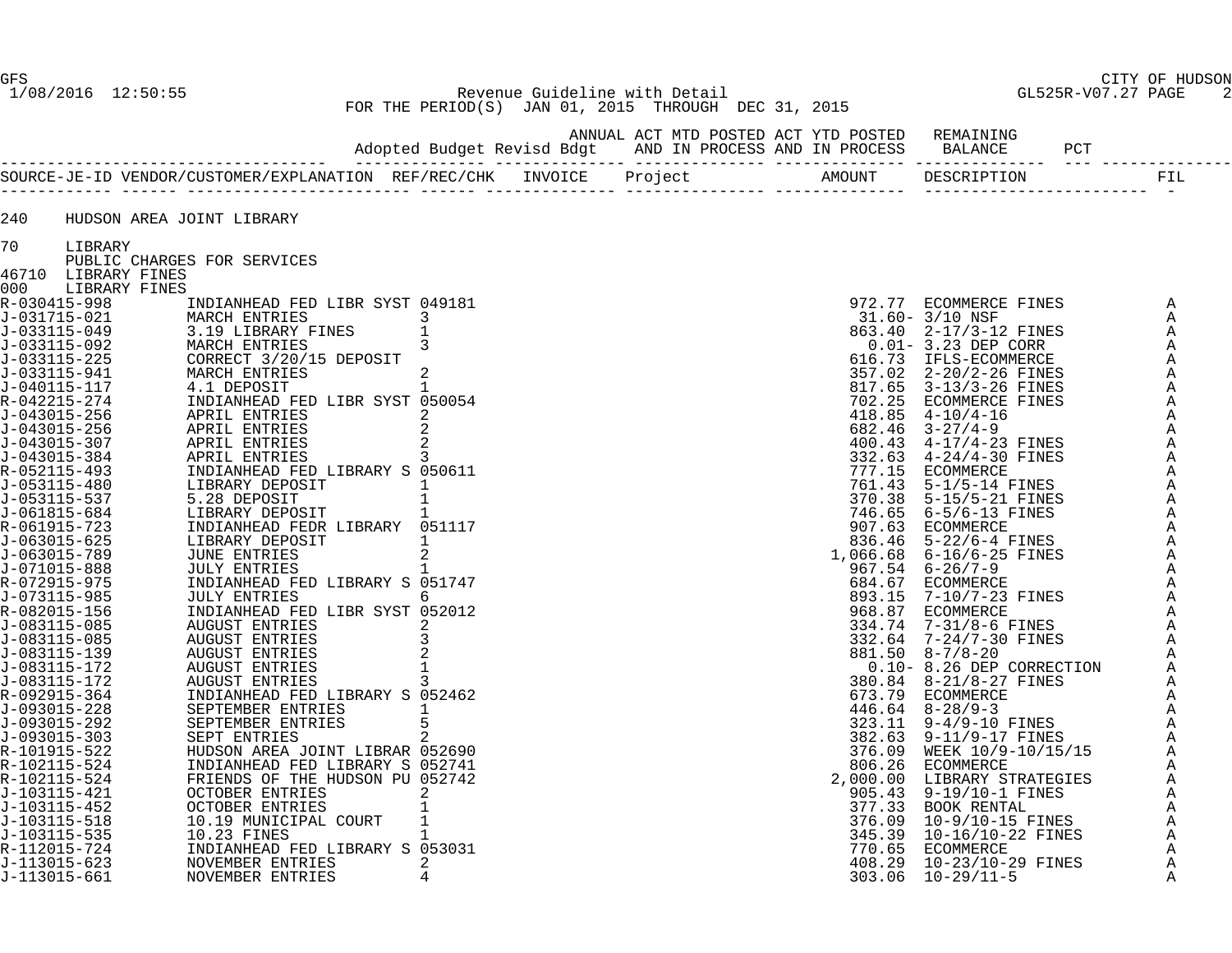Revenue Guideline with Detail FOR THE PERIOD(S) JAN 01, 2015 THROUGH DEC 31, 2015

ANNUAL ACT MTD POSTED ACT YTD POSTED REMAINING

|                              |                                 |                                                 |      | Adopted Budget Revisd Bdgt AND IN PROCESS AND IN PROCESS                                        |               | <b>BALANCE</b>                   |              |
|------------------------------|---------------------------------|-------------------------------------------------|------|-------------------------------------------------------------------------------------------------|---------------|----------------------------------|--------------|
|                              |                                 |                                                 |      |                                                                                                 |               |                                  | FIL          |
| 240                          | HUDSON AREA JOINT LIBRARY       |                                                 |      |                                                                                                 |               |                                  |              |
| 70<br>LIBRARY                |                                 |                                                 |      |                                                                                                 |               |                                  |              |
|                              | PUBLIC CHARGES FOR SERVICES     |                                                 |      |                                                                                                 |               |                                  |              |
| 46710 LIBRARY FINES<br>000   | LIBRARY FINES                   |                                                 |      |                                                                                                 |               |                                  |              |
| J-113015-703                 | 11.18 DEPOSIT                   |                                                 |      |                                                                                                 |               | 209.29 11-6/11-12 FINES          | Α            |
| J-113015-781                 | NOVEMBER ENTRIES                | 3                                               |      |                                                                                                 |               | 471.41  11-13/11-19 FINES        | Α            |
| R-121715-860                 | INDIANHEAD FED LIBRARY S 053231 |                                                 |      |                                                                                                 |               | 653.46 ECOMMERCE                 | Α            |
| J-123115-871                 | DECEMBER ENTRIES                | 2                                               |      |                                                                                                 |               | 562.92 11-20/12-3 FINES          | A            |
| J-123115-871                 | DECEMBER ENTRIES                | 3                                               |      |                                                                                                 |               | 400.95 12-4/12-10 FINES          | Α            |
| J-123115-871                 | DECEMBER ENTRIES                | 4                                               |      |                                                                                                 |               | 0.01- 12-14 DEP CORRECTION       | Α            |
| TOTAL: LIBRARY FINES         |                                 | 40,000.00                                       |      | $\begin{array}{c} 209.29 \\ 471.41 \\ 653.46 \\ 562.92 \\ 40,000.00 \\ 1,617.32 \\ \end{array}$ |               | 9,665.19                         | $75$ ------- |
| 46713 LIBRARY RENTALS        |                                 |                                                 |      |                                                                                                 |               |                                  |              |
| l000 l                       | LIBRARY RENTALS                 | 0.00                                            | 0.00 | 131.00                                                                                          | 1,870.00      | $1,870.00 - 9999$ ----------!!!! |              |
| X-010115-510                 | 12-19/30LIB FINES               |                                                 |      |                                                                                                 |               | 35.00- DVD RENTAL                | Α            |
| X-010115-510                 | 12-19/30LIB FINES               |                                                 |      |                                                                                                 |               | 16.00- BOOK RENTAL               | A            |
| J-011315-491                 | 1.13 FINES                      |                                                 |      |                                                                                                 |               | 26.00 1.13 #48509                | Α            |
| J-011315-491                 | 1.13 FINES                      | $\begin{array}{c} 1 \\ 1 \\ 1 \\ 4 \end{array}$ |      |                                                                                                 | 13.00         | 1.13 #48509                      | A            |
| J-012115-584                 | MISC JAN ENTRIES                |                                                 |      |                                                                                                 | 24.00         | 1.20 #48598                      | Α            |
| J-012115-584                 | MISC JAN ENTRIES                |                                                 |      |                                                                                                 | 10.00         | 1.20 #48598                      | Α            |
| J-013115-635                 | JANUARY ENTRIES                 |                                                 |      |                                                                                                 | 7.00          | DVD RENTAL                       | Α            |
| J-013115-635<br>J-021115-723 | JANUARY ENTRIES<br>2.11 FINES   |                                                 |      |                                                                                                 | 8.00<br>30.00 | BOOK RENTAL<br>DVD RENTAL        | Α<br>Α       |
| J-021115-723                 | 2.11 FINES                      |                                                 |      |                                                                                                 | 14.00         | BOOK RENTAL                      | A            |
| J-022815-699                 | 2.3 FINES                       |                                                 |      |                                                                                                 | 28.00         | DVD RENTAL                       | Α            |
| J-022815-699                 | 2.3 FINES                       |                                                 |      |                                                                                                 | 16.00         | BOOK RENTAL                      | Α            |
| J-022815-817                 | FEBRUARY ENTRIES                |                                                 |      |                                                                                                 | 30.00         | DVD RENTAL                       | Α            |
| J-022815-817                 | FEBRUARY ENTRIES                | $\frac{5}{6}$                                   |      |                                                                                                 | 6.00          | BOOK RENTAL                      | Α            |
| J-022815-817                 | FEBRUARY ENTRIES                |                                                 |      |                                                                                                 | 24.00         | DVD RENTAL                       | Α            |
| J-022815-817                 | FEBRUARY ENTRIES                |                                                 |      |                                                                                                 | 2.00          | BOOK RENTAL                      | Α            |
| J-033115-049                 | 3.19 LIBRARY FINES              |                                                 |      |                                                                                                 | 62.00         | DVD RENTAL                       | Α            |
| J-033115-049                 | 3.19 LIBRARY FINES              |                                                 |      |                                                                                                 | 23.00         | BOOK RENTAL                      | Α            |
| J-033115-941                 | MARCH ENTRIES                   | $\frac{2}{2}$                                   |      |                                                                                                 | 29.00         | DVD RENTAL                       | Α            |
| J-033115-941<br>J-040115-117 | MARCH ENTRIES<br>4.1 DEPOSIT    | $1\,$                                           |      |                                                                                                 | 4.00<br>59.00 | BOOK RENTAL<br>DVD RENTAL        | Α<br>Α       |
| J-040115-117                 | 4.1 DEPOSIT                     |                                                 |      |                                                                                                 | 16.00         | BOOK RENTAL                      | Α            |
| J-043015-256                 | APRIL ENTRIES                   |                                                 |      |                                                                                                 | 22.00         | DVD RENTAL                       | Α            |
| J-043015-256                 | APRIL ENTRIES                   |                                                 |      |                                                                                                 | 4.00          | BOOK RENTAL                      | Α            |
| J-043015-256                 | APRIL ENTRIES                   | $\frac{2}{2}$                                   |      |                                                                                                 | 61.00         | DVD RENTAL                       | Α            |
| J-043015-256                 | APRIL ENTRIES                   | $\overline{a}$                                  |      |                                                                                                 | 14.00         | BOOK RENTAL                      | Α            |
| J-043015-307                 | APRIL ENTRIES                   | $\sqrt{2}$                                      |      |                                                                                                 | 21.00         | DVD RENTAL                       | Α            |
| J-043015-307                 | APRIL ENTRIES                   | $\overline{c}$                                  |      |                                                                                                 | 14.00         | BOOK RENTAL                      | Α            |
| J-043015-384                 | APRIL ENTRIES                   | $\mathbf{3}$                                    |      |                                                                                                 | 23.00         | DVD RENTAL                       | Α            |
| J-043015-384                 | APRIL ENTRIES                   | 3                                               |      |                                                                                                 | 6.00          | BOOK RENTAL                      | Α            |
| J-053115-480                 | LIBRARY DEPOSIT                 | $\mathbf{1}$                                    |      |                                                                                                 | 47.00         | DVD RENTAL                       | Α            |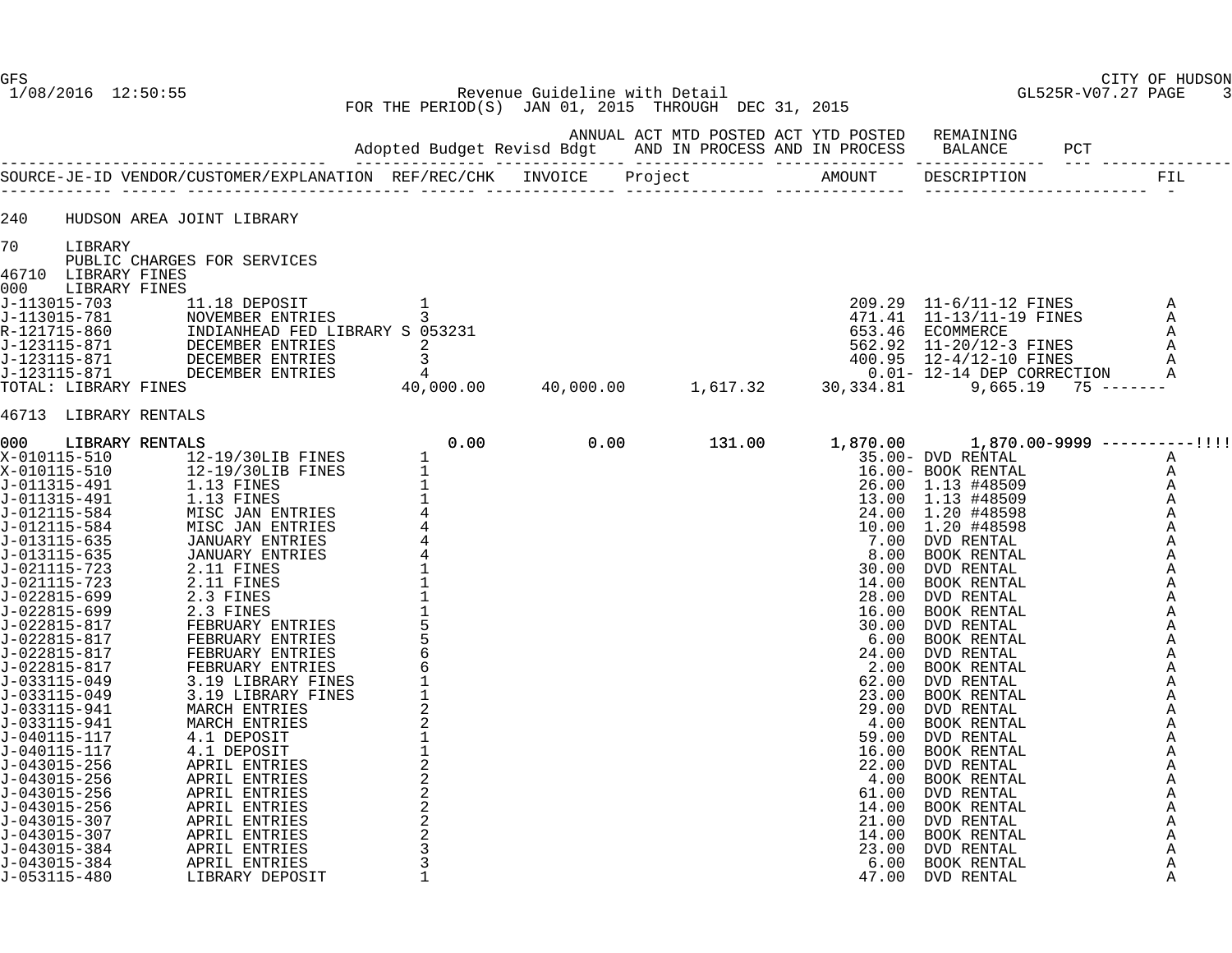1/08/2016 12:50:55 Revenue Guideline with Detail GL525R-V07.27 PAGE 4 FOR THE PERIOD(S) JAN 01, 2015 THROUGH DEC 31, 2015

| 240 |                       | HUDSON AREA JOINT LIBRARY                                                                                                                                                                                                     |               |   |  |                                        |   |  |
|-----|-----------------------|-------------------------------------------------------------------------------------------------------------------------------------------------------------------------------------------------------------------------------|---------------|---|--|----------------------------------------|---|--|
| 70  | LIBRARY               |                                                                                                                                                                                                                               |               |   |  |                                        |   |  |
|     |                       | PUBLIC CHARGES FOR SERVICES                                                                                                                                                                                                   |               |   |  |                                        |   |  |
|     | 46713 LIBRARY RENTALS |                                                                                                                                                                                                                               |               |   |  |                                        |   |  |
|     | 000 LIBRARY RENTALS   |                                                                                                                                                                                                                               |               |   |  |                                        |   |  |
|     |                       |                                                                                                                                                                                                                               |               |   |  | 19.00 BOPOK RENTAL<br>26.00 DVD RENTAL | A |  |
|     |                       |                                                                                                                                                                                                                               |               |   |  |                                        | Α |  |
|     |                       |                                                                                                                                                                                                                               |               |   |  |                                        |   |  |
|     |                       |                                                                                                                                                                                                                               |               |   |  |                                        |   |  |
|     |                       |                                                                                                                                                                                                                               |               |   |  |                                        |   |  |
|     |                       |                                                                                                                                                                                                                               |               |   |  |                                        |   |  |
|     |                       |                                                                                                                                                                                                                               |               |   |  |                                        |   |  |
|     |                       |                                                                                                                                                                                                                               |               |   |  |                                        |   |  |
|     |                       |                                                                                                                                                                                                                               |               |   |  |                                        |   |  |
|     |                       |                                                                                                                                                                                                                               |               |   |  |                                        |   |  |
|     |                       |                                                                                                                                                                                                                               | $\frac{1}{6}$ |   |  |                                        |   |  |
|     |                       |                                                                                                                                                                                                                               |               |   |  |                                        |   |  |
|     |                       |                                                                                                                                                                                                                               |               |   |  |                                        |   |  |
|     |                       |                                                                                                                                                                                                                               |               |   |  |                                        |   |  |
|     |                       |                                                                                                                                                                                                                               |               |   |  |                                        |   |  |
|     |                       |                                                                                                                                                                                                                               | 3             |   |  |                                        |   |  |
|     |                       |                                                                                                                                                                                                                               |               |   |  |                                        |   |  |
|     |                       |                                                                                                                                                                                                                               |               |   |  |                                        |   |  |
|     |                       |                                                                                                                                                                                                                               | 3             |   |  |                                        |   |  |
|     |                       |                                                                                                                                                                                                                               |               |   |  |                                        |   |  |
|     |                       |                                                                                                                                                                                                                               |               |   |  |                                        |   |  |
|     |                       |                                                                                                                                                                                                                               |               |   |  |                                        |   |  |
|     |                       |                                                                                                                                                                                                                               |               |   |  |                                        |   |  |
|     |                       |                                                                                                                                                                                                                               | 5             |   |  |                                        |   |  |
|     |                       |                                                                                                                                                                                                                               |               |   |  |                                        |   |  |
|     |                       |                                                                                                                                                                                                                               | 2             |   |  |                                        |   |  |
|     |                       | HUDSON AREA JOINT LIBRAR 052690                                                                                                                                                                                               |               |   |  |                                        |   |  |
|     |                       |                                                                                                                                                                                                                               |               | 2 |  |                                        |   |  |
|     |                       |                                                                                                                                                                                                                               |               |   |  |                                        |   |  |
|     |                       |                                                                                                                                                                                                                               |               |   |  |                                        |   |  |
|     |                       |                                                                                                                                                                                                                               |               |   |  |                                        |   |  |
|     |                       |                                                                                                                                                                                                                               | $\mathbf{1}$  |   |  |                                        |   |  |
|     |                       |                                                                                                                                                                                                                               | $\mathbf{1}$  |   |  |                                        |   |  |
|     |                       | 46713 LIBRARY RENTALS FOR SERVICES FOR SERVICES (1000 LIBRARY DEPOSIT J-053115-537 5.28 DEPOSIT T-053115-537 5.28 DEPOSIT T-063015-625 LIBRARY DEPOSIT T-063015-625 LIBRARY DEPOSIT T-063015-625 LIBRARY DEPOSIT T-063015-625 |               |   |  |                                        |   |  |
|     |                       |                                                                                                                                                                                                                               | $\mathbf{1}$  |   |  |                                        |   |  |
|     |                       |                                                                                                                                                                                                                               |               |   |  |                                        |   |  |
|     |                       |                                                                                                                                                                                                                               |               |   |  |                                        |   |  |
|     |                       |                                                                                                                                                                                                                               |               |   |  |                                        |   |  |
|     |                       |                                                                                                                                                                                                                               |               |   |  |                                        |   |  |
|     |                       |                                                                                                                                                                                                                               | 1             |   |  |                                        |   |  |
|     |                       |                                                                                                                                                                                                                               | $\mathbf{1}$  |   |  |                                        |   |  |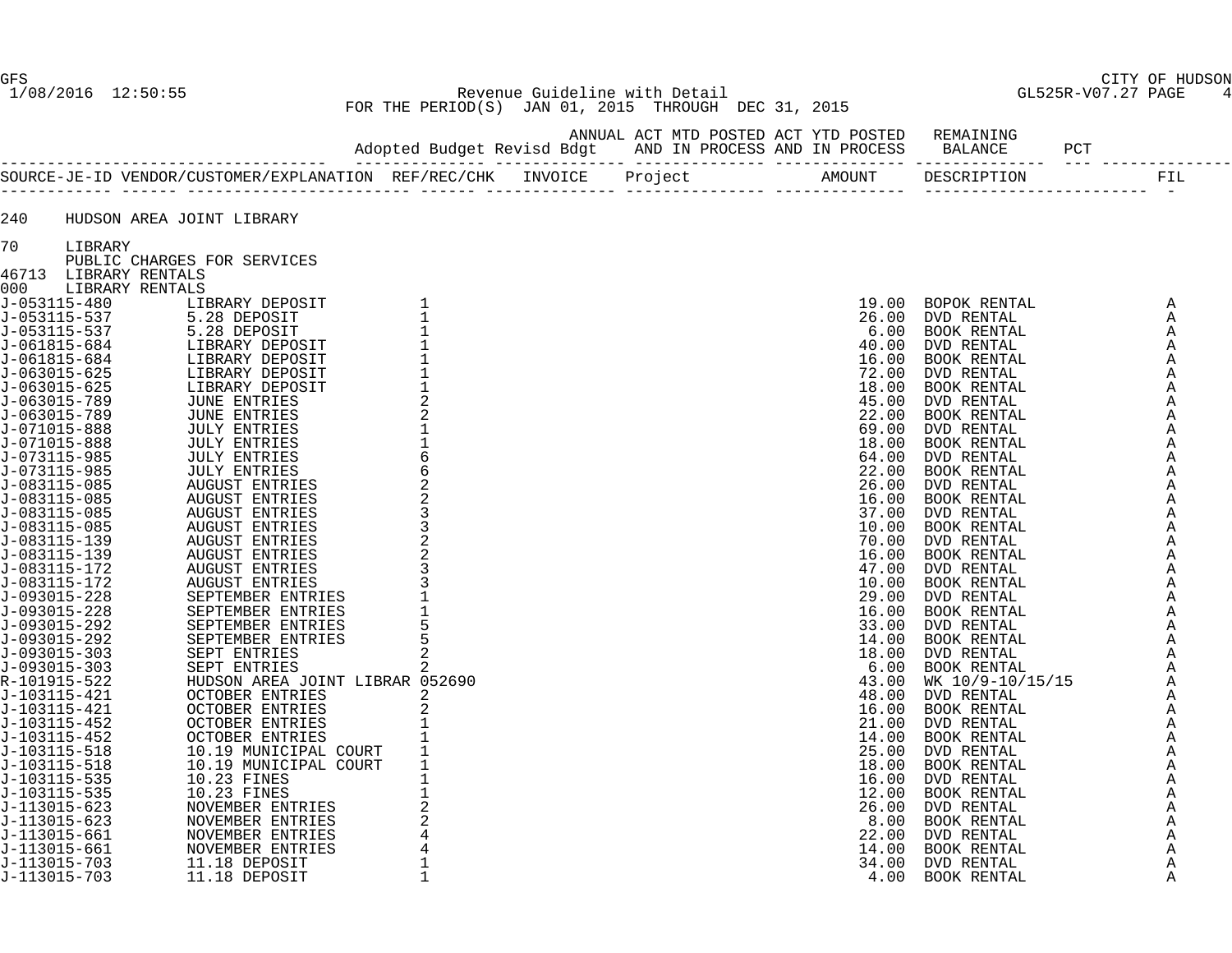1/08/2016 12:50:55 Revenue Guideline with Detail GL525R-V07.27 PAGE 5 FOR THE PERIOD(S) JAN 01, 2015 THROUGH DEC 31, 2015

|                                                                            |  | ANNUAL ACT MTD POSTED ACT YTD POSTED REMAINING<br>Adopted Budget Revisd Bdgt AND IN PROCESS AND IN PROCESS |        | BALANCE     | PCT |  |
|----------------------------------------------------------------------------|--|------------------------------------------------------------------------------------------------------------|--------|-------------|-----|--|
| SOURCE-JE-ID VENDOR/CUSTOMER/EXPLANATION  REF/REC/CHK   INVOICE    Project |  |                                                                                                            | AMOUNT | DESCRIPTION |     |  |

| 240       |                                                                                                                                                            | HUDSON AREA JOINT LIBRARY                                                                                                                                                                                    |                                                                        |                          |                                       |                                                   |                                                                                                 |                                                                                           |
|-----------|------------------------------------------------------------------------------------------------------------------------------------------------------------|--------------------------------------------------------------------------------------------------------------------------------------------------------------------------------------------------------------|------------------------------------------------------------------------|--------------------------|---------------------------------------|---------------------------------------------------|-------------------------------------------------------------------------------------------------|-------------------------------------------------------------------------------------------|
| 70<br>000 | LIBRARY<br>46713 LIBRARY RENTALS<br>J-113015-781<br>J-113015-781<br>J-123115-871<br>J-123115-871<br>J-123115-871<br>J-123115-871<br>TOTAL: LIBRARY RENTALS | PUBLIC CHARGES FOR SERVICES<br>LIBRARY RENTALS<br>NOVEMBER ENTRIES<br>NOVEMBER ENTRIES<br>DECEMBER ENTRIES<br>DECEMBER ENTRIES<br>DECEMBER ENTRIES<br>DECEMBER ENTRIES<br>TOTAL: PUBLIC CHARGES FOR SERVICES | $\begin{array}{c}\n3 \\ 3 \\ 2 \\ 3\n\end{array}$<br>0.00<br>40,000.00 | 0.00<br>40,000.00        | 131.00 1,870.00<br>2,112.54 35,692.79 | 27.00<br>14.00<br>46.00<br>62.00<br>19.00<br>4.00 | DVD RENTAL<br>BOOK RENTAL<br>DVD RENTAL<br>BOOK RENTAL<br>DVD RENTAL<br>BOOK RENTAL<br>4,307.21 | Α<br>Α<br>Α<br>Α<br>Α<br>$\mathbb A$<br>$1,870.00 - 9999$ ----------!!!!<br>$89$ -------- |
|           |                                                                                                                                                            | INTERGOVERNMENTAL CHARGES<br>47105 FEDERAL GRANT-HUD                                                                                                                                                         |                                                                        |                          |                                       |                                                   |                                                                                                 |                                                                                           |
| 000       |                                                                                                                                                            | FEDERAL GRANT-HUD<br>TOTAL: FEDERAL GRANT-HUD                                                                                                                                                                | 0.00<br>0.00                                                           | 0.00<br>0.00             | 0.00<br>0.00                          | 0.00<br>0.00                                      | 0.00<br>0.00                                                                                    | 0<br>$\mathbf 0$                                                                          |
| 000       | 47301 CITY OF HUDSON<br>CITY OF HUDSON<br>TOTAL: CITY OF HUDSON                                                                                            |                                                                                                                                                                                                              | 0.00<br>0.00                                                           | 0.00<br>0.00             | 0.00<br>0.00                          | 0.00<br>0.00                                      | 0.00<br>0.00                                                                                    | 0<br>$\mathbf 0$                                                                          |
| 000 -     | R-031715-071<br>R-100815-435                                                                                                                               | 47302 VILLAGE OF NORTH HUDSON<br>VILLAGE OF NORTH HUDSON<br>VILLAGE OF NO HUDSON 049354<br>VILLAGE OF NORTH HUDSON 052595<br>TOTAL: VILLAGE OF NORTH HUDSON                                                  | 84,962.00<br>84,962.00                                                 | 84,962.00<br>84,962.00   | 0.00<br>0.00                          | 82,815.00<br>41,407.50 LIBRARY<br>82,815.00       | 2,147.00<br>41,407.50 LIBRARY CONTRACT<br>2,147.00                                              | $97$ ---------<br>Α<br>Α<br>$97 - - - - - - - - -$                                        |
|           | 47303 TOWN OF HUDSON                                                                                                                                       |                                                                                                                                                                                                              |                                                                        |                          |                                       |                                                   |                                                                                                 |                                                                                           |
| 000       | TOWN OF HUDSON<br>R-022415-812<br>R-082715-161<br>TOTAL: TOWN OF HUDSON                                                                                    | TOWN OF HUDSON<br>TOWN OF HUDSON                                                                                                                                                                             | 191,538.00<br>049061<br>052102<br>191,538.00                           | 191,538.00<br>191,538.00 | 0.00<br>0.00                          | 197,283.00<br>197,283.00                          | 98,642.00 LIBRARY FUND<br>98,641.00 LIBRARY CONTRACT                                            | $5,745.00 - 102$ ----------<br>A<br>$\mathbb A$<br>$5,745.00 - 102$ ----------            |
|           |                                                                                                                                                            | 47304 TOWN OF ST JOSEPH                                                                                                                                                                                      |                                                                        |                          |                                       |                                                   |                                                                                                 |                                                                                           |
| 000       | R-052115-493<br>R-111915-723                                                                                                                               | TOWN OF ST. JOSEPH<br>TOWN OF ST JOSEPH<br>TOWN OF ST JOSEPH                                                                                                                                                 | 86,788.00<br>050606<br>053017                                          | 86,788.00                | 0.00                                  | 86,788.00<br>43,394.00 LIBRARY<br>43,394.00       | 2ND INSTALLMENT                                                                                 | $0.00$ 100 ----------<br>Α<br>A                                                           |
|           |                                                                                                                                                            | TOTAL: TOWN OF ST JOSEPH                                                                                                                                                                                     | 86,788.00                                                              | 86,788.00                | 0.00                                  | 86,788.00                                         |                                                                                                 | $0.00$ 100 ----------                                                                     |

47310 GENERAL GOVERNMENT REVENUE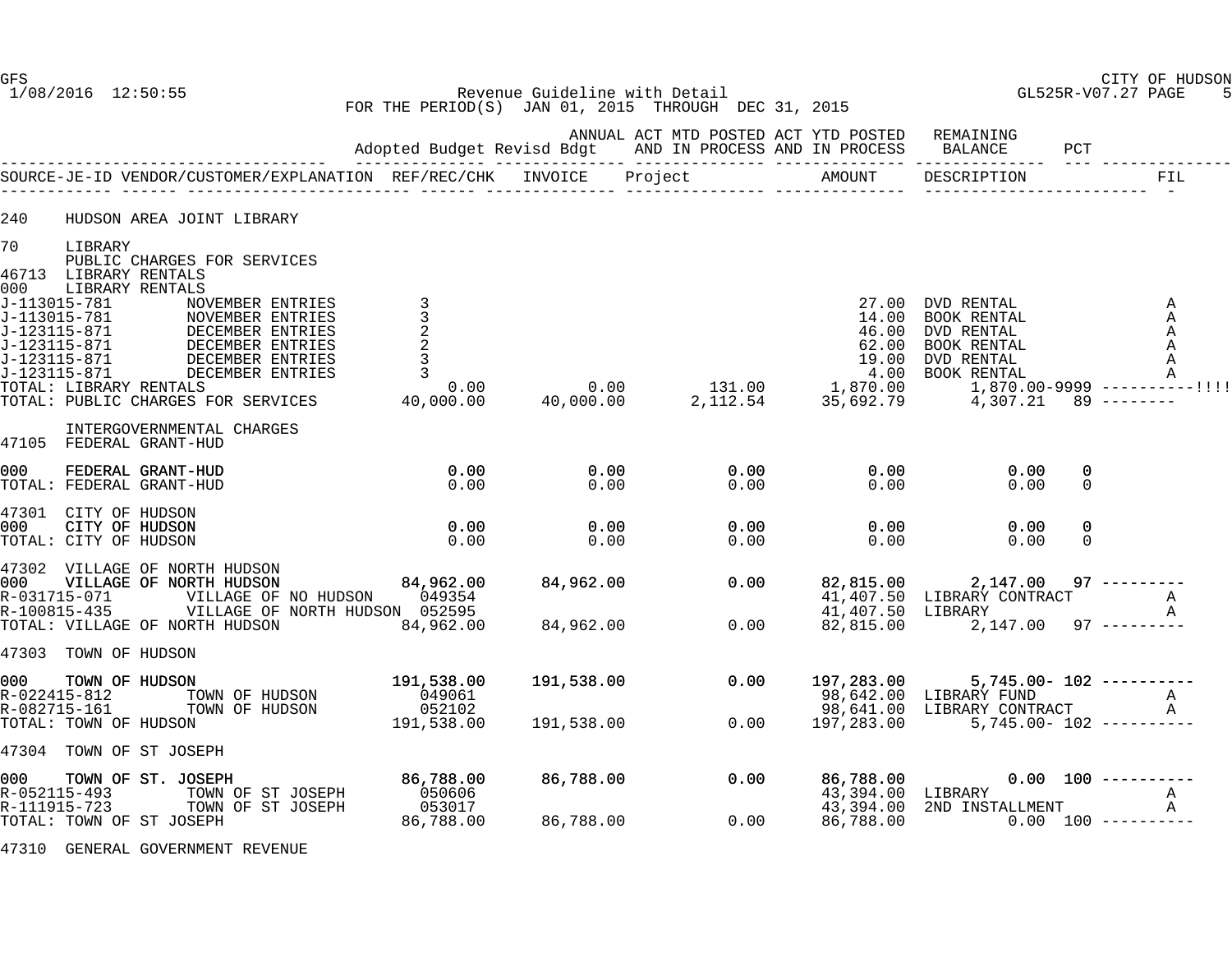1/08/2016 12:50:55 Revenue Guideline with Detail GL525R-V07.27 PAGE 6 FOR THE PERIOD(S) JAN 01, 2015 THROUGH DEC 31, 2015

|                     |                                                                                                                                                                                                                                                                          |                               |                                        | ANNUAL ACT MTD POSTED ACT YTD POSTED REMAINING |                                                                 |                                                                                                                                                                                                                                                                                                 |                |                                                                                |
|---------------------|--------------------------------------------------------------------------------------------------------------------------------------------------------------------------------------------------------------------------------------------------------------------------|-------------------------------|----------------------------------------|------------------------------------------------|-----------------------------------------------------------------|-------------------------------------------------------------------------------------------------------------------------------------------------------------------------------------------------------------------------------------------------------------------------------------------------|----------------|--------------------------------------------------------------------------------|
|                     |                                                                                                                                                                                                                                                                          |                               |                                        |                                                |                                                                 |                                                                                                                                                                                                                                                                                                 |                | <b>FIL</b>                                                                     |
| 240                 | HUDSON AREA JOINT LIBRARY                                                                                                                                                                                                                                                |                               |                                        |                                                |                                                                 |                                                                                                                                                                                                                                                                                                 |                |                                                                                |
| 70                  | LIBRARY<br>INTERGOVERNMENTAL CHARGES<br>47310 GENERAL GOVERNMENT REVENUE                                                                                                                                                                                                 |                               |                                        |                                                |                                                                 |                                                                                                                                                                                                                                                                                                 |                |                                                                                |
|                     | 0.00 LOCAL GOVERNMENT-GENERAL 0.00<br>R-030415-998 COUNTY OF PIERCE 049183<br>J-033115-181 CORR R030415-998 1<br>TOTAL: GENERAL GOVERNMENT REVENUE 0.00                                                                                                                  |                               | $0.00$ $0.00$<br>$0.00$ $0.00$<br>0.00 | 0.00                                           |                                                                 | $0.00$ 0.00<br>3,350.00 ACT150<br>3,350.00- PIERCE CNTY ACT 150                                                                                                                                                                                                                                 | $\overline{0}$ | A<br>$\mathsf{A}$                                                              |
|                     |                                                                                                                                                                                                                                                                          |                               |                                        | 0.00                                           | 0.00                                                            | 0.00                                                                                                                                                                                                                                                                                            | $\Omega$       |                                                                                |
| 000                 | 47311 COUNTY LIBRARY LEVY<br>COUNTY LIBRARY LEVY                                                                                                                                                                                                                         | 86,605.00<br>048525 OF BARRON |                                        |                                                |                                                                 |                                                                                                                                                                                                                                                                                                 |                |                                                                                |
|                     |                                                                                                                                                                                                                                                                          |                               |                                        |                                                |                                                                 |                                                                                                                                                                                                                                                                                                 |                |                                                                                |
|                     | MISCELLANEOUS REVENUES<br>48100 INTEREST                                                                                                                                                                                                                                 |                               |                                        |                                                |                                                                 |                                                                                                                                                                                                                                                                                                 |                |                                                                                |
| 000 000             | INTEREST<br>000 INTEREST<br>J-043015-291 ALLOCATE 1ST Q INTEREST<br>J-043015-292 ALLOCATE 1ST Q INTEREST<br>J-073115-890 2ND QTR INTEREST ALLOCA 1<br>J-073115-489 3DR QTR INTEREST ALLOCA 2<br>J-103115-489 3DR QTR INTEREST ALLOC 1<br>J-103115-489<br>TOTAL: INTEREST | 0.00                          | $0.00$ $0.00$<br>$0.00000000$          |                                                | 1,081.89                                                        | $0.00$ 2,658.52 2,658.52-9999 ----------!!!!<br>19.08 INT ON POOLED INVESTMENT A<br>613.79 INT ON CASH BALANCE A<br>INTERST CASH BALANCE A<br>32.71 INTEREST POOLED INVEST A<br>880.75 INTEREST CASH BAL A<br>30.30 INT POOLED INVEST A<br>0.00 2,658.52 2,658.52 2,658.52-9999 -----------!!!! |                |                                                                                |
|                     | 48120 NET CHANGE IN MARKET VALUE                                                                                                                                                                                                                                         |                               |                                        |                                                |                                                                 |                                                                                                                                                                                                                                                                                                 |                |                                                                                |
| 000<br>X-010115-516 | NET CHANGE IN MARKET VALUE<br>$12/31$ INV VALUE<br>TOTAL: NET CHANGE IN MARKET VALUE                                                                                                                                                                                     | $\overline{0.00}$<br>0.00     | 0.00<br>0.00                           | 0.00<br>0.00                                   | 644.43<br>644.43                                                | 644.43 ADJ TO MARKET VALUE                                                                                                                                                                                                                                                                      |                | $644.43 - 9999$ ----------!!!!<br>MARKET VALUE A<br>644.43-9999 ----------!!!! |
|                     | 48400 INSURANCE REFUND                                                                                                                                                                                                                                                   |                               |                                        |                                                |                                                                 |                                                                                                                                                                                                                                                                                                 |                |                                                                                |
| 000                 | INSURANCE REFUND<br>TOTAL: INSURANCE REFUND                                                                                                                                                                                                                              | 0.00<br>0.00                  | 0.00<br>0.00                           | 0.00<br>0.00                                   | $\begin{array}{c} 0\, .\, 0\, 0\, \\ 0\, .\, 0\, 0 \end{array}$ | 0.00<br>0.00                                                                                                                                                                                                                                                                                    | 0<br>$\Omega$  |                                                                                |
|                     |                                                                                                                                                                                                                                                                          |                               |                                        |                                                |                                                                 |                                                                                                                                                                                                                                                                                                 |                |                                                                                |

48500 DONATIONS- PRIVATE ORG/IND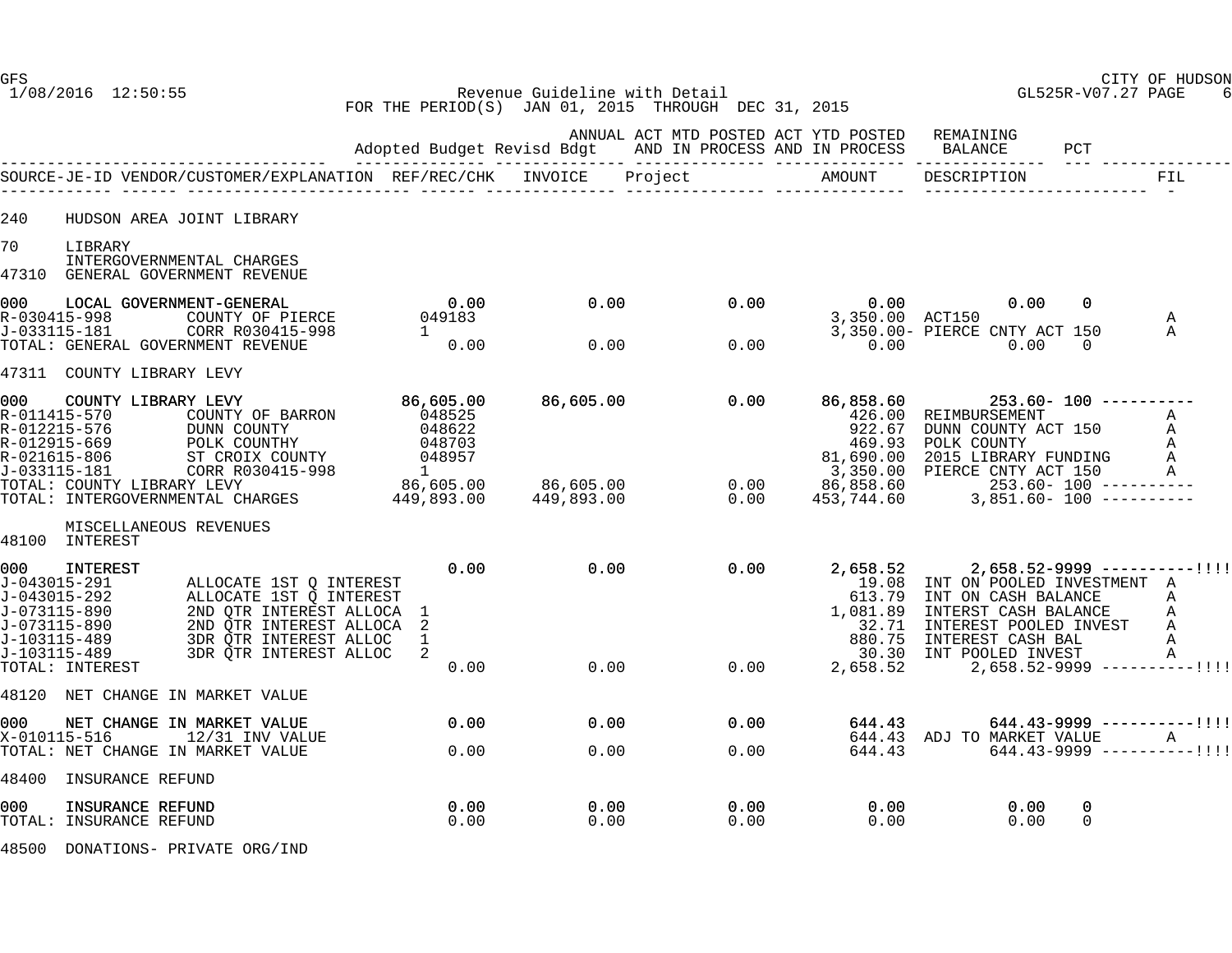#### GFS CITY OF HUDSON 1/08/2016 12:50:55 Revenue Guideline with Detail GL525R-V07.27 PAGE 7 FOR THE PERIOD(S) JAN 01, 2015 THROUGH DEC 31, 2015

|                                                                                                                                                                                                                                                                                                                                                                                                     |                                                                                                                                                                                                                                                                                                                                                                                                                                                                                                                                                                                                                                                                                                                                                           |                                                                                             |              |                                                                                                                                                                                                                                                                                             |                              |                                                                                                                                                                                                                                                                                                                                                                                                                                                                                                                                                                                                                            |                                 | ${\tt FIL}$                                                                                                                     |
|-----------------------------------------------------------------------------------------------------------------------------------------------------------------------------------------------------------------------------------------------------------------------------------------------------------------------------------------------------------------------------------------------------|-----------------------------------------------------------------------------------------------------------------------------------------------------------------------------------------------------------------------------------------------------------------------------------------------------------------------------------------------------------------------------------------------------------------------------------------------------------------------------------------------------------------------------------------------------------------------------------------------------------------------------------------------------------------------------------------------------------------------------------------------------------|---------------------------------------------------------------------------------------------|--------------|---------------------------------------------------------------------------------------------------------------------------------------------------------------------------------------------------------------------------------------------------------------------------------------------|------------------------------|----------------------------------------------------------------------------------------------------------------------------------------------------------------------------------------------------------------------------------------------------------------------------------------------------------------------------------------------------------------------------------------------------------------------------------------------------------------------------------------------------------------------------------------------------------------------------------------------------------------------------|---------------------------------|---------------------------------------------------------------------------------------------------------------------------------|
| 240                                                                                                                                                                                                                                                                                                                                                                                                 | HUDSON AREA JOINT LIBRARY                                                                                                                                                                                                                                                                                                                                                                                                                                                                                                                                                                                                                                                                                                                                 |                                                                                             |              |                                                                                                                                                                                                                                                                                             |                              |                                                                                                                                                                                                                                                                                                                                                                                                                                                                                                                                                                                                                            |                                 |                                                                                                                                 |
| 70                                                                                                                                                                                                                                                                                                                                                                                                  | LIBRARY                                                                                                                                                                                                                                                                                                                                                                                                                                                                                                                                                                                                                                                                                                                                                   |                                                                                             |              |                                                                                                                                                                                                                                                                                             |                              |                                                                                                                                                                                                                                                                                                                                                                                                                                                                                                                                                                                                                            |                                 |                                                                                                                                 |
| 48500                                                                                                                                                                                                                                                                                                                                                                                               | MISCELLANEOUS REVENUES<br>DONATIONS- PRIVATE ORG/IND                                                                                                                                                                                                                                                                                                                                                                                                                                                                                                                                                                                                                                                                                                      |                                                                                             |              |                                                                                                                                                                                                                                                                                             |                              |                                                                                                                                                                                                                                                                                                                                                                                                                                                                                                                                                                                                                            |                                 |                                                                                                                                 |
| 000<br>J-013115-635<br>J-022815-564<br>B-022815-615<br>J-022815-616<br>J-022815-939<br>R-030615-000<br>R-032015-074<br>R-032515-107<br>J-033115-115<br>J-033115-225<br>J-033115-617<br>J-033115-617<br>J-043015-342<br>J-053115-584<br>R-062915-780<br>J-063015-789<br>R-072915-975<br>R-072915-975<br>J-073115-985<br>R-082015-156<br>J-083115-220<br>R-092915-364<br>J-093015-388<br>R-103015-571 | DONATIONS-PRIVATE ORG/IND<br>15-635            JANUARY ENTRIES<br>PER BOARD 2.17.15<br>PER BOARD 2.17.15<br>PER BOARD 2/17/15<br>CORRECT J02/28/2015-564<br>LIB PAYPAL TRANS<br>PEO CHAPTER OF DN WI 049206<br>PEO CHAPTER OF DN WI 049206<br>ST CROIX VALLEY FOUNDATI 049488<br>PAYPAL TRANSACTIONS 1<br>CORRECT<br>CORRECT 3/20/15 DEPOSIT<br>LITERACY EQUIP DONATIONS<br>LITERACY EQUIP DONATIONS<br>LIBRARY PAY PAL<br>PAYPAL TRANSACTIONS<br>DOUGLAS F PETERSON<br>JUNE ENTRIES<br>FRIEND OF THE HUDSON PUB 051745<br>AMERICAN LIBRARY ASSOC<br>JULY ENTRIES<br>FIRST CHOICE<br>LIB PAYPAL TF<br>JOYCE/TV HAI<br>LIB PAYPAL TRANS<br>JOYCE/TIM HALL<br>LIBRARY PAY PAL TRANS<br>FIRST CHOICE FOOD AND BE 052840<br>TOTAL: DONATIONS- PRIVATE ORG/IND | 0.00<br>$\mathbf{1}$<br>051279<br>4<br>051746<br>$\overline{4}$<br>052011<br>052461<br>0.00 | 1,160.00     | 0.00<br>1,160.00<br>1,160.00<br>1,160.00<br>1,160.00<br>1,160.00<br>250.00<br>330.00<br>330.00<br>120.00<br>330.00<br>330.00<br>330.00<br>330.00<br>100.00<br>10.00<br>10.00<br>1,486.77<br>66.00<br>10.00<br>1,486.77<br>66.00<br>10.00<br>10.00<br>10.00<br>10.00<br>10.00<br>10.00<br>10 | 2,898.28                     | 435.00 JAN PAY PAL TRANSACTION<br>1,160.00- DONATIONS LITERACY STATI A<br>LITERACY EQUIP DONATIONS<br>1,160.00 LITERACY DONATION BUDGET A<br>250.00 2/28 ACH CITY<br>FURNITURE<br>ECOMMERCE<br>TRANSACTION FROM C/R<br>$120.00 \quad 2/25 - 3/28$<br>616.73- IFLS-ECOMMERCE<br>330.00- PEO CHAPTER OF DN WI<br>330.00- ST CROIX VALLEY FOUNDATI A<br>$60.00 \quad 4/1-30$<br>110.00 MAY DONATIONS<br>10.00 PAYPAL IRNS SONG<br>186.77 STRATEGIES<br>68.00 REFUND OVERPAY<br>10.00 JULY PAY PAL TRANS<br>VENDING<br>AUGUST DONATIONS<br>DONATION<br>SEPTEMBER DONATIONS<br>VERSA VENDING<br>$1,738.28 - 249$ ----------!!!! | $1,738.28 - 249$ ----------!!!! | A<br>B<br>Α<br>Α<br>Α<br>Α<br>Α<br>Α<br>Α<br>Α<br>$\mathbb A$<br>Α<br>$\mathbb A$<br>Α<br>Α<br>A<br>Α<br>$\mathbb{A}$<br>A<br>Α |
| 48560                                                                                                                                                                                                                                                                                                                                                                                               | DONATION-SUMMER READ PROGRAM                                                                                                                                                                                                                                                                                                                                                                                                                                                                                                                                                                                                                                                                                                                              |                                                                                             |              |                                                                                                                                                                                                                                                                                             |                              |                                                                                                                                                                                                                                                                                                                                                                                                                                                                                                                                                                                                                            |                                 |                                                                                                                                 |
| 000                                                                                                                                                                                                                                                                                                                                                                                                 | DONATION-SUMMER READ PROGRAM<br>TOTAL: DONATION-SUMMER READ PROGRAM                                                                                                                                                                                                                                                                                                                                                                                                                                                                                                                                                                                                                                                                                       | 0.00<br>0.00                                                                                | 0.00<br>0.00 | 0.00<br>0.00                                                                                                                                                                                                                                                                                | 0.00<br>0.00                 | 0.00<br>0.00                                                                                                                                                                                                                                                                                                                                                                                                                                                                                                                                                                                                               | $\Omega$<br>$\Omega$            |                                                                                                                                 |
| 000<br>R-030415-998<br>J-033115-617<br>J-033115-617                                                                                                                                                                                                                                                                                                                                                 | 48561 DONATION-LITERACY PROGRAM<br>DONATION-LITERACY PROGRAM<br>BONNE FEDERATION<br>LITERACY EQUIP DONATIONS<br>LITERACY EQUIP DONATIONS                                                                                                                                                                                                                                                                                                                                                                                                                                                                                                                                                                                                                  | 0.00<br>049179                                                                              | 0.00         | 0.00                                                                                                                                                                                                                                                                                        | 1,185.00<br>330.00<br>330.00 | 25.00 MEMORIAL D BAUER<br>MEMORIAL D BAUER<br>PEO CHAPTER OF DN WI<br>ST CROIX VALLEY FOUNDATI A                                                                                                                                                                                                                                                                                                                                                                                                                                                                                                                           | $1,185.00-9999$ -----------!!!! | Α<br>A                                                                                                                          |
| R-060315-596                                                                                                                                                                                                                                                                                                                                                                                        | FRIENDS OF THE LIBRARY<br>TOTAL: DONATION-LITERACY PROGRAM                                                                                                                                                                                                                                                                                                                                                                                                                                                                                                                                                                                                                                                                                                | 050814<br>0.00                                                                              | 0.00         | 0.00                                                                                                                                                                                                                                                                                        | 500.00<br>1,185.00           | EARLY CHILDHOOD                                                                                                                                                                                                                                                                                                                                                                                                                                                                                                                                                                                                            | $1,185.00-9999$ ----------!!!!  | Α                                                                                                                               |

48562 DONATIONS-HISTORY ROOM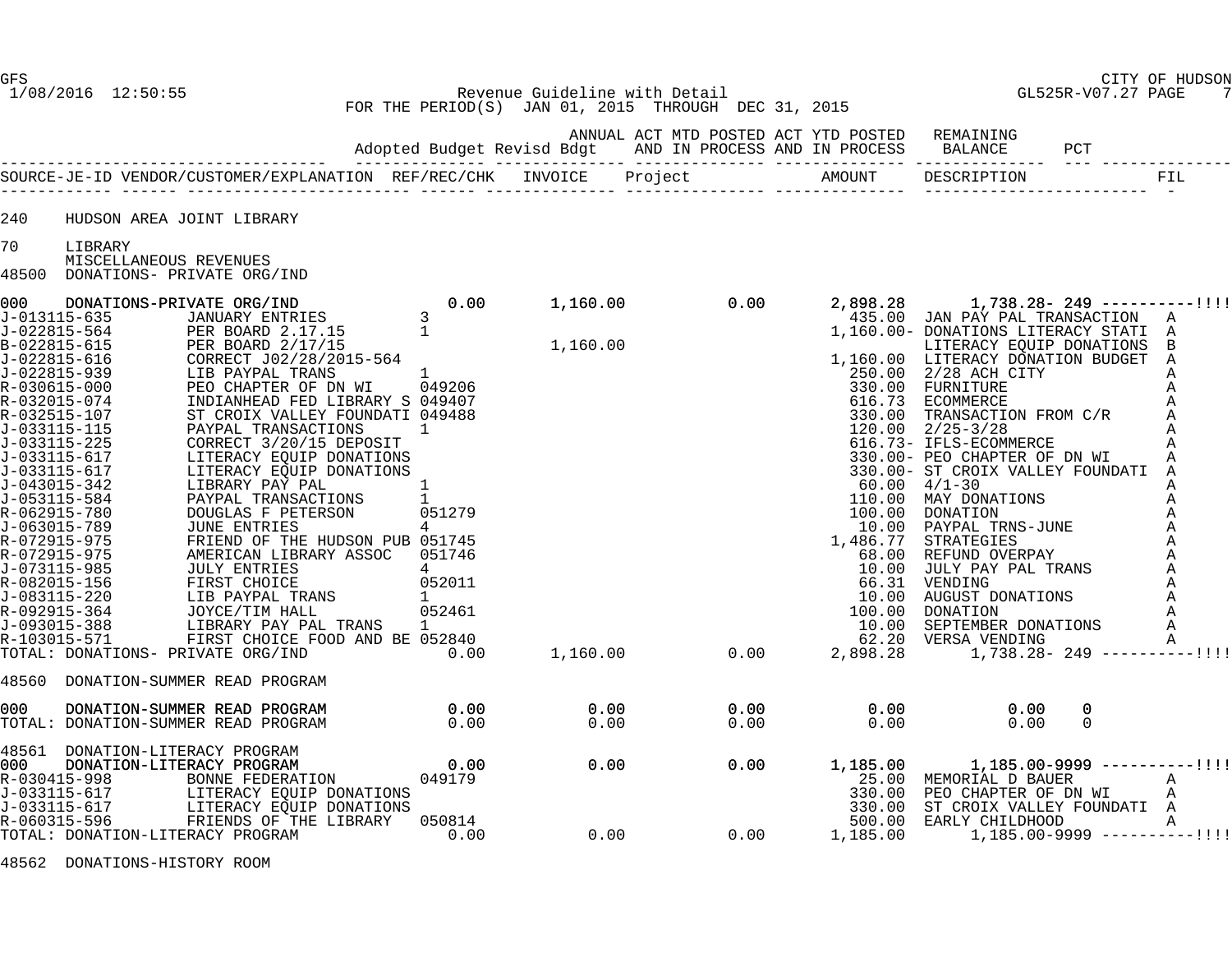1/08/2016 12:50:55 Revenue Guideline with Detail GL525R-V07.27 PAGE 8 FOR THE PERIOD(S) JAN 01, 2015 THROUGH DEC 31, 2015

|       |                                                                                                                                                                                                                                                                                                                              |  |      | ANNUAL ACT MTD POSTED ACT YTD POSTED REMAINING                                                                |                                                                                                                                                                                                                                                                                                                                    |               |   |
|-------|------------------------------------------------------------------------------------------------------------------------------------------------------------------------------------------------------------------------------------------------------------------------------------------------------------------------------|--|------|---------------------------------------------------------------------------------------------------------------|------------------------------------------------------------------------------------------------------------------------------------------------------------------------------------------------------------------------------------------------------------------------------------------------------------------------------------|---------------|---|
|       |                                                                                                                                                                                                                                                                                                                              |  |      |                                                                                                               |                                                                                                                                                                                                                                                                                                                                    |               |   |
| 240   | HUDSON AREA JOINT LIBRARY                                                                                                                                                                                                                                                                                                    |  |      |                                                                                                               |                                                                                                                                                                                                                                                                                                                                    |               |   |
| 70    | LIBRARY                                                                                                                                                                                                                                                                                                                      |  |      |                                                                                                               |                                                                                                                                                                                                                                                                                                                                    |               |   |
| 48562 | MISCELLANEOUS REVENUES<br>DONATIONS-HISTORY ROOM                                                                                                                                                                                                                                                                             |  |      |                                                                                                               |                                                                                                                                                                                                                                                                                                                                    |               |   |
|       |                                                                                                                                                                                                                                                                                                                              |  |      | $\begin{array}{ccc} 0.00 & 0.00 \ 0.00 & 0.00 \end{array}$                                                    |                                                                                                                                                                                                                                                                                                                                    | 0<br>$\Omega$ |   |
|       |                                                                                                                                                                                                                                                                                                                              |  |      |                                                                                                               |                                                                                                                                                                                                                                                                                                                                    |               |   |
|       |                                                                                                                                                                                                                                                                                                                              |  |      | 0.00 500.00 500.00 500.00-9999 ----------!!!!<br>500.00 FURNITURE A<br>0.00 500.00 500.00-9999 ----------!!!! |                                                                                                                                                                                                                                                                                                                                    |               |   |
|       |                                                                                                                                                                                                                                                                                                                              |  |      |                                                                                                               |                                                                                                                                                                                                                                                                                                                                    |               |   |
|       | 48564 DONATIONS-BRIDGE THE GAP                                                                                                                                                                                                                                                                                               |  |      |                                                                                                               |                                                                                                                                                                                                                                                                                                                                    |               |   |
| 000   | DONATION-BRIDGE THE GAP<br>X-010115-452 UNDEPOSITED RECEIPTS<br>V. 010115-452<br>X. 010115-452<br>X. 010115-452<br>X. 010115-452<br>X. 010115-452<br>X. 010215-431<br>I.IBRARY<br>R. 010215-431<br>I.IBRARY<br>CONFIDENCEIPTS<br>CONFIDENCEIPTS<br>CONFIDENCEIPTS<br>CONFIDENCEIPTS<br>CONFIDENCEIPTS<br>CONFIDENTS<br>CONFI |  |      |                                                                                                               |                                                                                                                                                                                                                                                                                                                                    |               |   |
|       | 48600 MISCELLANEOUS REVENUES<br>0.00 MISCELLANEOUS REVENUES 0.00<br>X-010115-452 UNDEPOSITED RECEIPTS<br>R-010715-434 RICHARD DAVID FIKE 048443<br>R-010715-434 JENNIFER ONSAGER PETERSO 048444<br>R-012915-669 FRIENDS OF THE SOMERSET 048702<br>R-013015-670 SCHOOL DI                                                     |  | 0.00 | 0.00                                                                                                          | $374.16$ $374.16-9999$ ----------!!!!<br>23.00- PETERSON LOST BOOK<br>17.98 LOST CD<br>$\begin{tabular}{lllllllllll} 17.98 & \text{LOST CD} & \text{A} \\ 23.00 & \text{LOST BOOK} & \text{A} \\ 30.00 & \text{LOST DVD} & \text{A} \\ 4.50 & \text{LOST BOOK} & \text{A} \\ 32.00 & \text{LOST BOOK} & \text{A} \\ \end{tabular}$ |               | A |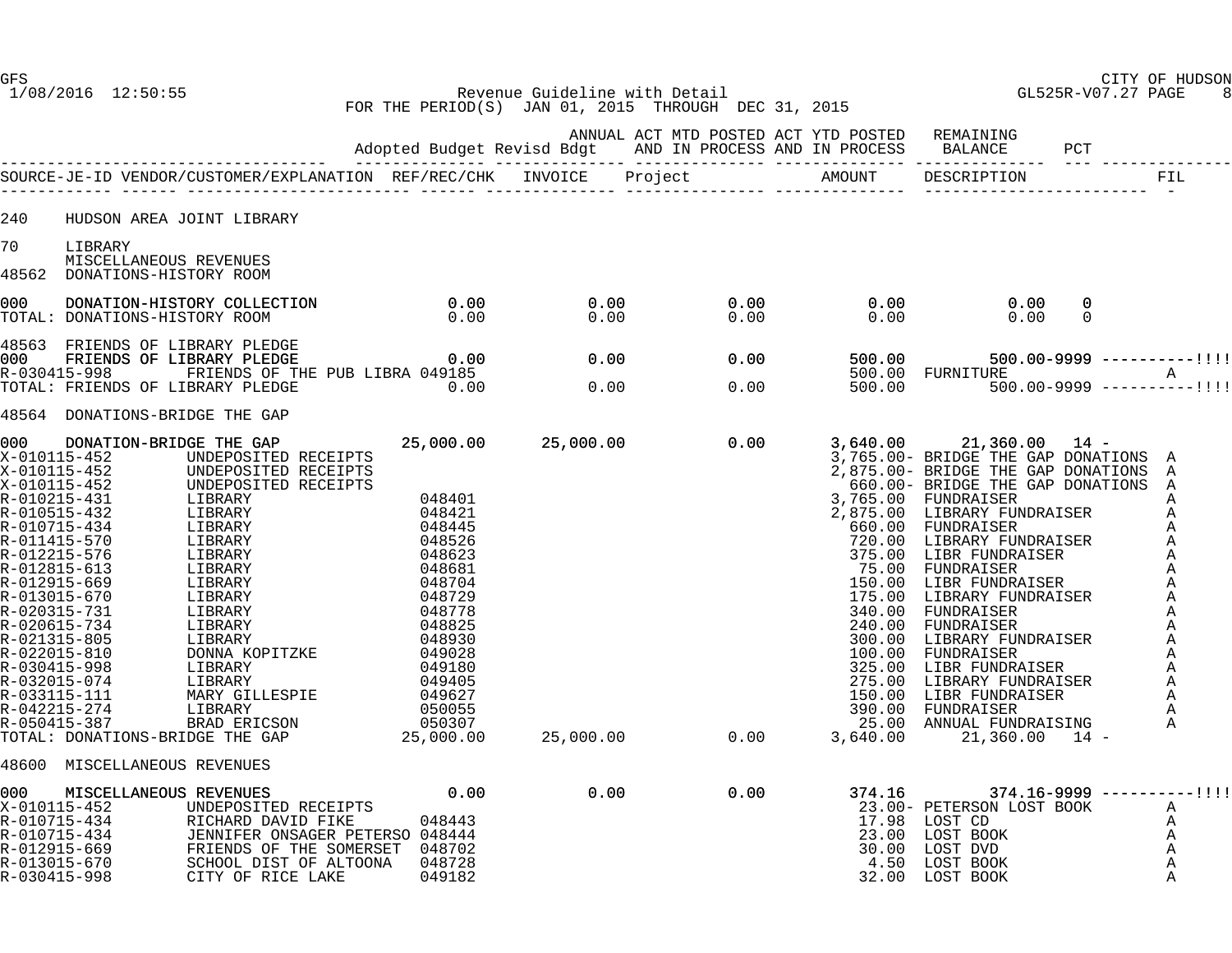GFS CITY OF HUDSON 1/08/2016 12:50:55 Revenue Guideline with Detail GL525R-V07.27 PAGE 9 FOR THE PERIOD(S) JAN 01, 2015 THROUGH DEC 31, 2015

|                    |                                                                                                                                                                                                                                                                                                         |                                                                                                                                                                                                    | Adopted Budget Revisd Bdgt                                                                                       |                                          |         |                                  | ANNUAL ACT MTD POSTED ACT YTD POSTED<br>AND IN PROCESS AND IN PROCESS                 | REMAINING<br><b>BALANCE</b>                                                                                                                                 | PCT           |                                                                                           |
|--------------------|---------------------------------------------------------------------------------------------------------------------------------------------------------------------------------------------------------------------------------------------------------------------------------------------------------|----------------------------------------------------------------------------------------------------------------------------------------------------------------------------------------------------|------------------------------------------------------------------------------------------------------------------|------------------------------------------|---------|----------------------------------|---------------------------------------------------------------------------------------|-------------------------------------------------------------------------------------------------------------------------------------------------------------|---------------|-------------------------------------------------------------------------------------------|
|                    |                                                                                                                                                                                                                                                                                                         | SOURCE-JE-ID VENDOR/CUSTOMER/EXPLANATION REF/REC/CHK INVOICE                                                                                                                                       |                                                                                                                  |                                          | Project |                                  | ---------- --------------- --<br>AMOUNT                                               | DESCRIPTION                                                                                                                                                 |               | FIL<br>$\sim$                                                                             |
| 240                |                                                                                                                                                                                                                                                                                                         | HUDSON AREA JOINT LIBRARY                                                                                                                                                                          |                                                                                                                  |                                          |         |                                  |                                                                                       |                                                                                                                                                             |               |                                                                                           |
| 70<br>48600<br>000 | LIBRARY<br>MISCELLANEOUS REVENUES<br>MISCELLANEOUS REVENUES<br>MISCELLANEOUS REVENUES<br>R-030415-998<br>R-030515-999<br>R-032015-074<br>R-032015-074<br>R-032515-107<br>R-033115-111<br>R-050415-387<br>R-051215-440<br>J-063015-789<br>TOTAL: MISCELLANEOUS REVENUES<br>TOTAL: MISCELLANEOUS REVENUES | CITY OF RF<br>FIRST CHOICE<br>CITY OF EAU CLAIRE<br>CITY OF EAU CLAIRE<br>CITY OF NEW RICHMONG<br>CITY OF NEW RICHMONG<br>VILLAGE OF MILLTOWN<br>CITY OF RICE LAKE<br>FIRST CHOICE<br>JUNE ENTRIES | 049184<br>049196<br>049408<br>049409<br>049489<br>049626<br>050308<br>050459<br>$5^{\circ}$<br>0.00<br>25,000.00 | 0.00<br>26,160.00                        |         | 0.00<br>0.00                     | 56.00<br>49.14<br>5.00<br>27.00<br>36.00<br>24.00<br>19.95<br>64.64<br>7.95<br>374.16 | LOST BOOK<br>COKE MACHINE<br>LOST BOOK<br>LOST ITEM<br>LOST BOOK<br>LOST BOOK<br>LOST BOOK<br>COKE MACHINE<br>6/26 ACH-LOST BK-RF<br>11,900.39    14,259.61 |               | Α<br>Α<br>A<br>Α<br>Α<br>Α<br>Α<br>Α<br>A<br>$374.16 - 9999$ ----------!!!!<br>$45 - - -$ |
| 49210              | OTHER FINANCING SOURCES                                                                                                                                                                                                                                                                                 | TRANSFER FROM GENERAL FUND                                                                                                                                                                         |                                                                                                                  |                                          |         |                                  |                                                                                       |                                                                                                                                                             |               |                                                                                           |
| 000                | J-013115-709<br>J-083115-137                                                                                                                                                                                                                                                                            | TRANSFER FROM GENERAL FUND<br>RECOGNIZE 2015 REV<br>2ND HALF CITY SUPP<br>TOTAL: TRANSFER FROM GENERAL FUND                                                                                        | 295,000.00<br>295,000.00                                                                                         | 295,000.00<br>295,000.00                 |         | 0.00<br>0.00                     | 300,900.00<br>150,450.00<br>300,900.00                                                | 150,450.00 CITY OF HUDSON<br>LIBRARY                                                                                                                        |               | $5,900.00 - 102$ ----------<br>Α<br>$\mathsf{A}$<br>$5,900.00 - 102$ ----------           |
| 49220              |                                                                                                                                                                                                                                                                                                         | TRANSFER FROM SPEC REV FD                                                                                                                                                                          |                                                                                                                  |                                          |         |                                  |                                                                                       |                                                                                                                                                             |               |                                                                                           |
| 000<br>TOTAL:      | TOTAL: OTHER FINANCING SOURCES<br>TOTAL: LIBRARY                                                                                                                                                                                                                                                        | TRANSFER FROM SPEC REV FD<br>TRANSFER FROM SPEC REV FD                                                                                                                                             | 0.00<br>0.00<br>295,000.00<br>809,893.00                                                                         | 0.00<br>0.00<br>295,000.00<br>811,053.00 |         | 0.00<br>0.00<br>0.00<br>2,112.54 | 0.00<br>0.00<br>300,900.00<br>802, 237.78                                             | 0.00<br>0.00<br>8,815.22                                                                                                                                    | 0<br>$\Omega$ | $5,900.00 - 102$ ----------<br>$98$ ---------                                             |
|                    | TOTAL: HUDSON AREA JOINT LIBRARY                                                                                                                                                                                                                                                                        |                                                                                                                                                                                                    | 809,893.00                                                                                                       | 811,053.00                               |         | 2,112.54                         | 802, 237. 78                                                                          | 8,815.22                                                                                                                                                    |               | $98$ ---------                                                                            |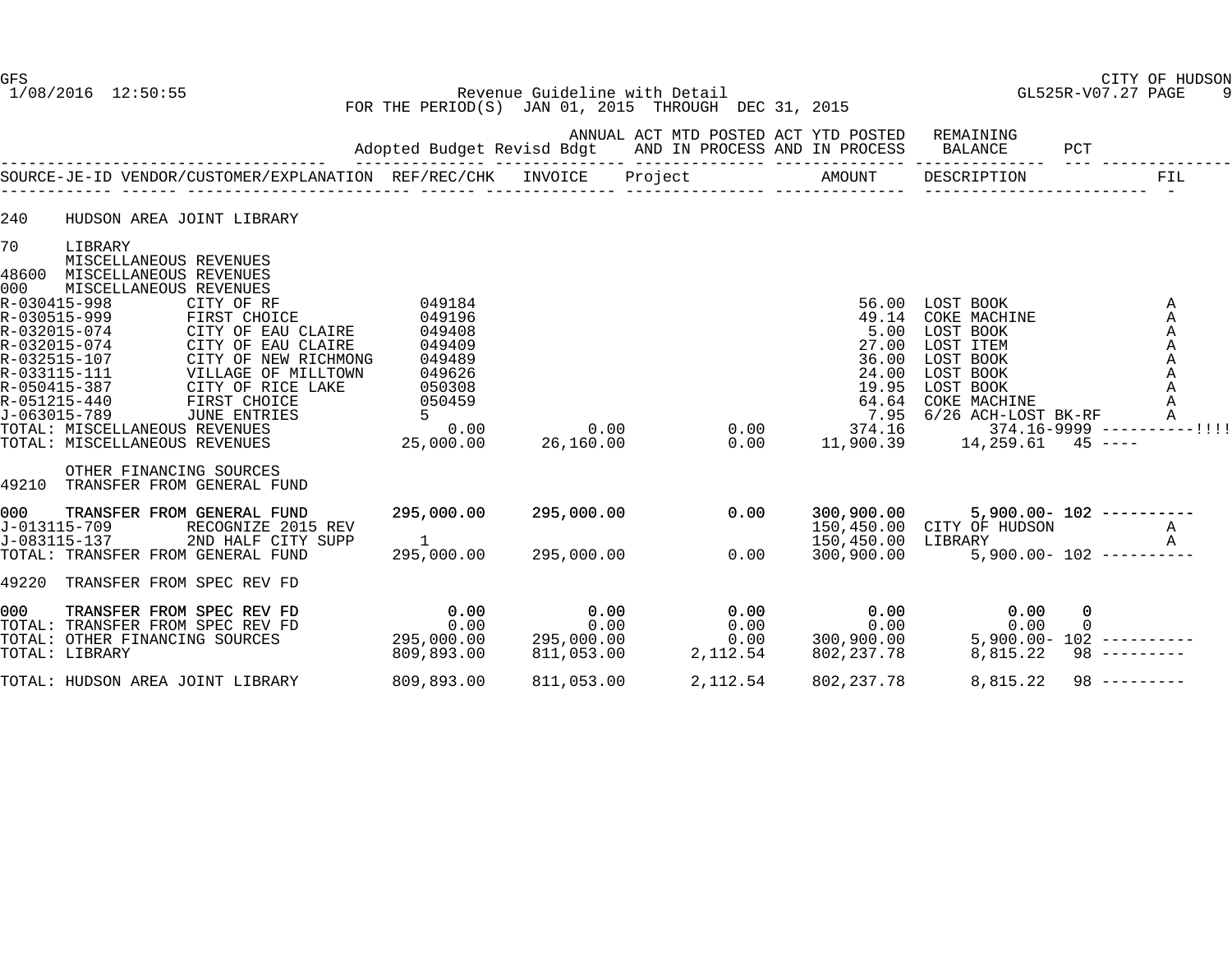#### 1/08/2016 12:50:55 Revenue Guideline with Detail GL525R-V07.27 PAGE 10 FOR THE PERIOD(S) JAN 01, 2015 THROUGH DEC 31, 2015

|                                                              |            |            | ANNUAL ACT MTD POSTED ACT YTD POSTED<br>Adopted Budget Revisd Bdgt AND IN PROCESS AND IN PROCESS |                         | REMAINING<br>BALANCE | PCT                     |
|--------------------------------------------------------------|------------|------------|--------------------------------------------------------------------------------------------------|-------------------------|----------------------|-------------------------|
| SOURCE-JE-ID VENDOR/CUSTOMER/EXPLANATION REF/REC/CHK INVOICE |            |            | Project                                                                                          | AMOUNT                  | DESCRIPTION          | FIL                     |
| GRAND TOTAL                                                  | 809,893.00 | 811,053.00 |                                                                                                  | 2, 112, 54 802, 237, 78 |                      | $8.815.22$ 98 --------- |

TOTAL NUMBER OF RECORDS PRINTED 265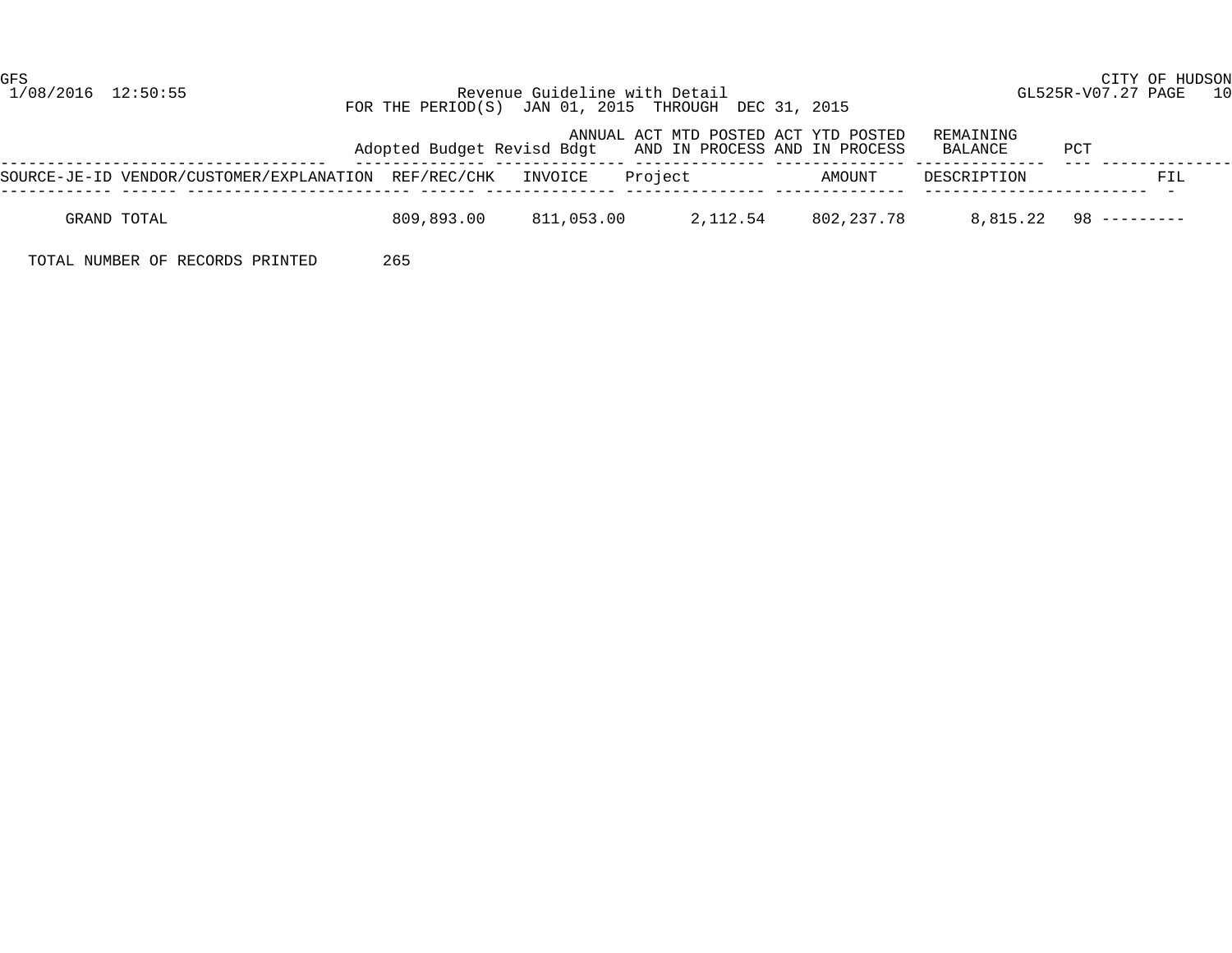| GFS                 |                       |                                    | CITY OF HUDSON |
|---------------------|-----------------------|------------------------------------|----------------|
| 01/08/2016 12:51:12 | Expenditure Guideline | GL050S-V07.27 COVERPAGE<br>GL520R3 |                |
|                     |                       |                                    |                |

Report Selection:

| Inclusions Ranges: Begin<br>Fund & Account $240$                               | (thru) End<br>240 |  |
|--------------------------------------------------------------------------------|-------------------|--|
| Approval Plan thru                                                             |                   |  |
| Calendar Start Date 01 01 2015                                                 |                   |  |
| Calendar End (As Of) Date 12 31 2015                                           |                   |  |
| Lowest Level to Print $4.0$                                                    |                   |  |
| Level to Page Break 1.0 $\,$                                                   |                   |  |
| MTD or QTD Detail $(M/Q) \ldots \ldots \ldots \ldots$ M                        |                   |  |
| Print Inactive Accounts Too? N                                                 |                   |  |
| Exclude Accounts with Zero Dollars N                                           |                   |  |
| Annual Budget or Year to Date Budget A                                         |                   |  |
| Run Instructions:<br>Lobe Banner, Conice Form Drinter Hold Chase, IDI, Lines O |                   |  |

| Jobq Banner Copies Form Printer Hold Space LPI Lines CPI CP SP |  |  |              |  |  |  |
|----------------------------------------------------------------|--|--|--------------|--|--|--|
|                                                                |  |  | Y S 8 068 10 |  |  |  |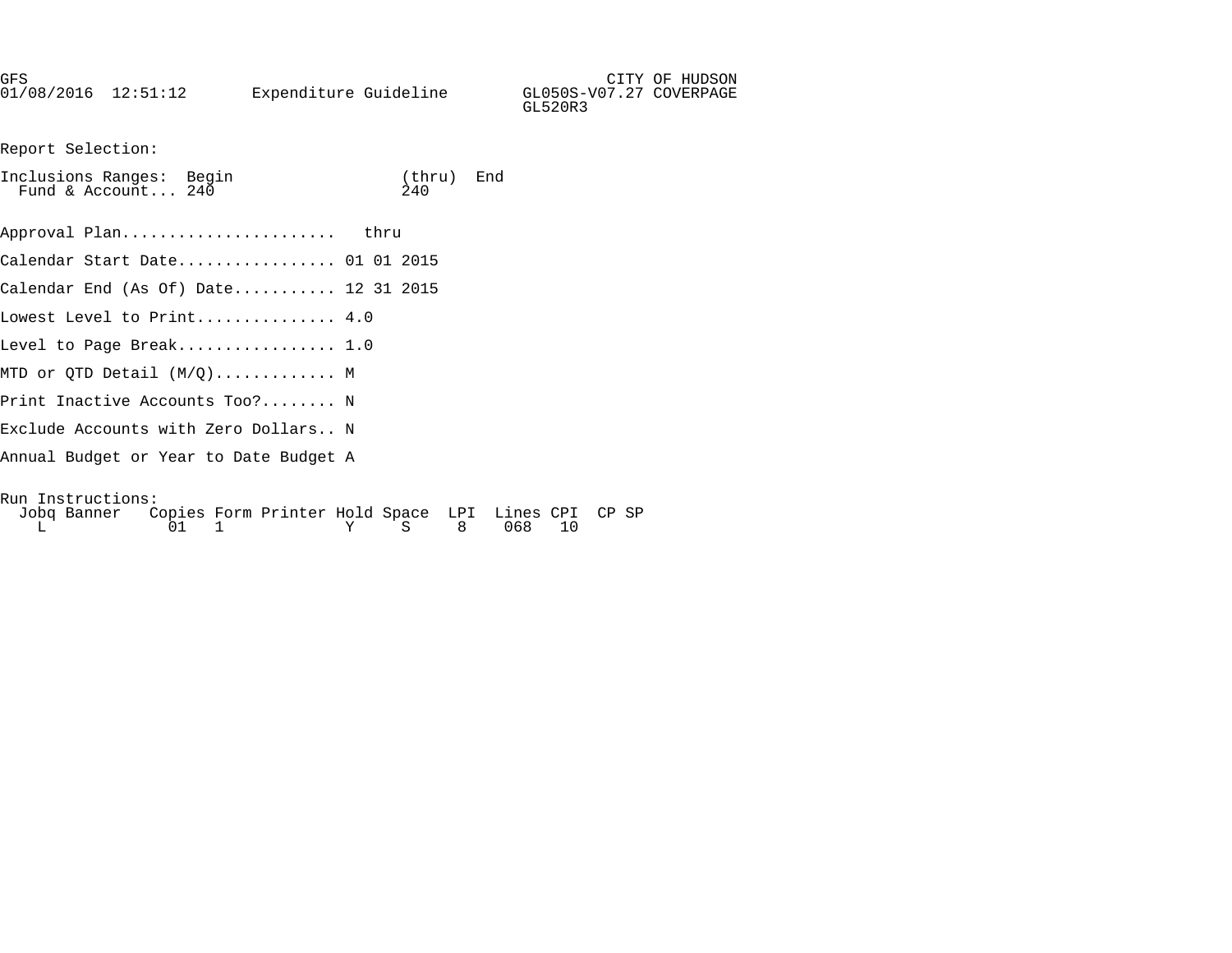LEVEL OF DETAIL 1.0 THRU 4.0 FOR THE PERIOD(S) JAN 01, 2015 THROUGH DEC 31, 2015

GFS CITY OF HUDSON

1/08/2016 12:51:12 Expenditure Guideline GL520R-V07.27 PAGE 1

|                                                                           |                                                                                                                                                                                                                                                                                                                                                                                            | ANNUAL |  | ACT MTD POSTED ACT YTD POSTED REMAINING | PCT |
|---------------------------------------------------------------------------|--------------------------------------------------------------------------------------------------------------------------------------------------------------------------------------------------------------------------------------------------------------------------------------------------------------------------------------------------------------------------------------------|--------|--|-----------------------------------------|-----|
| 240                                                                       | LIBRARY                                                                                                                                                                                                                                                                                                                                                                                    |        |  |                                         |     |
| 70                                                                        | LIBRARY<br>55111 LIBRARY                                                                                                                                                                                                                                                                                                                                                                   |        |  |                                         |     |
|                                                                           | PERSONAL SERVICES                                                                                                                                                                                                                                                                                                                                                                          |        |  |                                         |     |
| 212<br>213<br>216<br>217<br>218<br>225<br>249<br>294<br>295<br>298<br>299 | CONTRACTUAL SERVICES<br>LEGAL SERVICES<br>$\begin{tabular}{l c c c c c} \multicolumn{4}{c}{\textbf{CONTRACTUAL SERVICES}} \multicolumn{4}{c}{\textbf{CER}} & 0.00 & 0.00 & 0.00 & 0.00 & 0.00 & 0.00 & 0.00 & 0.00 & 0.00 & 0.00 & 0.00 & 0.00 & 0.00 & 0.00 & 0.00 & 0.00 & 0.00 & 0.00 & 0.00 & 0.00 & 0.00 & 0.00 & 0.00 & 0.00 & 0.00 & 0.00 & 0.00 & $<br>TOTAL: CONTRACTUAL SERVICES |        |  |                                         |     |
|                                                                           |                                                                                                                                                                                                                                                                                                                                                                                            |        |  |                                         |     |
| 510<br>511                                                                | FIXED CHARGES                                                                                                                                                                                                                                                                                                                                                                              |        |  |                                         |     |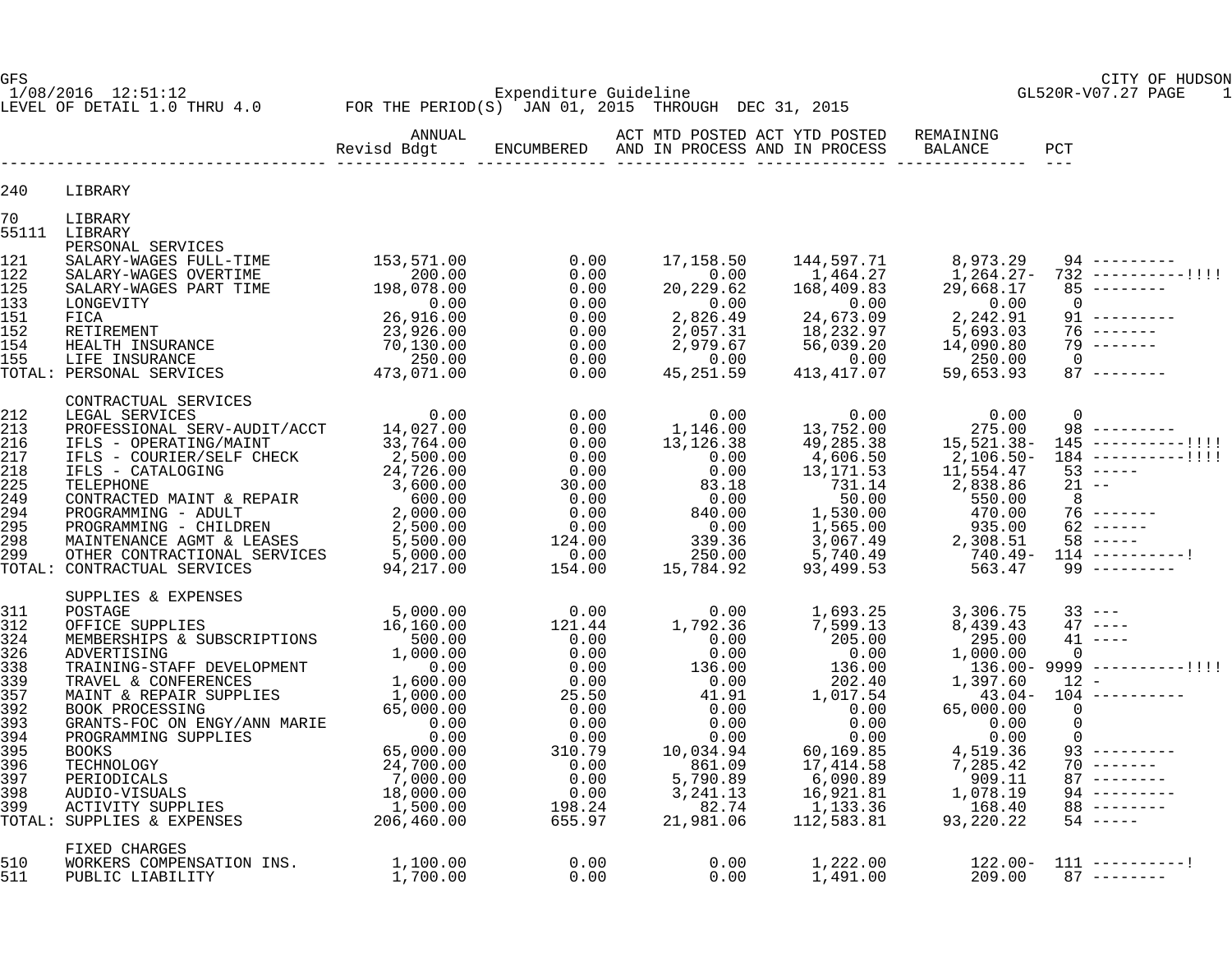1/08/2016 12:51:12 Expenditure Guideline GL520R-V07.27 PAGE 2 LEVEL OF DETAIL 1.0 THRU 4.0 FOR THE PERIOD(S) JAN 01, 2015 THROUGH DEC 31, 2015

GFS CITY OF HUDSON

|                                    |                                                                                                                       | ANNUAL<br>Revisd Bdgt                    | ENCUMBERED                           | ACT MTD POSTED ACT YTD POSTED<br>AND IN PROCESS AND IN PROCESS |                                          | REMAINING<br>BALANCE                     | PCT                       |
|------------------------------------|-----------------------------------------------------------------------------------------------------------------------|------------------------------------------|--------------------------------------|----------------------------------------------------------------|------------------------------------------|------------------------------------------|---------------------------|
| 240                                | LIBRARY                                                                                                               |                                          |                                      |                                                                |                                          |                                          |                           |
| 70<br>55111                        | LIBRARY<br>LIBRARY                                                                                                    |                                          |                                      |                                                                |                                          |                                          |                           |
| 513<br>517<br>519                  | FIXED CHARGES<br>PUBLIC OFFICIALS<br>PROPERTY INS<br>UNEMPLOYMENT COMP                                                | 2,100.00<br>1,700.00<br>0.00             | 0.00<br>0.00<br>0.00                 | 0.00<br>0.00<br>0.00                                           | 2,253.00<br>1,632.00<br>0.00             | $153.00-$<br>68.00<br>0.00               | 107<br>96<br>$\mathbf 0$  |
| 532<br>541<br>543                  | RENT<br>DEPRECIATION<br>AMORTIZATION - COLLECTIONS                                                                    | 135,000.00<br>0.00<br>0.00               | 0.00<br>0.00<br>0.00                 | 11,035.00<br>0.00<br>0.00                                      | 132,420.00<br>0.00<br>0.00               | 2,580.00<br>0.00<br>0.00                 | 98<br>0<br>$\mathbf 0$    |
| TOTAL:                             | FIXED CHARGES<br>CAPITAL OUTLAY                                                                                       | 141,600.00                               | 0.00                                 | 11,035.00                                                      | 139,018.00                               | 2,582.00                                 | 98                        |
| 812<br>819<br>822<br>829<br>TOTAL: | FURNITURE & FURNISHINGS<br>OTHER CAPITAL EXPENSE/SERVIC<br><b>BUILDINGS</b><br>REPAIR & IMPROVEMENT<br>CAPITAL OUTLAY | 0.00<br>0.00<br>0.00<br>0.00<br>0.00     | 0.00<br>0.00<br>0.00<br>0.00<br>0.00 | 0.00<br>0.00<br>0.00<br>0.00<br>0.00                           | 0.00<br>0.00<br>0.00<br>0.00<br>0.00     | 0.00<br>0.00<br>0.00<br>0.00<br>0.00     | 0<br>0<br>0<br>0<br>0     |
| 902                                | COST REALLOCATIONS<br>UNFUNDED PENSION LIABILITY<br>TOTAL: COST REALLOCATIONS<br>TOTAL: LIBRARY<br>TOTAL: LIBRARY     | 0.00<br>0.00<br>915,348.00<br>915,348.00 | 0.00<br>0.00<br>809.97<br>809.97     | 0.00<br>0.00<br>94,052.57<br>94,052.57                         | 0.00<br>0.00<br>758,518.41<br>758,518.41 | 0.00<br>0.00<br>156,019.62<br>156,019.62 | 0<br>$\Omega$<br>82<br>82 |
|                                    | TOTAL: LIBRARY                                                                                                        | 915,348.00                               | 809.97                               | 94,052.57                                                      | 758,518.41                               | 156,019.62                               | 82                        |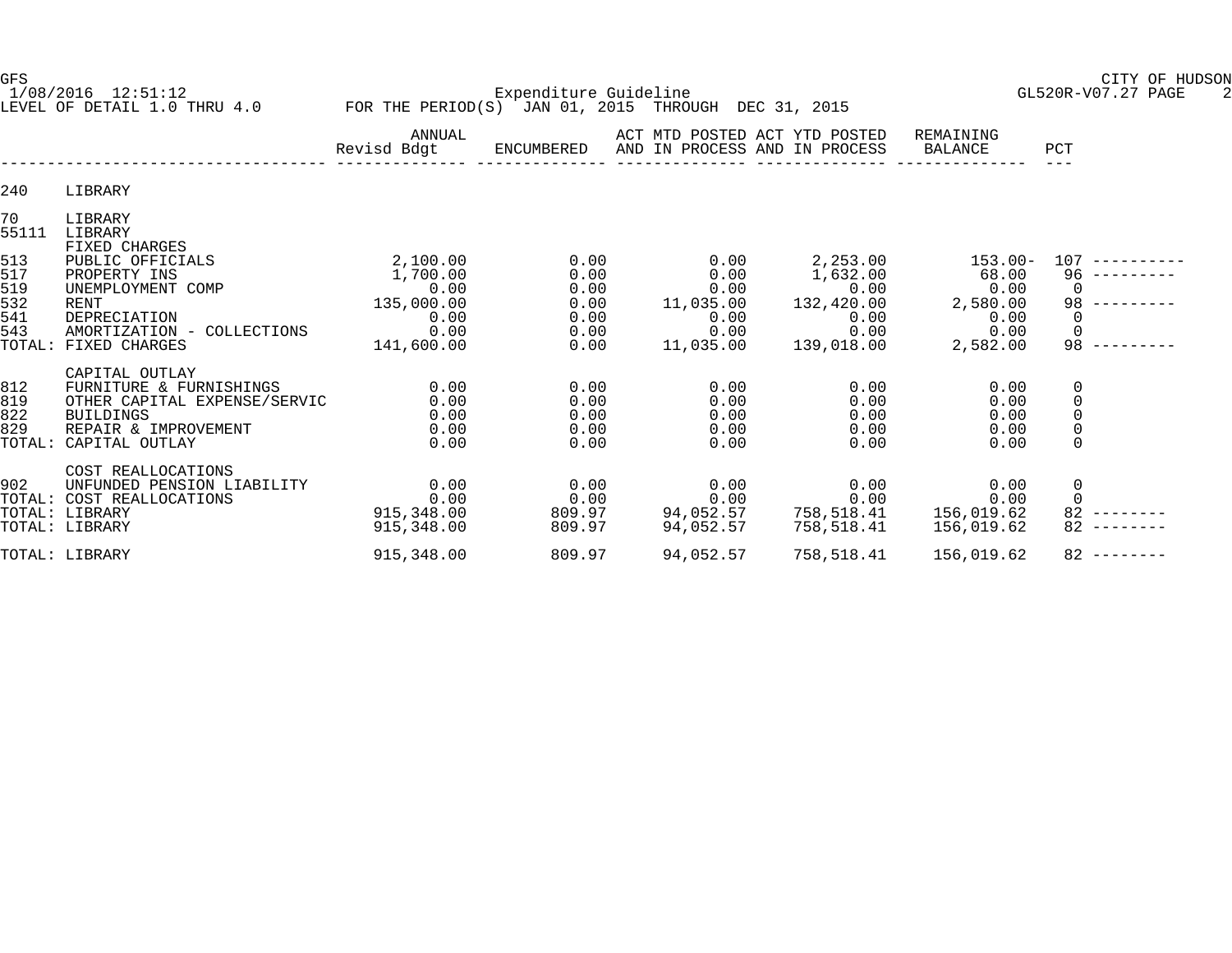| GFS<br>1/08/2016 12:51:12<br>LEVEL OF DETAIL 1.0 THRU 4.0 | FOR THE PERIOD(S) JAN 01, 2015 THROUGH DEC 31, 2015 | Expenditure Guideline | CITY OF HUDSON<br>GL520R-V07.27 PAGE 3                         |            |                      |               |  |
|-----------------------------------------------------------|-----------------------------------------------------|-----------------------|----------------------------------------------------------------|------------|----------------------|---------------|--|
|                                                           | ANNUAL<br>Revisd Bdgt                               | ENCUMBERED            | ACT MTD POSTED ACT YTD POSTED<br>AND IN PROCESS AND IN PROCESS |            | REMAINING<br>BALANCE | PCT           |  |
| GRAND TOTAL                                               | 915,348.00                                          | 809.97                | 94,052.57                                                      | 758,518.41 | 156,019.62           | $82$ -------- |  |
| TOTAL NUMBER OF RECORDS PRINTED                           | 47                                                  |                       |                                                                |            |                      |               |  |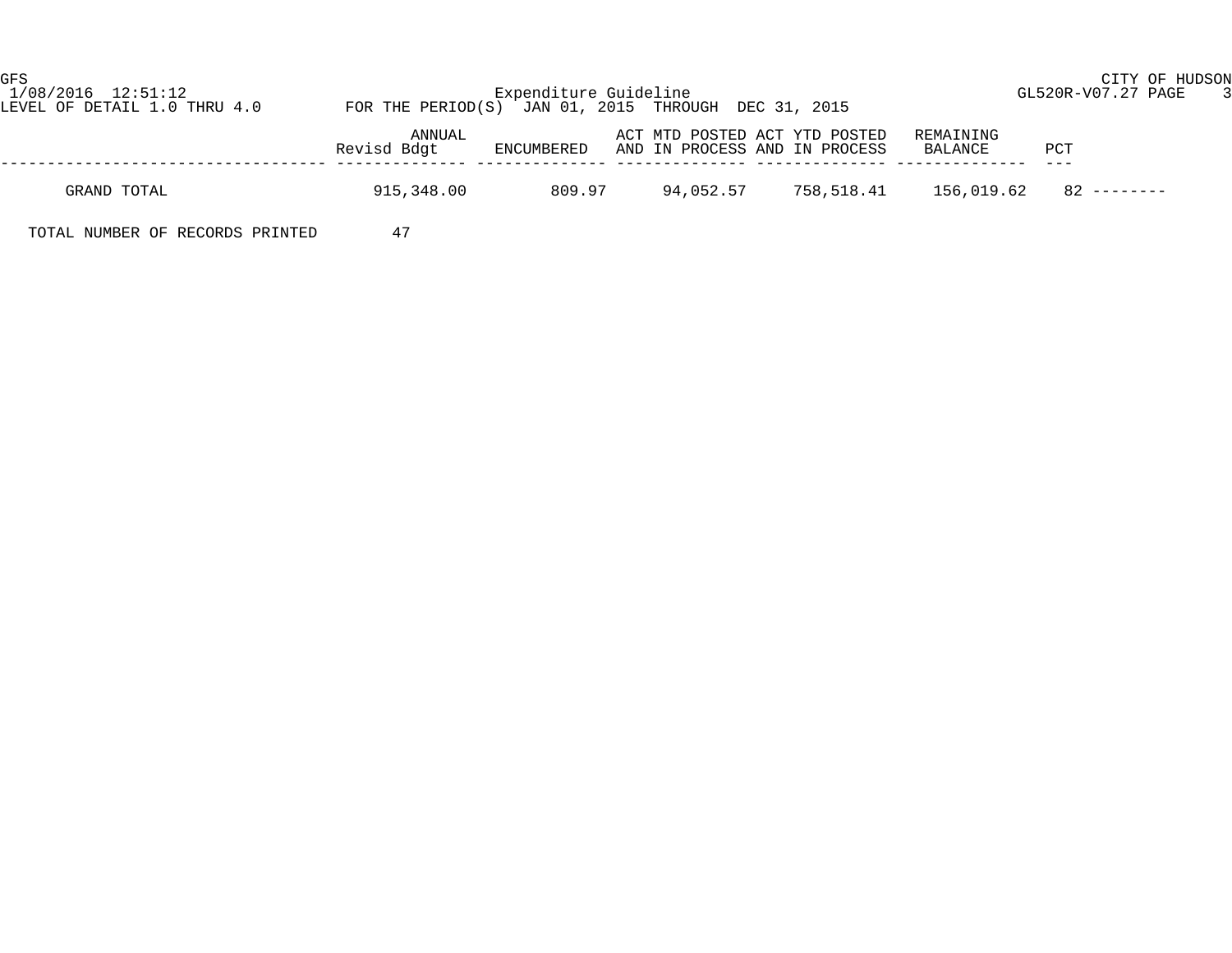| GFS                 |  |                            |  |                         | CITY OF HUDSON |
|---------------------|--|----------------------------|--|-------------------------|----------------|
| 01/08/2016 12:51:36 |  | Exp. Guideline with Detail |  | GL050S-V07.27 COVERPAGE |                |
|                     |  |                            |  | GL525R                  |                |

Report Selection:

| Inclusions Ranges: Begin<br>Fund & Account 240                                                                            | (thru) End<br>2.40 |     |    |  |
|---------------------------------------------------------------------------------------------------------------------------|--------------------|-----|----|--|
| Approval Plan<br>thru                                                                                                     |                    |     |    |  |
|                                                                                                                           |                    |     |    |  |
| Calendar End (As Of) Date 12 31 2015                                                                                      |                    |     |    |  |
| Level to Page Break $1.0$                                                                                                 |                    |     |    |  |
| MTD or OTD or YTD Detail (M/O/Y) Y                                                                                        |                    |     |    |  |
| Print Inactive Accounts Too? N                                                                                            |                    |     |    |  |
| Exclude Accounts with Zero Dollars N                                                                                      |                    |     |    |  |
| Annual Budget or Year to Date Budget A                                                                                    |                    |     |    |  |
| Run Instructions:<br>Jobg Banner Copies Form Printer Hold Space LPI Lines CPI CP SP<br>01<br>1<br>$\mathbf{S}$<br>Y<br>L. | 8 <sup>8</sup>     | 068 | 10 |  |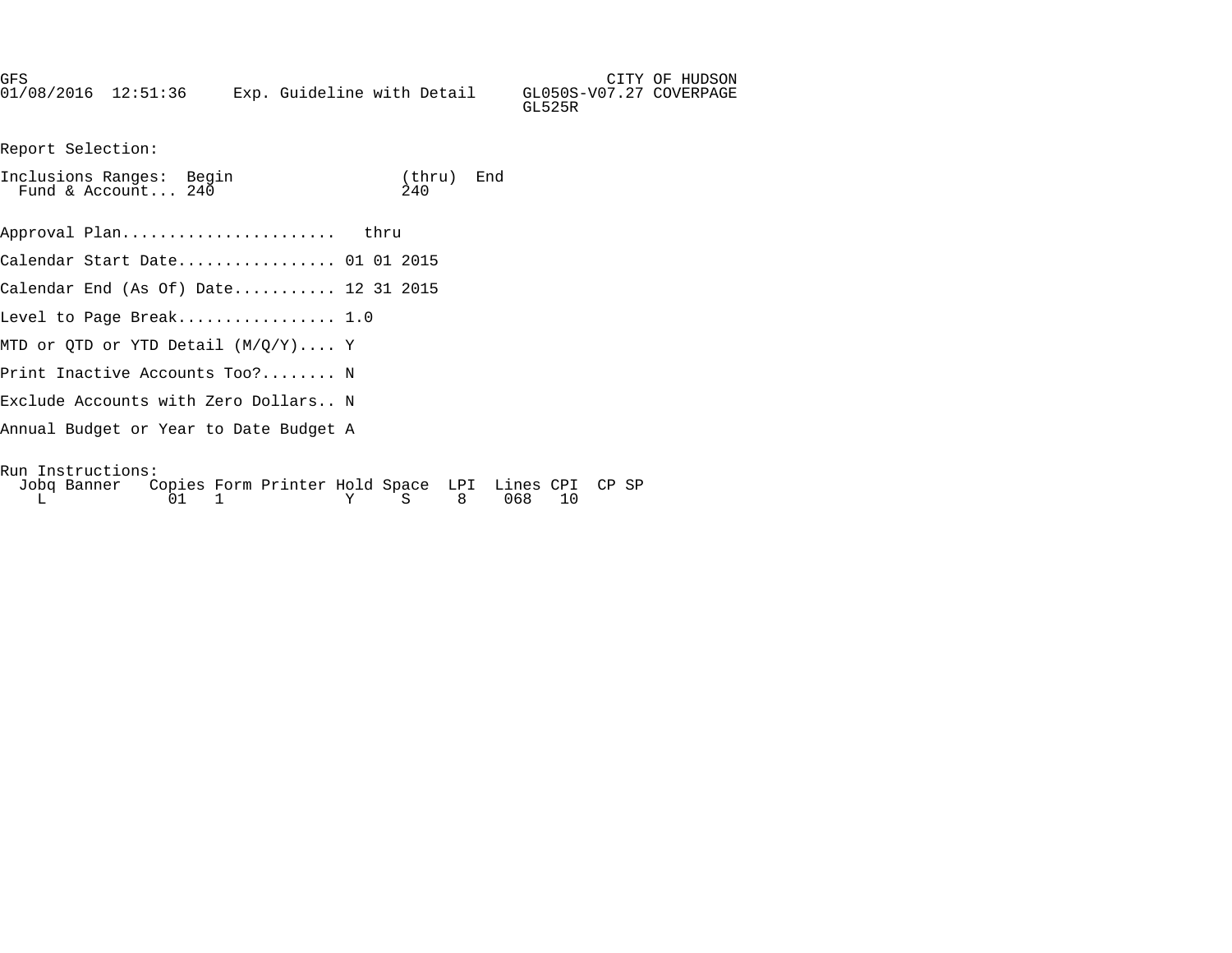#### 1/08/2016 12:51:36 Exp. Guideline with Detail GL525R-V07.27 PAGE 1 FOR THE PERIOD(S) JAN 01, 2015 THROUGH DEC 31, 2015

ANNUAL THE SET OF THE POSTED ACT AND POSTED ACT AND POSTED REMAINING

|                                                      |         | AND IN<br>. PRAMFSS . | AND IN PROCESS   | <b>BALANCE</b> |                          |
|------------------------------------------------------|---------|-----------------------|------------------|----------------|--------------------------|
| SOURCE-JE-ID VENDOR/CUSTOMER/EXPLANATION REF/REC/CHK | INVOICE |                       | <b>I MOTINIT</b> |                |                          |
|                                                      |         |                       |                  |                | $\overline{\phantom{0}}$ |

240 HUDSON AREA JOINT LIBRARY

70 LIBRARY

55111 LIBRARY

PERSONAL SERVICES

| 121            | SALARY-WAGES FULL-TIME |                                                                                                                                                                                                                                                                                                                                                                                                                                                  | 0.00<br>153,571.00 |      | 17,158.50          | 144,597.71 | 8,973.29<br>0.00 17,158.50 144,597.11 8,973.29 94<br>16.641.07 PPE 1225014, PAID 010215<br>16.641.07 PPE 1225014, PAID 010215<br>16.641.07 CODE-B, PER#-1, PUND-240<br>6,730.07 CODE-B, PER#-2, PUND-240<br>6,731.000 = A, PER#-2, PUND-240<br>6,444. | $94$ --------- |             |
|----------------|------------------------|--------------------------------------------------------------------------------------------------------------------------------------------------------------------------------------------------------------------------------------------------------------------------------------------------------------------------------------------------------------------------------------------------------------------------------------------------|--------------------|------|--------------------|------------|-------------------------------------------------------------------------------------------------------------------------------------------------------------------------------------------------------------------------------------------------------|----------------|-------------|
| X-010115-360   |                        | RECORD ACCRUED PAYROLL                                                                                                                                                                                                                                                                                                                                                                                                                           |                    |      |                    |            |                                                                                                                                                                                                                                                       |                | Α           |
| X-010115-469   |                        | ACCRUED PAYROLL                                                                                                                                                                                                                                                                                                                                                                                                                                  |                    |      |                    |            |                                                                                                                                                                                                                                                       |                | Α           |
| P-010215-351   |                        | PAYROLL BIWEEKLY                                                                                                                                                                                                                                                                                                                                                                                                                                 | 010215             |      |                    |            |                                                                                                                                                                                                                                                       |                | Α           |
| P-011615-471   |                        | PAYROLL BIWEEKLY                                                                                                                                                                                                                                                                                                                                                                                                                                 | 011615             |      |                    |            |                                                                                                                                                                                                                                                       |                | Α           |
| P-013015-616   |                        | PAYROLL BIWEEKLY                                                                                                                                                                                                                                                                                                                                                                                                                                 | 013015             |      |                    |            |                                                                                                                                                                                                                                                       |                | Α           |
| P-021315-740   |                        | PAYROLL BIWEEKLY                                                                                                                                                                                                                                                                                                                                                                                                                                 | 021315             |      |                    |            |                                                                                                                                                                                                                                                       |                | Α           |
| P-022715-822   |                        | PAYROLL BIWEEKLY                                                                                                                                                                                                                                                                                                                                                                                                                                 | 022715             |      |                    |            |                                                                                                                                                                                                                                                       |                | Α           |
| P-031315-005   |                        | PAYROLL BIWEEKLY                                                                                                                                                                                                                                                                                                                                                                                                                                 | 031315             |      |                    |            |                                                                                                                                                                                                                                                       |                | Α           |
| P-032715-095   |                        | PAYROLL BIWEEKLY                                                                                                                                                                                                                                                                                                                                                                                                                                 | 032715             |      |                    |            |                                                                                                                                                                                                                                                       |                | Α           |
| P-041015-207   |                        | PAYROLL BIWEEKLY                                                                                                                                                                                                                                                                                                                                                                                                                                 | 041015             |      |                    |            |                                                                                                                                                                                                                                                       |                | Α           |
| P-042415-276   |                        | PAYROLL BIWEEKLY                                                                                                                                                                                                                                                                                                                                                                                                                                 | 042415             |      |                    |            |                                                                                                                                                                                                                                                       |                | Α           |
| $P-050815-410$ |                        | PAYROLL BIWEEKLY                                                                                                                                                                                                                                                                                                                                                                                                                                 | 050815             |      |                    |            |                                                                                                                                                                                                                                                       |                | Α           |
| P-052215-482   |                        | PAYROLL BIWEEKLY                                                                                                                                                                                                                                                                                                                                                                                                                                 | 052215             |      |                    |            |                                                                                                                                                                                                                                                       |                | Α           |
| P-060515-592   |                        | PAYROLL BIWEEKLY                                                                                                                                                                                                                                                                                                                                                                                                                                 | 060515             |      |                    |            |                                                                                                                                                                                                                                                       |                | Α           |
| P-061915-708   |                        | PAYROLL BIWEEKLY                                                                                                                                                                                                                                                                                                                                                                                                                                 | 061915             |      |                    |            |                                                                                                                                                                                                                                                       |                | Α           |
| P-070215-840   |                        | PAYROLL BIWEEKLY                                                                                                                                                                                                                                                                                                                                                                                                                                 | 070215             |      |                    |            |                                                                                                                                                                                                                                                       |                | Α           |
| P-071715-905   |                        | PAYROLL BIWEEKLY                                                                                                                                                                                                                                                                                                                                                                                                                                 | 071715             |      |                    |            |                                                                                                                                                                                                                                                       |                | Α           |
| P-073115-965   |                        | PAYROLL BIWEEKLY                                                                                                                                                                                                                                                                                                                                                                                                                                 | 073115             |      |                    |            |                                                                                                                                                                                                                                                       |                | Α           |
| P-081415-079   |                        | PAYROLL BIWEEKLY                                                                                                                                                                                                                                                                                                                                                                                                                                 | 081415             |      |                    |            |                                                                                                                                                                                                                                                       |                | Α           |
| P-082815-155   |                        | PAYROLL BIWEEKLY                                                                                                                                                                                                                                                                                                                                                                                                                                 | 082815             |      |                    |            |                                                                                                                                                                                                                                                       |                | Α           |
| P-091115-230   |                        | PAYROLL BIWEEKLY                                                                                                                                                                                                                                                                                                                                                                                                                                 | 091115             |      |                    |            |                                                                                                                                                                                                                                                       |                | Α           |
| P-092515-341   |                        | PAYROLL BIWEEKLY                                                                                                                                                                                                                                                                                                                                                                                                                                 | 092515             |      |                    |            |                                                                                                                                                                                                                                                       |                | Α           |
| P-100915-443   |                        | PAYROLL BIWEEKLY                                                                                                                                                                                                                                                                                                                                                                                                                                 | 100915             |      |                    |            |                                                                                                                                                                                                                                                       |                | Α           |
| P-102315-508   |                        | PAYROLL BIWEEKLY                                                                                                                                                                                                                                                                                                                                                                                                                                 | 102315             |      |                    |            |                                                                                                                                                                                                                                                       |                | Α           |
| P-110615-635   |                        | PAYROLL BIWEEKLY                                                                                                                                                                                                                                                                                                                                                                                                                                 | 110615             |      |                    |            |                                                                                                                                                                                                                                                       |                | Α           |
| P-112015-696   |                        | PAYROLL BIWEEKLY                                                                                                                                                                                                                                                                                                                                                                                                                                 | 112015             |      |                    |            |                                                                                                                                                                                                                                                       |                | Α           |
| P-120415-833   |                        | PAYROLL BIWEEKLY                                                                                                                                                                                                                                                                                                                                                                                                                                 | 120415             |      |                    |            |                                                                                                                                                                                                                                                       |                | Α           |
| P-121815-834   |                        | PAYROLL BIWEEKLY                                                                                                                                                                                                                                                                                                                                                                                                                                 | 121815             |      |                    |            |                                                                                                                                                                                                                                                       |                | Α           |
| P-123115-869   |                        | PAYROLL BIWEEKLY                                                                                                                                                                                                                                                                                                                                                                                                                                 | 123115             |      |                    |            |                                                                                                                                                                                                                                                       |                | $\mathbb A$ |
|                |                        |                                                                                                                                                                                                                                                                                                                                                                                                                                                  |                    |      |                    |            |                                                                                                                                                                                                                                                       |                |             |
| 122            | SALARY-WAGES OVERTIME  |                                                                                                                                                                                                                                                                                                                                                                                                                                                  | 200.00             | 0.00 | 0.00               | 1,464.27   | $1,264.27 - 732$ ----------!!!!                                                                                                                                                                                                                       |                |             |
| P-022715-822   |                        |                                                                                                                                                                                                                                                                                                                                                                                                                                                  | 022715             |      |                    |            | $17.21$ CODE-B, PER#-2, FUND- 240                                                                                                                                                                                                                     |                | A           |
| P-041015-207   |                        |                                                                                                                                                                                                                                                                                                                                                                                                                                                  | 041015             |      |                    |            | 17.21 CODE-B, PER#-1, FUND- 240                                                                                                                                                                                                                       |                | Α           |
| P-042415-276   |                        |                                                                                                                                                                                                                                                                                                                                                                                                                                                  | 042415             |      |                    |            |                                                                                                                                                                                                                                                       |                | Α           |
| P-050815-410   |                        |                                                                                                                                                                                                                                                                                                                                                                                                                                                  | 050815             |      |                    |            |                                                                                                                                                                                                                                                       |                | Α           |
| P-052215-482   |                        |                                                                                                                                                                                                                                                                                                                                                                                                                                                  | 052215             |      |                    | 223.67     | CODE-B,PER#-2,FUND- 240                                                                                                                                                                                                                               |                | Α           |
| P-060515-592   |                        | $\begin{tabular}{c c} \multicolumn{1}{c}{\textbf{07}} & \multicolumn{1}{c}{PA} \multicolumn{1}{c}{\textbf{PA15}}\\ \multicolumn{1}{c}{\textbf{207}} & \multicolumn{1}{c}{\textbf{PA16}}\\ \multicolumn{1}{c}{\textbf{0815--410}} & \multicolumn{1}{c}{\textbf{PAYRC}}\\ \multicolumn{1}{c}{\textbf{0815--410}} & \multicolumn{1}{c}{\textbf{PAYROLL}}\\ \multicolumn{1}{c}{\textbf{0815--410}} & \multicolumn{1}{c}{\textbf{PAYROLL}}\\ \multic$ | 060515             |      | $0.00$ $0.00$ $1,$ |            |                                                                                                                                                                                                                                                       |                | Α           |
| P-070215-840   |                        |                                                                                                                                                                                                                                                                                                                                                                                                                                                  | 070215             |      |                    |            | 77.42 CODE-B, PER#-1, FUND- 240                                                                                                                                                                                                                       |                | Α           |
| P-073115-965   |                        |                                                                                                                                                                                                                                                                                                                                                                                                                                                  | 073115             |      |                    | 147.38     | CODE-B,PER#-3,FUND- 240                                                                                                                                                                                                                               |                | Α           |
| P-081415-079   |                        |                                                                                                                                                                                                                                                                                                                                                                                                                                                  | 081415             |      |                    | 18.71      | CODE-B, PER#-1, FUND- 240                                                                                                                                                                                                                             |                | Α           |
| P-082815-155   |                        |                                                                                                                                                                                                                                                                                                                                                                                                                                                  | 082815             |      |                    | 224.46     | CODE-B, PER#-2, FUND- 240                                                                                                                                                                                                                             |                | Α           |
|                |                        |                                                                                                                                                                                                                                                                                                                                                                                                                                                  |                    |      |                    |            |                                                                                                                                                                                                                                                       |                |             |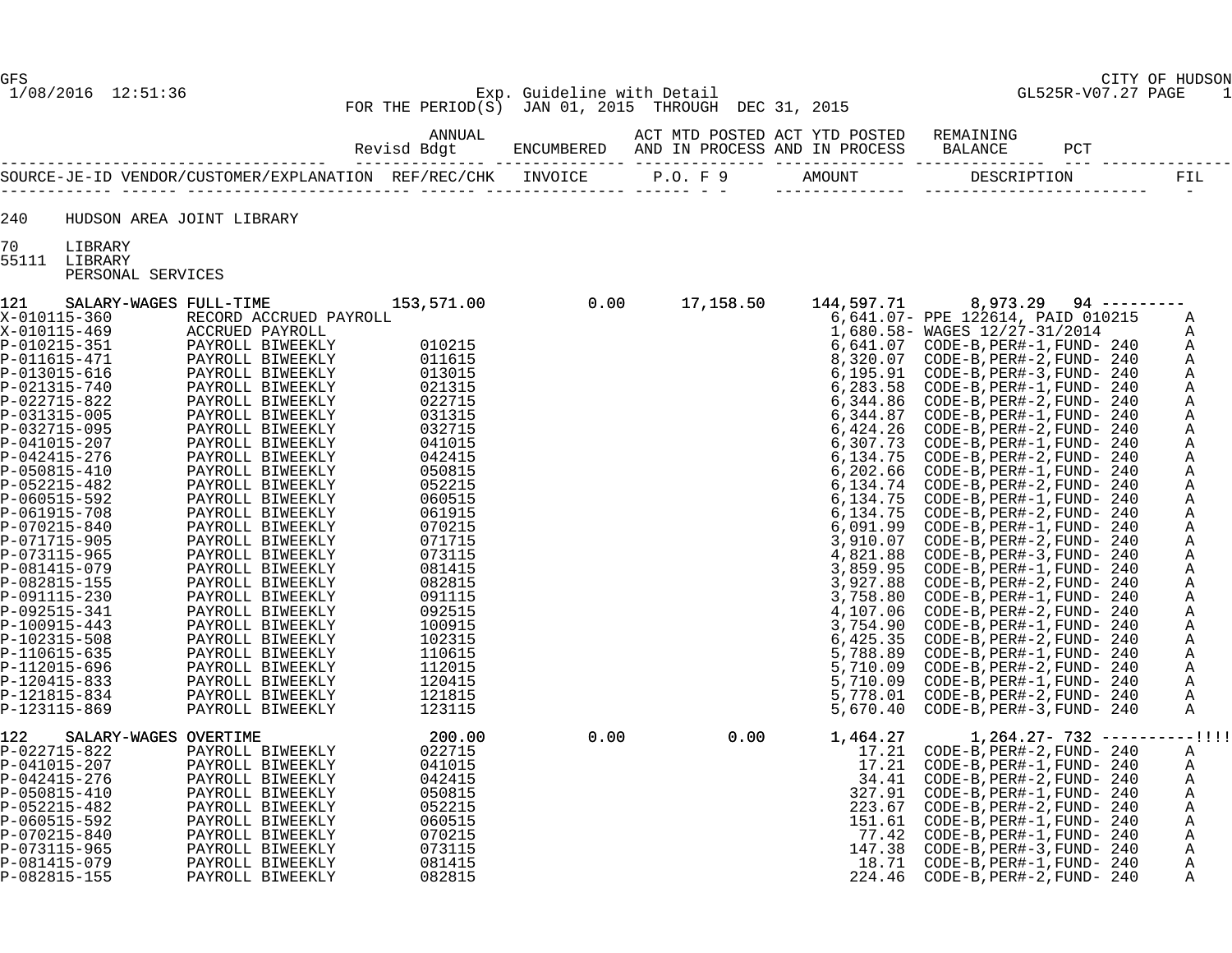#### 1/08/2016 12:51:36 Exp. Guideline with Detail GL525R-V07.27 PAGE 2 FOR THE PERIOD(S) JAN 01, 2015 THROUGH DEC 31, 2015

P-013015-616 PAYROLL BIWEEKLY 013015 935.12 CODE-B,PER#-3,FUND- 240 A

 ANNUAL ACT MTD POSTED ACT YTD POSTED REMAINING Revisd Bdgt ENCUMBERED AND IN PROCESS AND IN PROCESS BALANCE PCT ----------------------------------- -------------- -------------- -------------- -------------- -------------- --- -------------- SOURCE-JE-ID VENDOR/CUSTOMER/EXPLANATION REF/REC/CHK INVOICE P.O. F 9 AMOUNT DESCRIPTION FIL ------------ ------ ------------------------ ------ --------------- ------ - - -------------- ------------------------ -

240 HUDSON AREA JOINT LIBRARY

70 LIBRARY

55111 LIBRARY

PERSONAL SERVICES

| 122                           | SALARY-WAGES OVERTIME  |            |
|-------------------------------|------------------------|------------|
| P-091115-230                  | PAYROLL BIWEEKLY       | 091115     |
| P-092515-341                  | PAYROLL BIWEEKLY       | 092515     |
| $P-100915-443$                | PAYROLL BIWEEKLY       | 100915     |
| P-110615-635                  | PAYROLL BIWEEKLY       | 110615     |
| P-112015-696                  | PAYROLL BIWEEKLY       | 112015     |
| 125<br>SALARY-WAGES PART TIME |                        | 198,078.00 |
| X-010115-360                  | RECORD ACCRUED PAYROLL |            |
| X-010115-469                  | ACCRUED PAYROLL        |            |
| P-010215-351                  | PAYROLL BIWEEKLY       | 010215     |
| P-011615-471                  | PAYROLL BIWEEKLY       | 011615     |
| P-013015-616                  | PAYROLL BIWEEKLY       | 013015     |
| $P - 021315 - 740$            | PAYROLL BIWEEKLY       | 021315     |
| P-022715-822                  | PAYROLL BIWEEKLY       | 022715     |
| 5. 83131F 88F                 |                        | 00101F     |

| 122 | SALARY-WAGES OVERTIME |                                                                                                                      |            |                   |                                  |            |                                          |              |
|-----|-----------------------|----------------------------------------------------------------------------------------------------------------------|------------|-------------------|----------------------------------|------------|------------------------------------------|--------------|
|     | P-091115-230          | PAYROLL BIWEEKLY                                                                                                     | 091115     |                   |                                  |            | 18.71 CODE-B, PER#-1, FUND- 240          | A            |
|     | P-092515-341          | PAYROLL BIWEEKLY                                                                                                     | 092515     |                   |                                  |            | 37.41 CODE-B, PER#-2, FUND- 240          | A            |
|     | P-100915-443          | PAYROLL BIWEEKLY                                                                                                     | 100915     |                   |                                  |            |                                          |              |
|     |                       |                                                                                                                      |            |                   |                                  |            |                                          | A            |
|     | P-110615-635          | PAYROLL BIWEEKLY                                                                                                     | 110615     |                   |                                  |            | 16.13 CODE-B, PER#-1, FUND- 240          | A            |
|     | P-112015-696          | PAYROLL BIWEEKLY                                                                                                     | 112015     |                   |                                  |            | 133.32 CODE-B, PER#-2, FUND- 240         | Α            |
| 125 |                       | SALARY-WAGES PART TIME                                                                                               | 198,078.00 | $\overline{0.00}$ | 20,229.62                        | 168,409.83 | $29,668.17$ 85 -------                   |              |
|     | X-010115-360          | RECORD ACCRUED PAYROLL                                                                                               |            |                   |                                  |            | 5,743.77- PPE 122614, PAID 010215        | Α            |
|     | X-010115-469          | ACCRUED PAYROLL                                                                                                      |            |                   |                                  |            | 1,654.92- WAGES 12/27-31/2014            | A            |
|     | P-010215-351          | PAYROLL BIWEEKLY                                                                                                     | 010215     |                   |                                  |            | 5,743.77 CODE-B, PER#-1, FUND- 240       | $\mathbb{A}$ |
|     | P-011615-471          | PAYROLL BIWEEKLY                                                                                                     | 011615     |                   |                                  |            | 5,937.06 CODE-B, PER#-2, FUND- 240       | $\mathbb{A}$ |
|     | P-013015-616          |                                                                                                                      | 013015     |                   |                                  |            | 6,054.85 CODE-B, PER#-3, FUND- 240       | A            |
|     | P-021315-740          |                                                                                                                      | 021315     |                   |                                  |            |                                          | A            |
|     | P-022715-822          |                                                                                                                      | 022715     |                   |                                  |            | $6,790.44$ CODE-B, PER#-2, FUND- 240     | A            |
|     | P-031315-005          | PAYROLL BIWEEKLY<br>PAYROLL BIWEEKLY<br>PAYROLL BIWEEKLY<br>PAYROLL BIWEEKLY<br>PAYROLL BIWEEKLY<br>PAYROLL BIWEEKLY | 031315     |                   |                                  |            |                                          | $\mathbb A$  |
|     | P-032715-095          |                                                                                                                      | 032715     |                   |                                  |            |                                          | A            |
|     | P-041015-207          | PAYROLL BIWEEKLY                                                                                                     | 041015     |                   |                                  |            | 6,788.67 CODE-B, PER#-1, FUND- 240       |              |
|     | P-042415-276          | PAYROLL BIWEEKLY                                                                                                     | 042415     |                   |                                  |            |                                          | Α            |
|     | P-050815-410          |                                                                                                                      |            |                   |                                  |            | 7, 119.35 CODE-B, PER#-2, FUND- 240      | $\, {\bf A}$ |
|     |                       | PAYROLL BIWEEKLY                                                                                                     | 050815     |                   |                                  |            | 7,027.37 CODE-B, PER#-1, FUND- 240       | $\tt A$      |
|     | P-052215-482          | PAYROLL BIWEEKLY                                                                                                     | 052215     |                   |                                  |            | 6,843.52 CODE-B, PER#-2, FUND- 240       | $\mathbb A$  |
|     | P-060515-592          | PAYROLL BIWEEKLY                                                                                                     | 060515     |                   |                                  |            |                                          | Α            |
|     | P-061915-708          | PAYROLL BIWEEKLY                                                                                                     | 061915     |                   |                                  |            | 6,609.16 CODE-B, PER#-2, FUND- 240       | A            |
|     | P-070215-840          | PAYROLL BIWEEKLY                                                                                                     | 070215     |                   |                                  |            | 6,545.37 CODE-B, PER#-1, FUND- 240       | $\mathbb A$  |
|     | P-071715-905          | PAYROLL BIWEEKLY                                                                                                     | 071715     |                   |                                  |            | 6, 444.42 CODE-B, PER#-2, FUND- 240      | A            |
|     | P-073115-965          | PAYROLL BIWEEKLY                                                                                                     | 073115     |                   |                                  |            | 6,522.17 CODE-B, PER#-3, FUND- 240       | $\mathbb{A}$ |
|     | P-081415-079          | PAYROLL BIWEEKLY                                                                                                     | 081415     |                   |                                  |            | 6,677.24 CODE-B, PER#-1, FUND- 240       | Α            |
|     | P-082815-155          | PAYROLL BIWEEKLY                                                                                                     | 082815     |                   |                                  |            | 6,729.94 CODE-B, PER#-2, FUND- 240       | Α            |
|     | P-091115-230          | PAYROLL BIWEEKLY                                                                                                     | 091115     |                   |                                  |            | 6,757.10 CODE-B, PER#-1, FUND- 240       | Α            |
|     | P-092515-341          | PAYROLL BIWEEKLY                                                                                                     | 092515     |                   |                                  |            | 6,359.28 CODE-B, PER#-2, FUND- 240       | Α            |
|     | P-100915-443          | PAYROLL BIWEEKLY                                                                                                     | 100915     |                   |                                  |            | 6, 112.77 CODE-B, PER#-1, FUND- 240      | A            |
|     | P-102315-508          | PAYROLL BIWEEKLY                                                                                                     | 102315     |                   |                                  |            | $5,607.75$ CODE-B, PER#-2, FUND- 240     | А            |
|     | P-110615-635          | PAYROLL BIWEEKLY                                                                                                     | 110615     |                   |                                  |            |                                          | $\mathtt{A}$ |
|     | P-112015-696          | PAYROLL BIWEEKLY                                                                                                     | 112015     |                   |                                  |            |                                          | A            |
|     | P-120415-833          | PAYROLL BIWEEKLY                                                                                                     | 120415     |                   |                                  |            | $6, 134.49$ CODE-B, PER#-1, FUND- 240    | $\mathbb{A}$ |
|     | P-121815-834          | PAYROLL BIWEEKLY                                                                                                     | 121815     |                   |                                  |            | 6,914.88 CODE-B, PER#-2, FUND- 240       | A            |
|     | P-123115-869          | PAYROLL BIWEEKLY                                                                                                     | 123115     |                   |                                  |            | 7,180.25 CODE-B, PER#-3, FUND- 240       | $\mathbf{A}$ |
| 133 | LONGEVITY             |                                                                                                                      | 0.00       | 0.00              |                                  | 0.00       | $\mathbf 0$<br>0.00                      |              |
| 151 | FICA                  |                                                                                                                      |            | 0.00              | $0.00$<br>26.49   24<br>2,826.49 | 24,673.09  | 2,242.91<br>91                           |              |
|     |                       |                                                                                                                      | 26,916.00  |                   |                                  |            |                                          | ---------    |
|     | P-010215-351          | PAYROLL BIWEEKLY                                                                                                     | 010215     |                   |                                  |            | $917.69$ CODE-B, PER#-1, FUND- 240       | A            |
|     | P-011615-471          | PAYROLL BIWEEKLY                                                                                                     | 011615     |                   |                                  |            | $1,060.90$ CODE-B, $PER#-2$ , $FUND-240$ | Α            |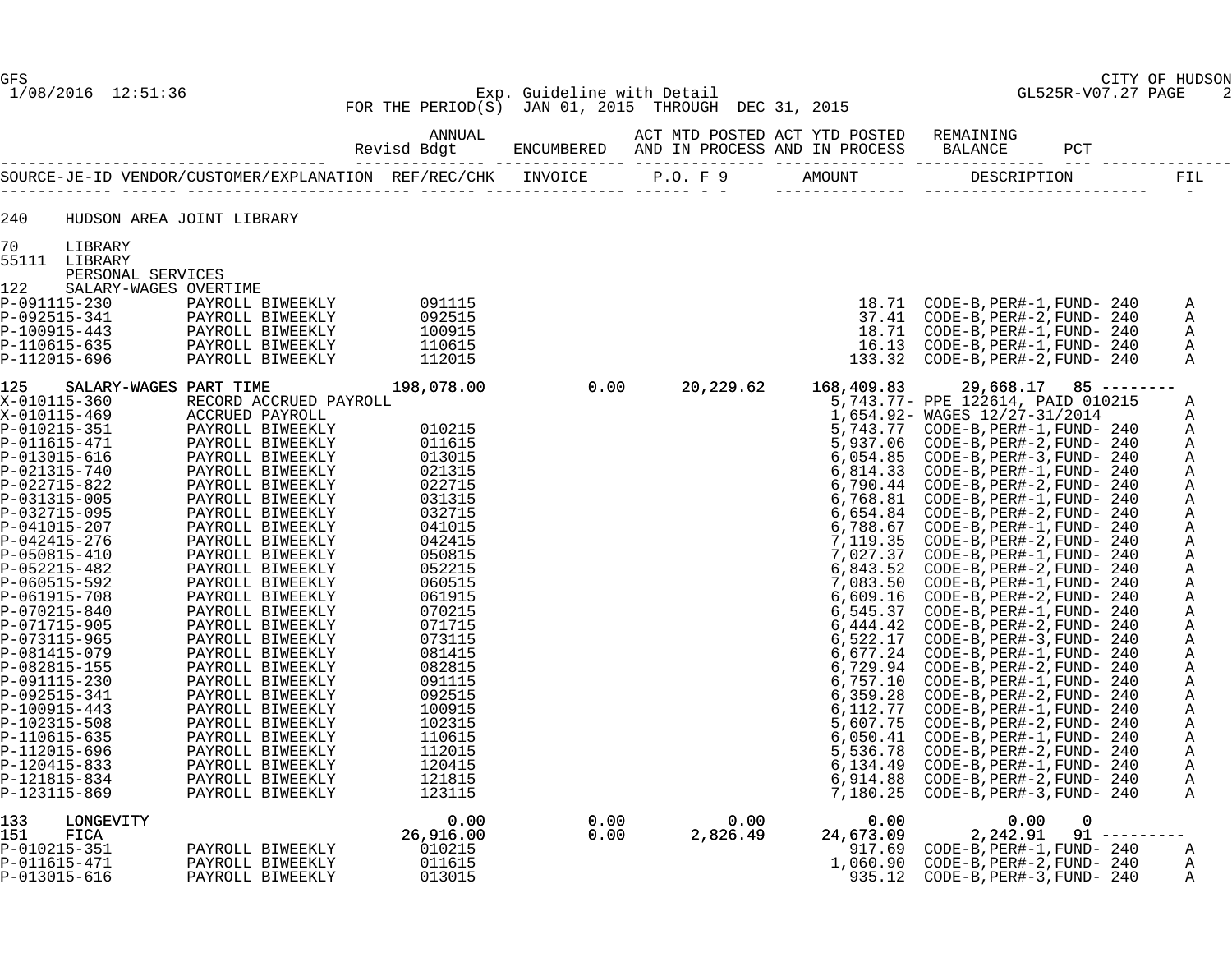#### 1/08/2016 12:51:36 Exp. Guideline with Detail GL525R-V07.27 PAGE 3 FOR THE PERIOD(S) JAN 01, 2015 THROUGH DEC 31, 2015

| 240                          |                   | HUDSON AREA JOINT LIBRARY                                                                                                                                                                                                                                 |                                                                                    |                                                                                                                                                                                                                                                                                                                                                                                                              |                                  |                       |              |
|------------------------------|-------------------|-----------------------------------------------------------------------------------------------------------------------------------------------------------------------------------------------------------------------------------------------------------|------------------------------------------------------------------------------------|--------------------------------------------------------------------------------------------------------------------------------------------------------------------------------------------------------------------------------------------------------------------------------------------------------------------------------------------------------------------------------------------------------------|----------------------------------|-----------------------|--------------|
| 70                           | LIBRARY           |                                                                                                                                                                                                                                                           |                                                                                    |                                                                                                                                                                                                                                                                                                                                                                                                              |                                  |                       |              |
|                              | 55111 LIBRARY     |                                                                                                                                                                                                                                                           |                                                                                    |                                                                                                                                                                                                                                                                                                                                                                                                              |                                  |                       |              |
|                              | PERSONAL SERVICES |                                                                                                                                                                                                                                                           |                                                                                    |                                                                                                                                                                                                                                                                                                                                                                                                              |                                  |                       |              |
| 151<br>P-021315-740          | FICA              |                                                                                                                                                                                                                                                           |                                                                                    |                                                                                                                                                                                                                                                                                                                                                                                                              |                                  |                       |              |
| P-022715-822                 |                   |                                                                                                                                                                                                                                                           |                                                                                    |                                                                                                                                                                                                                                                                                                                                                                                                              |                                  |                       | Α<br>Α       |
| P-031315-005                 |                   |                                                                                                                                                                                                                                                           |                                                                                    |                                                                                                                                                                                                                                                                                                                                                                                                              |                                  |                       | Α            |
| P-032715-095                 |                   |                                                                                                                                                                                                                                                           |                                                                                    |                                                                                                                                                                                                                                                                                                                                                                                                              |                                  |                       | Α            |
| P-041015-207                 |                   |                                                                                                                                                                                                                                                           |                                                                                    |                                                                                                                                                                                                                                                                                                                                                                                                              |                                  |                       | Α            |
| P-042415-276                 |                   |                                                                                                                                                                                                                                                           |                                                                                    |                                                                                                                                                                                                                                                                                                                                                                                                              |                                  |                       | Α            |
| P-050815-410                 |                   |                                                                                                                                                                                                                                                           |                                                                                    |                                                                                                                                                                                                                                                                                                                                                                                                              |                                  |                       | Α            |
| P-052215-482                 |                   |                                                                                                                                                                                                                                                           |                                                                                    |                                                                                                                                                                                                                                                                                                                                                                                                              |                                  |                       | Α            |
| P-060515-592                 |                   |                                                                                                                                                                                                                                                           |                                                                                    |                                                                                                                                                                                                                                                                                                                                                                                                              |                                  |                       | Α            |
| P-061915-708                 |                   |                                                                                                                                                                                                                                                           |                                                                                    |                                                                                                                                                                                                                                                                                                                                                                                                              |                                  |                       | Α            |
| P-070215-840                 |                   |                                                                                                                                                                                                                                                           |                                                                                    |                                                                                                                                                                                                                                                                                                                                                                                                              |                                  |                       | Α            |
| P-071715-905                 |                   |                                                                                                                                                                                                                                                           |                                                                                    |                                                                                                                                                                                                                                                                                                                                                                                                              |                                  |                       | Α            |
| P-073115-965                 |                   |                                                                                                                                                                                                                                                           |                                                                                    |                                                                                                                                                                                                                                                                                                                                                                                                              |                                  |                       | Α            |
| P-081415-079                 |                   |                                                                                                                                                                                                                                                           |                                                                                    |                                                                                                                                                                                                                                                                                                                                                                                                              |                                  |                       | Α            |
| P-082815-155                 |                   |                                                                                                                                                                                                                                                           |                                                                                    |                                                                                                                                                                                                                                                                                                                                                                                                              |                                  |                       | Α            |
| P-091115-230<br>P-092515-341 |                   |                                                                                                                                                                                                                                                           |                                                                                    |                                                                                                                                                                                                                                                                                                                                                                                                              |                                  |                       | Α            |
| P-100915-443                 |                   |                                                                                                                                                                                                                                                           |                                                                                    |                                                                                                                                                                                                                                                                                                                                                                                                              |                                  |                       | Α<br>Α       |
| P-102315-508                 |                   |                                                                                                                                                                                                                                                           |                                                                                    |                                                                                                                                                                                                                                                                                                                                                                                                              |                                  |                       | Α            |
| P-110615-635                 |                   |                                                                                                                                                                                                                                                           |                                                                                    |                                                                                                                                                                                                                                                                                                                                                                                                              |                                  |                       | Α            |
| P-112015-696                 |                   |                                                                                                                                                                                                                                                           |                                                                                    |                                                                                                                                                                                                                                                                                                                                                                                                              |                                  |                       | Α            |
| P-120415-833                 |                   |                                                                                                                                                                                                                                                           |                                                                                    |                                                                                                                                                                                                                                                                                                                                                                                                              |                                  |                       | Α            |
| P-121815-834                 |                   |                                                                                                                                                                                                                                                           |                                                                                    |                                                                                                                                                                                                                                                                                                                                                                                                              |                                  |                       | Α            |
| P-123115-869                 |                   | WAL SERVICES<br>PAYROLL BIWEEKLY 021315<br>PAYROLL BIWEEKLY 022715<br>PAYROLL BIWEEKLY 032715<br>PAYROLL BIWEEKLY 033715<br>PAYROLL BIWEEKLY 041015<br>PAYROLL BIWEEKLY 041015<br>PAYROLL BIWEEKLY 050815<br>PAYROLL BIWEEKLY 050815<br>PAYROLL           |                                                                                    | 971.93 CODE-B, PER#-1, FUND-240<br>976.13 CODE-B, PER#-2, FUND-240<br>973.16 CODE-B, PER#-1, FUND-240<br>973.14 CODE-B, PER#-1, FUND-240<br>973.14 CODE-B, PER#-1, FUND-240<br>973.14 CODE-B, PER#-1, FUND-240<br>979.97 CODE-B, PER#-1,                                                                                                                                                                     |                                  |                       | $\mathsf{A}$ |
| 152                          | RETIREMENT        |                                                                                                                                                                                                                                                           | 23,926.00<br>010215<br>011615<br>013015<br>022715<br>032715<br>032715<br>23,926.00 | $\begin{array}{r} \text{{\small 983.07}} \ \text{{\small 983.07}} \ \text{{\small 983.07}} \ \text{{\small 983.085}} \ \text{{\small 983.085}} \ \text{{\small 9848.24}} \ \text{{\small 675.21}} \ \text{{\small 718.85}} \ \text{{\small 848.24}} \ \text{{\small 675.21}} \ \text{{\small 725.80}} \ \text{{\small 733.10}} \ \text{{\small 731.92}} \ \text{{\small 730.59}} \ \text{{\small 731.92}} \$ |                                  | $5,693.03$ 76 ------- |              |
| P-010215-351                 |                   |                                                                                                                                                                                                                                                           |                                                                                    |                                                                                                                                                                                                                                                                                                                                                                                                              |                                  |                       | A            |
| P-011615-471                 |                   |                                                                                                                                                                                                                                                           |                                                                                    |                                                                                                                                                                                                                                                                                                                                                                                                              | 848.24 CODE-B, PER#-2, FUND- 240 |                       | Α            |
| P-013015-616                 |                   |                                                                                                                                                                                                                                                           |                                                                                    |                                                                                                                                                                                                                                                                                                                                                                                                              |                                  |                       | Α            |
| P-021315-740                 |                   |                                                                                                                                                                                                                                                           |                                                                                    |                                                                                                                                                                                                                                                                                                                                                                                                              | 725.80 CODE-B, PER#-1, FUND- 240 |                       | Α            |
| P-022715-822                 |                   |                                                                                                                                                                                                                                                           |                                                                                    |                                                                                                                                                                                                                                                                                                                                                                                                              | 733.10 CODE-B, PER#-2, FUND- 240 |                       | Α            |
| P-031315-005                 |                   |                                                                                                                                                                                                                                                           |                                                                                    |                                                                                                                                                                                                                                                                                                                                                                                                              | 730.59 CODE-B, PER#-2, FUND- 240 |                       | Α            |
| P-032715-095<br>P-041015-207 |                   |                                                                                                                                                                                                                                                           | 041015                                                                             |                                                                                                                                                                                                                                                                                                                                                                                                              | 738.86 CODE-B, PER#-1, FUND- 240 |                       | Α<br>Α       |
| P-042415-276                 |                   |                                                                                                                                                                                                                                                           | 042415                                                                             |                                                                                                                                                                                                                                                                                                                                                                                                              |                                  |                       | A            |
| P-050815-410                 |                   | EMENT<br>PAYROLL BIWEEKLY<br>PAYROLL BIWEEKLY<br>PAYROLL BIWEEKLY<br>PAYROLL BIWEEKLY<br>PAYROLL BIWEEKLY<br>PAYROLL BIWEEKLY<br>PAYROLL BIWEEKLY<br>PAYROLL BIWEEKLY<br>PAYROLL BIWEEKLY<br>PAYROLL BIWEEKLY<br>PAYROLL BIWEEKLY<br>PAYROLL BIWEEKLY<br> | 050815                                                                             |                                                                                                                                                                                                                                                                                                                                                                                                              | 753.60 CODE-B, PER#-1, FUND- 240 |                       | Α            |
| P-052215-482                 |                   |                                                                                                                                                                                                                                                           | 052215                                                                             |                                                                                                                                                                                                                                                                                                                                                                                                              | 738.69 CODE-B, PER#-2, FUND- 240 |                       | Α            |
| P-060515-592                 |                   |                                                                                                                                                                                                                                                           | 060515                                                                             |                                                                                                                                                                                                                                                                                                                                                                                                              |                                  |                       | Α            |
| P-061915-708                 |                   |                                                                                                                                                                                                                                                           | 061915                                                                             |                                                                                                                                                                                                                                                                                                                                                                                                              |                                  |                       | A            |
| P-070215-840                 |                   |                                                                                                                                                                                                                                                           | 070215                                                                             |                                                                                                                                                                                                                                                                                                                                                                                                              | 718.00 CODE-B, PER#-1, FUND- 240 |                       | $\mathbb{A}$ |
| P-071715-905                 |                   |                                                                                                                                                                                                                                                           | 071715                                                                             |                                                                                                                                                                                                                                                                                                                                                                                                              | 555.39 CODE-B, PER#-2, FUND- 240 |                       | A            |
| P-073115-965                 |                   |                                                                                                                                                                                                                                                           | 073115                                                                             |                                                                                                                                                                                                                                                                                                                                                                                                              | CODE-B, PER#-3, FUND- 240        |                       | A            |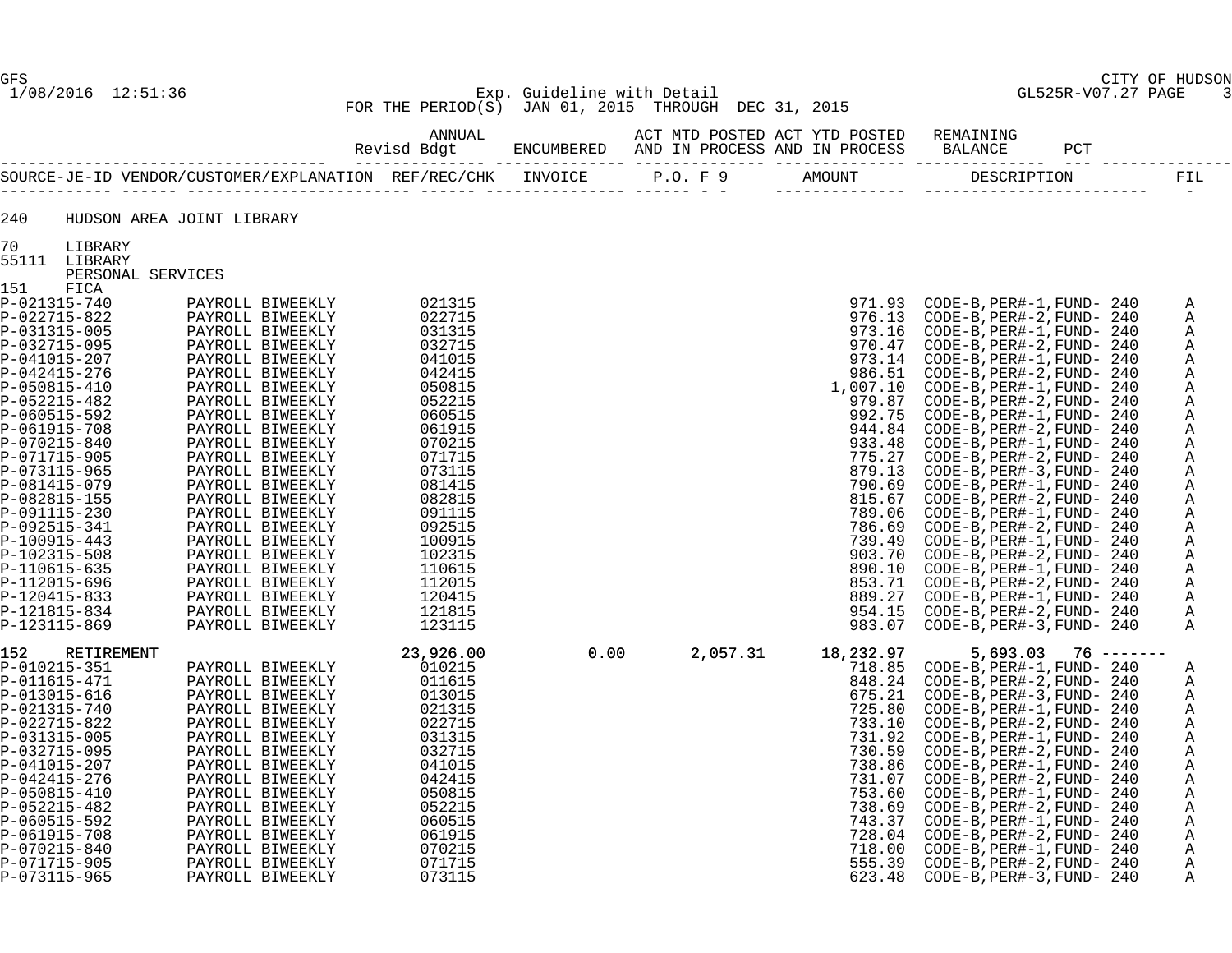#### 1/08/2016 12:51:36 Exp. Guideline with Detail GL525R-V07.27 PAGE 4 FOR THE PERIOD(S) JAN 01, 2015 THROUGH DEC 31, 2015

| 240                          |                                    | HUDSON AREA JOINT LIBRARY                                                                                                                                                                                                                                                                                                                                                                                                                                                                                                                                                                                                                               |           |  |                                                                                                                                                     |                                                                      |                        |             |
|------------------------------|------------------------------------|---------------------------------------------------------------------------------------------------------------------------------------------------------------------------------------------------------------------------------------------------------------------------------------------------------------------------------------------------------------------------------------------------------------------------------------------------------------------------------------------------------------------------------------------------------------------------------------------------------------------------------------------------------|-----------|--|-----------------------------------------------------------------------------------------------------------------------------------------------------|----------------------------------------------------------------------|------------------------|-------------|
| 70                           | LIBRARY                            |                                                                                                                                                                                                                                                                                                                                                                                                                                                                                                                                                                                                                                                         |           |  |                                                                                                                                                     |                                                                      |                        |             |
|                              | 55111 LIBRARY<br>PERSONAL SERVICES |                                                                                                                                                                                                                                                                                                                                                                                                                                                                                                                                                                                                                                                         |           |  |                                                                                                                                                     |                                                                      |                        |             |
| 152                          | RETIREMENT                         |                                                                                                                                                                                                                                                                                                                                                                                                                                                                                                                                                                                                                                                         |           |  |                                                                                                                                                     |                                                                      |                        |             |
| P-081415-079                 |                                    |                                                                                                                                                                                                                                                                                                                                                                                                                                                                                                                                                                                                                                                         |           |  |                                                                                                                                                     | 556.44 CODE-B, PER#-1, FUND- 240                                     |                        | Α           |
| P-082815-155                 |                                    |                                                                                                                                                                                                                                                                                                                                                                                                                                                                                                                                                                                                                                                         |           |  |                                                                                                                                                     | 582.71 CODE-B, PER#-2, FUND- 240                                     |                        | Α           |
| P-091115-230                 |                                    |                                                                                                                                                                                                                                                                                                                                                                                                                                                                                                                                                                                                                                                         |           |  |                                                                                                                                                     | 568.06 CODE-B, PER#-1, FUND- 240                                     |                        | Α           |
| P-092515-341                 |                                    |                                                                                                                                                                                                                                                                                                                                                                                                                                                                                                                                                                                                                                                         |           |  |                                                                                                                                                     | 547.37 CODE-B, PER#-2, FUND- 240                                     |                        | Α           |
| P-100915-443                 |                                    |                                                                                                                                                                                                                                                                                                                                                                                                                                                                                                                                                                                                                                                         |           |  |                                                                                                                                                     | 506.46 CODE-B, PER#-1, FUND- 240                                     |                        | Α           |
| P-102315-508                 |                                    |                                                                                                                                                                                                                                                                                                                                                                                                                                                                                                                                                                                                                                                         |           |  |                                                                                                                                                     | 650.35 CODE-B, PER#-2, FUND- 240                                     |                        | Α           |
| P-110615-635<br>P-112015-696 |                                    |                                                                                                                                                                                                                                                                                                                                                                                                                                                                                                                                                                                                                                                         |           |  |                                                                                                                                                     | 644.90 CODE-B, PER#-1, FUND- 240<br>625.16 CODE-B, PER#-2, FUND- 240 |                        | Α<br>Α      |
| P-120415-833                 |                                    |                                                                                                                                                                                                                                                                                                                                                                                                                                                                                                                                                                                                                                                         |           |  |                                                                                                                                                     |                                                                      |                        | Α           |
| P-121815-834                 |                                    |                                                                                                                                                                                                                                                                                                                                                                                                                                                                                                                                                                                                                                                         |           |  |                                                                                                                                                     | 696.06 CODE-B, PER#-2, FUND- 240                                     |                        | Α           |
| P-123115-869                 |                                    | $\begin{tabular}{l l l} \multicolumn{1}{c}{\textbf{PAYROLL BIWEEKLY}} & 081415\\ \textbf{PAYROLL BIWEEKLY} & 082815\\ \textbf{PAYROLL BIWEEKLY} & 091115\\ \textbf{PAYROLL BIWEEKLY} & 092515\\ \textbf{PAYROLL BIWEEKLY} & 100915\\ \textbf{PAYROLL BIWEEKLY} & 102315\\ \textbf{PAYROLL BIWEEKLY} & 112015\\ \textbf{PAYROLL BIWEEKLY} & 120415\\ \textbf{PAYROLL BIWEEKLY} & 12$<br>PAYROLL BIWEEKLY<br>PAYROLL BIWEEKLY<br>PAYROLL BIWEEKLY<br>PAYROLL BIWEEKLY<br>PAYROLL BIWEEKLY<br>PAYROLL BIWEEKLY<br>PAYROLL BIWEEKLY<br>PAYROLL BIWEEKLY<br>PAYROLL BIWEEKLY<br>PAYROLL BIWEEKLY<br>PAYROLL BIWEEKLY<br>PAYROLL BIWEEKLY<br>PAYROLL BIWEEKLY |           |  | $\begin{array}{r} 556.44 \\ 582.71 \\ 568.06 \\ 547.37 \\ 566.46 \\ 506.46 \\ 650.35 \\ 644.90 \\ 625.16 \\ 651.61 \\ 696.06 \\ 709.64 \end{array}$ | 709.64 CODE-B, PER#-3, FUND- 240                                     |                        | Α           |
| 154                          | HEALTH INSURANCE                   |                                                                                                                                                                                                                                                                                                                                                                                                                                                                                                                                                                                                                                                         | 70,130.00 |  |                                                                                                                                                     |                                                                      | $14,090.80$ 79 ------- |             |
|                              |                                    |                                                                                                                                                                                                                                                                                                                                                                                                                                                                                                                                                                                                                                                         |           |  |                                                                                                                                                     |                                                                      |                        | Α           |
|                              |                                    |                                                                                                                                                                                                                                                                                                                                                                                                                                                                                                                                                                                                                                                         |           |  |                                                                                                                                                     |                                                                      |                        | Α           |
|                              |                                    |                                                                                                                                                                                                                                                                                                                                                                                                                                                                                                                                                                                                                                                         |           |  |                                                                                                                                                     |                                                                      |                        | $\mathbb A$ |
|                              |                                    |                                                                                                                                                                                                                                                                                                                                                                                                                                                                                                                                                                                                                                                         |           |  |                                                                                                                                                     |                                                                      |                        | A           |
|                              |                                    |                                                                                                                                                                                                                                                                                                                                                                                                                                                                                                                                                                                                                                                         |           |  |                                                                                                                                                     |                                                                      |                        | Α           |
|                              |                                    |                                                                                                                                                                                                                                                                                                                                                                                                                                                                                                                                                                                                                                                         |           |  |                                                                                                                                                     |                                                                      |                        | Α           |
|                              |                                    |                                                                                                                                                                                                                                                                                                                                                                                                                                                                                                                                                                                                                                                         |           |  |                                                                                                                                                     |                                                                      |                        | Α<br>Α      |
|                              |                                    |                                                                                                                                                                                                                                                                                                                                                                                                                                                                                                                                                                                                                                                         |           |  |                                                                                                                                                     |                                                                      |                        | Α           |
|                              |                                    |                                                                                                                                                                                                                                                                                                                                                                                                                                                                                                                                                                                                                                                         |           |  |                                                                                                                                                     |                                                                      |                        | Α           |
|                              |                                    |                                                                                                                                                                                                                                                                                                                                                                                                                                                                                                                                                                                                                                                         |           |  |                                                                                                                                                     |                                                                      |                        | Α           |
|                              |                                    |                                                                                                                                                                                                                                                                                                                                                                                                                                                                                                                                                                                                                                                         |           |  |                                                                                                                                                     |                                                                      |                        | Α           |
|                              |                                    |                                                                                                                                                                                                                                                                                                                                                                                                                                                                                                                                                                                                                                                         |           |  |                                                                                                                                                     |                                                                      |                        | Α           |
|                              |                                    |                                                                                                                                                                                                                                                                                                                                                                                                                                                                                                                                                                                                                                                         |           |  |                                                                                                                                                     |                                                                      |                        | Α           |
|                              |                                    |                                                                                                                                                                                                                                                                                                                                                                                                                                                                                                                                                                                                                                                         |           |  |                                                                                                                                                     |                                                                      |                        | Α           |
|                              |                                    |                                                                                                                                                                                                                                                                                                                                                                                                                                                                                                                                                                                                                                                         |           |  |                                                                                                                                                     |                                                                      |                        | Α           |
|                              |                                    |                                                                                                                                                                                                                                                                                                                                                                                                                                                                                                                                                                                                                                                         |           |  |                                                                                                                                                     |                                                                      |                        | Α           |
|                              |                                    |                                                                                                                                                                                                                                                                                                                                                                                                                                                                                                                                                                                                                                                         |           |  |                                                                                                                                                     |                                                                      |                        | Α           |
|                              |                                    |                                                                                                                                                                                                                                                                                                                                                                                                                                                                                                                                                                                                                                                         |           |  |                                                                                                                                                     |                                                                      |                        | Α<br>Α      |
|                              |                                    |                                                                                                                                                                                                                                                                                                                                                                                                                                                                                                                                                                                                                                                         |           |  |                                                                                                                                                     |                                                                      |                        | Α           |
|                              |                                    |                                                                                                                                                                                                                                                                                                                                                                                                                                                                                                                                                                                                                                                         |           |  |                                                                                                                                                     |                                                                      |                        | Α           |
|                              |                                    |                                                                                                                                                                                                                                                                                                                                                                                                                                                                                                                                                                                                                                                         |           |  |                                                                                                                                                     |                                                                      |                        | Α           |
|                              |                                    |                                                                                                                                                                                                                                                                                                                                                                                                                                                                                                                                                                                                                                                         |           |  |                                                                                                                                                     |                                                                      |                        | Α           |
|                              |                                    |                                                                                                                                                                                                                                                                                                                                                                                                                                                                                                                                                                                                                                                         |           |  |                                                                                                                                                     |                                                                      |                        | Α           |
|                              |                                    |                                                                                                                                                                                                                                                                                                                                                                                                                                                                                                                                                                                                                                                         |           |  |                                                                                                                                                     |                                                                      |                        | Α           |
|                              |                                    |                                                                                                                                                                                                                                                                                                                                                                                                                                                                                                                                                                                                                                                         |           |  |                                                                                                                                                     |                                                                      |                        | Α           |
|                              |                                    |                                                                                                                                                                                                                                                                                                                                                                                                                                                                                                                                                                                                                                                         |           |  |                                                                                                                                                     |                                                                      |                        | Α           |
|                              |                                    |                                                                                                                                                                                                                                                                                                                                                                                                                                                                                                                                                                                                                                                         |           |  |                                                                                                                                                     |                                                                      |                        | Α           |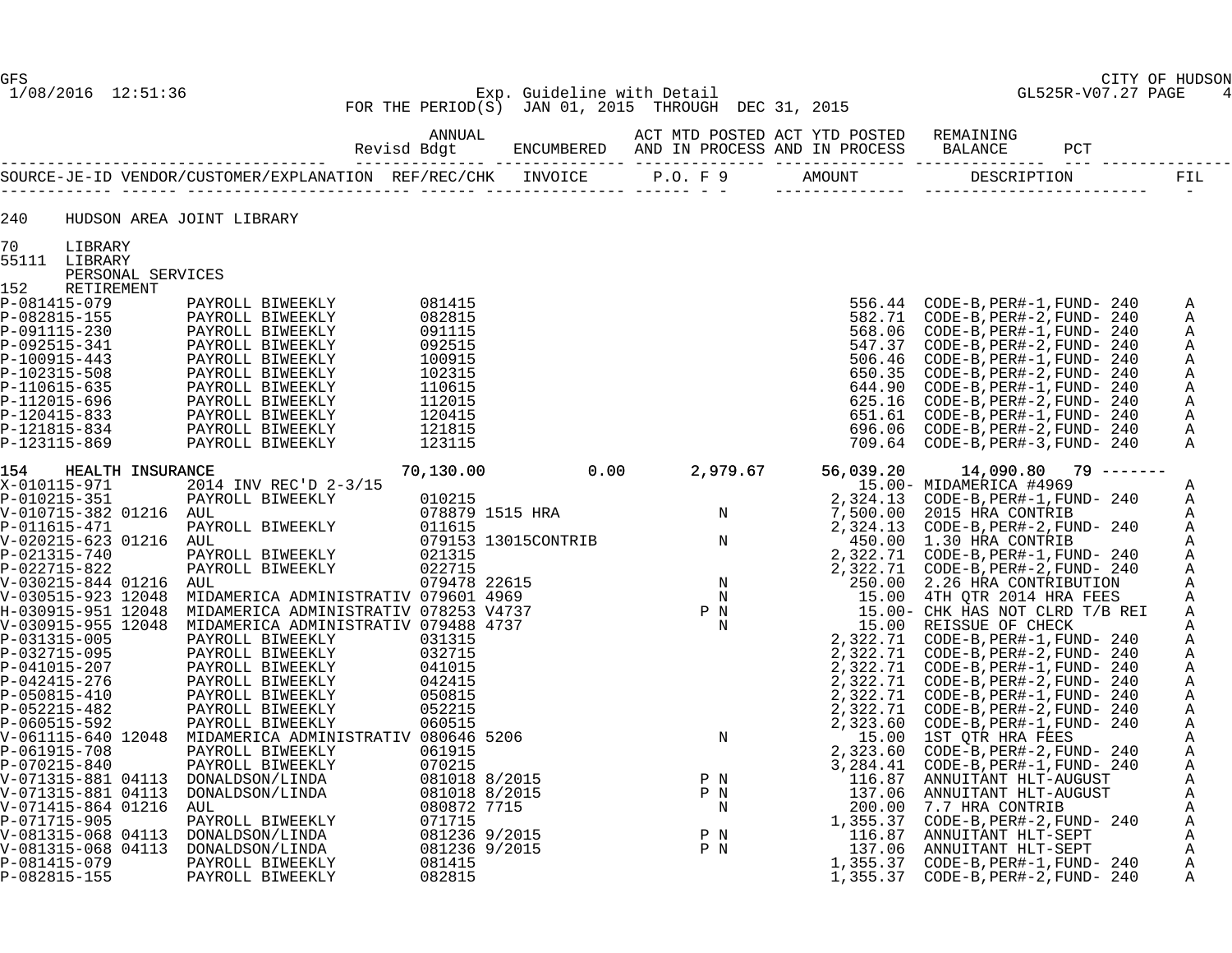#### GFS CITY OF HUDSON 1/08/2016 12:51:36 Exp. Guideline with Detail GL525R-V07.27 PAGE 5 FOR THE PERIOD(S) JAN 01, 2015 THROUGH DEC 31, 2015

| 240<br>HUDSON AREA JOINT LIBRARY<br>70<br>LIBRARY<br>PERSONAL SERVICES<br>Α<br>Α<br>Α<br>Α<br>Α<br>Α<br>Α<br>Α<br>Α<br>Α<br>Α<br>Α<br>Α<br>Α<br>Α<br>Α<br>Α<br>155 LIFE INSURANCE 250.00 250.00 0.00 0.00 0.00 0.00 250.00<br>173,071.00 0.00 45,251.59 413,417.07 59,653.93<br>$87$ --------<br>Α<br>18.96 WALMART TUB RETURN<br>$\mathbb A$<br>PROFESSIONAL SERV-AUDIT/ACCT 14,027.00 0.00 1,146.00<br>$98$ ---------<br>13,752.00<br>${\small \begin{array}{ll} \text{275.00} & 98 & \text{---} \text{---} \text{---} \text{---} \text{MONTHLY ADM CHG} \text{MONTHLY ADM CHG} \text{MONTHLY ADM CHG} \text{MONTHLY ADM CHG} \text{MONTHLY ADM CHG} \text{MONTHLY ADM CHG} \text{MONTHLY ADM CHG} \text{MONTHLY ADM CHG} \text{MONTHLY ADM CHG} \text{MONTHLY ADM CHG} \text{MONTHLY ADM CHG} \text{MONTHLY ADM CHG} \text{MONTHLY ADM CHG} \text{MONTHLY ADM CHG} \text{MONTHLY ADM CHG} \end{array}}$<br>SIONAL SERV-AUDIT/ACCI<br>JAN ADM CHARGE<br>ADM CHARGE<br>ADM CHARGE<br>ADM CHARGE<br>ADM CHARGE<br>ADM CHARGE<br>JULY ADM CHARGE<br>ADM CHARGE<br>ADM CHARGE<br>ADM CHARGE<br>ADM CHARGE<br>ADM CHARGE<br>ADM CHARGE<br>ADM CHARGE<br>ADM CHARGE<br>ADM CHARG<br>1,146.00 MONTHLY ADM CHG<br>J-010115-446<br>Α<br>J-020115-645<br>1,146.00 MONTHLY ADM CHG<br>Α<br>J-030115-896<br>1,146.00<br>Α<br>1,146.00<br>J-040115-126<br>Α<br>1,146.00<br>J-050115-332<br>Α<br>1,146.00<br>J-060115-551<br>Α<br>1,146.00<br>A<br>A<br>1,146.00<br>1,146.00<br>Α<br>J-100115-397<br>Α<br>1,146.00<br>J-110115-601<br>1,146.00<br>Α<br>J-120115-757<br>ADM CHARGE<br>1,146.00<br>$\mathbb{A}$ |               |  |  |  |  |
|---------------------------------------------------------------------------------------------------------------------------------------------------------------------------------------------------------------------------------------------------------------------------------------------------------------------------------------------------------------------------------------------------------------------------------------------------------------------------------------------------------------------------------------------------------------------------------------------------------------------------------------------------------------------------------------------------------------------------------------------------------------------------------------------------------------------------------------------------------------------------------------------------------------------------------------------------------------------------------------------------------------------------------------------------------------------------------------------------------------------------------------------------------------------------------------------------------------------------------------------------------------------------------------------------------------------------------------------------------------------------------------------------------------------------------------------------------------------------------------------------------------------------------------------------------------------------------------------------|---------------|--|--|--|--|
|                                                                                                                                                                                                                                                                                                                                                                                                                                                                                                                                                                                                                                                                                                                                                                                                                                                                                                                                                                                                                                                                                                                                                                                                                                                                                                                                                                                                                                                                                                                                                                                                   |               |  |  |  |  |
|                                                                                                                                                                                                                                                                                                                                                                                                                                                                                                                                                                                                                                                                                                                                                                                                                                                                                                                                                                                                                                                                                                                                                                                                                                                                                                                                                                                                                                                                                                                                                                                                   |               |  |  |  |  |
|                                                                                                                                                                                                                                                                                                                                                                                                                                                                                                                                                                                                                                                                                                                                                                                                                                                                                                                                                                                                                                                                                                                                                                                                                                                                                                                                                                                                                                                                                                                                                                                                   |               |  |  |  |  |
|                                                                                                                                                                                                                                                                                                                                                                                                                                                                                                                                                                                                                                                                                                                                                                                                                                                                                                                                                                                                                                                                                                                                                                                                                                                                                                                                                                                                                                                                                                                                                                                                   | 55111 LIBRARY |  |  |  |  |
|                                                                                                                                                                                                                                                                                                                                                                                                                                                                                                                                                                                                                                                                                                                                                                                                                                                                                                                                                                                                                                                                                                                                                                                                                                                                                                                                                                                                                                                                                                                                                                                                   |               |  |  |  |  |
|                                                                                                                                                                                                                                                                                                                                                                                                                                                                                                                                                                                                                                                                                                                                                                                                                                                                                                                                                                                                                                                                                                                                                                                                                                                                                                                                                                                                                                                                                                                                                                                                   |               |  |  |  |  |
|                                                                                                                                                                                                                                                                                                                                                                                                                                                                                                                                                                                                                                                                                                                                                                                                                                                                                                                                                                                                                                                                                                                                                                                                                                                                                                                                                                                                                                                                                                                                                                                                   |               |  |  |  |  |
|                                                                                                                                                                                                                                                                                                                                                                                                                                                                                                                                                                                                                                                                                                                                                                                                                                                                                                                                                                                                                                                                                                                                                                                                                                                                                                                                                                                                                                                                                                                                                                                                   |               |  |  |  |  |
|                                                                                                                                                                                                                                                                                                                                                                                                                                                                                                                                                                                                                                                                                                                                                                                                                                                                                                                                                                                                                                                                                                                                                                                                                                                                                                                                                                                                                                                                                                                                                                                                   |               |  |  |  |  |
|                                                                                                                                                                                                                                                                                                                                                                                                                                                                                                                                                                                                                                                                                                                                                                                                                                                                                                                                                                                                                                                                                                                                                                                                                                                                                                                                                                                                                                                                                                                                                                                                   |               |  |  |  |  |
|                                                                                                                                                                                                                                                                                                                                                                                                                                                                                                                                                                                                                                                                                                                                                                                                                                                                                                                                                                                                                                                                                                                                                                                                                                                                                                                                                                                                                                                                                                                                                                                                   |               |  |  |  |  |
|                                                                                                                                                                                                                                                                                                                                                                                                                                                                                                                                                                                                                                                                                                                                                                                                                                                                                                                                                                                                                                                                                                                                                                                                                                                                                                                                                                                                                                                                                                                                                                                                   |               |  |  |  |  |
|                                                                                                                                                                                                                                                                                                                                                                                                                                                                                                                                                                                                                                                                                                                                                                                                                                                                                                                                                                                                                                                                                                                                                                                                                                                                                                                                                                                                                                                                                                                                                                                                   |               |  |  |  |  |
|                                                                                                                                                                                                                                                                                                                                                                                                                                                                                                                                                                                                                                                                                                                                                                                                                                                                                                                                                                                                                                                                                                                                                                                                                                                                                                                                                                                                                                                                                                                                                                                                   |               |  |  |  |  |
|                                                                                                                                                                                                                                                                                                                                                                                                                                                                                                                                                                                                                                                                                                                                                                                                                                                                                                                                                                                                                                                                                                                                                                                                                                                                                                                                                                                                                                                                                                                                                                                                   |               |  |  |  |  |
|                                                                                                                                                                                                                                                                                                                                                                                                                                                                                                                                                                                                                                                                                                                                                                                                                                                                                                                                                                                                                                                                                                                                                                                                                                                                                                                                                                                                                                                                                                                                                                                                   |               |  |  |  |  |
|                                                                                                                                                                                                                                                                                                                                                                                                                                                                                                                                                                                                                                                                                                                                                                                                                                                                                                                                                                                                                                                                                                                                                                                                                                                                                                                                                                                                                                                                                                                                                                                                   |               |  |  |  |  |
|                                                                                                                                                                                                                                                                                                                                                                                                                                                                                                                                                                                                                                                                                                                                                                                                                                                                                                                                                                                                                                                                                                                                                                                                                                                                                                                                                                                                                                                                                                                                                                                                   |               |  |  |  |  |
|                                                                                                                                                                                                                                                                                                                                                                                                                                                                                                                                                                                                                                                                                                                                                                                                                                                                                                                                                                                                                                                                                                                                                                                                                                                                                                                                                                                                                                                                                                                                                                                                   |               |  |  |  |  |
|                                                                                                                                                                                                                                                                                                                                                                                                                                                                                                                                                                                                                                                                                                                                                                                                                                                                                                                                                                                                                                                                                                                                                                                                                                                                                                                                                                                                                                                                                                                                                                                                   |               |  |  |  |  |
|                                                                                                                                                                                                                                                                                                                                                                                                                                                                                                                                                                                                                                                                                                                                                                                                                                                                                                                                                                                                                                                                                                                                                                                                                                                                                                                                                                                                                                                                                                                                                                                                   |               |  |  |  |  |
|                                                                                                                                                                                                                                                                                                                                                                                                                                                                                                                                                                                                                                                                                                                                                                                                                                                                                                                                                                                                                                                                                                                                                                                                                                                                                                                                                                                                                                                                                                                                                                                                   |               |  |  |  |  |
|                                                                                                                                                                                                                                                                                                                                                                                                                                                                                                                                                                                                                                                                                                                                                                                                                                                                                                                                                                                                                                                                                                                                                                                                                                                                                                                                                                                                                                                                                                                                                                                                   |               |  |  |  |  |
|                                                                                                                                                                                                                                                                                                                                                                                                                                                                                                                                                                                                                                                                                                                                                                                                                                                                                                                                                                                                                                                                                                                                                                                                                                                                                                                                                                                                                                                                                                                                                                                                   |               |  |  |  |  |
|                                                                                                                                                                                                                                                                                                                                                                                                                                                                                                                                                                                                                                                                                                                                                                                                                                                                                                                                                                                                                                                                                                                                                                                                                                                                                                                                                                                                                                                                                                                                                                                                   |               |  |  |  |  |
|                                                                                                                                                                                                                                                                                                                                                                                                                                                                                                                                                                                                                                                                                                                                                                                                                                                                                                                                                                                                                                                                                                                                                                                                                                                                                                                                                                                                                                                                                                                                                                                                   |               |  |  |  |  |
|                                                                                                                                                                                                                                                                                                                                                                                                                                                                                                                                                                                                                                                                                                                                                                                                                                                                                                                                                                                                                                                                                                                                                                                                                                                                                                                                                                                                                                                                                                                                                                                                   |               |  |  |  |  |
|                                                                                                                                                                                                                                                                                                                                                                                                                                                                                                                                                                                                                                                                                                                                                                                                                                                                                                                                                                                                                                                                                                                                                                                                                                                                                                                                                                                                                                                                                                                                                                                                   |               |  |  |  |  |
|                                                                                                                                                                                                                                                                                                                                                                                                                                                                                                                                                                                                                                                                                                                                                                                                                                                                                                                                                                                                                                                                                                                                                                                                                                                                                                                                                                                                                                                                                                                                                                                                   | 213           |  |  |  |  |
|                                                                                                                                                                                                                                                                                                                                                                                                                                                                                                                                                                                                                                                                                                                                                                                                                                                                                                                                                                                                                                                                                                                                                                                                                                                                                                                                                                                                                                                                                                                                                                                                   |               |  |  |  |  |
|                                                                                                                                                                                                                                                                                                                                                                                                                                                                                                                                                                                                                                                                                                                                                                                                                                                                                                                                                                                                                                                                                                                                                                                                                                                                                                                                                                                                                                                                                                                                                                                                   |               |  |  |  |  |
|                                                                                                                                                                                                                                                                                                                                                                                                                                                                                                                                                                                                                                                                                                                                                                                                                                                                                                                                                                                                                                                                                                                                                                                                                                                                                                                                                                                                                                                                                                                                                                                                   |               |  |  |  |  |
|                                                                                                                                                                                                                                                                                                                                                                                                                                                                                                                                                                                                                                                                                                                                                                                                                                                                                                                                                                                                                                                                                                                                                                                                                                                                                                                                                                                                                                                                                                                                                                                                   |               |  |  |  |  |
|                                                                                                                                                                                                                                                                                                                                                                                                                                                                                                                                                                                                                                                                                                                                                                                                                                                                                                                                                                                                                                                                                                                                                                                                                                                                                                                                                                                                                                                                                                                                                                                                   |               |  |  |  |  |
|                                                                                                                                                                                                                                                                                                                                                                                                                                                                                                                                                                                                                                                                                                                                                                                                                                                                                                                                                                                                                                                                                                                                                                                                                                                                                                                                                                                                                                                                                                                                                                                                   | J-070115-797  |  |  |  |  |
|                                                                                                                                                                                                                                                                                                                                                                                                                                                                                                                                                                                                                                                                                                                                                                                                                                                                                                                                                                                                                                                                                                                                                                                                                                                                                                                                                                                                                                                                                                                                                                                                   | J-080115-000  |  |  |  |  |
|                                                                                                                                                                                                                                                                                                                                                                                                                                                                                                                                                                                                                                                                                                                                                                                                                                                                                                                                                                                                                                                                                                                                                                                                                                                                                                                                                                                                                                                                                                                                                                                                   | J-090115-207  |  |  |  |  |
|                                                                                                                                                                                                                                                                                                                                                                                                                                                                                                                                                                                                                                                                                                                                                                                                                                                                                                                                                                                                                                                                                                                                                                                                                                                                                                                                                                                                                                                                                                                                                                                                   |               |  |  |  |  |
|                                                                                                                                                                                                                                                                                                                                                                                                                                                                                                                                                                                                                                                                                                                                                                                                                                                                                                                                                                                                                                                                                                                                                                                                                                                                                                                                                                                                                                                                                                                                                                                                   |               |  |  |  |  |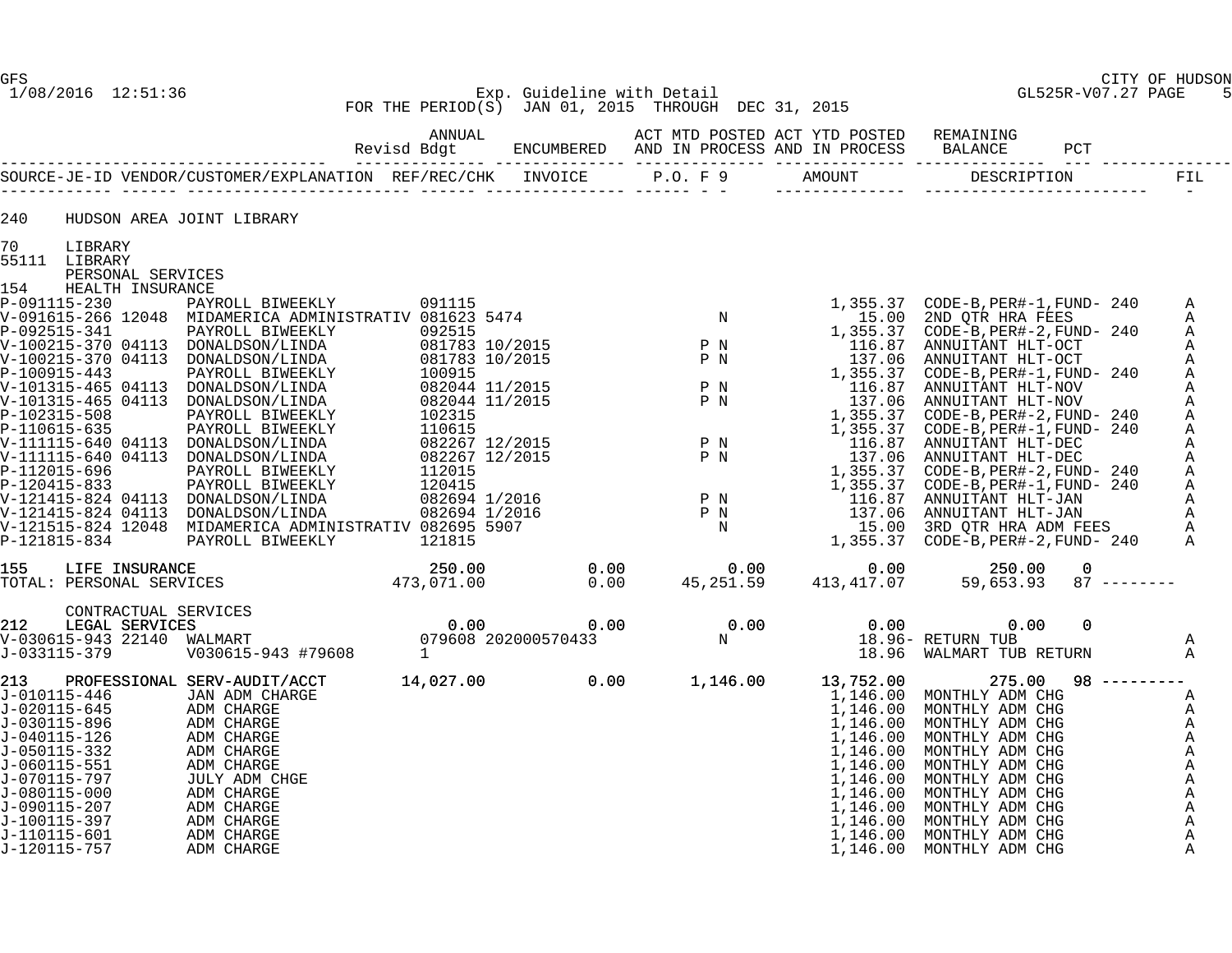# GFS CITY OF HUDSON 1/08/2016 12:51:36 Exp. Guideline with Detail GL525R-V07.27 PAGE 6 FOR THE PERIOD(S) JAN 01, 2015 THROUGH DEC 31, 2015

| 240           |         | HUDSON AREA JOINT LIBRARY                                                                                                                                                                                                                                                                                                                                         |  |  |  |  |                   |
|---------------|---------|-------------------------------------------------------------------------------------------------------------------------------------------------------------------------------------------------------------------------------------------------------------------------------------------------------------------------------------------------------------------|--|--|--|--|-------------------|
| 70            |         |                                                                                                                                                                                                                                                                                                                                                                   |  |  |  |  |                   |
| 55111 LIBRARY | LIBRARY | CONTRACTUAL SERVICES                                                                                                                                                                                                                                                                                                                                              |  |  |  |  |                   |
|               |         |                                                                                                                                                                                                                                                                                                                                                                   |  |  |  |  |                   |
|               |         |                                                                                                                                                                                                                                                                                                                                                                   |  |  |  |  |                   |
|               |         |                                                                                                                                                                                                                                                                                                                                                                   |  |  |  |  |                   |
|               |         |                                                                                                                                                                                                                                                                                                                                                                   |  |  |  |  |                   |
|               |         |                                                                                                                                                                                                                                                                                                                                                                   |  |  |  |  |                   |
|               |         |                                                                                                                                                                                                                                                                                                                                                                   |  |  |  |  |                   |
|               |         |                                                                                                                                                                                                                                                                                                                                                                   |  |  |  |  |                   |
|               |         | $\begin{tabular}{lllllllllll} 217 & IFLS & - \text{COURIER/SELF } CHECK & 2,500.00 & 0.00 & 4,606.50 & 2,106.50-184--------1!\! ! \\ \text{B}-010115-563 & & 2,500.00 & DISTRIBUTE \text{ BUE} & & 480.00 & IFLS \\ \text{J}-013115-718 & & & 480.00 & IFLS \\ \text{V}-111015-627 & .04751 \text{ FRLENDG OF THE SAINT/THE} & 082379 & 1219 & & & & & & & & & &$ |  |  |  |  |                   |
|               |         |                                                                                                                                                                                                                                                                                                                                                                   |  |  |  |  |                   |
|               |         |                                                                                                                                                                                                                                                                                                                                                                   |  |  |  |  |                   |
|               |         |                                                                                                                                                                                                                                                                                                                                                                   |  |  |  |  |                   |
|               |         |                                                                                                                                                                                                                                                                                                                                                                   |  |  |  |  |                   |
|               |         |                                                                                                                                                                                                                                                                                                                                                                   |  |  |  |  |                   |
|               |         |                                                                                                                                                                                                                                                                                                                                                                   |  |  |  |  |                   |
|               |         |                                                                                                                                                                                                                                                                                                                                                                   |  |  |  |  |                   |
|               |         |                                                                                                                                                                                                                                                                                                                                                                   |  |  |  |  | A<br>Α            |
|               |         |                                                                                                                                                                                                                                                                                                                                                                   |  |  |  |  | Α                 |
|               |         |                                                                                                                                                                                                                                                                                                                                                                   |  |  |  |  | Α                 |
|               |         |                                                                                                                                                                                                                                                                                                                                                                   |  |  |  |  | Α                 |
|               |         |                                                                                                                                                                                                                                                                                                                                                                   |  |  |  |  | Α<br>Α            |
|               |         |                                                                                                                                                                                                                                                                                                                                                                   |  |  |  |  | A                 |
|               |         |                                                                                                                                                                                                                                                                                                                                                                   |  |  |  |  | Α                 |
|               |         |                                                                                                                                                                                                                                                                                                                                                                   |  |  |  |  | Α                 |
|               |         |                                                                                                                                                                                                                                                                                                                                                                   |  |  |  |  | Α<br>Α            |
|               |         |                                                                                                                                                                                                                                                                                                                                                                   |  |  |  |  | Α                 |
|               |         |                                                                                                                                                                                                                                                                                                                                                                   |  |  |  |  | Α                 |
|               |         |                                                                                                                                                                                                                                                                                                                                                                   |  |  |  |  | Α<br>$\mathbf{A}$ |
|               |         |                                                                                                                                                                                                                                                                                                                                                                   |  |  |  |  | $\mathsf{A}$      |
|               |         |                                                                                                                                                                                                                                                                                                                                                                   |  |  |  |  | Α                 |
|               |         |                                                                                                                                                                                                                                                                                                                                                                   |  |  |  |  | Α                 |
|               |         |                                                                                                                                                                                                                                                                                                                                                                   |  |  |  |  | Α                 |
|               |         |                                                                                                                                                                                                                                                                                                                                                                   |  |  |  |  | Α<br>A            |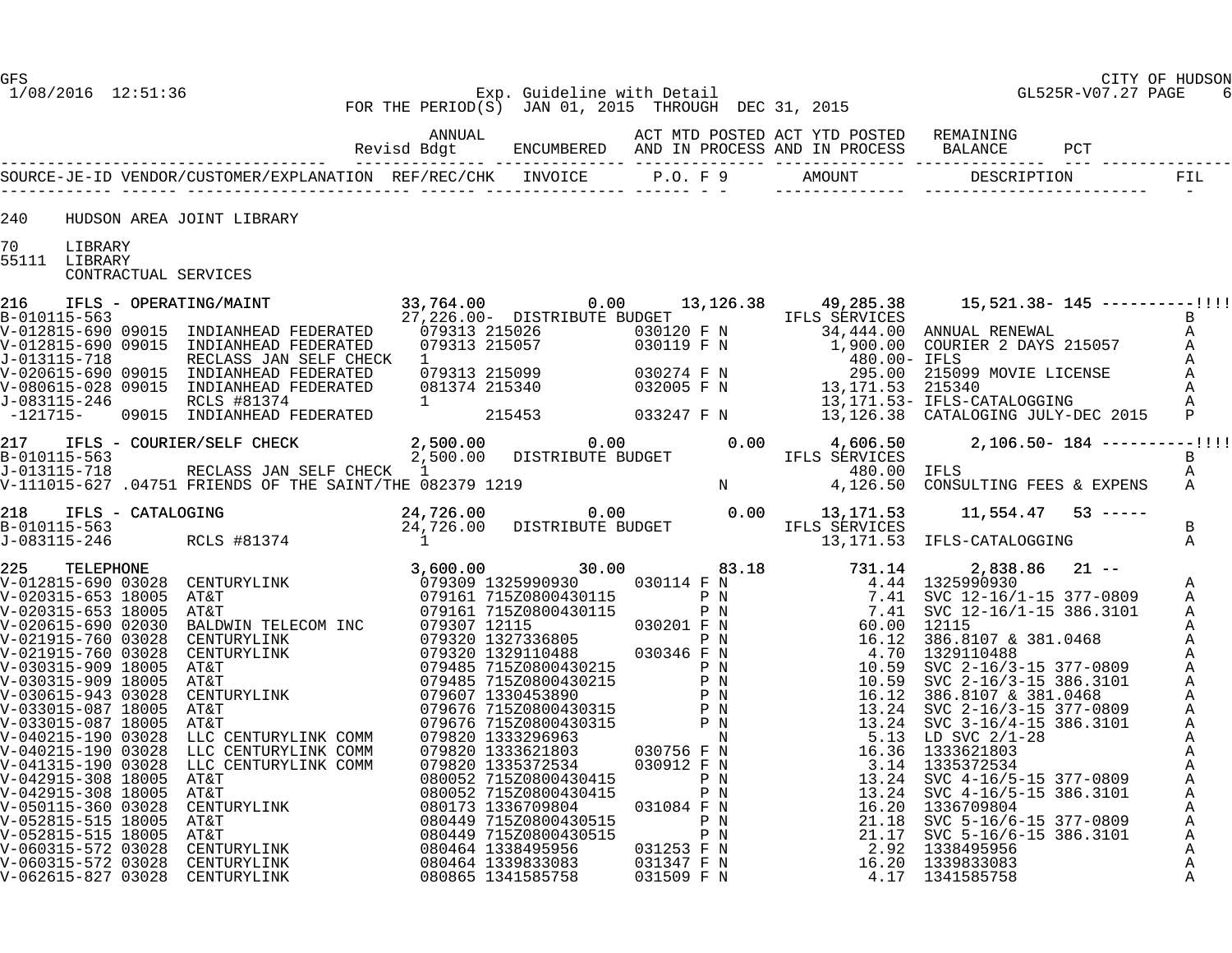# 1/08/2016 12:51:36 Exp. Guideline with Detail GL525R-V07.27 PAGE 7 FOR THE PERIOD(S) JAN 01, 2015 THROUGH DEC 31, 2015

| 240 |                          | HUDSON AREA JOINT LIBRARY |  |  |                                                                                                                                                                                                                                                                                                                                                                                                                                                              |                   |
|-----|--------------------------|---------------------------|--|--|--------------------------------------------------------------------------------------------------------------------------------------------------------------------------------------------------------------------------------------------------------------------------------------------------------------------------------------------------------------------------------------------------------------------------------------------------------------|-------------------|
| 70  | LIBRARY<br>55111 LIBRARY |                           |  |  |                                                                                                                                                                                                                                                                                                                                                                                                                                                              |                   |
|     | CONTRACTUAL SERVICES     |                           |  |  |                                                                                                                                                                                                                                                                                                                                                                                                                                                              |                   |
| 225 | TELEPHONE                |                           |  |  |                                                                                                                                                                                                                                                                                                                                                                                                                                                              |                   |
|     |                          |                           |  |  |                                                                                                                                                                                                                                                                                                                                                                                                                                                              | Α                 |
|     |                          |                           |  |  |                                                                                                                                                                                                                                                                                                                                                                                                                                                              | Α                 |
|     |                          |                           |  |  |                                                                                                                                                                                                                                                                                                                                                                                                                                                              | Α                 |
|     |                          |                           |  |  |                                                                                                                                                                                                                                                                                                                                                                                                                                                              | Α                 |
|     |                          |                           |  |  |                                                                                                                                                                                                                                                                                                                                                                                                                                                              | Α<br>$\mathbf{A}$ |
|     |                          |                           |  |  |                                                                                                                                                                                                                                                                                                                                                                                                                                                              | Α                 |
|     |                          |                           |  |  |                                                                                                                                                                                                                                                                                                                                                                                                                                                              | Α                 |
|     |                          |                           |  |  |                                                                                                                                                                                                                                                                                                                                                                                                                                                              | Α                 |
|     |                          |                           |  |  |                                                                                                                                                                                                                                                                                                                                                                                                                                                              | Α                 |
|     |                          |                           |  |  |                                                                                                                                                                                                                                                                                                                                                                                                                                                              | Α                 |
|     |                          |                           |  |  |                                                                                                                                                                                                                                                                                                                                                                                                                                                              | Α                 |
|     |                          |                           |  |  |                                                                                                                                                                                                                                                                                                                                                                                                                                                              | Α                 |
|     |                          |                           |  |  |                                                                                                                                                                                                                                                                                                                                                                                                                                                              | Α                 |
|     |                          |                           |  |  |                                                                                                                                                                                                                                                                                                                                                                                                                                                              | A                 |
|     |                          |                           |  |  |                                                                                                                                                                                                                                                                                                                                                                                                                                                              | Α                 |
|     |                          |                           |  |  |                                                                                                                                                                                                                                                                                                                                                                                                                                                              | A                 |
|     |                          |                           |  |  |                                                                                                                                                                                                                                                                                                                                                                                                                                                              | Α                 |
|     |                          |                           |  |  |                                                                                                                                                                                                                                                                                                                                                                                                                                                              | Α                 |
|     |                          |                           |  |  |                                                                                                                                                                                                                                                                                                                                                                                                                                                              | Α                 |
|     |                          |                           |  |  |                                                                                                                                                                                                                                                                                                                                                                                                                                                              | A                 |
|     |                          |                           |  |  |                                                                                                                                                                                                                                                                                                                                                                                                                                                              | Α                 |
|     |                          |                           |  |  |                                                                                                                                                                                                                                                                                                                                                                                                                                                              | $\mathbb A$       |
|     |                          |                           |  |  |                                                                                                                                                                                                                                                                                                                                                                                                                                                              | Α<br>$\mathbf P$  |
|     |                          |                           |  |  |                                                                                                                                                                                                                                                                                                                                                                                                                                                              | Α                 |
|     |                          |                           |  |  | $\begin{tabular}{@{}c@{}}\begin{tabular}{@{}c@{}}\begin{tabular}{@{}c@{}}\begin{tabular}{@{}c@{}}\begin{tabular}{@{}c@{}}\begin{tabular}{@{}c@{}}\begin{tabular}{@{}c@{}}\begin{tabular}{@{}c@{}}\begin{tabular}{@{}c@{}}\begin{tabular}{@{}c@{}}\begin{tabular}{@{}c@{}}\begin{tabular}{@{}c@{}}\begin{tabular}{@{}c@{}}\begin{tabular}{@{}c@{}}\begin{tabular}{@{}c@{}}\begin{tabular}{@{}c@{}}\begin{tabular}{@{}c@{}}\begin{tabular}{@{}c@{}}\begin{tab$ |                   |
|     |                          |                           |  |  |                                                                                                                                                                                                                                                                                                                                                                                                                                                              |                   |
|     |                          |                           |  |  |                                                                                                                                                                                                                                                                                                                                                                                                                                                              | Α                 |
|     |                          |                           |  |  |                                                                                                                                                                                                                                                                                                                                                                                                                                                              |                   |
|     |                          |                           |  |  |                                                                                                                                                                                                                                                                                                                                                                                                                                                              | Α                 |
|     |                          |                           |  |  |                                                                                                                                                                                                                                                                                                                                                                                                                                                              | Α                 |
|     |                          |                           |  |  |                                                                                                                                                                                                                                                                                                                                                                                                                                                              | Α                 |
|     |                          |                           |  |  |                                                                                                                                                                                                                                                                                                                                                                                                                                                              | Α                 |
|     |                          |                           |  |  |                                                                                                                                                                                                                                                                                                                                                                                                                                                              | A                 |
|     |                          |                           |  |  |                                                                                                                                                                                                                                                                                                                                                                                                                                                              | A                 |
|     |                          |                           |  |  |                                                                                                                                                                                                                                                                                                                                                                                                                                                              | A                 |
|     |                          |                           |  |  |                                                                                                                                                                                                                                                                                                                                                                                                                                                              | A                 |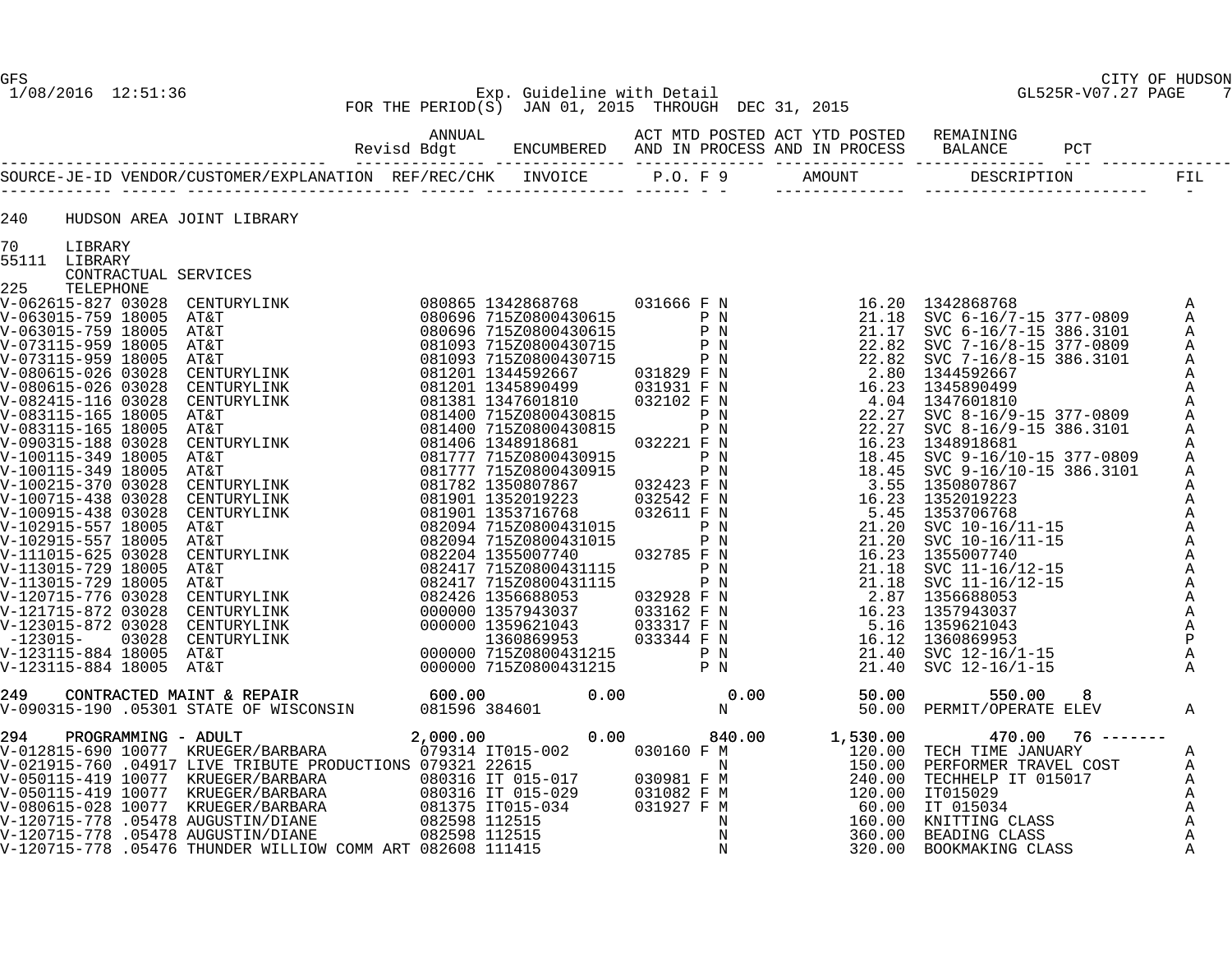GL525R-V07.27 PAGE 8

# GFS CITY OF HUDSON FOR THE PERIOD(S) JAN 01, 2015 THROUGH DEC 31, 2015

|                          | HUDSON AREA JOINT LIBRARY |  |  |  |                                                                                                                                                                                                                                                                      |  |                                                                                                                                                     |  |
|--------------------------|---------------------------|--|--|--|----------------------------------------------------------------------------------------------------------------------------------------------------------------------------------------------------------------------------------------------------------------------|--|-----------------------------------------------------------------------------------------------------------------------------------------------------|--|
| LIBRARY<br>55111 LIBRARY | CONTRACTUAL SERVICES      |  |  |  |                                                                                                                                                                                                                                                                      |  |                                                                                                                                                     |  |
|                          |                           |  |  |  | 295 PROGRAMMING - CHILDREN 2,500.00 0.00 0.00 1,565.00 935.00 62 ------<br>V-020615-690 04905 BARNHART/NORM 079308 2715 0.00 N<br>V-070715-823 05153 INDEREN'S PROGRAM ARTLEVIER (NORMAL PROGRAM CHILDREN'S PROGRAM A<br>V-070715-82                                 |  |                                                                                                                                                     |  |
|                          |                           |  |  |  | $\begin{smallmatrix} 1.466613-0.081 & 0.8140 & 0.8140 & 0.8140 & 0.8140 & 0.8140 & 0.8140 & 0.8140 & 0.8140 & 0.8140 & 0.8140 & 0.8140 & 0.8140 & 0.8140 & 0.8140 & 0.8140 & 0.8140 & 0.8140 & 0.8140 & 0.8140 & 0.8140 & 0.8140 & 0.8140 & 0.8140 & 0.8140 & 0.814$ |  | Α<br>A<br>Α<br>Α<br>Α<br>A<br>A<br>Α<br>A<br>Α<br>A<br>A<br>A<br>A<br>Α<br>A<br>A<br>$\mathbb{A}$<br>A<br>А<br>Α<br>A<br>Α<br>A<br>$\mathbf P$<br>P |  |
|                          |                           |  |  |  | 299 OTHER CONTRACTIONAL SERVICES 5,000.00 0.00 250.00 5,740.49 740.49-114 ---------!<br>V-011215-417 04791 DEPT OF PUBLIC INSTRUCTI 078928 13136 N<br>J-013115-635 JANUARY ENTRIES 3 15.03 JAN PAY PAL TRANSACTION A<br>J-022815-939                                 |  |                                                                                                                                                     |  |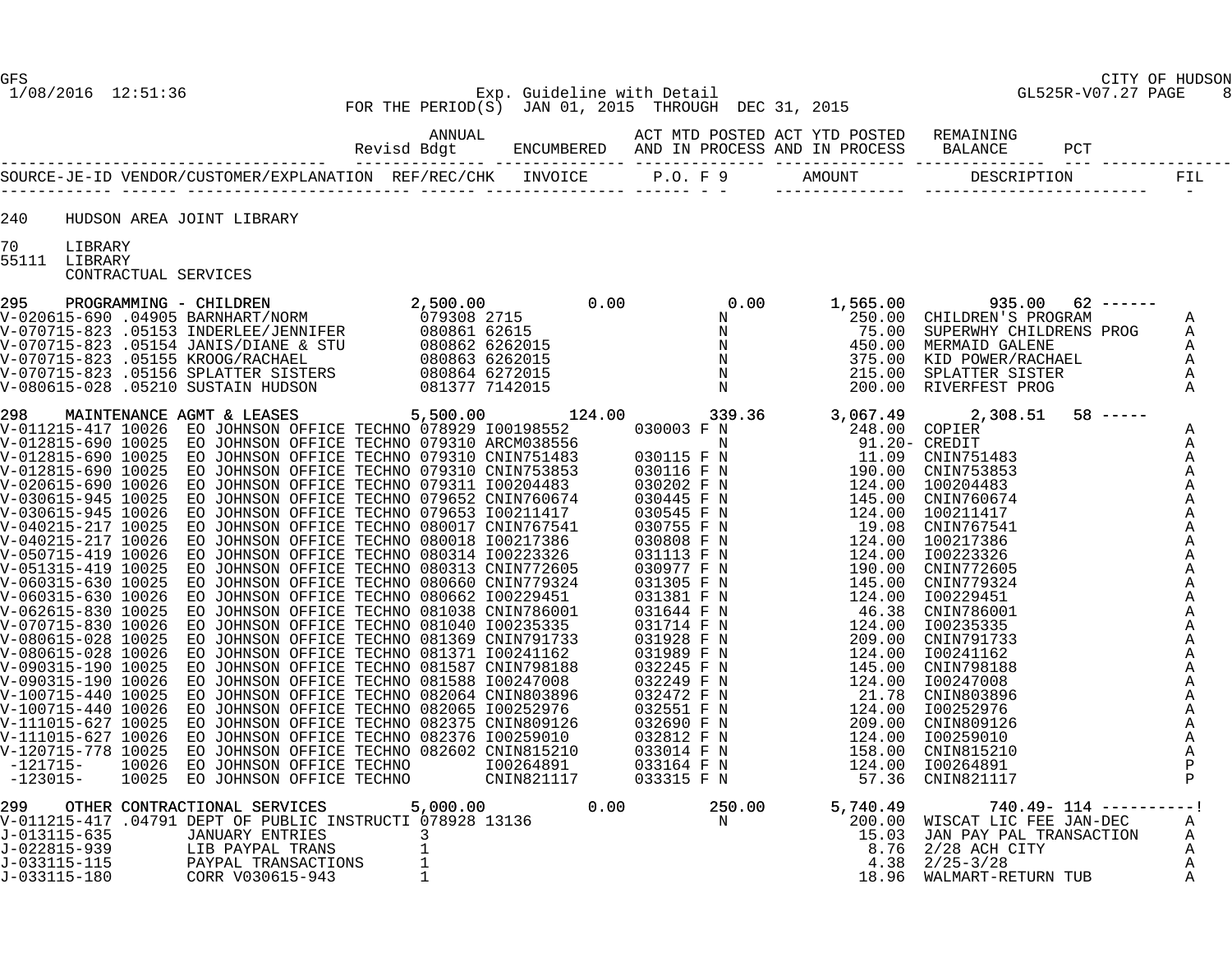# GFS CITY OF HUDSON 1/08/2016 12:51:36 Exp. Guideline with Detail GL525R-V07.27 PAGE 9 FOR THE PERIOD(S) JAN 01, 2015 THROUGH DEC 31, 2015

| 240                  | HUDSON AREA JOINT LIBRARY                                                                                                                   |  |  |  |  |
|----------------------|---------------------------------------------------------------------------------------------------------------------------------------------|--|--|--|--|
| 70 LIBRARY           |                                                                                                                                             |  |  |  |  |
| 55111 LIBRARY        |                                                                                                                                             |  |  |  |  |
| CONTRACTUAL SERVICES |                                                                                                                                             |  |  |  |  |
|                      | 299 OTHER CONTRACTIONAL SERVICES<br>J-033115-379 V030615-943 #79608 1<br>J-043015-342 LIBRARY PAY PAL<br>J-053115-584 PAYPAL TRANSACTIONS 1 |  |  |  |  |
|                      |                                                                                                                                             |  |  |  |  |
|                      |                                                                                                                                             |  |  |  |  |
|                      |                                                                                                                                             |  |  |  |  |
|                      |                                                                                                                                             |  |  |  |  |
|                      |                                                                                                                                             |  |  |  |  |
|                      |                                                                                                                                             |  |  |  |  |
|                      |                                                                                                                                             |  |  |  |  |
|                      |                                                                                                                                             |  |  |  |  |
|                      |                                                                                                                                             |  |  |  |  |
|                      |                                                                                                                                             |  |  |  |  |
| SUPPLIES & EXPENSES  |                                                                                                                                             |  |  |  |  |
|                      |                                                                                                                                             |  |  |  |  |
|                      |                                                                                                                                             |  |  |  |  |
|                      |                                                                                                                                             |  |  |  |  |
|                      |                                                                                                                                             |  |  |  |  |
|                      |                                                                                                                                             |  |  |  |  |
|                      |                                                                                                                                             |  |  |  |  |
|                      |                                                                                                                                             |  |  |  |  |
|                      |                                                                                                                                             |  |  |  |  |
|                      |                                                                                                                                             |  |  |  |  |
|                      |                                                                                                                                             |  |  |  |  |
|                      |                                                                                                                                             |  |  |  |  |
|                      |                                                                                                                                             |  |  |  |  |
|                      |                                                                                                                                             |  |  |  |  |
|                      |                                                                                                                                             |  |  |  |  |
|                      |                                                                                                                                             |  |  |  |  |
|                      |                                                                                                                                             |  |  |  |  |
|                      |                                                                                                                                             |  |  |  |  |
|                      |                                                                                                                                             |  |  |  |  |
|                      |                                                                                                                                             |  |  |  |  |
|                      |                                                                                                                                             |  |  |  |  |
|                      |                                                                                                                                             |  |  |  |  |
|                      |                                                                                                                                             |  |  |  |  |
|                      |                                                                                                                                             |  |  |  |  |
|                      |                                                                                                                                             |  |  |  |  |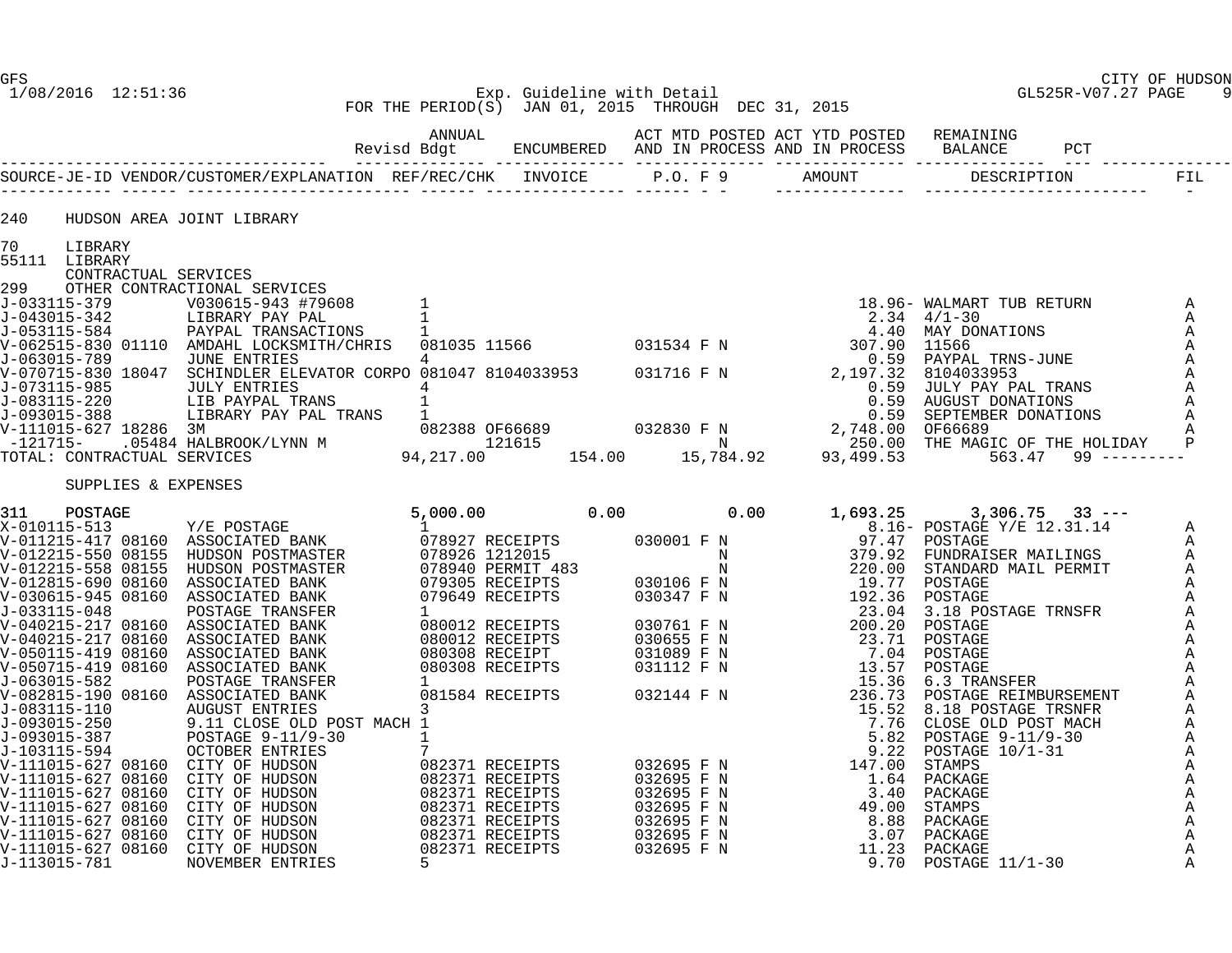#### GFS CITY OF HUDSON 1/08/2016 12:51:36 Exp. Guideline with Detail GL525R-V07.27 PAGE 10 FOR THE PERIOD(S) JAN 01, 2015 THROUGH DEC 31, 2015

| 240 | HUDSON AREA JOINT LIBRARY                       |  |  |  |  |  |
|-----|-------------------------------------------------|--|--|--|--|--|
|     |                                                 |  |  |  |  |  |
| 70  | LIBRARY<br>55111 LIBRARY<br>SUPPLIES & EXPENSES |  |  |  |  |  |
|     |                                                 |  |  |  |  |  |
|     |                                                 |  |  |  |  |  |
|     |                                                 |  |  |  |  |  |
|     |                                                 |  |  |  |  |  |
|     |                                                 |  |  |  |  |  |
|     |                                                 |  |  |  |  |  |
|     |                                                 |  |  |  |  |  |
|     |                                                 |  |  |  |  |  |
|     |                                                 |  |  |  |  |  |
|     |                                                 |  |  |  |  |  |
|     |                                                 |  |  |  |  |  |
|     |                                                 |  |  |  |  |  |
|     |                                                 |  |  |  |  |  |
|     |                                                 |  |  |  |  |  |
|     |                                                 |  |  |  |  |  |
|     |                                                 |  |  |  |  |  |
|     |                                                 |  |  |  |  |  |
|     |                                                 |  |  |  |  |  |
|     |                                                 |  |  |  |  |  |
|     |                                                 |  |  |  |  |  |
|     |                                                 |  |  |  |  |  |
|     |                                                 |  |  |  |  |  |
|     |                                                 |  |  |  |  |  |
|     |                                                 |  |  |  |  |  |
|     |                                                 |  |  |  |  |  |
|     |                                                 |  |  |  |  |  |
|     |                                                 |  |  |  |  |  |
|     |                                                 |  |  |  |  |  |
|     |                                                 |  |  |  |  |  |
|     |                                                 |  |  |  |  |  |
|     |                                                 |  |  |  |  |  |
|     |                                                 |  |  |  |  |  |
|     |                                                 |  |  |  |  |  |
|     |                                                 |  |  |  |  |  |
|     |                                                 |  |  |  |  |  |
|     |                                                 |  |  |  |  |  |
|     |                                                 |  |  |  |  |  |
|     |                                                 |  |  |  |  |  |
|     |                                                 |  |  |  |  |  |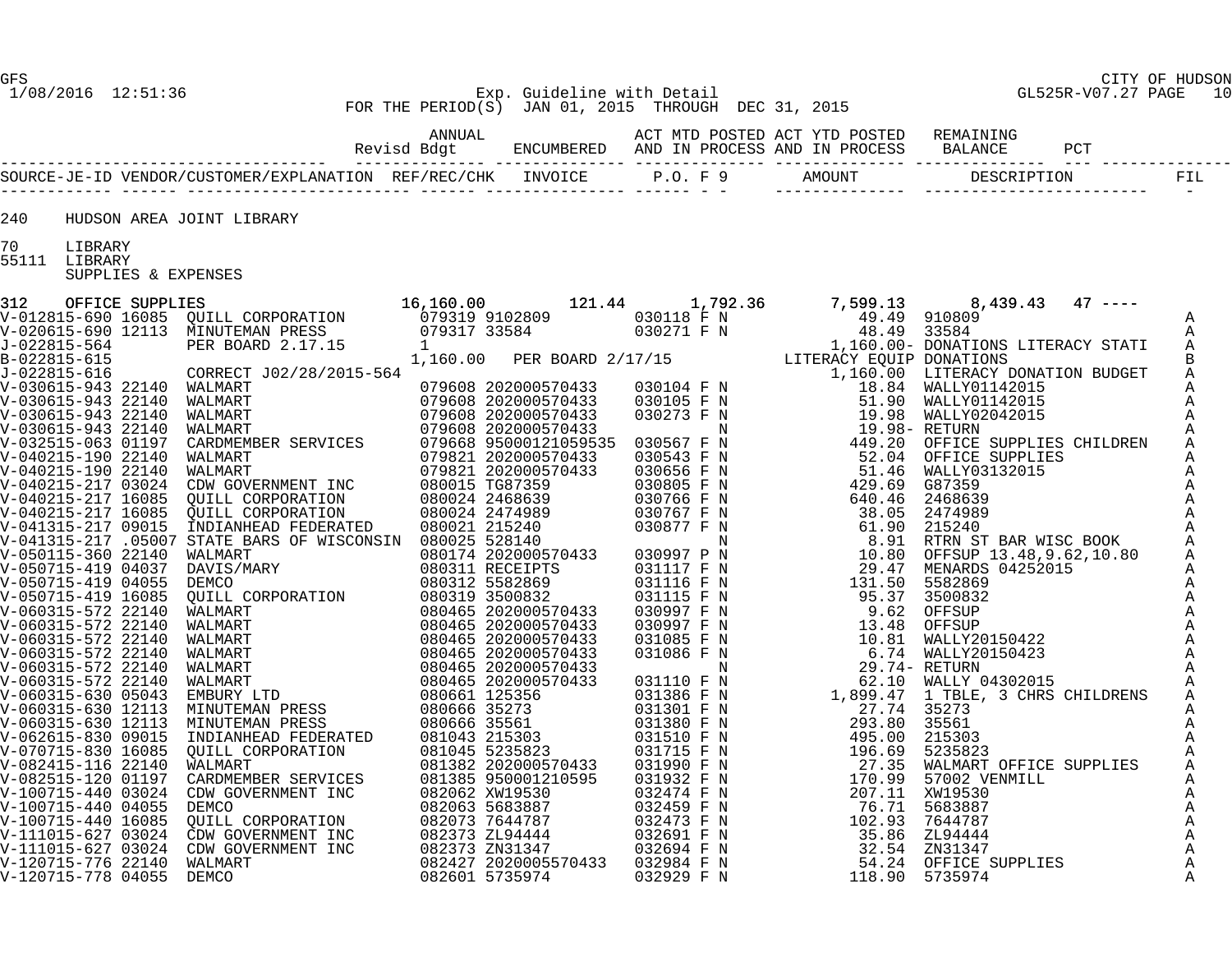#### 1/08/2016 12:51:36 Exp. Guideline with Detail GL525R-V07.27 PAGE 11 FOR THE PERIOD(S) JAN 01, 2015 THROUGH DEC 31, 2015

| 240<br>HUDSON AREA JOINT LIBRARY                                                                                                                                                                                                           |  |  |  |                   |
|--------------------------------------------------------------------------------------------------------------------------------------------------------------------------------------------------------------------------------------------|--|--|--|-------------------|
| 70 LIBRARY<br>55111 LIBRARY<br>SUPPLIES & EXPENSES                                                                                                                                                                                         |  |  |  |                   |
| 312 OFFICE SUPPLIES                                                                                                                                                                                                                        |  |  |  | A<br>$\mathbb{P}$ |
| 324 MEMBERSHIPS & SUBSCRIPTIONS 500.00 0.00 0.00 0.00 0.00 205.00 295.00 41 ----<br>V-051315-419 01115 AMERICAN LIBRARY ASSN 080307 1024058-2015 031208 F N 205.00 ALA MEMBERSHIP                                                          |  |  |  | $\mathbb A$       |
| 338 TRAINING-STAFF DEVELOPMENT<br>338 TRAINING-STAFF DEVELOPMENT<br>338 TRAINING-STAFF DEVELOPMENT<br>338 TRAINING-STAFF DEVELOPMENT<br>339 TRAINING-STAFF DEVELOPMENT<br>339 TRAINING-STAFF DEVELOPMENT<br>34.75- #80016 1.760.00 - DEVEL |  |  |  |                   |
|                                                                                                                                                                                                                                            |  |  |  |                   |
|                                                                                                                                                                                                                                            |  |  |  |                   |
|                                                                                                                                                                                                                                            |  |  |  |                   |
|                                                                                                                                                                                                                                            |  |  |  | A<br>$\mathbb{A}$ |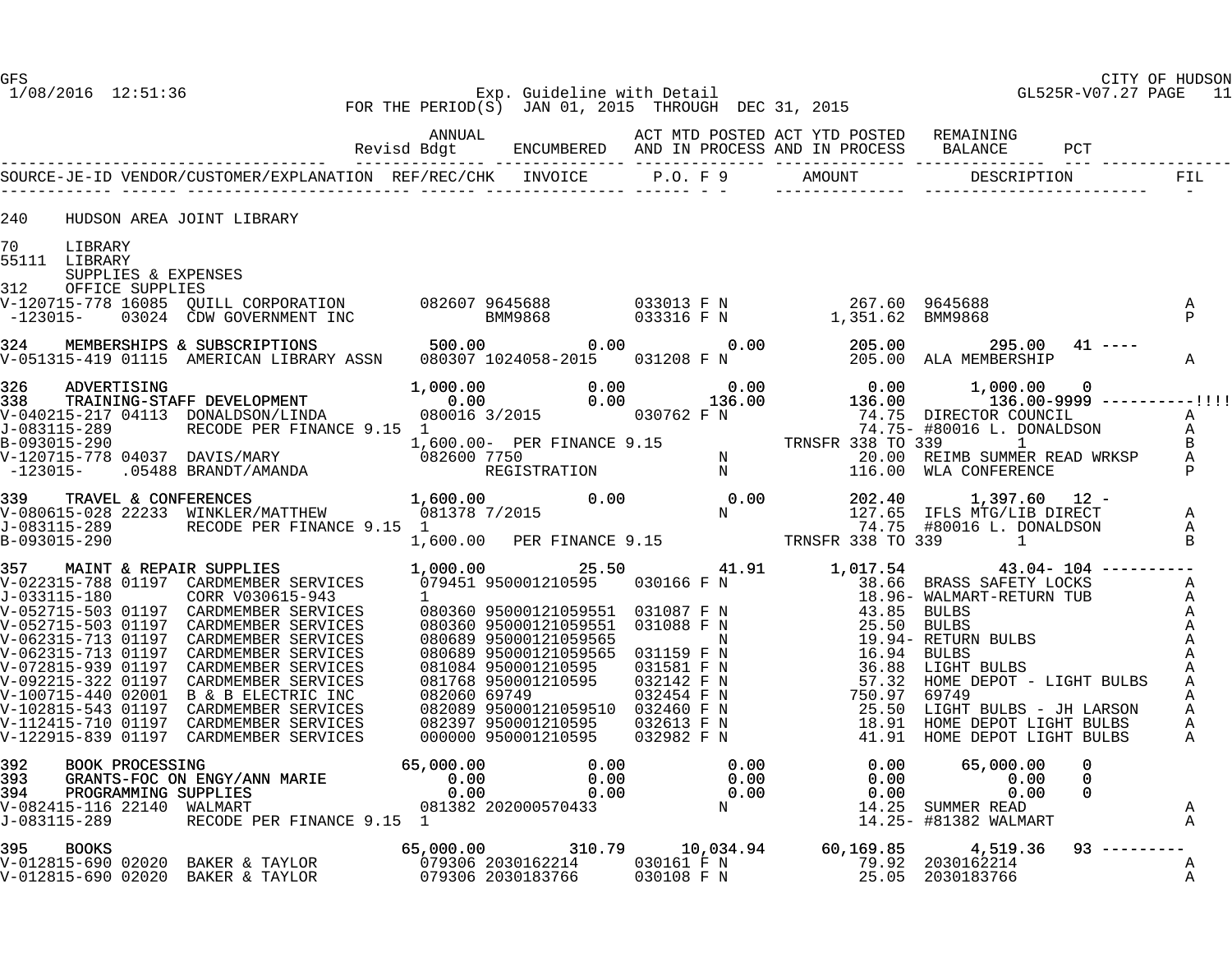# GFS CITY OF HUDSON 1/08/2016 12:51:36 Exp. Guideline with Detail GL525R-V07.27 PAGE 12 FOR THE PERIOD(S) JAN 01, 2015 THROUGH DEC 31, 2015

| 240       |                                      | HUDSON AREA JOINT LIBRARY                                                                                                                                                                                                                                                                                                                                                                                                            |  |  |  |  |
|-----------|--------------------------------------|--------------------------------------------------------------------------------------------------------------------------------------------------------------------------------------------------------------------------------------------------------------------------------------------------------------------------------------------------------------------------------------------------------------------------------------|--|--|--|--|
|           | 70 LIBRARY                           |                                                                                                                                                                                                                                                                                                                                                                                                                                      |  |  |  |  |
|           | 55111 LIBRARY<br>SUPPLIES & EXPENSES | $\begin{smallmatrix} \textbf{11} & \textbf{0} & \textbf{0} & \textbf{0} & \textbf{0} & \textbf{0} & \textbf{0} & \textbf{0} & \textbf{0} & \textbf{0} & \textbf{0} & \textbf{0} & \textbf{0} & \textbf{0} & \textbf{0} & \textbf{0} & \textbf{0} & \textbf{0} & \textbf{0} & \textbf{0} & \textbf{0} & \textbf{0} & \textbf{0} & \textbf{0} & \textbf{0} & \textbf{0} & \textbf{0} & \textbf{0} & \textbf{0} & \textbf{0} & \textbf$ |  |  |  |  |
| 395 BOOKS |                                      |                                                                                                                                                                                                                                                                                                                                                                                                                                      |  |  |  |  |
|           |                                      |                                                                                                                                                                                                                                                                                                                                                                                                                                      |  |  |  |  |
|           |                                      |                                                                                                                                                                                                                                                                                                                                                                                                                                      |  |  |  |  |
|           |                                      |                                                                                                                                                                                                                                                                                                                                                                                                                                      |  |  |  |  |
|           |                                      |                                                                                                                                                                                                                                                                                                                                                                                                                                      |  |  |  |  |
|           |                                      |                                                                                                                                                                                                                                                                                                                                                                                                                                      |  |  |  |  |
|           |                                      |                                                                                                                                                                                                                                                                                                                                                                                                                                      |  |  |  |  |
|           |                                      |                                                                                                                                                                                                                                                                                                                                                                                                                                      |  |  |  |  |
|           |                                      |                                                                                                                                                                                                                                                                                                                                                                                                                                      |  |  |  |  |
|           |                                      |                                                                                                                                                                                                                                                                                                                                                                                                                                      |  |  |  |  |
|           |                                      |                                                                                                                                                                                                                                                                                                                                                                                                                                      |  |  |  |  |
|           |                                      |                                                                                                                                                                                                                                                                                                                                                                                                                                      |  |  |  |  |
|           |                                      |                                                                                                                                                                                                                                                                                                                                                                                                                                      |  |  |  |  |
|           |                                      |                                                                                                                                                                                                                                                                                                                                                                                                                                      |  |  |  |  |
|           |                                      |                                                                                                                                                                                                                                                                                                                                                                                                                                      |  |  |  |  |
|           |                                      |                                                                                                                                                                                                                                                                                                                                                                                                                                      |  |  |  |  |
|           |                                      |                                                                                                                                                                                                                                                                                                                                                                                                                                      |  |  |  |  |
|           |                                      |                                                                                                                                                                                                                                                                                                                                                                                                                                      |  |  |  |  |
|           |                                      |                                                                                                                                                                                                                                                                                                                                                                                                                                      |  |  |  |  |
|           |                                      |                                                                                                                                                                                                                                                                                                                                                                                                                                      |  |  |  |  |
|           |                                      |                                                                                                                                                                                                                                                                                                                                                                                                                                      |  |  |  |  |
|           |                                      |                                                                                                                                                                                                                                                                                                                                                                                                                                      |  |  |  |  |
|           |                                      |                                                                                                                                                                                                                                                                                                                                                                                                                                      |  |  |  |  |
|           |                                      |                                                                                                                                                                                                                                                                                                                                                                                                                                      |  |  |  |  |
|           |                                      |                                                                                                                                                                                                                                                                                                                                                                                                                                      |  |  |  |  |
|           |                                      |                                                                                                                                                                                                                                                                                                                                                                                                                                      |  |  |  |  |
|           |                                      |                                                                                                                                                                                                                                                                                                                                                                                                                                      |  |  |  |  |
|           |                                      |                                                                                                                                                                                                                                                                                                                                                                                                                                      |  |  |  |  |
|           |                                      |                                                                                                                                                                                                                                                                                                                                                                                                                                      |  |  |  |  |
|           |                                      |                                                                                                                                                                                                                                                                                                                                                                                                                                      |  |  |  |  |
|           |                                      |                                                                                                                                                                                                                                                                                                                                                                                                                                      |  |  |  |  |
|           |                                      |                                                                                                                                                                                                                                                                                                                                                                                                                                      |  |  |  |  |
|           |                                      |                                                                                                                                                                                                                                                                                                                                                                                                                                      |  |  |  |  |
|           |                                      |                                                                                                                                                                                                                                                                                                                                                                                                                                      |  |  |  |  |
|           |                                      |                                                                                                                                                                                                                                                                                                                                                                                                                                      |  |  |  |  |
|           |                                      |                                                                                                                                                                                                                                                                                                                                                                                                                                      |  |  |  |  |
|           |                                      |                                                                                                                                                                                                                                                                                                                                                                                                                                      |  |  |  |  |
|           |                                      |                                                                                                                                                                                                                                                                                                                                                                                                                                      |  |  |  |  |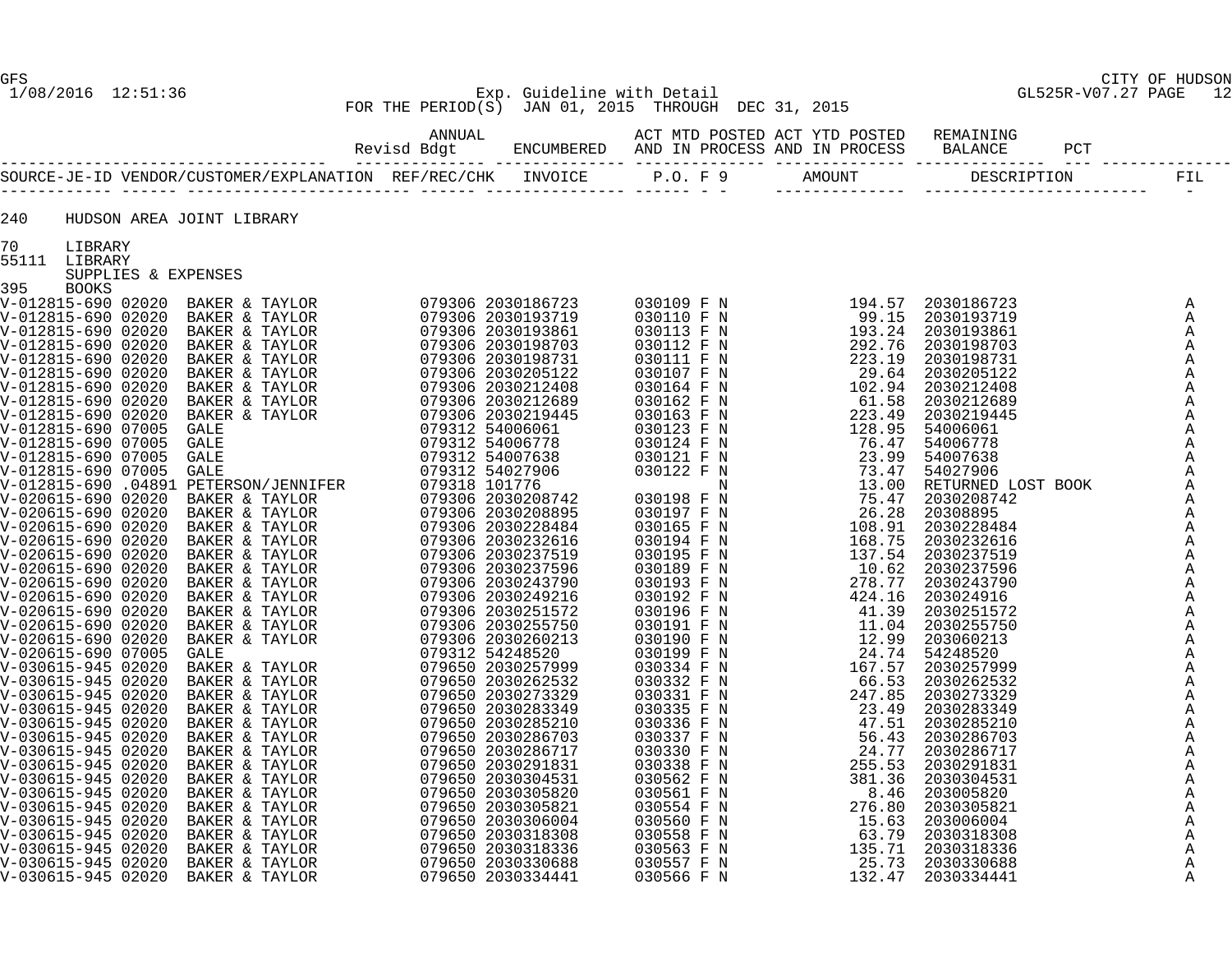# GFS CITY OF HUDSON 1/08/2016 12:51:36 Exp. Guideline with Detail GL525R-V07.27 PAGE 13 FOR THE PERIOD(S) JAN 01, 2015 THROUGH DEC 31, 2015

| 240                            |                     | HUDSON AREA JOINT LIBRARY                                                                                                                                                                                                                                                                                                                                           |  |  |  |                              |
|--------------------------------|---------------------|---------------------------------------------------------------------------------------------------------------------------------------------------------------------------------------------------------------------------------------------------------------------------------------------------------------------------------------------------------------------|--|--|--|------------------------------|
| 70<br>LIBRARY<br>55111 LIBRARY |                     |                                                                                                                                                                                                                                                                                                                                                                     |  |  |  |                              |
|                                | SUPPLIES & EXPENSES | $\begin{smallmatrix} \textbf{0.11} \textbf{0.12} \textbf{0.13} \textbf{0.14} \textbf{0.15} \textbf{0.16} \textbf{0.17} \textbf{0.17} \textbf{0.18} \textbf{0.17} \textbf{0.17} \textbf{0.17} \textbf{0.17} \textbf{0.17} \textbf{0.17} \textbf{0.17} \textbf{0.17} \textbf{0.17} \textbf{0.17} \textbf{0.17} \textbf{0.17} \textbf{0.17} \textbf{0.17} \textbf{0.1$ |  |  |  |                              |
|                                |                     |                                                                                                                                                                                                                                                                                                                                                                     |  |  |  |                              |
|                                |                     |                                                                                                                                                                                                                                                                                                                                                                     |  |  |  | A<br>Α                       |
|                                |                     |                                                                                                                                                                                                                                                                                                                                                                     |  |  |  | A                            |
|                                |                     |                                                                                                                                                                                                                                                                                                                                                                     |  |  |  | Α                            |
|                                |                     |                                                                                                                                                                                                                                                                                                                                                                     |  |  |  | Α                            |
|                                |                     |                                                                                                                                                                                                                                                                                                                                                                     |  |  |  | A                            |
|                                |                     |                                                                                                                                                                                                                                                                                                                                                                     |  |  |  | Α                            |
|                                |                     |                                                                                                                                                                                                                                                                                                                                                                     |  |  |  | A                            |
|                                |                     |                                                                                                                                                                                                                                                                                                                                                                     |  |  |  | Α                            |
|                                |                     |                                                                                                                                                                                                                                                                                                                                                                     |  |  |  | $\mathbb{A}$<br>A            |
|                                |                     |                                                                                                                                                                                                                                                                                                                                                                     |  |  |  | A                            |
|                                |                     |                                                                                                                                                                                                                                                                                                                                                                     |  |  |  | Α                            |
|                                |                     |                                                                                                                                                                                                                                                                                                                                                                     |  |  |  | A                            |
|                                |                     |                                                                                                                                                                                                                                                                                                                                                                     |  |  |  | A                            |
|                                |                     |                                                                                                                                                                                                                                                                                                                                                                     |  |  |  | A                            |
|                                |                     |                                                                                                                                                                                                                                                                                                                                                                     |  |  |  | Α                            |
|                                |                     |                                                                                                                                                                                                                                                                                                                                                                     |  |  |  | Α<br>A                       |
|                                |                     |                                                                                                                                                                                                                                                                                                                                                                     |  |  |  | A                            |
|                                |                     |                                                                                                                                                                                                                                                                                                                                                                     |  |  |  | $\mathbb{A}$                 |
|                                |                     |                                                                                                                                                                                                                                                                                                                                                                     |  |  |  | $\mathbb{A}$                 |
|                                |                     |                                                                                                                                                                                                                                                                                                                                                                     |  |  |  | A                            |
|                                |                     |                                                                                                                                                                                                                                                                                                                                                                     |  |  |  | A                            |
|                                |                     |                                                                                                                                                                                                                                                                                                                                                                     |  |  |  | A                            |
|                                |                     |                                                                                                                                                                                                                                                                                                                                                                     |  |  |  | $\mathbb{A}$<br>$\mathbb{A}$ |
|                                |                     |                                                                                                                                                                                                                                                                                                                                                                     |  |  |  | A                            |
|                                |                     |                                                                                                                                                                                                                                                                                                                                                                     |  |  |  | $\mathbb{A}$                 |
|                                |                     |                                                                                                                                                                                                                                                                                                                                                                     |  |  |  | Α                            |
|                                |                     |                                                                                                                                                                                                                                                                                                                                                                     |  |  |  | A                            |
|                                |                     |                                                                                                                                                                                                                                                                                                                                                                     |  |  |  | $\mathbb{A}$                 |
|                                |                     |                                                                                                                                                                                                                                                                                                                                                                     |  |  |  | A<br>A                       |
|                                |                     |                                                                                                                                                                                                                                                                                                                                                                     |  |  |  | A                            |
|                                |                     |                                                                                                                                                                                                                                                                                                                                                                     |  |  |  | Α                            |
|                                |                     |                                                                                                                                                                                                                                                                                                                                                                     |  |  |  | $\mathbb{A}$                 |
|                                |                     |                                                                                                                                                                                                                                                                                                                                                                     |  |  |  | $\mathbb{A}$                 |
|                                |                     |                                                                                                                                                                                                                                                                                                                                                                     |  |  |  | $\mathbb{A}$                 |
|                                |                     |                                                                                                                                                                                                                                                                                                                                                                     |  |  |  | A                            |
|                                |                     |                                                                                                                                                                                                                                                                                                                                                                     |  |  |  | A<br>A                       |
|                                |                     |                                                                                                                                                                                                                                                                                                                                                                     |  |  |  |                              |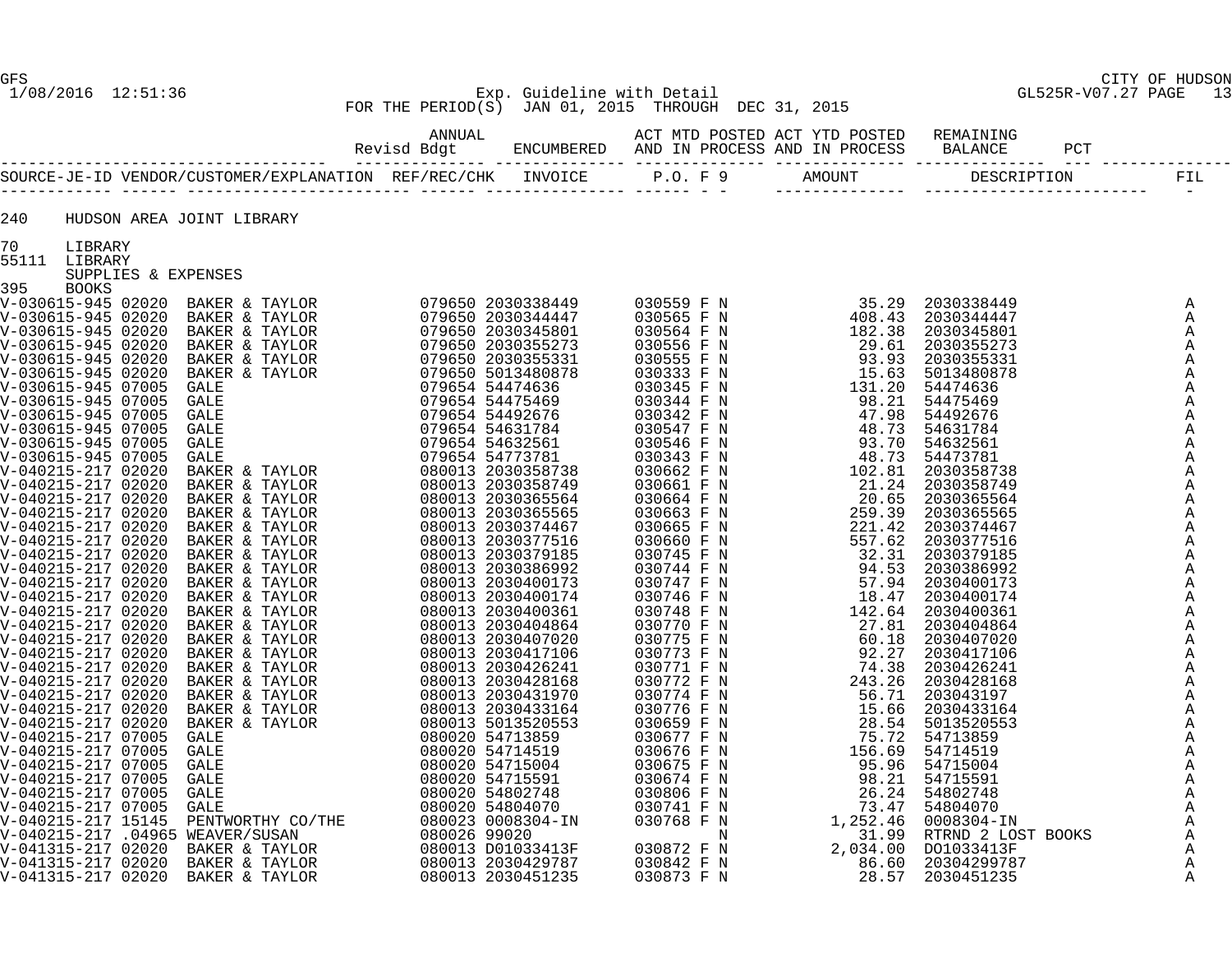# 1/08/2016 12:51:36 Exp. Guideline with Detail GL525R-V07.27 PAGE 14 FOR THE PERIOD(S) JAN 01, 2015 THROUGH DEC 31, 2015

| 240                 | HUDSON AREA JOINT LIBRARY |  |  |  |              |
|---------------------|---------------------------|--|--|--|--------------|
| 70<br>LIBRARY       |                           |  |  |  |              |
| 55111 LIBRARY       | SUPPLIES & EXPENSES       |  |  |  |              |
| 395<br><b>BOOKS</b> |                           |  |  |  |              |
|                     |                           |  |  |  | A            |
|                     |                           |  |  |  | A            |
|                     |                           |  |  |  | Α            |
|                     |                           |  |  |  | Α            |
|                     |                           |  |  |  | Α            |
|                     |                           |  |  |  | Α            |
|                     |                           |  |  |  | A            |
|                     |                           |  |  |  | $\mathbb{A}$ |
|                     |                           |  |  |  | A<br>A       |
|                     |                           |  |  |  | A            |
|                     |                           |  |  |  | $\mathbb{A}$ |
|                     |                           |  |  |  | A            |
|                     |                           |  |  |  | Α            |
|                     |                           |  |  |  | $\mathbb{A}$ |
|                     |                           |  |  |  | Α            |
|                     |                           |  |  |  | A            |
|                     |                           |  |  |  | Α            |
|                     |                           |  |  |  | A            |
|                     |                           |  |  |  | A            |
|                     |                           |  |  |  | Α<br>A       |
|                     |                           |  |  |  | A            |
|                     |                           |  |  |  | A            |
|                     |                           |  |  |  | A            |
|                     |                           |  |  |  | A            |
|                     |                           |  |  |  | Α            |
|                     |                           |  |  |  | A            |
|                     |                           |  |  |  | $\mathbb A$  |
|                     |                           |  |  |  | A            |
|                     |                           |  |  |  | A            |
|                     |                           |  |  |  | Α<br>A       |
|                     |                           |  |  |  | A            |
|                     |                           |  |  |  | A            |
|                     |                           |  |  |  | $\mathbb{A}$ |
|                     |                           |  |  |  | A            |
|                     |                           |  |  |  | Α            |
|                     |                           |  |  |  | Α            |
|                     |                           |  |  |  | A            |
|                     |                           |  |  |  | A            |
|                     |                           |  |  |  | A            |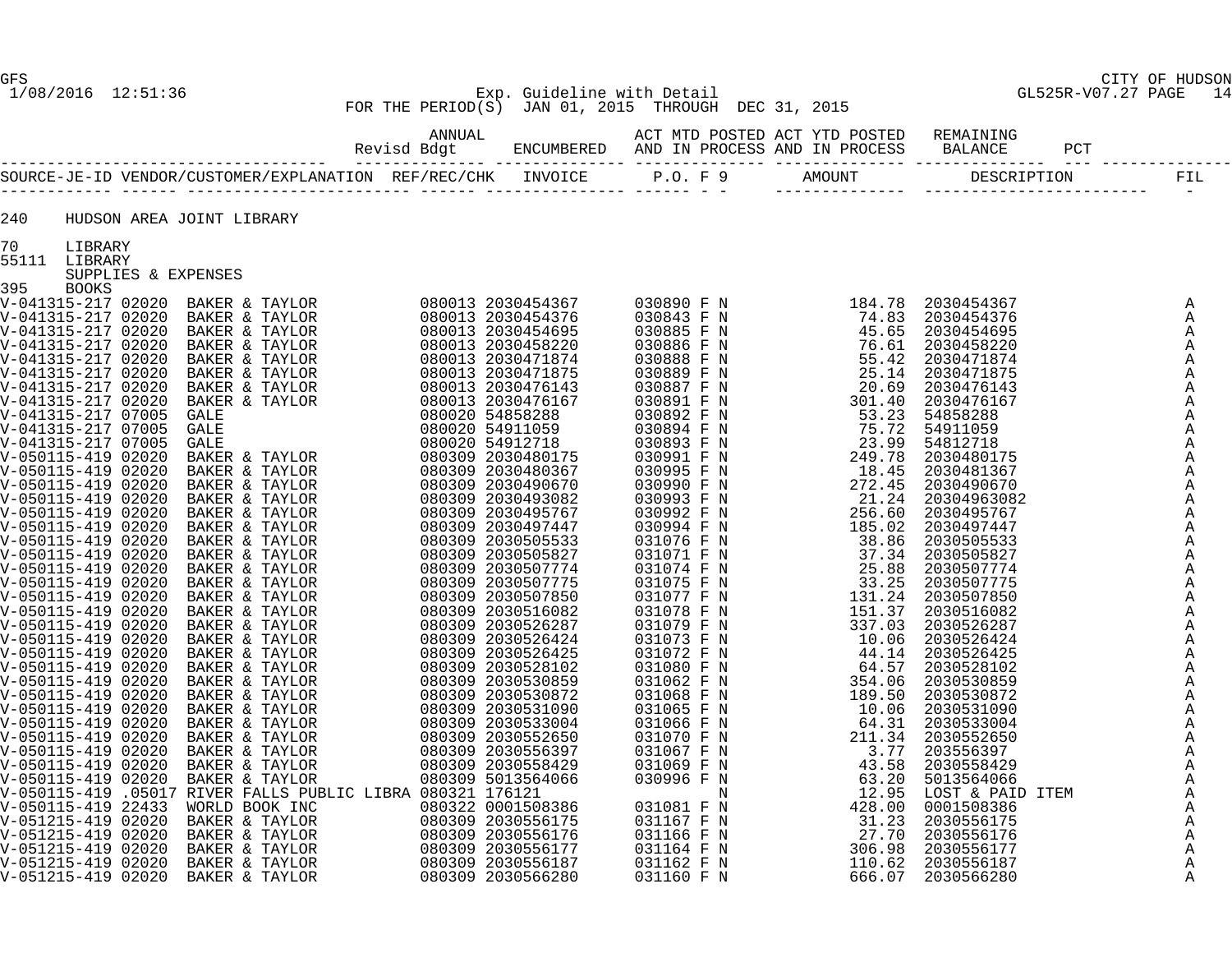# GFS CITY OF HUDSON 1/08/2016 12:51:36 Exp. Guideline with Detail GL525R-V07.27 PAGE 15 FOR THE PERIOD(S) JAN 01, 2015 THROUGH DEC 31, 2015

| 240       |                     | HUDSON AREA JOINT LIBRARY |  |  |  |                   |
|-----------|---------------------|---------------------------|--|--|--|-------------------|
|           | 70 LIBRARY          |                           |  |  |  |                   |
|           | 55111 LIBRARY       |                           |  |  |  |                   |
| 395 BOOKS | SUPPLIES & EXPENSES |                           |  |  |  |                   |
|           |                     |                           |  |  |  | Α                 |
|           |                     |                           |  |  |  | A                 |
|           |                     |                           |  |  |  | A                 |
|           |                     |                           |  |  |  | A                 |
|           |                     |                           |  |  |  | $\mathbb{A}$      |
|           |                     |                           |  |  |  | Α                 |
|           |                     |                           |  |  |  | $\mathbb{A}$      |
|           |                     |                           |  |  |  | $\mathbb{A}$<br>A |
|           |                     |                           |  |  |  | A                 |
|           |                     |                           |  |  |  | A                 |
|           |                     |                           |  |  |  | $\mathbb{A}$      |
|           |                     |                           |  |  |  | A                 |
|           |                     |                           |  |  |  | Α                 |
|           |                     |                           |  |  |  | $\mathbb{A}$      |
|           |                     |                           |  |  |  | A                 |
|           |                     |                           |  |  |  | $\mathbb{A}$      |
|           |                     |                           |  |  |  | A<br>A            |
|           |                     |                           |  |  |  | $\mathbb{A}$      |
|           |                     |                           |  |  |  | A                 |
|           |                     |                           |  |  |  | $\mathbb{A}$      |
|           |                     |                           |  |  |  | A                 |
|           |                     |                           |  |  |  | A                 |
|           |                     |                           |  |  |  | $\mathbb{A}$      |
|           |                     |                           |  |  |  | $\mathbb{A}$      |
|           |                     |                           |  |  |  | $\mathbb{A}$      |
|           |                     |                           |  |  |  | A<br>A            |
|           |                     |                           |  |  |  | A                 |
|           |                     |                           |  |  |  | A                 |
|           |                     |                           |  |  |  | $\mathbb{A}$      |
|           |                     |                           |  |  |  | $\mathbb{A}$      |
|           |                     |                           |  |  |  | A                 |
|           |                     |                           |  |  |  | A                 |
|           |                     |                           |  |  |  | $\mathbb{A}$      |
|           |                     |                           |  |  |  | Α                 |
|           |                     |                           |  |  |  | A<br>$\mathbb{A}$ |
|           |                     |                           |  |  |  | A                 |
|           |                     |                           |  |  |  | A                 |
|           |                     |                           |  |  |  | A                 |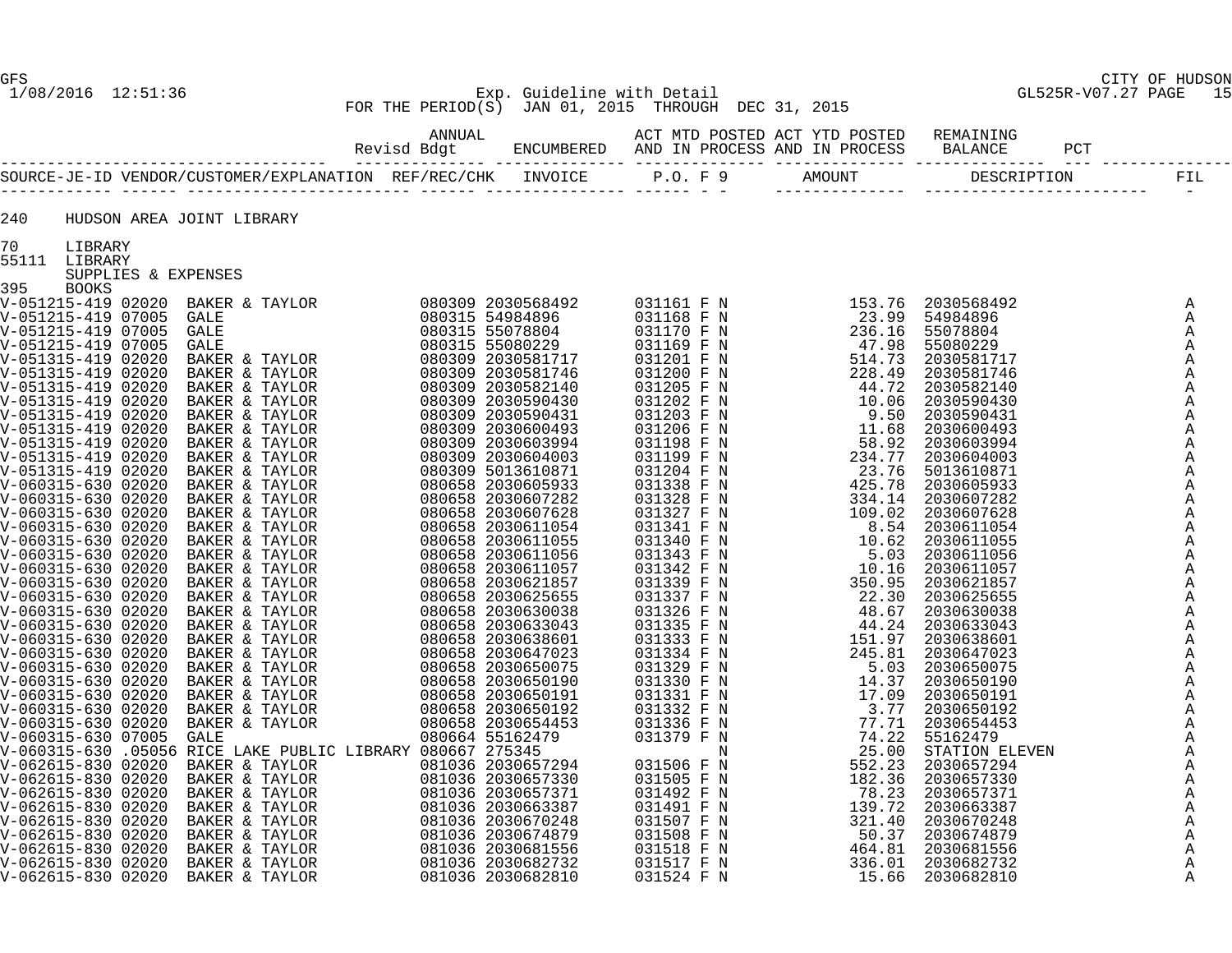240 HUDSON AREA JOINT LIBRARY

GFS CITY OF HUDSON

# 1/08/2016 12:51:36 Exp. Guideline with Detail GL525R-V07.27 PAGE 16 FOR THE PERIOD(S) JAN 01, 2015 THROUGH DEC 31, 2015

 ANNUAL ACT MTD POSTED ACT YTD POSTED REMAINING Revisd Bdgt ENCUMBERED AND IN PROCESS AND IN PROCESS BALANCE PCT ----------------------------------- -------------- -------------- -------------- -------------- -------------- --- -------------- SOURCE-JE-ID VENDOR/CUSTOMER/EXPLANATION REF/REC/CHK INVOICE P.O. F 9 AMOUNT DESCRIPTION FIL ------------ ------ ------------------------ ------ --------------- ------ - - -------------- ------------------------ -

| 70            | LIBRARY      |                                                                                                                                                                                                                                                  |  |  |                                                                                                                                                                                                                                                                                       |  |
|---------------|--------------|--------------------------------------------------------------------------------------------------------------------------------------------------------------------------------------------------------------------------------------------------|--|--|---------------------------------------------------------------------------------------------------------------------------------------------------------------------------------------------------------------------------------------------------------------------------------------|--|
| 55111 LIBRARY |              |                                                                                                                                                                                                                                                  |  |  |                                                                                                                                                                                                                                                                                       |  |
|               |              | SUPPLIES & EXPENSES                                                                                                                                                                                                                              |  |  |                                                                                                                                                                                                                                                                                       |  |
| 395           | <b>BOOKS</b> |                                                                                                                                                                                                                                                  |  |  |                                                                                                                                                                                                                                                                                       |  |
|               |              |                                                                                                                                                                                                                                                  |  |  |                                                                                                                                                                                                                                                                                       |  |
|               |              |                                                                                                                                                                                                                                                  |  |  |                                                                                                                                                                                                                                                                                       |  |
|               |              |                                                                                                                                                                                                                                                  |  |  |                                                                                                                                                                                                                                                                                       |  |
|               |              |                                                                                                                                                                                                                                                  |  |  |                                                                                                                                                                                                                                                                                       |  |
|               |              |                                                                                                                                                                                                                                                  |  |  |                                                                                                                                                                                                                                                                                       |  |
|               |              |                                                                                                                                                                                                                                                  |  |  |                                                                                                                                                                                                                                                                                       |  |
|               |              |                                                                                                                                                                                                                                                  |  |  |                                                                                                                                                                                                                                                                                       |  |
|               |              |                                                                                                                                                                                                                                                  |  |  |                                                                                                                                                                                                                                                                                       |  |
|               |              |                                                                                                                                                                                                                                                  |  |  |                                                                                                                                                                                                                                                                                       |  |
|               |              |                                                                                                                                                                                                                                                  |  |  |                                                                                                                                                                                                                                                                                       |  |
|               |              |                                                                                                                                                                                                                                                  |  |  |                                                                                                                                                                                                                                                                                       |  |
|               |              |                                                                                                                                                                                                                                                  |  |  |                                                                                                                                                                                                                                                                                       |  |
|               |              |                                                                                                                                                                                                                                                  |  |  |                                                                                                                                                                                                                                                                                       |  |
|               |              |                                                                                                                                                                                                                                                  |  |  |                                                                                                                                                                                                                                                                                       |  |
|               |              |                                                                                                                                                                                                                                                  |  |  |                                                                                                                                                                                                                                                                                       |  |
|               |              |                                                                                                                                                                                                                                                  |  |  |                                                                                                                                                                                                                                                                                       |  |
|               |              |                                                                                                                                                                                                                                                  |  |  |                                                                                                                                                                                                                                                                                       |  |
|               |              |                                                                                                                                                                                                                                                  |  |  |                                                                                                                                                                                                                                                                                       |  |
|               |              |                                                                                                                                                                                                                                                  |  |  |                                                                                                                                                                                                                                                                                       |  |
|               |              |                                                                                                                                                                                                                                                  |  |  |                                                                                                                                                                                                                                                                                       |  |
|               |              |                                                                                                                                                                                                                                                  |  |  |                                                                                                                                                                                                                                                                                       |  |
|               |              |                                                                                                                                                                                                                                                  |  |  |                                                                                                                                                                                                                                                                                       |  |
|               |              |                                                                                                                                                                                                                                                  |  |  |                                                                                                                                                                                                                                                                                       |  |
|               |              |                                                                                                                                                                                                                                                  |  |  |                                                                                                                                                                                                                                                                                       |  |
|               |              |                                                                                                                                                                                                                                                  |  |  |                                                                                                                                                                                                                                                                                       |  |
|               |              |                                                                                                                                                                                                                                                  |  |  |                                                                                                                                                                                                                                                                                       |  |
|               |              |                                                                                                                                                                                                                                                  |  |  |                                                                                                                                                                                                                                                                                       |  |
|               |              |                                                                                                                                                                                                                                                  |  |  |                                                                                                                                                                                                                                                                                       |  |
|               |              |                                                                                                                                                                                                                                                  |  |  |                                                                                                                                                                                                                                                                                       |  |
|               |              |                                                                                                                                                                                                                                                  |  |  |                                                                                                                                                                                                                                                                                       |  |
|               |              |                                                                                                                                                                                                                                                  |  |  |                                                                                                                                                                                                                                                                                       |  |
|               |              |                                                                                                                                                                                                                                                  |  |  |                                                                                                                                                                                                                                                                                       |  |
|               |              |                                                                                                                                                                                                                                                  |  |  |                                                                                                                                                                                                                                                                                       |  |
|               |              |                                                                                                                                                                                                                                                  |  |  |                                                                                                                                                                                                                                                                                       |  |
|               |              |                                                                                                                                                                                                                                                  |  |  |                                                                                                                                                                                                                                                                                       |  |
|               |              |                                                                                                                                                                                                                                                  |  |  |                                                                                                                                                                                                                                                                                       |  |
|               |              |                                                                                                                                                                                                                                                  |  |  |                                                                                                                                                                                                                                                                                       |  |
|               |              |                                                                                                                                                                                                                                                  |  |  |                                                                                                                                                                                                                                                                                       |  |
|               |              |                                                                                                                                                                                                                                                  |  |  |                                                                                                                                                                                                                                                                                       |  |
|               |              |                                                                                                                                                                                                                                                  |  |  |                                                                                                                                                                                                                                                                                       |  |
|               |              | V-062615-830 .9877 RIVER FALLS PUBLIC LIBRA<br>V-070715-830 02020 BAKER & TAYLOR<br>V-070715-830 02020 BAKER & TAYLOR<br>V-070715-830 02020 BAKER & TAYLOR<br>V-070715-830 02020 BAKER & TAYLOR<br>V-070715-830 02020 BAKER & TAYLOR<br>V-070715 |  |  | 2009 - A composite matrix $\frac{1}{2}$ and $\frac{1}{2}$ and $\frac{1}{2}$ and $\frac{1}{2}$ and $\frac{1}{2}$ and $\frac{1}{2}$ and $\frac{1}{2}$ and $\frac{1}{2}$ and $\frac{1}{2}$ and $\frac{1}{2}$ and $\frac{1}{2}$ and $\frac{1}{2}$ and $\frac{1}{2}$ and $\frac{1}{2}$ and |  |
|               |              |                                                                                                                                                                                                                                                  |  |  |                                                                                                                                                                                                                                                                                       |  |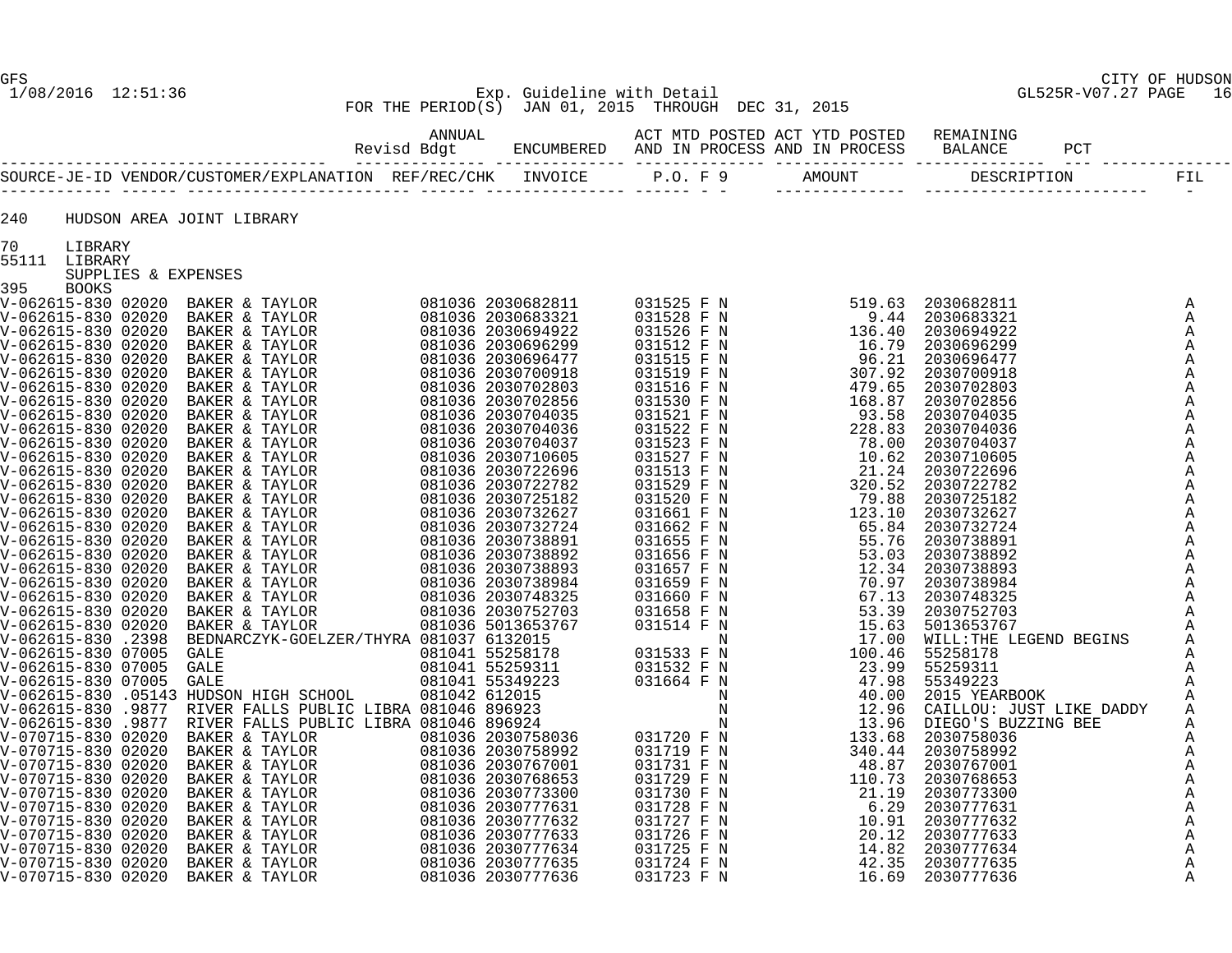# GFS CITY OF HUDSON 1/08/2016 12:51:36 Exp. Guideline with Detail GL525R-V07.27 PAGE 17 FOR THE PERIOD(S) JAN 01, 2015 THROUGH DEC 31, 2015

| 240           |                     | HUDSON AREA JOINT LIBRARY                                                                                                                                                                                                                                                                                                                                                                                                            |  |  |  |  |
|---------------|---------------------|--------------------------------------------------------------------------------------------------------------------------------------------------------------------------------------------------------------------------------------------------------------------------------------------------------------------------------------------------------------------------------------------------------------------------------------|--|--|--|--|
| 70<br>LIBRARY |                     |                                                                                                                                                                                                                                                                                                                                                                                                                                      |  |  |  |  |
| 55111 LIBRARY | SUPPLIES & EXPENSES | $\begin{smallmatrix} \textbf{0} & \textbf{0} & \textbf{0} & \textbf{0} & \textbf{0} & \textbf{0} & \textbf{0} & \textbf{0} & \textbf{0} & \textbf{0} & \textbf{0} & \textbf{0} & \textbf{0} & \textbf{0} & \textbf{0} & \textbf{0} & \textbf{0} & \textbf{0} & \textbf{0} & \textbf{0} & \textbf{0} & \textbf{0} & \textbf{0} & \textbf{0} & \textbf{0} & \textbf{0} & \textbf{0} & \textbf{0} & \textbf{0} & \textbf{0} & \textbf{$ |  |  |  |  |
| 395 BOOKS     |                     |                                                                                                                                                                                                                                                                                                                                                                                                                                      |  |  |  |  |
|               |                     |                                                                                                                                                                                                                                                                                                                                                                                                                                      |  |  |  |  |
|               |                     |                                                                                                                                                                                                                                                                                                                                                                                                                                      |  |  |  |  |
|               |                     |                                                                                                                                                                                                                                                                                                                                                                                                                                      |  |  |  |  |
|               |                     |                                                                                                                                                                                                                                                                                                                                                                                                                                      |  |  |  |  |
|               |                     |                                                                                                                                                                                                                                                                                                                                                                                                                                      |  |  |  |  |
|               |                     |                                                                                                                                                                                                                                                                                                                                                                                                                                      |  |  |  |  |
|               |                     |                                                                                                                                                                                                                                                                                                                                                                                                                                      |  |  |  |  |
|               |                     |                                                                                                                                                                                                                                                                                                                                                                                                                                      |  |  |  |  |
|               |                     |                                                                                                                                                                                                                                                                                                                                                                                                                                      |  |  |  |  |
|               |                     |                                                                                                                                                                                                                                                                                                                                                                                                                                      |  |  |  |  |
|               |                     |                                                                                                                                                                                                                                                                                                                                                                                                                                      |  |  |  |  |
|               |                     |                                                                                                                                                                                                                                                                                                                                                                                                                                      |  |  |  |  |
|               |                     |                                                                                                                                                                                                                                                                                                                                                                                                                                      |  |  |  |  |
|               |                     |                                                                                                                                                                                                                                                                                                                                                                                                                                      |  |  |  |  |
|               |                     |                                                                                                                                                                                                                                                                                                                                                                                                                                      |  |  |  |  |
|               |                     |                                                                                                                                                                                                                                                                                                                                                                                                                                      |  |  |  |  |
|               |                     |                                                                                                                                                                                                                                                                                                                                                                                                                                      |  |  |  |  |
|               |                     |                                                                                                                                                                                                                                                                                                                                                                                                                                      |  |  |  |  |
|               |                     |                                                                                                                                                                                                                                                                                                                                                                                                                                      |  |  |  |  |
|               |                     |                                                                                                                                                                                                                                                                                                                                                                                                                                      |  |  |  |  |
|               |                     |                                                                                                                                                                                                                                                                                                                                                                                                                                      |  |  |  |  |
|               |                     |                                                                                                                                                                                                                                                                                                                                                                                                                                      |  |  |  |  |
|               |                     |                                                                                                                                                                                                                                                                                                                                                                                                                                      |  |  |  |  |
|               |                     |                                                                                                                                                                                                                                                                                                                                                                                                                                      |  |  |  |  |
|               |                     |                                                                                                                                                                                                                                                                                                                                                                                                                                      |  |  |  |  |
|               |                     |                                                                                                                                                                                                                                                                                                                                                                                                                                      |  |  |  |  |
|               |                     |                                                                                                                                                                                                                                                                                                                                                                                                                                      |  |  |  |  |
|               |                     |                                                                                                                                                                                                                                                                                                                                                                                                                                      |  |  |  |  |
|               |                     |                                                                                                                                                                                                                                                                                                                                                                                                                                      |  |  |  |  |
|               |                     |                                                                                                                                                                                                                                                                                                                                                                                                                                      |  |  |  |  |
|               |                     |                                                                                                                                                                                                                                                                                                                                                                                                                                      |  |  |  |  |
|               |                     |                                                                                                                                                                                                                                                                                                                                                                                                                                      |  |  |  |  |
|               |                     |                                                                                                                                                                                                                                                                                                                                                                                                                                      |  |  |  |  |
|               |                     |                                                                                                                                                                                                                                                                                                                                                                                                                                      |  |  |  |  |
|               |                     |                                                                                                                                                                                                                                                                                                                                                                                                                                      |  |  |  |  |
|               |                     |                                                                                                                                                                                                                                                                                                                                                                                                                                      |  |  |  |  |
|               |                     |                                                                                                                                                                                                                                                                                                                                                                                                                                      |  |  |  |  |
|               |                     |                                                                                                                                                                                                                                                                                                                                                                                                                                      |  |  |  |  |
|               |                     |                                                                                                                                                                                                                                                                                                                                                                                                                                      |  |  |  |  |
|               |                     |                                                                                                                                                                                                                                                                                                                                                                                                                                      |  |  |  |  |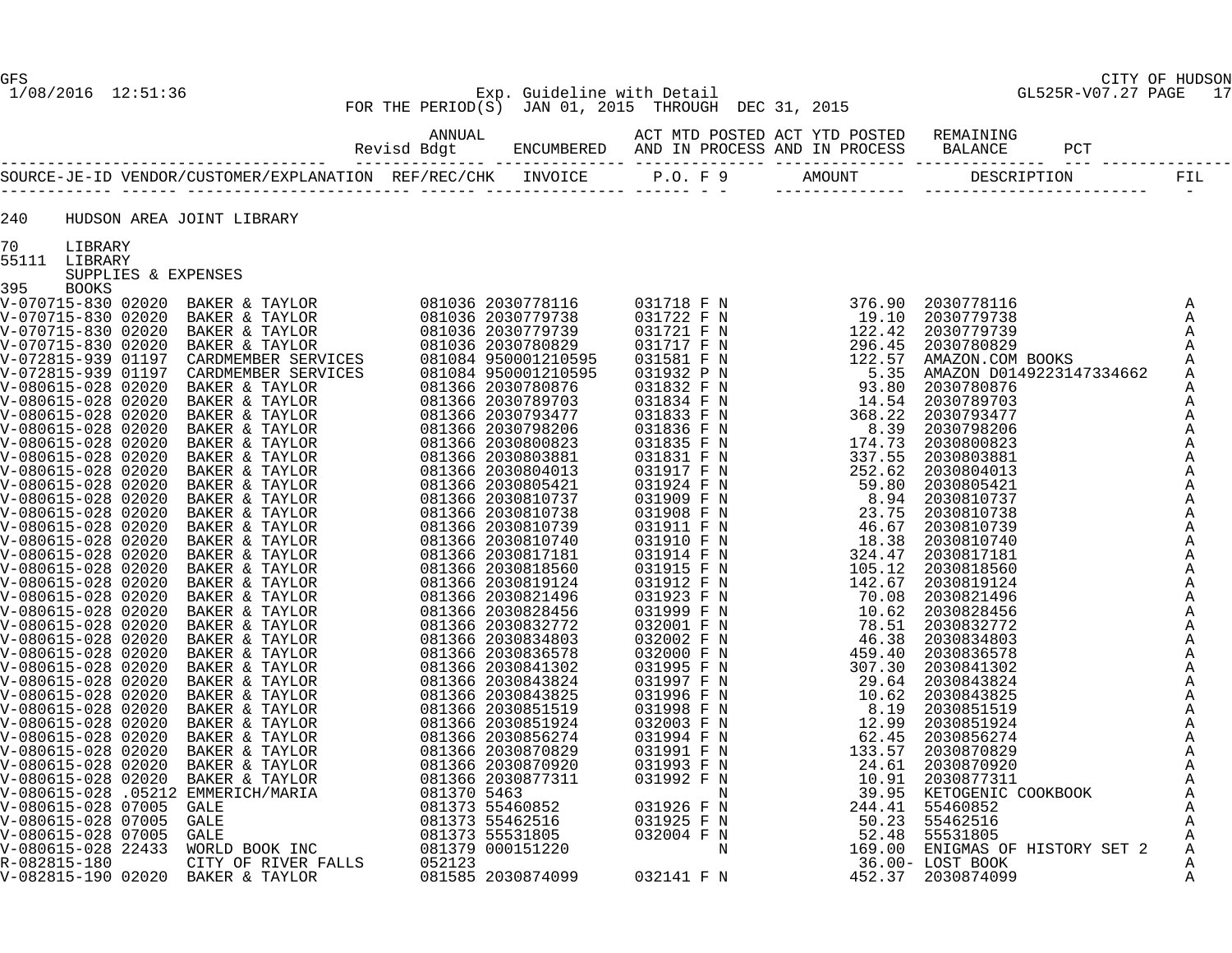#### 1/08/2016 12:51:36 Exp. Guideline with Detail GL525R-V07.27 PAGE 18 FOR THE PERIOD(S) JAN 01, 2015 THROUGH DEC 31, 2015

ANNUAL ACT MTD POSTED ACT WILD POSTED ACT ANNUAL

| 240 |                          | HUDSON AREA JOINT LIBRARY |  |  |  |
|-----|--------------------------|---------------------------|--|--|--|
| 70  | LIBRARY<br>55111 LIBRARY |                           |  |  |  |
| 395 | SUPPLIES & EXPENSES      |                           |  |  |  |
|     |                          |                           |  |  |  |
|     |                          |                           |  |  |  |
|     |                          |                           |  |  |  |
|     |                          |                           |  |  |  |
|     |                          |                           |  |  |  |
|     |                          |                           |  |  |  |
|     |                          |                           |  |  |  |
|     |                          |                           |  |  |  |
|     |                          |                           |  |  |  |
|     |                          |                           |  |  |  |
|     |                          |                           |  |  |  |
|     |                          |                           |  |  |  |
|     |                          |                           |  |  |  |
|     |                          |                           |  |  |  |
|     |                          |                           |  |  |  |
|     |                          |                           |  |  |  |
|     |                          |                           |  |  |  |
|     |                          |                           |  |  |  |
|     |                          |                           |  |  |  |
|     |                          |                           |  |  |  |
|     |                          |                           |  |  |  |
|     |                          |                           |  |  |  |
|     |                          |                           |  |  |  |
|     |                          |                           |  |  |  |
|     |                          |                           |  |  |  |
|     |                          |                           |  |  |  |
|     |                          |                           |  |  |  |
|     |                          |                           |  |  |  |
|     |                          |                           |  |  |  |
|     |                          |                           |  |  |  |
|     |                          |                           |  |  |  |
|     |                          |                           |  |  |  |
|     |                          |                           |  |  |  |
|     |                          |                           |  |  |  |
|     |                          |                           |  |  |  |
|     |                          |                           |  |  |  |
|     |                          |                           |  |  |  |
|     |                          |                           |  |  |  |
|     |                          |                           |  |  |  |
|     |                          |                           |  |  |  |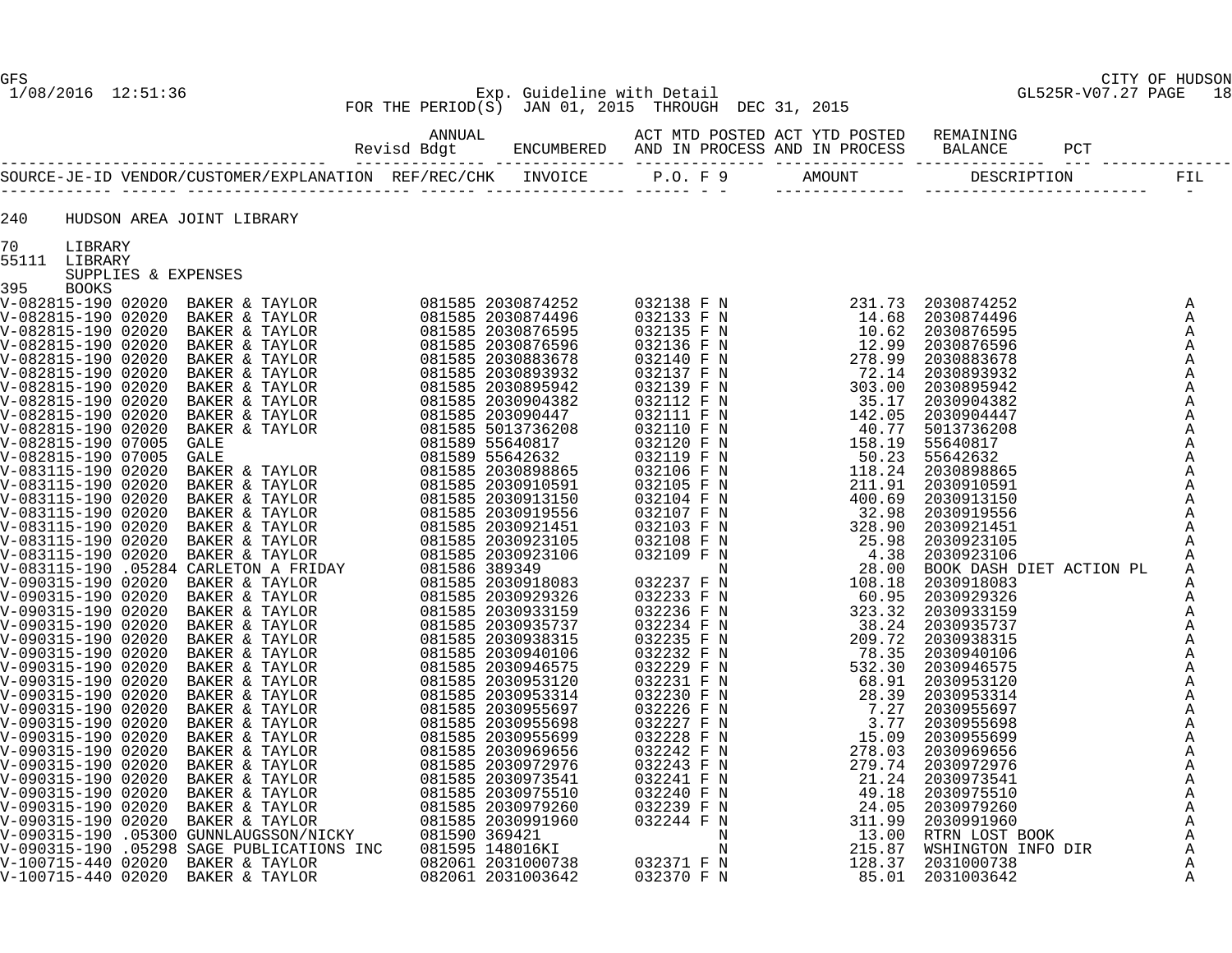#### 1/08/2016 12:51:36 Exp. Guideline with Detail GL525R-V07.27 PAGE 19 FOR THE PERIOD(S) JAN 01, 2015 THROUGH DEC 31, 2015

| 240 |                          | HUDSON AREA JOINT LIBRARY |  |  |  |  |
|-----|--------------------------|---------------------------|--|--|--|--|
| 70  | LIBRARY<br>55111 LIBRARY |                           |  |  |  |  |
|     | SUPPLIES & EXPENSES      |                           |  |  |  |  |
| 395 | BOOKS                    |                           |  |  |  |  |
|     |                          |                           |  |  |  |  |
|     |                          |                           |  |  |  |  |
|     |                          |                           |  |  |  |  |
|     |                          |                           |  |  |  |  |
|     |                          |                           |  |  |  |  |
|     |                          |                           |  |  |  |  |
|     |                          |                           |  |  |  |  |
|     |                          |                           |  |  |  |  |
|     |                          |                           |  |  |  |  |
|     |                          |                           |  |  |  |  |
|     |                          |                           |  |  |  |  |
|     |                          |                           |  |  |  |  |
|     |                          |                           |  |  |  |  |
|     |                          |                           |  |  |  |  |
|     |                          |                           |  |  |  |  |
|     |                          |                           |  |  |  |  |
|     |                          |                           |  |  |  |  |
|     |                          |                           |  |  |  |  |
|     |                          |                           |  |  |  |  |
|     |                          |                           |  |  |  |  |
|     |                          |                           |  |  |  |  |
|     |                          |                           |  |  |  |  |
|     |                          |                           |  |  |  |  |
|     |                          |                           |  |  |  |  |
|     |                          |                           |  |  |  |  |
|     |                          |                           |  |  |  |  |
|     |                          |                           |  |  |  |  |
|     |                          |                           |  |  |  |  |
|     |                          |                           |  |  |  |  |
|     |                          |                           |  |  |  |  |
|     |                          |                           |  |  |  |  |
|     |                          |                           |  |  |  |  |
|     |                          |                           |  |  |  |  |
|     |                          |                           |  |  |  |  |
|     |                          |                           |  |  |  |  |
|     |                          |                           |  |  |  |  |
|     |                          |                           |  |  |  |  |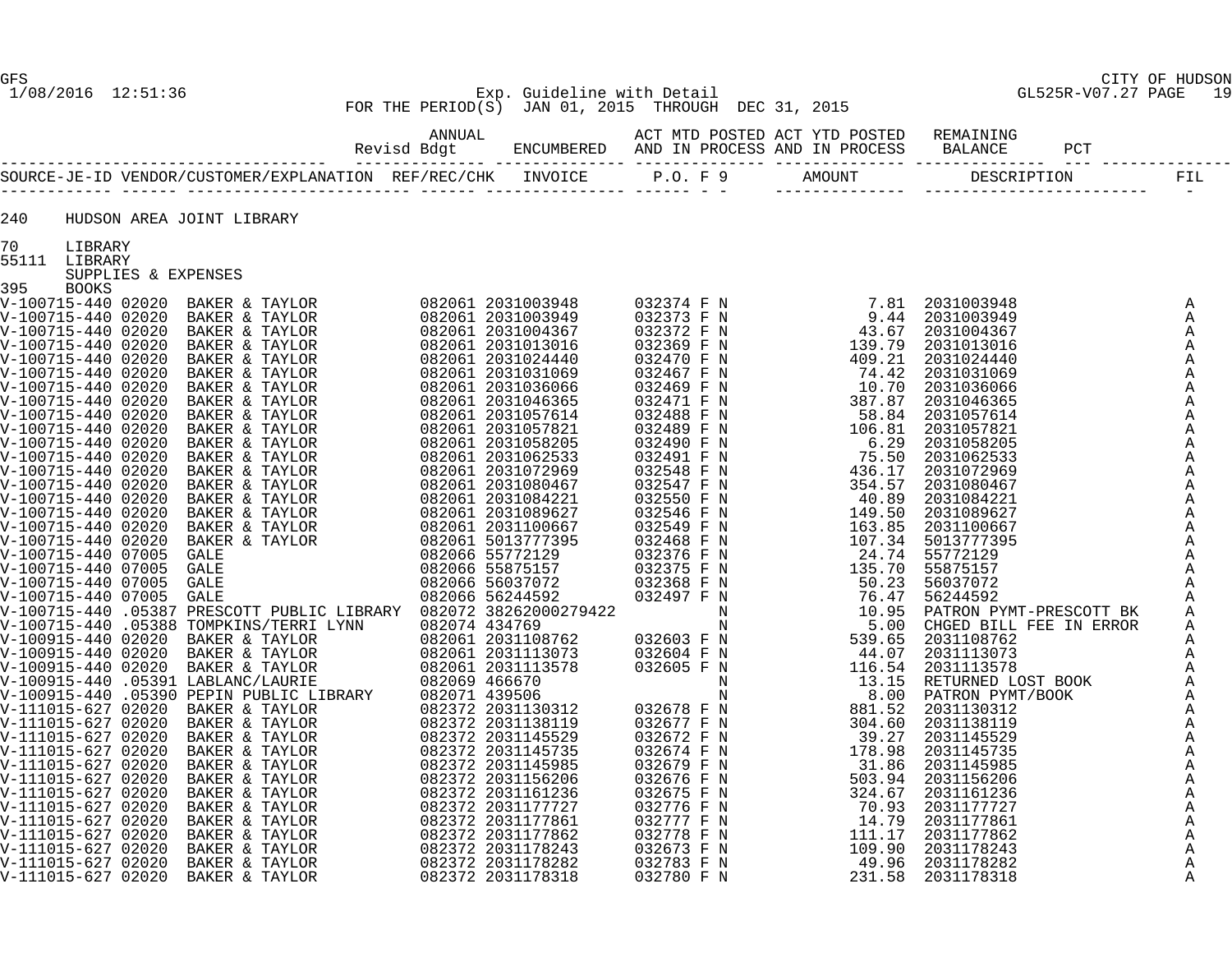# 1/08/2016 12:51:36 Exp. Guideline with Detail GL525R-V07.27 PAGE 20 FOR THE PERIOD(S) JAN 01, 2015 THROUGH DEC 31, 2015

| 240           |                     | HUDSON AREA JOINT LIBRARY                                                                                                                                                                                                                                                                                                                                                                                                            |  |  |  |  |
|---------------|---------------------|--------------------------------------------------------------------------------------------------------------------------------------------------------------------------------------------------------------------------------------------------------------------------------------------------------------------------------------------------------------------------------------------------------------------------------------|--|--|--|--|
| 70            | LIBRARY             |                                                                                                                                                                                                                                                                                                                                                                                                                                      |  |  |  |  |
| 55111 LIBRARY | SUPPLIES & EXPENSES | $\begin{smallmatrix} \textbf{1} & \textbf{0} & \textbf{0} & \textbf{0} & \textbf{0} & \textbf{0} & \textbf{0} & \textbf{0} & \textbf{0} & \textbf{0} & \textbf{0} & \textbf{0} & \textbf{0} & \textbf{0} & \textbf{0} & \textbf{0} & \textbf{0} & \textbf{0} & \textbf{0} & \textbf{0} & \textbf{0} & \textbf{0} & \textbf{0} & \textbf{0} & \textbf{0} & \textbf{0} & \textbf{0} & \textbf{0} & \textbf{0} & \textbf{0} & \textbf{$ |  |  |  |  |
| 395           | BOOKS               |                                                                                                                                                                                                                                                                                                                                                                                                                                      |  |  |  |  |
|               |                     |                                                                                                                                                                                                                                                                                                                                                                                                                                      |  |  |  |  |
|               |                     |                                                                                                                                                                                                                                                                                                                                                                                                                                      |  |  |  |  |
|               |                     |                                                                                                                                                                                                                                                                                                                                                                                                                                      |  |  |  |  |
|               |                     |                                                                                                                                                                                                                                                                                                                                                                                                                                      |  |  |  |  |
|               |                     |                                                                                                                                                                                                                                                                                                                                                                                                                                      |  |  |  |  |
|               |                     |                                                                                                                                                                                                                                                                                                                                                                                                                                      |  |  |  |  |
|               |                     |                                                                                                                                                                                                                                                                                                                                                                                                                                      |  |  |  |  |
|               |                     |                                                                                                                                                                                                                                                                                                                                                                                                                                      |  |  |  |  |
|               |                     |                                                                                                                                                                                                                                                                                                                                                                                                                                      |  |  |  |  |
|               |                     |                                                                                                                                                                                                                                                                                                                                                                                                                                      |  |  |  |  |
|               |                     |                                                                                                                                                                                                                                                                                                                                                                                                                                      |  |  |  |  |
|               |                     |                                                                                                                                                                                                                                                                                                                                                                                                                                      |  |  |  |  |
|               |                     |                                                                                                                                                                                                                                                                                                                                                                                                                                      |  |  |  |  |
|               |                     |                                                                                                                                                                                                                                                                                                                                                                                                                                      |  |  |  |  |
|               |                     |                                                                                                                                                                                                                                                                                                                                                                                                                                      |  |  |  |  |
|               |                     |                                                                                                                                                                                                                                                                                                                                                                                                                                      |  |  |  |  |
|               |                     |                                                                                                                                                                                                                                                                                                                                                                                                                                      |  |  |  |  |
|               |                     |                                                                                                                                                                                                                                                                                                                                                                                                                                      |  |  |  |  |
|               |                     |                                                                                                                                                                                                                                                                                                                                                                                                                                      |  |  |  |  |
|               |                     |                                                                                                                                                                                                                                                                                                                                                                                                                                      |  |  |  |  |
|               |                     |                                                                                                                                                                                                                                                                                                                                                                                                                                      |  |  |  |  |
|               |                     |                                                                                                                                                                                                                                                                                                                                                                                                                                      |  |  |  |  |
|               |                     |                                                                                                                                                                                                                                                                                                                                                                                                                                      |  |  |  |  |
|               |                     |                                                                                                                                                                                                                                                                                                                                                                                                                                      |  |  |  |  |
|               |                     |                                                                                                                                                                                                                                                                                                                                                                                                                                      |  |  |  |  |
|               |                     |                                                                                                                                                                                                                                                                                                                                                                                                                                      |  |  |  |  |
|               |                     |                                                                                                                                                                                                                                                                                                                                                                                                                                      |  |  |  |  |
|               |                     |                                                                                                                                                                                                                                                                                                                                                                                                                                      |  |  |  |  |
|               |                     |                                                                                                                                                                                                                                                                                                                                                                                                                                      |  |  |  |  |
|               |                     |                                                                                                                                                                                                                                                                                                                                                                                                                                      |  |  |  |  |
|               |                     |                                                                                                                                                                                                                                                                                                                                                                                                                                      |  |  |  |  |
|               |                     |                                                                                                                                                                                                                                                                                                                                                                                                                                      |  |  |  |  |
|               |                     |                                                                                                                                                                                                                                                                                                                                                                                                                                      |  |  |  |  |
|               |                     |                                                                                                                                                                                                                                                                                                                                                                                                                                      |  |  |  |  |
|               |                     |                                                                                                                                                                                                                                                                                                                                                                                                                                      |  |  |  |  |
|               |                     |                                                                                                                                                                                                                                                                                                                                                                                                                                      |  |  |  |  |
|               |                     |                                                                                                                                                                                                                                                                                                                                                                                                                                      |  |  |  |  |
|               |                     |                                                                                                                                                                                                                                                                                                                                                                                                                                      |  |  |  |  |
|               |                     |                                                                                                                                                                                                                                                                                                                                                                                                                                      |  |  |  |  |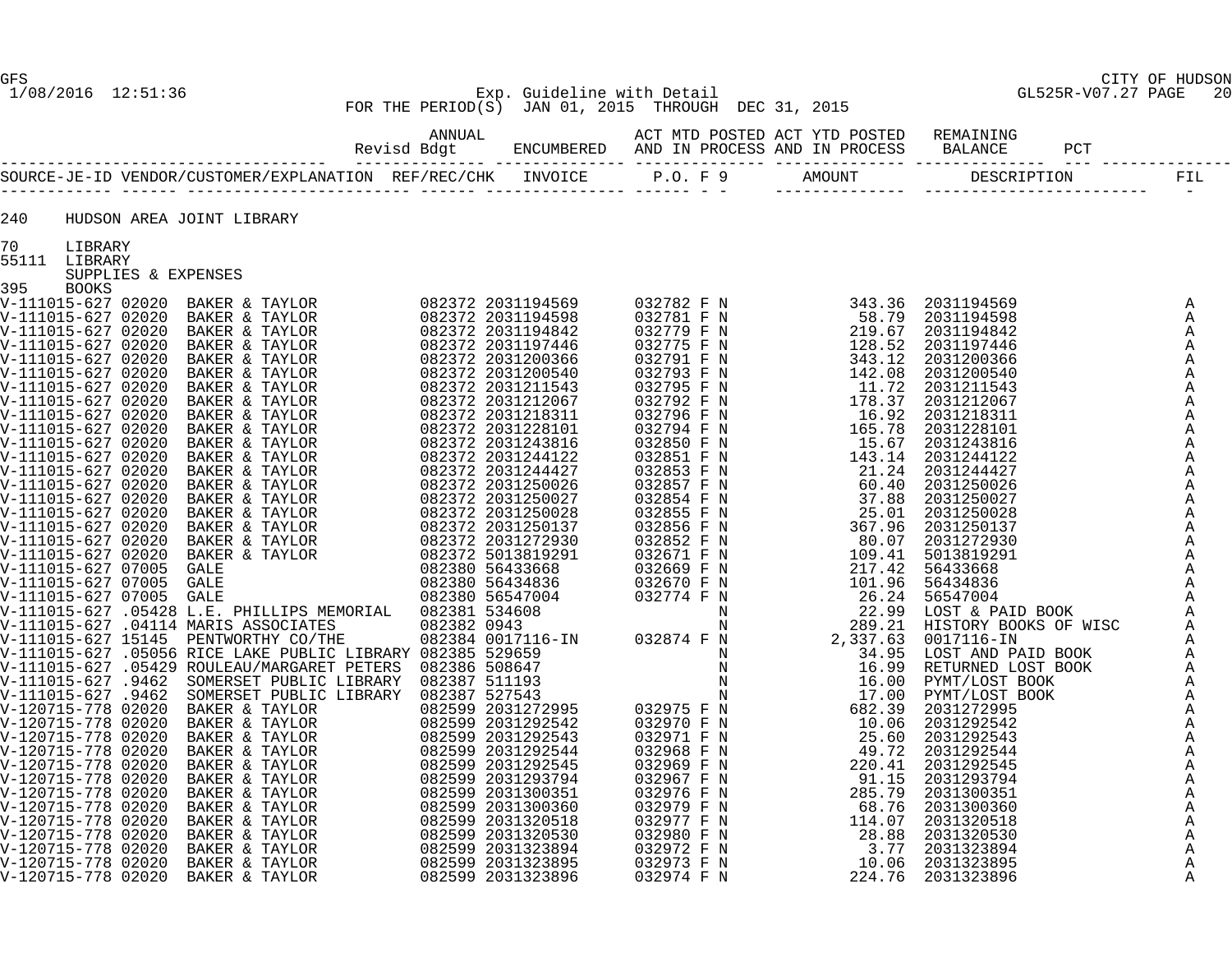# 1/08/2016 12:51:36 Exp. Guideline with Detail GL525R-V07.27 PAGE 21 FOR THE PERIOD(S) JAN 01, 2015 THROUGH DEC 31, 2015

ANNUAL ACT MTD POSTED ACT YTD POSTED REMAINING

 Revisd Bdgt ENCUMBERED AND IN PROCESS AND IN PROCESS BALANCE PCT ----------------------------------- -------------- -------------- -------------- -------------- -------------- --- -------------- SOURCE-JE-ID VENDOR/CUSTOMER/EXPLANATION REF/REC/CHK INVOICE P.O. F 9 AMOUNT DESCRIPTION FIL ------------ ------ ------------------------ ------ --------------- ------ - - -------------- ------------------------ -

| 240 |         |  | HUDSON AREA JOINT LIBRARY |
|-----|---------|--|---------------------------|
| 70  | LIBRARY |  |                           |

| 55111<br><b>LIBRARY</b> |
|-------------------------|
|-------------------------|

| PPITI PIRKAKI      |                     |                                                                                                                                                                                                                                                              |                   |                                                                                                                                                                                                                                                                                                                                |          |                                                                                                                                                                                                                                                                |                          |
|--------------------|---------------------|--------------------------------------------------------------------------------------------------------------------------------------------------------------------------------------------------------------------------------------------------------------|-------------------|--------------------------------------------------------------------------------------------------------------------------------------------------------------------------------------------------------------------------------------------------------------------------------------------------------------------------------|----------|----------------------------------------------------------------------------------------------------------------------------------------------------------------------------------------------------------------------------------------------------------------|--------------------------|
|                    | SUPPLIES & EXPENSES |                                                                                                                                                                                                                                                              |                   |                                                                                                                                                                                                                                                                                                                                |          |                                                                                                                                                                                                                                                                |                          |
| 395                | <b>BOOKS</b>        |                                                                                                                                                                                                                                                              |                   |                                                                                                                                                                                                                                                                                                                                |          |                                                                                                                                                                                                                                                                |                          |
|                    |                     | V-120715-778 02020 BAKER & TAYLOR                                                                                                                                                                                                                            | 082599 2031329605 | 032981 F N                                                                                                                                                                                                                                                                                                                     | 152.92   | 2031329605                                                                                                                                                                                                                                                     | Α                        |
| V-120715-778 02020 |                     | BAKER & TAYLOR                                                                                                                                                                                                                                               | 082599 2031335017 | 032978 F N                                                                                                                                                                                                                                                                                                                     | 380.52   |                                                                                                                                                                                                                                                                | Α                        |
| V-120715-778 02020 |                     | BAKER & TAYLOR                                                                                                                                                                                                                                               | 082599 2031340311 | 033028 F N                                                                                                                                                                                                                                                                                                                     | 161.11   |                                                                                                                                                                                                                                                                | $\, {\bf A}$             |
| V-120715-778 02020 |                     | BAKER & TAYLOR                                                                                                                                                                                                                                               | 082599 2031347075 | 033029 F N                                                                                                                                                                                                                                                                                                                     | 6.29     |                                                                                                                                                                                                                                                                | $\, {\bf A}$             |
| V-120715-778 02020 |                     |                                                                                                                                                                                                                                                              | 082599 2031352525 | 033025 F N                                                                                                                                                                                                                                                                                                                     | 123.27   |                                                                                                                                                                                                                                                                | $\, {\bf A}$             |
| V-120715-778 02020 |                     | BAKER & TAYLOR<br>BAKER & TAYLOR<br>BAKER & TAYLOR<br>BAKER & TAYLOR                                                                                                                                                                                         | 082599 2031363355 | 033027 F N                                                                                                                                                                                                                                                                                                                     | 31.86    |                                                                                                                                                                                                                                                                | $\, {\bf A}$             |
| V-120715-778 02020 |                     |                                                                                                                                                                                                                                                              | 082599 2031372191 | 033026 F N                                                                                                                                                                                                                                                                                                                     | 29.55    |                                                                                                                                                                                                                                                                | $\, {\bf A}$             |
|                    | V-120715-778 02020  |                                                                                                                                                                                                                                                              | 082599 5013860764 | 032966 F N                                                                                                                                                                                                                                                                                                                     | 153.39   |                                                                                                                                                                                                                                                                | $\mathbb A$              |
| V-120715-778 07005 |                     | GALE                                                                                                                                                                                                                                                         | 082604 56635297   | 032932 F N                                                                                                                                                                                                                                                                                                                     | 245.16   |                                                                                                                                                                                                                                                                | $\mathbb A$              |
|                    |                     | V-120715-778 .05477 MENOMONIE PUBLI LIBRARY 082605 111215                                                                                                                                                                                                    |                   | N                                                                                                                                                                                                                                                                                                                              | 9.88     |                                                                                                                                                                                                                                                                | $\, {\bf A}$             |
| $-121715-$         | 02020               |                                                                                                                                                                                                                                                              | 2031053700        |                                                                                                                                                                                                                                                                                                                                |          |                                                                                                                                                                                                                                                                |                          |
| $-121715-$         | 02020               |                                                                                                                                                                                                                                                              | 2031371949        |                                                                                                                                                                                                                                                                                                                                | 7.25     |                                                                                                                                                                                                                                                                |                          |
| $-121715-$         | 02020               |                                                                                                                                                                                                                                                              | 2031371950        |                                                                                                                                                                                                                                                                                                                                |          |                                                                                                                                                                                                                                                                |                          |
| $-121715-$         | 02020               |                                                                                                                                                                                                                                                              | 2031377549        |                                                                                                                                                                                                                                                                                                                                |          |                                                                                                                                                                                                                                                                |                          |
| $-121715-$         | 02020               |                                                                                                                                                                                                                                                              | 2031385082        |                                                                                                                                                                                                                                                                                                                                |          |                                                                                                                                                                                                                                                                |                          |
| $-121715-$         | 02020               |                                                                                                                                                                                                                                                              | 2031386332        |                                                                                                                                                                                                                                                                                                                                | 162.32   |                                                                                                                                                                                                                                                                |                          |
| $-121715-$         | 02020               |                                                                                                                                                                                                                                                              | 2031395938        | $\begin{array}{cccc} 033181 & F & N & & & & 233 \cdot 88 \\ 033145 & F & N & & & 7 \cdot 25 \\ 033144 & F & N & & & 7 \cdot 27 \\ 033134 & F & N & & & 5 \cdot 03 \\ 033136 & F & N & & & 21 \cdot 95 \\ 033138 & F & N & & 162 \cdot 32 \\ 033137 & F & N & & 48 \cdot 68 \\ 033137 & F & N & & & 15 \cdot 66 \\ \end{array}$ |          |                                                                                                                                                                                                                                                                |                          |
| $-121715-$         | 02020               |                                                                                                                                                                                                                                                              | 2031399386        | 033143 F N                                                                                                                                                                                                                                                                                                                     | 15.66    |                                                                                                                                                                                                                                                                |                          |
| $-121715-$         | 02020               |                                                                                                                                                                                                                                                              | 2031399387        |                                                                                                                                                                                                                                                                                                                                | 414.91   |                                                                                                                                                                                                                                                                |                          |
| $-121715-$         | 02020               |                                                                                                                                                                                                                                                              | 2031400073        | 033142 F N<br>033141 F N                                                                                                                                                                                                                                                                                                       | 347.05   |                                                                                                                                                                                                                                                                |                          |
| $-121715-$         | 02020               |                                                                                                                                                                                                                                                              | 2031400325        | 033187 F N                                                                                                                                                                                                                                                                                                                     | 156.31   |                                                                                                                                                                                                                                                                |                          |
| $-121715-$         | 02020               | MENOMONIE PUBLI LIBRARY 082605<br>BAKER & TAYLOR<br>BAKER & TAYLOR<br>BAKER & TAYLOR<br>BAKER & TAYLOR<br>BAKER & TAYLOR<br>BAKER & TAYLOR<br>BAKER & TAYLOR<br>BAKER & TAYLOR<br>BAKER & TAYLOR<br>BAKER & TAYLOR<br>BAKER & TAYLOR<br>BAKER & TAYLOR       | 2031410637        | 033189 F N                                                                                                                                                                                                                                                                                                                     | 10.62    | $\begin{smallmatrix} 20\,31\,3\,29\,6\,0\,5\\ 20\,31\,3\,3\,5\,01\,7\\ 20\,31\,3\,4\,0\,3\,1\,1\\ 20\,31\,3\,4\,7\,0\,75\\ 20\,31\,3\,5\,2\,2\,5\\ 20\,31\,3\,6\,3\,3\,5\,5\\ 20\,31\,3\,8\,6\,0\,7\,6\,4\\ 5\,6\,3\,5\,29\,7\\ \text{RLCMNT DVD}\ 20\,31\,3\$ |                          |
| $-121715-$         | 02020               |                                                                                                                                                                                                                                                              | 2031412965        | 033182 F N<br>033186 F N<br>033185 F N                                                                                                                                                                                                                                                                                         | 604.52   |                                                                                                                                                                                                                                                                |                          |
| $-121715-$         | 02020               |                                                                                                                                                                                                                                                              | 2031413546        |                                                                                                                                                                                                                                                                                                                                | 5.57     |                                                                                                                                                                                                                                                                |                          |
| $-121715-$         | 02020               |                                                                                                                                                                                                                                                              | 2031413547        |                                                                                                                                                                                                                                                                                                                                | 23.52    |                                                                                                                                                                                                                                                                |                          |
| $-121715-$         | 02020               |                                                                                                                                                                                                                                                              | 2031413548        | 033183 F N                                                                                                                                                                                                                                                                                                                     | 810.31   |                                                                                                                                                                                                                                                                |                          |
| $-121715-$         | 02020               |                                                                                                                                                                                                                                                              | 2031419099        |                                                                                                                                                                                                                                                                                                                                | 150.94   |                                                                                                                                                                                                                                                                |                          |
| $-121715-$         | 02020               |                                                                                                                                                                                                                                                              | 2031419100        | 033184 F N<br>033188 F N                                                                                                                                                                                                                                                                                                       | 65.49    |                                                                                                                                                                                                                                                                |                          |
| $-121715-$         |                     |                                                                                                                                                                                                                                                              | 917972            | 033246 F N                                                                                                                                                                                                                                                                                                                     | 1,085.41 |                                                                                                                                                                                                                                                                |                          |
| $-121715-$         |                     |                                                                                                                                                                                                                                                              | 56726456          | 033146 F N                                                                                                                                                                                                                                                                                                                     | 51.73    |                                                                                                                                                                                                                                                                |                          |
| $-121715-$         |                     |                                                                                                                                                                                                                                                              | 535296            | N                                                                                                                                                                                                                                                                                                                              | 18.00    |                                                                                                                                                                                                                                                                |                          |
| $-121715-$         |                     |                                                                                                                                                                                                                                                              | 6000395104        | N                                                                                                                                                                                                                                                                                                                              | 138.65   |                                                                                                                                                                                                                                                                |                          |
| $-123015-$         |                     |                                                                                                                                                                                                                                                              | 2031425789        | 033291 F N                                                                                                                                                                                                                                                                                                                     | 707.12   |                                                                                                                                                                                                                                                                |                          |
| $-123015-$         |                     |                                                                                                                                                                                                                                                              | 2031428652        | 033293 F N                                                                                                                                                                                                                                                                                                                     | 48.10    |                                                                                                                                                                                                                                                                |                          |
| $-123015-$         |                     |                                                                                                                                                                                                                                                              | 2031451242        |                                                                                                                                                                                                                                                                                                                                | 56.97    |                                                                                                                                                                                                                                                                |                          |
| $-123015-$         |                     |                                                                                                                                                                                                                                                              | 2031451486        | 033292 F N<br>033292 F N<br>033297 F N                                                                                                                                                                                                                                                                                         | 5.03     |                                                                                                                                                                                                                                                                | わわわわかわかかいかんかわわわかるかかいかんかん |
| $-123015-$         |                     |                                                                                                                                                                                                                                                              | 2031460121        |                                                                                                                                                                                                                                                                                                                                | 12.99    |                                                                                                                                                                                                                                                                |                          |
| $-123015-$         |                     |                                                                                                                                                                                                                                                              | 2031460122        | 033298 F N                                                                                                                                                                                                                                                                                                                     | 55.36    |                                                                                                                                                                                                                                                                |                          |
| $-123015-$         |                     |                                                                                                                                                                                                                                                              | 2031460123        | 033296 F N                                                                                                                                                                                                                                                                                                                     | 65.58    |                                                                                                                                                                                                                                                                |                          |
| $-123015-$         |                     | 02020 BAKER & TAYLOR<br>02116 BOUND TO STAY BOUND BOOK<br>07005 GALE<br>.05481 PRESCOTT PUBLIC LIBRARY<br>02020 BAKER & TAYLOR<br>02020 BAKER & TAYLOR<br>02020 BAKER & TAYLOR<br>02020 BAKER & TAYLOR<br>02020 BAKER & TAYLOR<br>02020 BAKER & TAYLOR<br>02 | 2031460563        | 033299 F N                                                                                                                                                                                                                                                                                                                     | 40.11    | 50/26450<br>LOST BOOK<br>ST PAUL PHE DIRECT<br>2031428652<br>2031428652<br>2031451242<br>2031451486<br>2031460121<br>2031460122<br>2031460122                                                                                                                  | $\, {\bf P}$             |
|                    |                     |                                                                                                                                                                                                                                                              |                   |                                                                                                                                                                                                                                                                                                                                |          |                                                                                                                                                                                                                                                                |                          |

 -123015- 02020 BAKER & TAYLOR 2031468622 033302 F N 101.06 2031468622 P -123015- 02020 BAKER & TAYLOR 2031471722 033301 F N 40.16 2031471722 P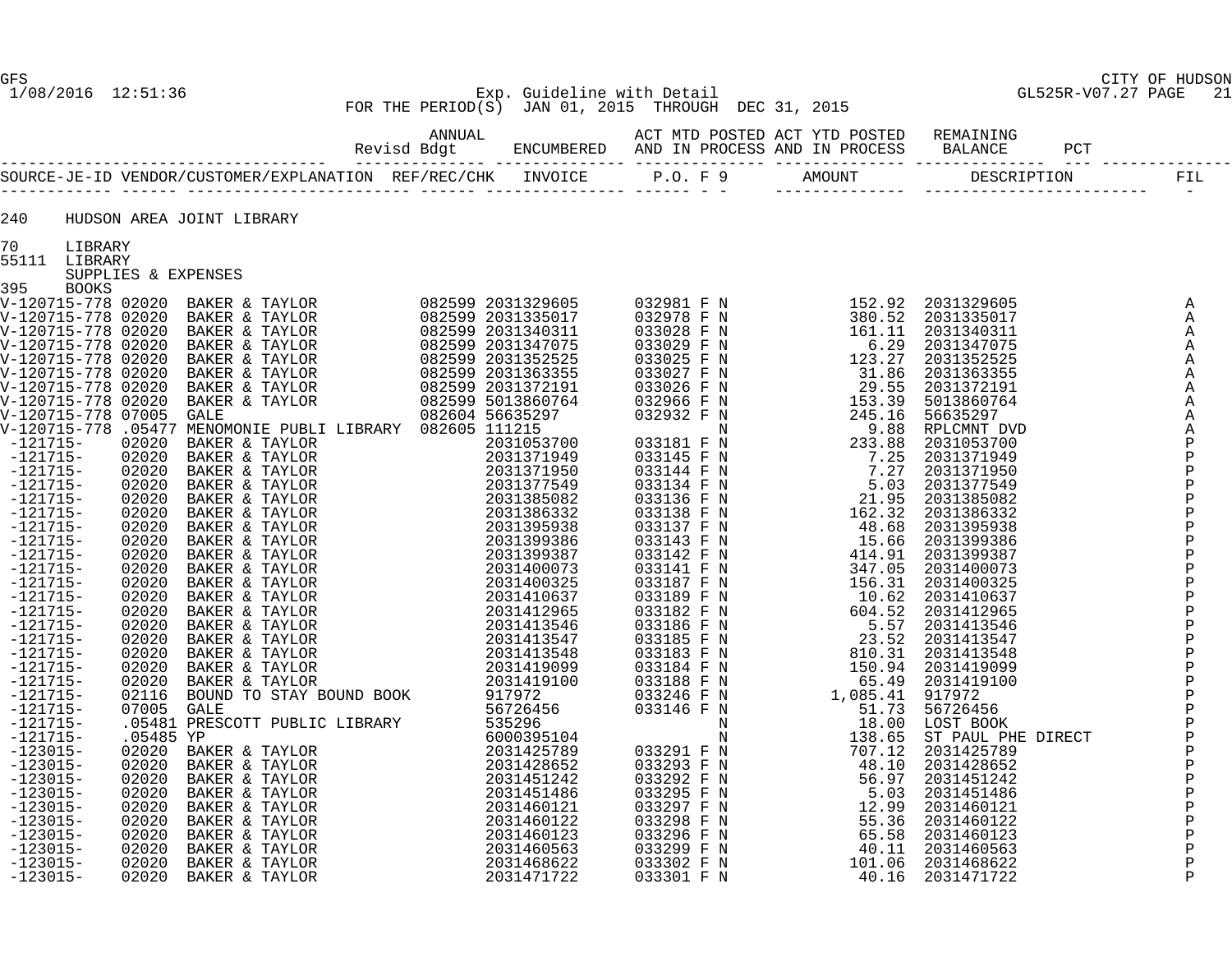GFS CITY OF HUDSON

#### 1/08/2016 12:51:36 Exp. Guideline with Detail GL525R-V07.27 PAGE 22 FOR THE PERIOD(S) JAN 01, 2015 THROUGH DEC 31, 2015

----------------------------------- -------------- -------------- -------------- -------------- -------------- --- --------------

 ANNUAL ACT MTD POSTED ACT YTD POSTED REMAINING Revisd Bdgt ENCUMBERED AND IN PROCESS AND IN PROCESS BALANCE PCT

|                                   |                     | SOURCE-JE-ID VENDOR/CUSTOMER/EXPLANATION REF/REC/CHK | INVOICE    | P.O. F.9   | AMOUNT | DESCRIPTION | FIL |
|-----------------------------------|---------------------|------------------------------------------------------|------------|------------|--------|-------------|-----|
| 240                               |                     | HUDSON AREA JOINT LIBRARY                            |            |            |        |             |     |
| 70<br>LIBRARY<br>55111<br>LIBRARY | SUPPLIES & EXPENSES |                                                      |            |            |        |             |     |
| 395<br><b>BOOKS</b>               |                     |                                                      |            |            |        |             |     |
| $-123015-$                        | 02020               | BAKER & TAYLOR                                       | 2031482373 | 033303 F N | 30.95  | 2031482373  |     |
| $-123015-$                        | 02020               | BAKER & TAYLOR                                       | 2031491068 | 033300 F N | 54.15  | 2031491068  |     |
| $-123015-$                        | 02020               | BAKER & TAYLOR                                       | 2031513006 | 033345 F N | 29.99  | 20315130066 |     |
| $-123015-$                        | 02020               | BAKER & TAYLOR                                       | 2031513306 | 033350 F N | 16.10  | 2031513306  |     |
| $-123015-$                        | 02020               | BAKER & TAYLOR                                       | 2031513347 | 033351 F N | 15.11  | 2031513347  |     |
| $-123015-$                        | 02020               | BAKER & TAYLOR                                       | 2031517236 | 033347 F N | 441.95 | 2031517236  |     |
| $-123015-$                        | 02020               | BAKER & TAYLOR                                       | 2031518443 | 033349 F N | 286.63 | 2031518443  |     |
|                                   |                     |                                                      |            |            |        |             |     |

| 395                                                                                                                                                                                | <b>BOOKS</b> |                                                                                                                                                                                                                                                             |                                                                                                                                                                              |  |                                                                                                                                                                                                                                                                                                              |                                                                                                                                                                                                                                                        |  |
|------------------------------------------------------------------------------------------------------------------------------------------------------------------------------------|--------------|-------------------------------------------------------------------------------------------------------------------------------------------------------------------------------------------------------------------------------------------------------------|------------------------------------------------------------------------------------------------------------------------------------------------------------------------------|--|--------------------------------------------------------------------------------------------------------------------------------------------------------------------------------------------------------------------------------------------------------------------------------------------------------------|--------------------------------------------------------------------------------------------------------------------------------------------------------------------------------------------------------------------------------------------------------|--|
| $-123015-$<br>$-123015-$<br>$-123015-$<br>$-123015-$<br>$-123015-$<br>$-123015-$<br>$-123015-$<br>$-123015-$<br>$-123015-$<br>$-123015-$<br>$-123015-$<br>$-123015-$<br>$-123015-$ |              | 302020 BAKER & TAYLOR<br>02020 BAKER & TAYLOR<br>02020 BAKER & TAYLOR<br>02020 BAKER & TAYLOR<br>02020 BAKER & TAYLOR<br>02020 BAKER & TAYLOR<br>02020 BAKER & TAYLOR<br>02020 BAKER & TAYLOR<br>02020 BAKER & TAYLOR<br>02020 BAKER & TAYLOR<br>07005 GALE | 2031482373<br>2031491068<br>2031513006<br>2031513306<br>2031513347<br>2031517236<br>2031518443<br>2031518508<br>2031518510<br>5013897898<br>56796998<br>56798424<br>56893654 |  | $\begin{array}{cccc} 033303 \text{ F N} & 30.95 & 203148237; \\ 033300 \text{ F N} & 54.15 & 2031491068 \\ 033345 \text{ F N} & 29.99 & 2031513006 \\ 033351 \text{ F N} & 15.11 & 203151334' \\ 033347 \text{ F N} & 441.95 & 203151334' \\ 033348 \text{ F N} & 286.63 & 203151844' \\ 033348 \text{ F N}$ | 30.95 2031482373<br>54.15 2031491068<br>29.99 20315130066<br>15.11 2031513347<br>441.95 2031513347<br>286.63 2031517236<br>286.63 2031518443<br>155.80 2031518508<br>72.22 2031518510<br>116.19 5013897898<br>86.22 56796998<br>50.23 56798424<br>52.4 |  |
|                                                                                                                                                                                    |              |                                                                                                                                                                                                                                                             |                                                                                                                                                                              |  |                                                                                                                                                                                                                                                                                                              |                                                                                                                                                                                                                                                        |  |
|                                                                                                                                                                                    |              |                                                                                                                                                                                                                                                             |                                                                                                                                                                              |  |                                                                                                                                                                                                                                                                                                              |                                                                                                                                                                                                                                                        |  |
|                                                                                                                                                                                    |              |                                                                                                                                                                                                                                                             |                                                                                                                                                                              |  |                                                                                                                                                                                                                                                                                                              |                                                                                                                                                                                                                                                        |  |

V-030615-945 12065 MIDWEST TAPE 079655 92543786 030340 F N 184.96 92543786 A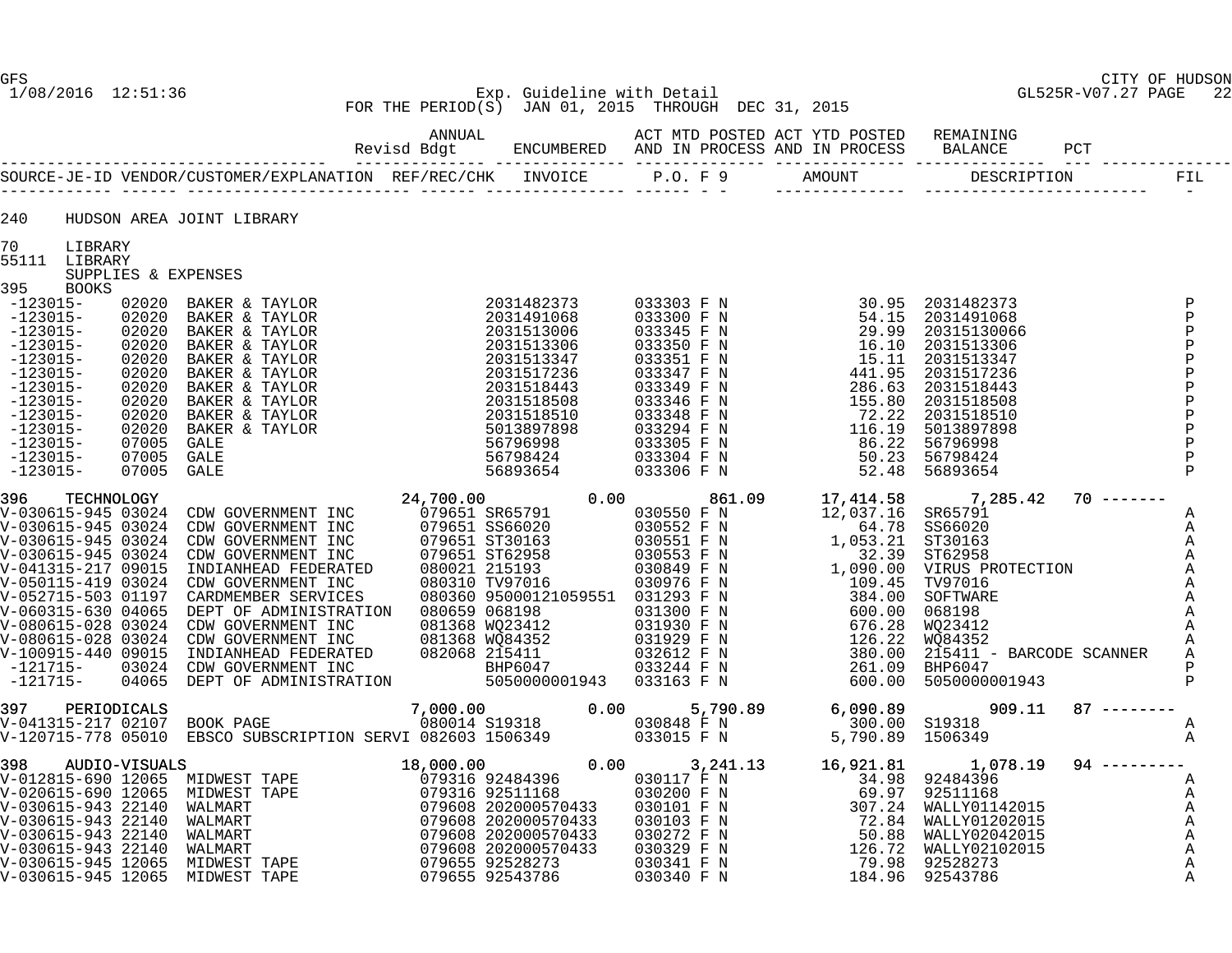# GFS CITY OF HUDSON 1/08/2016 12:51:36 Exp. Guideline with Detail GL525R-V07.27 PAGE 23 FOR THE PERIOD(S) JAN 01, 2015 THROUGH DEC 31, 2015

| 240           |                     | HUDSON AREA JOINT LIBRARY                                                                                                                                                                                                                                                                                                                                                                                    |  |  |  |                                |
|---------------|---------------------|--------------------------------------------------------------------------------------------------------------------------------------------------------------------------------------------------------------------------------------------------------------------------------------------------------------------------------------------------------------------------------------------------------------|--|--|--|--------------------------------|
| 70<br>LIBRARY |                     |                                                                                                                                                                                                                                                                                                                                                                                                              |  |  |  |                                |
| 55111 LIBRARY | SUPPLIES & EXPENSES |                                                                                                                                                                                                                                                                                                                                                                                                              |  |  |  |                                |
|               |                     |                                                                                                                                                                                                                                                                                                                                                                                                              |  |  |  |                                |
|               |                     |                                                                                                                                                                                                                                                                                                                                                                                                              |  |  |  | A                              |
|               |                     |                                                                                                                                                                                                                                                                                                                                                                                                              |  |  |  | A<br>$\mathbb{A}$              |
|               |                     |                                                                                                                                                                                                                                                                                                                                                                                                              |  |  |  | A                              |
|               |                     |                                                                                                                                                                                                                                                                                                                                                                                                              |  |  |  | $\mathbb{A}$                   |
|               |                     |                                                                                                                                                                                                                                                                                                                                                                                                              |  |  |  | A                              |
|               |                     |                                                                                                                                                                                                                                                                                                                                                                                                              |  |  |  | A                              |
|               |                     |                                                                                                                                                                                                                                                                                                                                                                                                              |  |  |  | Α                              |
|               |                     |                                                                                                                                                                                                                                                                                                                                                                                                              |  |  |  | Α                              |
|               |                     |                                                                                                                                                                                                                                                                                                                                                                                                              |  |  |  | Α<br>$\mathbb{A}$              |
|               |                     |                                                                                                                                                                                                                                                                                                                                                                                                              |  |  |  | Α                              |
|               |                     |                                                                                                                                                                                                                                                                                                                                                                                                              |  |  |  | A                              |
|               |                     |                                                                                                                                                                                                                                                                                                                                                                                                              |  |  |  | A                              |
|               |                     |                                                                                                                                                                                                                                                                                                                                                                                                              |  |  |  | $\mathbb{A}$                   |
|               |                     |                                                                                                                                                                                                                                                                                                                                                                                                              |  |  |  | A                              |
|               |                     |                                                                                                                                                                                                                                                                                                                                                                                                              |  |  |  | Α                              |
|               |                     |                                                                                                                                                                                                                                                                                                                                                                                                              |  |  |  | A                              |
|               |                     |                                                                                                                                                                                                                                                                                                                                                                                                              |  |  |  | Α<br>A                         |
|               |                     |                                                                                                                                                                                                                                                                                                                                                                                                              |  |  |  | A                              |
|               |                     |                                                                                                                                                                                                                                                                                                                                                                                                              |  |  |  | A                              |
|               |                     |                                                                                                                                                                                                                                                                                                                                                                                                              |  |  |  | Α                              |
|               |                     |                                                                                                                                                                                                                                                                                                                                                                                                              |  |  |  | Α                              |
|               |                     |                                                                                                                                                                                                                                                                                                                                                                                                              |  |  |  | A                              |
|               |                     |                                                                                                                                                                                                                                                                                                                                                                                                              |  |  |  | $\mathbb{A}$<br>Α              |
|               |                     |                                                                                                                                                                                                                                                                                                                                                                                                              |  |  |  | A                              |
|               |                     |                                                                                                                                                                                                                                                                                                                                                                                                              |  |  |  | A                              |
|               |                     |                                                                                                                                                                                                                                                                                                                                                                                                              |  |  |  | A                              |
|               |                     |                                                                                                                                                                                                                                                                                                                                                                                                              |  |  |  | $\mathbb{A}$                   |
|               |                     |                                                                                                                                                                                                                                                                                                                                                                                                              |  |  |  | A                              |
|               |                     |                                                                                                                                                                                                                                                                                                                                                                                                              |  |  |  | $\mathbb{A}$                   |
|               |                     |                                                                                                                                                                                                                                                                                                                                                                                                              |  |  |  | A<br>$\boldsymbol{\mathsf{A}}$ |
|               |                     |                                                                                                                                                                                                                                                                                                                                                                                                              |  |  |  | $\mathbb A$                    |
|               |                     |                                                                                                                                                                                                                                                                                                                                                                                                              |  |  |  | $\mathbb A$                    |
|               |                     |                                                                                                                                                                                                                                                                                                                                                                                                              |  |  |  | $\mathbb A$                    |
|               |                     |                                                                                                                                                                                                                                                                                                                                                                                                              |  |  |  | $\mathbb A$                    |
|               |                     |                                                                                                                                                                                                                                                                                                                                                                                                              |  |  |  | Α                              |
|               |                     | $\begin{smallmatrix} \textbf{11} & \textbf{10} & \textbf{11} & \textbf{10} & \textbf{10} & \textbf{10} & \textbf{10} & \textbf{10} & \textbf{10} & \textbf{10} & \textbf{10} & \textbf{10} & \textbf{10} & \textbf{10} & \textbf{10} & \textbf{10} & \textbf{10} & \textbf{10} & \textbf{10} & \textbf{10} & \textbf{10} & \textbf{10} & \textbf{10} & \textbf{10} & \textbf{10} & \textbf{10} & \textbf{10$ |  |  |  | A<br>A                         |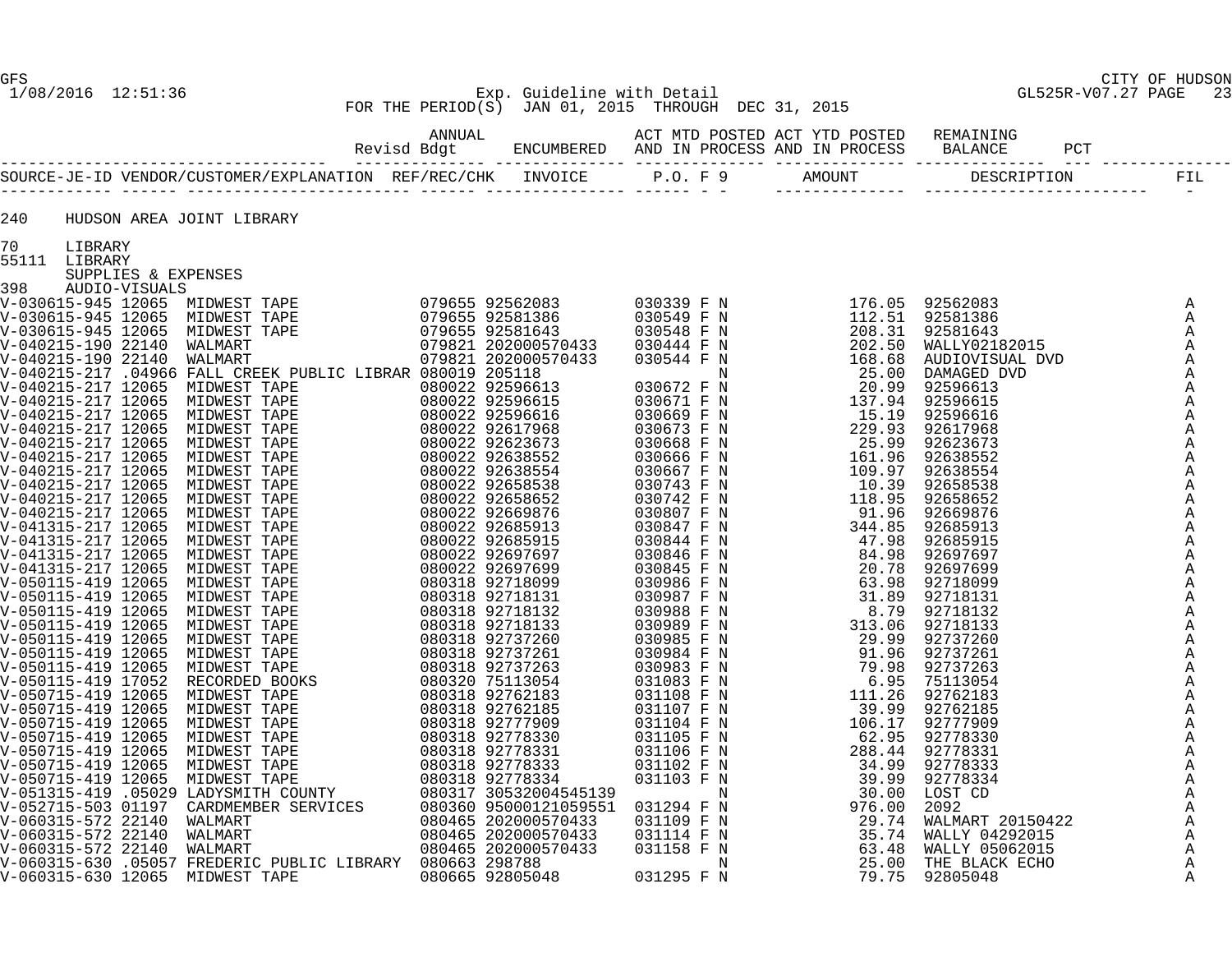# GFS CITY OF HUDSON 1/08/2016 12:51:36 Exp. Guideline with Detail GL525R-V07.27 PAGE 24 FOR THE PERIOD(S) JAN 01, 2015 THROUGH DEC 31, 2015

| 240 |                     | HUDSON AREA JOINT LIBRARY |  |  |  |                              |
|-----|---------------------|---------------------------|--|--|--|------------------------------|
|     | 70 LIBRARY          |                           |  |  |  |                              |
|     | 55111 LIBRARY       |                           |  |  |  |                              |
|     | SUPPLIES & EXPENSES |                           |  |  |  |                              |
|     |                     |                           |  |  |  | Α                            |
|     |                     |                           |  |  |  | Α                            |
|     |                     |                           |  |  |  | A                            |
|     |                     |                           |  |  |  | A                            |
|     |                     |                           |  |  |  | Α                            |
|     |                     |                           |  |  |  | A                            |
|     |                     |                           |  |  |  | Α                            |
|     |                     |                           |  |  |  | $\mathbb{A}$                 |
|     |                     |                           |  |  |  | Α                            |
|     |                     |                           |  |  |  | A                            |
|     |                     |                           |  |  |  | Α                            |
|     |                     |                           |  |  |  | $\mathbb{A}$<br>$\mathbb{A}$ |
|     |                     |                           |  |  |  | A                            |
|     |                     |                           |  |  |  | Α                            |
|     |                     |                           |  |  |  | Α                            |
|     |                     |                           |  |  |  | Α                            |
|     |                     |                           |  |  |  | $\mathbb{A}$                 |
|     |                     |                           |  |  |  | A                            |
|     |                     |                           |  |  |  | $\mathbb{A}$                 |
|     |                     |                           |  |  |  | A                            |
|     |                     |                           |  |  |  | A                            |
|     |                     |                           |  |  |  | A                            |
|     |                     |                           |  |  |  | $\mathbb A$<br>A             |
|     |                     |                           |  |  |  | A                            |
|     |                     |                           |  |  |  | Α                            |
|     |                     |                           |  |  |  | Α                            |
|     |                     |                           |  |  |  | A                            |
|     |                     |                           |  |  |  | Α                            |
|     |                     |                           |  |  |  | A                            |
|     |                     |                           |  |  |  | Α                            |
|     |                     |                           |  |  |  | A                            |
|     |                     |                           |  |  |  | Α                            |
|     |                     |                           |  |  |  | A                            |
|     |                     |                           |  |  |  | Α                            |
|     |                     |                           |  |  |  | Α<br>A                       |
|     |                     |                           |  |  |  | Α                            |
|     |                     |                           |  |  |  | Α                            |
|     |                     |                           |  |  |  | Α                            |
|     |                     |                           |  |  |  | A                            |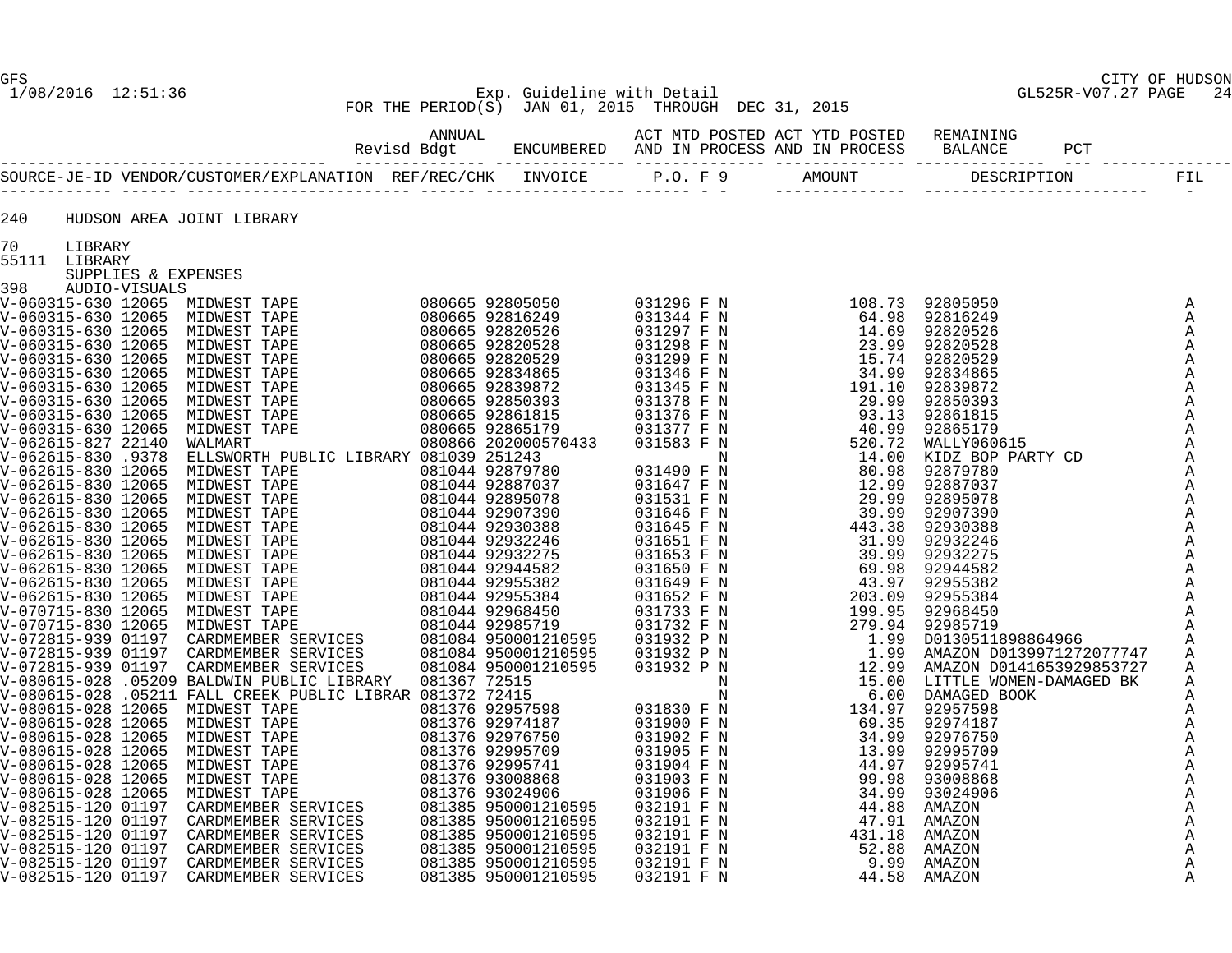# GFS CITY OF HUDSON 1/08/2016 12:51:36 Exp. Guideline with Detail GL525R-V07.27 PAGE 25 FOR THE PERIOD(S) JAN 01, 2015 THROUGH DEC 31, 2015

| 240 |                     | HUDSON AREA JOINT LIBRARY                                                                                                                                                                                                                                                                                                                                                                                                            |  |  |  |  |
|-----|---------------------|--------------------------------------------------------------------------------------------------------------------------------------------------------------------------------------------------------------------------------------------------------------------------------------------------------------------------------------------------------------------------------------------------------------------------------------|--|--|--|--|
| 70  | LIBRARY             |                                                                                                                                                                                                                                                                                                                                                                                                                                      |  |  |  |  |
|     | 55111 LIBRARY       |                                                                                                                                                                                                                                                                                                                                                                                                                                      |  |  |  |  |
|     | SUPPLIES & EXPENSES |                                                                                                                                                                                                                                                                                                                                                                                                                                      |  |  |  |  |
|     |                     |                                                                                                                                                                                                                                                                                                                                                                                                                                      |  |  |  |  |
|     |                     |                                                                                                                                                                                                                                                                                                                                                                                                                                      |  |  |  |  |
|     |                     |                                                                                                                                                                                                                                                                                                                                                                                                                                      |  |  |  |  |
|     |                     |                                                                                                                                                                                                                                                                                                                                                                                                                                      |  |  |  |  |
|     |                     |                                                                                                                                                                                                                                                                                                                                                                                                                                      |  |  |  |  |
|     |                     |                                                                                                                                                                                                                                                                                                                                                                                                                                      |  |  |  |  |
|     |                     |                                                                                                                                                                                                                                                                                                                                                                                                                                      |  |  |  |  |
|     |                     |                                                                                                                                                                                                                                                                                                                                                                                                                                      |  |  |  |  |
|     |                     |                                                                                                                                                                                                                                                                                                                                                                                                                                      |  |  |  |  |
|     |                     |                                                                                                                                                                                                                                                                                                                                                                                                                                      |  |  |  |  |
|     |                     |                                                                                                                                                                                                                                                                                                                                                                                                                                      |  |  |  |  |
|     |                     |                                                                                                                                                                                                                                                                                                                                                                                                                                      |  |  |  |  |
|     |                     |                                                                                                                                                                                                                                                                                                                                                                                                                                      |  |  |  |  |
|     |                     |                                                                                                                                                                                                                                                                                                                                                                                                                                      |  |  |  |  |
|     |                     |                                                                                                                                                                                                                                                                                                                                                                                                                                      |  |  |  |  |
|     |                     |                                                                                                                                                                                                                                                                                                                                                                                                                                      |  |  |  |  |
|     |                     |                                                                                                                                                                                                                                                                                                                                                                                                                                      |  |  |  |  |
|     |                     |                                                                                                                                                                                                                                                                                                                                                                                                                                      |  |  |  |  |
|     |                     |                                                                                                                                                                                                                                                                                                                                                                                                                                      |  |  |  |  |
|     |                     |                                                                                                                                                                                                                                                                                                                                                                                                                                      |  |  |  |  |
|     |                     |                                                                                                                                                                                                                                                                                                                                                                                                                                      |  |  |  |  |
|     |                     |                                                                                                                                                                                                                                                                                                                                                                                                                                      |  |  |  |  |
|     |                     |                                                                                                                                                                                                                                                                                                                                                                                                                                      |  |  |  |  |
|     |                     |                                                                                                                                                                                                                                                                                                                                                                                                                                      |  |  |  |  |
|     |                     |                                                                                                                                                                                                                                                                                                                                                                                                                                      |  |  |  |  |
|     |                     |                                                                                                                                                                                                                                                                                                                                                                                                                                      |  |  |  |  |
|     |                     |                                                                                                                                                                                                                                                                                                                                                                                                                                      |  |  |  |  |
|     |                     |                                                                                                                                                                                                                                                                                                                                                                                                                                      |  |  |  |  |
|     |                     |                                                                                                                                                                                                                                                                                                                                                                                                                                      |  |  |  |  |
|     |                     |                                                                                                                                                                                                                                                                                                                                                                                                                                      |  |  |  |  |
|     |                     |                                                                                                                                                                                                                                                                                                                                                                                                                                      |  |  |  |  |
|     |                     |                                                                                                                                                                                                                                                                                                                                                                                                                                      |  |  |  |  |
|     |                     |                                                                                                                                                                                                                                                                                                                                                                                                                                      |  |  |  |  |
|     |                     |                                                                                                                                                                                                                                                                                                                                                                                                                                      |  |  |  |  |
|     |                     |                                                                                                                                                                                                                                                                                                                                                                                                                                      |  |  |  |  |
|     |                     | $\begin{smallmatrix} \textbf{11} & \textbf{0} & \textbf{0} & \textbf{0} & \textbf{0} & \textbf{0} & \textbf{0} & \textbf{0} & \textbf{0} & \textbf{0} & \textbf{0} & \textbf{0} & \textbf{0} & \textbf{0} & \textbf{0} & \textbf{0} & \textbf{0} & \textbf{0} & \textbf{0} & \textbf{0} & \textbf{0} & \textbf{0} & \textbf{0} & \textbf{0} & \textbf{0} & \textbf{0} & \textbf{0} & \textbf{0} & \textbf{0} & \textbf{0} & \textbf$ |  |  |  |  |
|     |                     |                                                                                                                                                                                                                                                                                                                                                                                                                                      |  |  |  |  |
|     |                     |                                                                                                                                                                                                                                                                                                                                                                                                                                      |  |  |  |  |
|     |                     |                                                                                                                                                                                                                                                                                                                                                                                                                                      |  |  |  |  |
|     |                     |                                                                                                                                                                                                                                                                                                                                                                                                                                      |  |  |  |  |
|     |                     |                                                                                                                                                                                                                                                                                                                                                                                                                                      |  |  |  |  |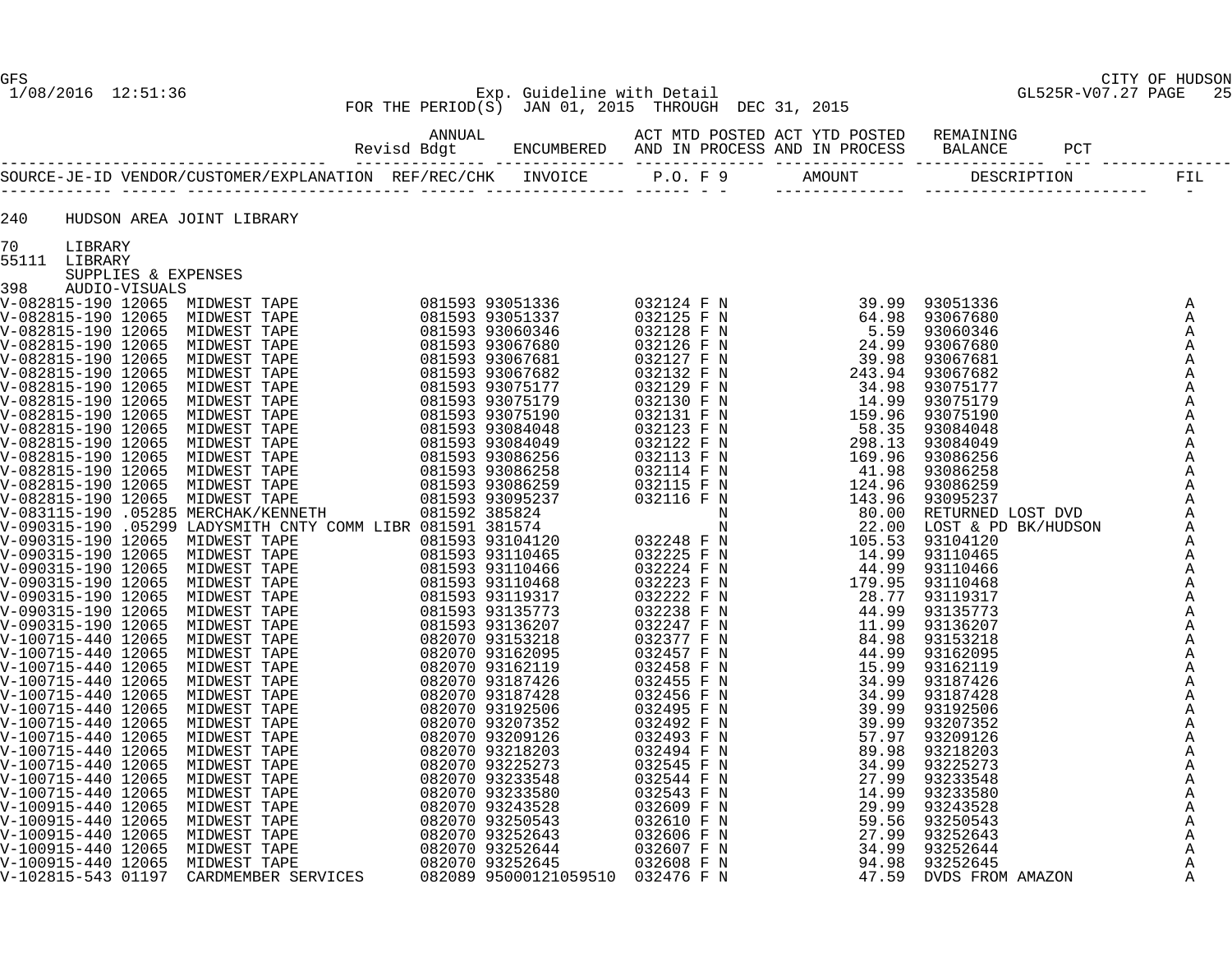## GFS CITY OF HUDSON 1/08/2016 12:51:36 Exp. Guideline with Detail GL525R-V07.27 PAGE 26 FOR THE PERIOD(S) JAN 01, 2015 THROUGH DEC 31, 2015

| 240           |                     | HUDSON AREA JOINT LIBRARY |  |  |                   |
|---------------|---------------------|---------------------------|--|--|-------------------|
| 70            | LIBRARY             |                           |  |  |                   |
| 55111 LIBRARY |                     |                           |  |  |                   |
|               | SUPPLIES & EXPENSES |                           |  |  |                   |
| 398           | AUDIO-VISUALS       |                           |  |  |                   |
|               |                     |                           |  |  | A                 |
|               |                     |                           |  |  | A<br>Α            |
|               |                     |                           |  |  | Α                 |
|               |                     |                           |  |  | Α                 |
|               |                     |                           |  |  | Α                 |
|               |                     |                           |  |  | Α                 |
|               |                     |                           |  |  | $\mathbb{A}$      |
|               |                     |                           |  |  | Α                 |
|               |                     |                           |  |  | $\mathbb A$       |
|               |                     |                           |  |  | Α<br>Α            |
|               |                     |                           |  |  | A                 |
|               |                     |                           |  |  | A                 |
|               |                     |                           |  |  | A                 |
|               |                     |                           |  |  | A                 |
|               |                     |                           |  |  | A                 |
|               |                     |                           |  |  | A                 |
|               |                     |                           |  |  | A                 |
|               |                     |                           |  |  | A                 |
|               |                     |                           |  |  | $\mathbb{A}$<br>Α |
|               |                     |                           |  |  | Α                 |
|               |                     |                           |  |  | Α                 |
|               |                     |                           |  |  | Α                 |
|               |                     |                           |  |  | A                 |
|               |                     |                           |  |  | Α                 |
|               |                     |                           |  |  | Α                 |
|               |                     |                           |  |  | A                 |
|               |                     |                           |  |  | Α<br>A            |
|               |                     |                           |  |  | Α                 |
|               |                     |                           |  |  | A                 |
|               |                     |                           |  |  | A                 |
|               |                     |                           |  |  | $\, {\bf P}$      |
|               |                     |                           |  |  | $\, {\bf P}$      |
|               |                     |                           |  |  | $\, {\bf P}$      |
|               |                     |                           |  |  | Ρ                 |
|               |                     |                           |  |  | Ρ<br>$\mathbf{P}$ |
|               |                     |                           |  |  | $\mathbf{P}$      |
|               |                     |                           |  |  | $\mathbf{P}$      |
|               |                     |                           |  |  |                   |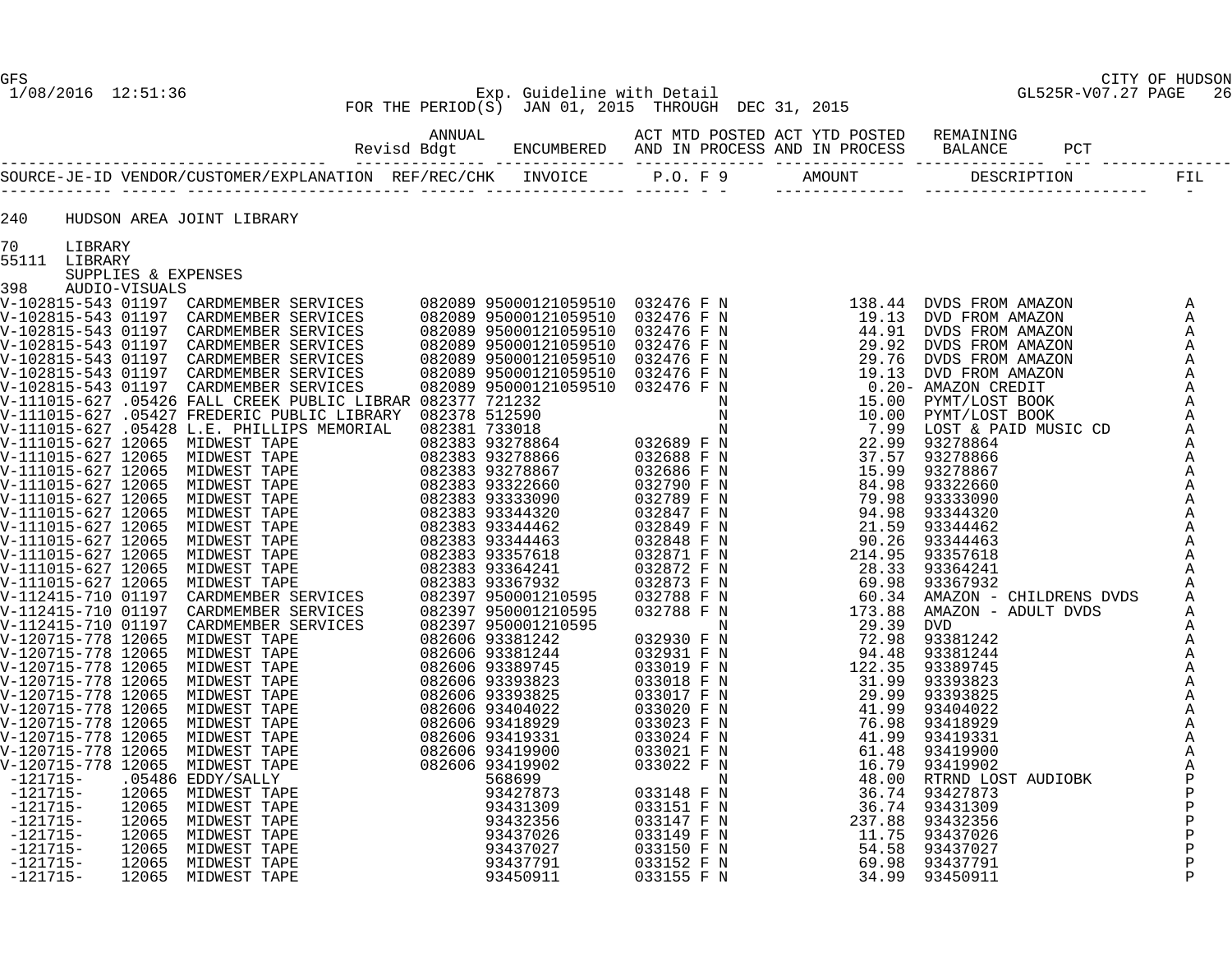# GFS CITY OF HUDSON 1/08/2016 12:51:36 Exp. Guideline with Detail GL525R-V07.27 PAGE 27 FOR THE PERIOD(S) JAN 01, 2015 THROUGH DEC 31, 2015

| 240           |                     | HUDSON AREA JOINT LIBRARY                                                                                                                                                                                                         |  |  |  |  |  |
|---------------|---------------------|-----------------------------------------------------------------------------------------------------------------------------------------------------------------------------------------------------------------------------------|--|--|--|--|--|
| 70 LIBRARY    |                     |                                                                                                                                                                                                                                   |  |  |  |  |  |
| 55111 LIBRARY |                     |                                                                                                                                                                                                                                   |  |  |  |  |  |
|               | SUPPLIES & EXPENSES |                                                                                                                                                                                                                                   |  |  |  |  |  |
|               |                     |                                                                                                                                                                                                                                   |  |  |  |  |  |
|               |                     |                                                                                                                                                                                                                                   |  |  |  |  |  |
|               |                     |                                                                                                                                                                                                                                   |  |  |  |  |  |
|               |                     |                                                                                                                                                                                                                                   |  |  |  |  |  |
|               |                     |                                                                                                                                                                                                                                   |  |  |  |  |  |
|               |                     |                                                                                                                                                                                                                                   |  |  |  |  |  |
|               |                     |                                                                                                                                                                                                                                   |  |  |  |  |  |
|               |                     |                                                                                                                                                                                                                                   |  |  |  |  |  |
|               |                     |                                                                                                                                                                                                                                   |  |  |  |  |  |
|               |                     |                                                                                                                                                                                                                                   |  |  |  |  |  |
|               |                     |                                                                                                                                                                                                                                   |  |  |  |  |  |
|               |                     |                                                                                                                                                                                                                                   |  |  |  |  |  |
|               |                     |                                                                                                                                                                                                                                   |  |  |  |  |  |
|               |                     |                                                                                                                                                                                                                                   |  |  |  |  |  |
|               |                     |                                                                                                                                                                                                                                   |  |  |  |  |  |
|               |                     |                                                                                                                                                                                                                                   |  |  |  |  |  |
|               |                     |                                                                                                                                                                                                                                   |  |  |  |  |  |
|               |                     |                                                                                                                                                                                                                                   |  |  |  |  |  |
|               |                     |                                                                                                                                                                                                                                   |  |  |  |  |  |
|               |                     |                                                                                                                                                                                                                                   |  |  |  |  |  |
|               |                     |                                                                                                                                                                                                                                   |  |  |  |  |  |
|               |                     |                                                                                                                                                                                                                                   |  |  |  |  |  |
|               |                     |                                                                                                                                                                                                                                   |  |  |  |  |  |
|               |                     | 5311 LIBRAY<br>1918 - 1920 - 1920 - 1920 - 1934 - 1935 - 1935 - 1936 - 1937 - 1938 - 1936 - 1937 - 1938 - 1938 - 1938 - 1938<br>1921 - 1936 - 1936 - 1936 - 1937 - 1938 - 1938 - 1938 - 1938 - 1938 - 1938 - 1938 - 1938 - 1938 - |  |  |  |  |  |
|               |                     |                                                                                                                                                                                                                                   |  |  |  |  |  |
|               |                     |                                                                                                                                                                                                                                   |  |  |  |  |  |
|               |                     |                                                                                                                                                                                                                                   |  |  |  |  |  |
|               |                     |                                                                                                                                                                                                                                   |  |  |  |  |  |
|               |                     |                                                                                                                                                                                                                                   |  |  |  |  |  |
|               |                     |                                                                                                                                                                                                                                   |  |  |  |  |  |
|               |                     |                                                                                                                                                                                                                                   |  |  |  |  |  |
|               |                     |                                                                                                                                                                                                                                   |  |  |  |  |  |
|               |                     |                                                                                                                                                                                                                                   |  |  |  |  |  |
|               |                     |                                                                                                                                                                                                                                   |  |  |  |  |  |
|               |                     |                                                                                                                                                                                                                                   |  |  |  |  |  |
|               |                     |                                                                                                                                                                                                                                   |  |  |  |  |  |
|               |                     |                                                                                                                                                                                                                                   |  |  |  |  |  |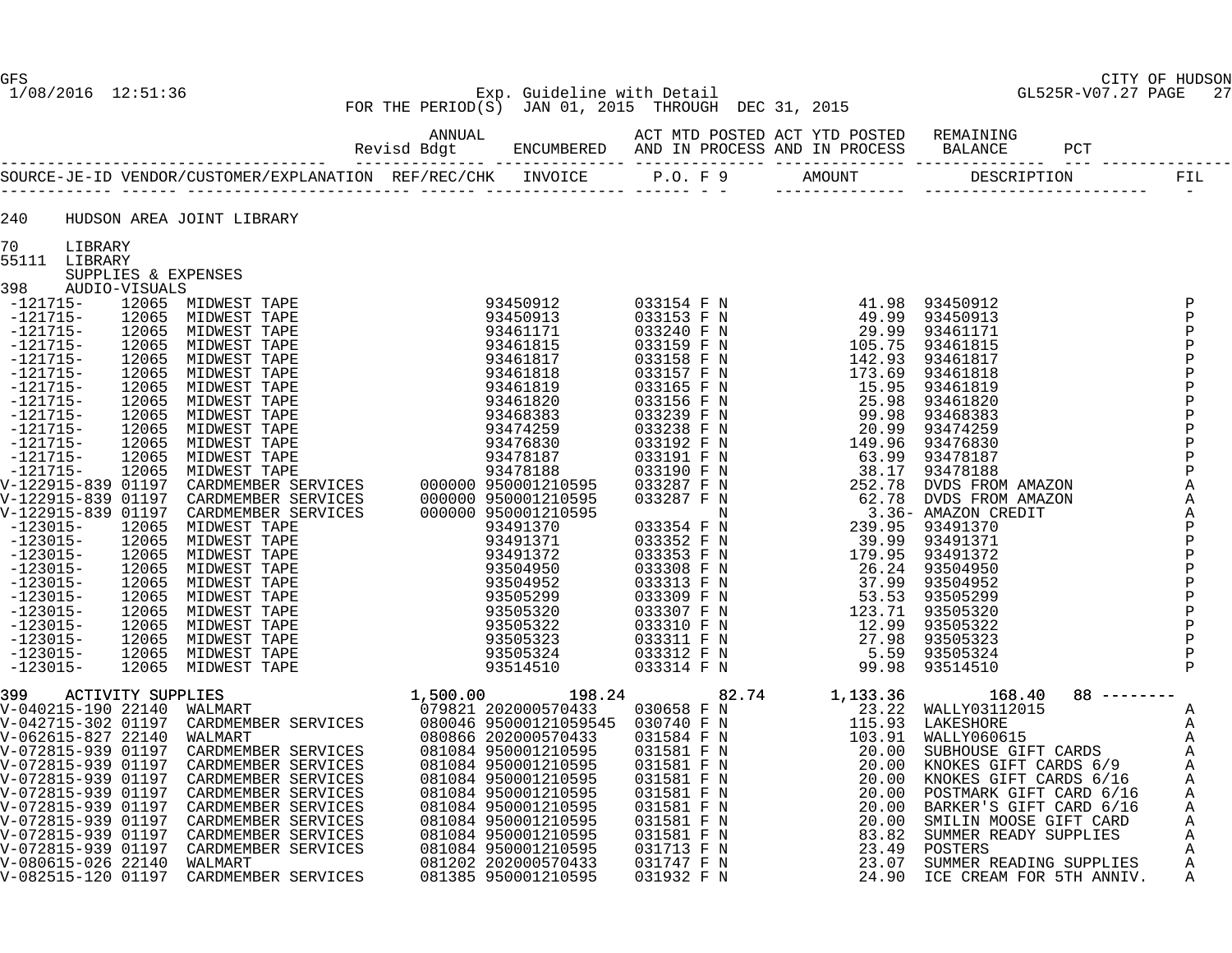GFS CITY OF HUDSON

#### 1/08/2016 12:51:36 Exp. Guideline with Detail GL525R-V07.27 PAGE 28 FOR THE PERIOD(S) JAN 01, 2015 THROUGH DEC 31, 2015

|                                                                                                            |                                                                             |                                                                                                                                                                                       | ANNUAL | ACT MTD POSTED ACT YTD POSTED REMAINING |          |                                                                                                                                                                                    |                            |                                   |  |
|------------------------------------------------------------------------------------------------------------|-----------------------------------------------------------------------------|---------------------------------------------------------------------------------------------------------------------------------------------------------------------------------------|--------|-----------------------------------------|----------|------------------------------------------------------------------------------------------------------------------------------------------------------------------------------------|----------------------------|-----------------------------------|--|
|                                                                                                            |                                                                             |                                                                                                                                                                                       |        |                                         |          |                                                                                                                                                                                    |                            | <b>FIL</b><br>$\sim$ $-$          |  |
| 240                                                                                                        |                                                                             | HUDSON AREA JOINT LIBRARY                                                                                                                                                             |        |                                         |          |                                                                                                                                                                                    |                            |                                   |  |
| 70<br>399                                                                                                  | LIBRARY<br>55111 LIBRARY<br>SUPPLIES & EXPENSES<br><b>ACTIVITY SUPPLIES</b> |                                                                                                                                                                                       |        |                                         |          |                                                                                                                                                                                    |                            | Α<br>A<br>Α<br>Α<br>A             |  |
|                                                                                                            |                                                                             |                                                                                                                                                                                       |        |                                         |          |                                                                                                                                                                                    |                            | $\mathbf{A}$<br>$\mathbf{A}$<br>P |  |
|                                                                                                            | FIXED CHARGES                                                               |                                                                                                                                                                                       |        |                                         |          |                                                                                                                                                                                    |                            |                                   |  |
|                                                                                                            |                                                                             | 910 WORKERS COMPENSATION INS. [1,100.00 0.00 0.00 0.00 1,222.00 122.00 111 ----------!<br>V-012115-552 05044 EMC INSURANCE COMPANIES 079007 55120568 030067 F N 1,222.00 2015 RENEWAL |        |                                         |          |                                                                                                                                                                                    |                            |                                   |  |
| 511                                                                                                        | PUBLIC LIABILITY                                                            | 1,700.00<br>31.14 PREPAIDS 1<br>J-010115-582 12.31.14 PREPAIDS                                                                                                                        |        | 0.00<br>0.00                            | 1,491.00 | 1,491.00  209.00  87 --------<br>1,491.00  EMC LIABILITY                                                                                                                           |                            |                                   |  |
|                                                                                                            |                                                                             | 513 PUBLIC OFFICIALS 2,100.00 0.00 0.00<br>J-010115-582 12.31.14 PREPAIDS 1                                                                                                           |        |                                         |          | $2,253.00$ $153.00 - 107$ ----------<br>2,253.00 EMC PUBLIC OFFICALS A                                                                                                             |                            |                                   |  |
|                                                                                                            |                                                                             | 517 PROPERTY INS<br>V-012815-690 11036 LOCAL GOVERNMENT PROPERT 079315 28487                                                                                                          |        |                                         |          | 1,632.00 POLICY 2-10-15/2-10-26 A                                                                                                                                                  |                            |                                   |  |
| 519<br>532<br>J-010115-449<br>J-020115-648<br>J-030115-899<br>J-040115-129<br>J-050115-335<br>J-060115-554 |                                                                             |                                                                                                                                                                                       |        |                                         |          | 132,420.00 2,580.00 98<br>11,035.00 LIBRARY RENT<br>11,035.00 LIBRARY RENT<br>11,035.00 LIBRARY RENT<br>11,035.00 LIBRARY RENT<br>11,035.00 LIBRARY RENT<br>11,035.00 LIBRARY RENT | $\Omega$<br>$98$ --------- | A<br>Α<br>A<br>Α<br>Α             |  |

J-060115-554 JUNE RENT 1<br>J-070115-800 JULY RENT 1 J-070115-800 JULY RENT 1 11,035.00 LIBRARY RENT A J-080115-007 AUGUST RENT 1 11 ,035 .00 LIBRARY RENT A<br>J-090115-210 SEPT RENT 1 11 ,035 .00 LIBRARY RENT A J-090115-210 SEPT RENT 1 11,035.00 LIBRARY RENT A J-100115-400 OCT RENT 1 11,035.00 LIBRARY RENT A J-110115-604 NOVEMBER RENT 1 11,035.00 LIBRARY RENT A

541 DEPRECIATION 0.00 0.00 0.00 0.00 0.00 0

11,035.00 LIBRARY RENT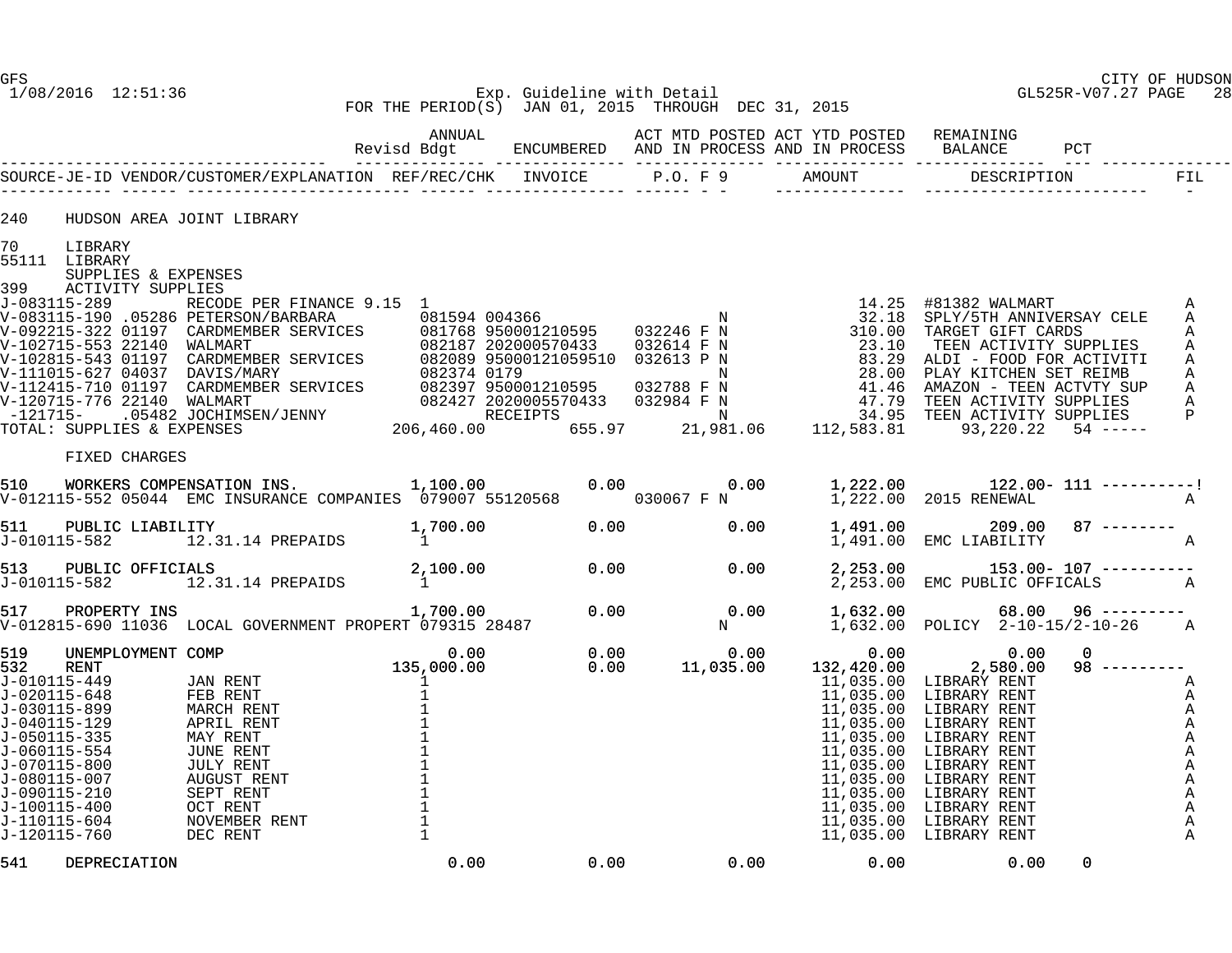# GFS CITY OF HUDSON 1/08/2016 12:51:36 Exp. Guideline with Detail GL525R-V07.27 PAGE 29 FOR THE PERIOD(S) JAN 01, 2015 THROUGH DEC 31, 2015

|                                    |                                                                                                                                         | ANNUAL<br>Revisd Bdgt                    | ENCUMBERED                           | ACT MTD POSTED ACT YTD POSTED<br>AND IN PROCESS AND IN PROCESS |                                      | REMAINING<br>BALANCE                 | PCT                       |
|------------------------------------|-----------------------------------------------------------------------------------------------------------------------------------------|------------------------------------------|--------------------------------------|----------------------------------------------------------------|--------------------------------------|--------------------------------------|---------------------------|
|                                    | SOURCE-JE-ID VENDOR/CUSTOMER/EXPLANATION REF/REC/CHK                                                                                    |                                          | INVOICE                              | P.O. F 9                                                       | AMOUNT                               | DESCRIPTION                          | FIL                       |
| 240                                | HUDSON AREA JOINT LIBRARY                                                                                                               |                                          |                                      |                                                                |                                      |                                      |                           |
| 70 <sub>o</sub><br>55111           | LIBRARY<br>LIBRARY<br>FIXED CHARGES                                                                                                     |                                          |                                      |                                                                |                                      |                                      |                           |
| 543<br>TOTAL:                      | AMORTIZATION - COLLECTIONS<br>FIXED CHARGES                                                                                             | 0.00<br>141,600.00                       | 0.00<br>0.00                         | 0.00<br>11,035.00                                              | 0.00<br>139,018.00                   | 0.00<br>2,582.00                     | $\mathbf 0$<br>98         |
| 812<br>819<br>822<br>829<br>TOTAL: | CAPITAL OUTLAY<br>FURNITURE & FURNISHINGS<br>OTHER CAPITAL EXPENSE/SERVIC<br><b>BUILDINGS</b><br>REPAIR & IMPROVEMENT<br>CAPITAL OUTLAY | 0.00<br>0.00<br>0.00<br>0.00<br>0.00     | 0.00<br>0.00<br>0.00<br>0.00<br>0.00 | 0.00<br>0.00<br>0.00<br>0.00<br>0.00                           | 0.00<br>0.00<br>0.00<br>0.00<br>0.00 | 0.00<br>0.00<br>0.00<br>0.00<br>0.00 | 0<br>0<br>0<br>$\Omega$   |
| 902<br>TOTAL:                      | COST REALLOCATIONS<br>UNFUNDED PENSION LIABILITY<br>COST REALLOCATIONS<br>TOTAL: LIBRARY<br>TOTAL: LIBRARY                              | 0.00<br>0.00<br>915,348.00<br>915,348.00 | 0.00<br>0.00<br>809.97<br>809.97     | 0.00<br>0.00<br>94,052.57<br>94,052.57                         | 0.00<br>0.00<br>758,518.41           | 0.00<br>0.00<br>156,019.62           | 0<br>$\Omega$<br>82<br>82 |
|                                    | TOTAL: HUDSON AREA JOINT LIBRARY                                                                                                        | 915,348.00                               | 809.97                               | 94,052.57                                                      | 758,518.41                           | 156,019.62                           | $82$ --------             |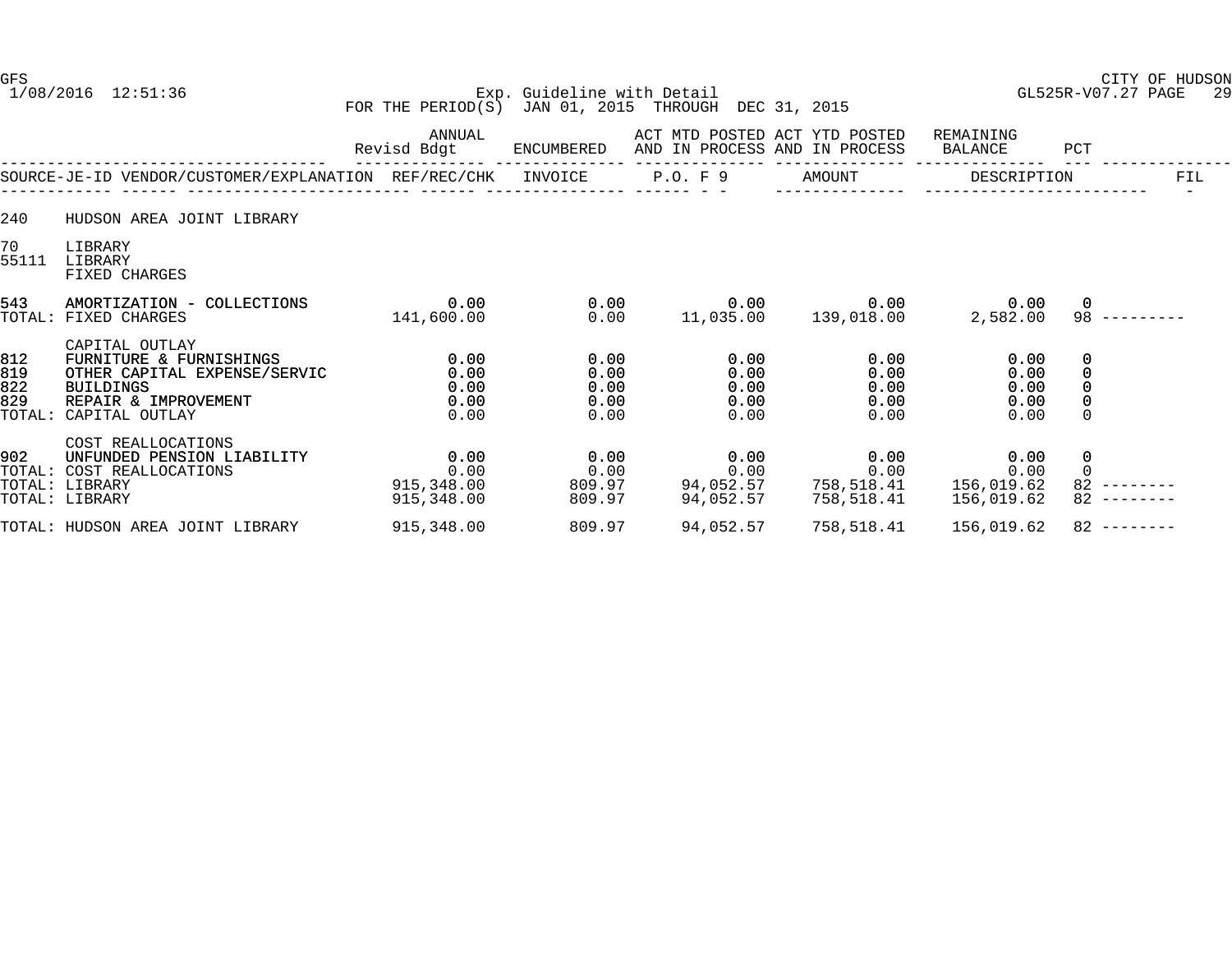#### 1/08/2016 12:51:36 Exp. Guideline with Detail GL525R-V07.27 PAGE 30 FOR THE PERIOD(S) JAN 01, 2015 THROUGH DEC 31, 2015

|                                                              | ANNUAL<br>Revisd Bdgt | ENCUMBERED |           | ACT MTD POSTED ACT YTD POSTED<br>AND IN PROCESS AND IN PROCESS | REMAINING<br>BALANCE | PCT                             |
|--------------------------------------------------------------|-----------------------|------------|-----------|----------------------------------------------------------------|----------------------|---------------------------------|
| SOURCE-JE-ID VENDOR/CUSTOMER/EXPLANATION REF/REC/CHK INVOICE |                       |            | P.O. F 9  | AMOUNT                                                         | DESCRIPTION          | FIL<br>$\overline{\phantom{0}}$ |
| GRAND TOTAL                                                  | 915,348.00            | 809.97     | 94,052.57 | 758,518.41                                                     |                      | $156.019.62$ $82$ --------      |

TOTAL NUMBER OF RECORDS PRINTED 1136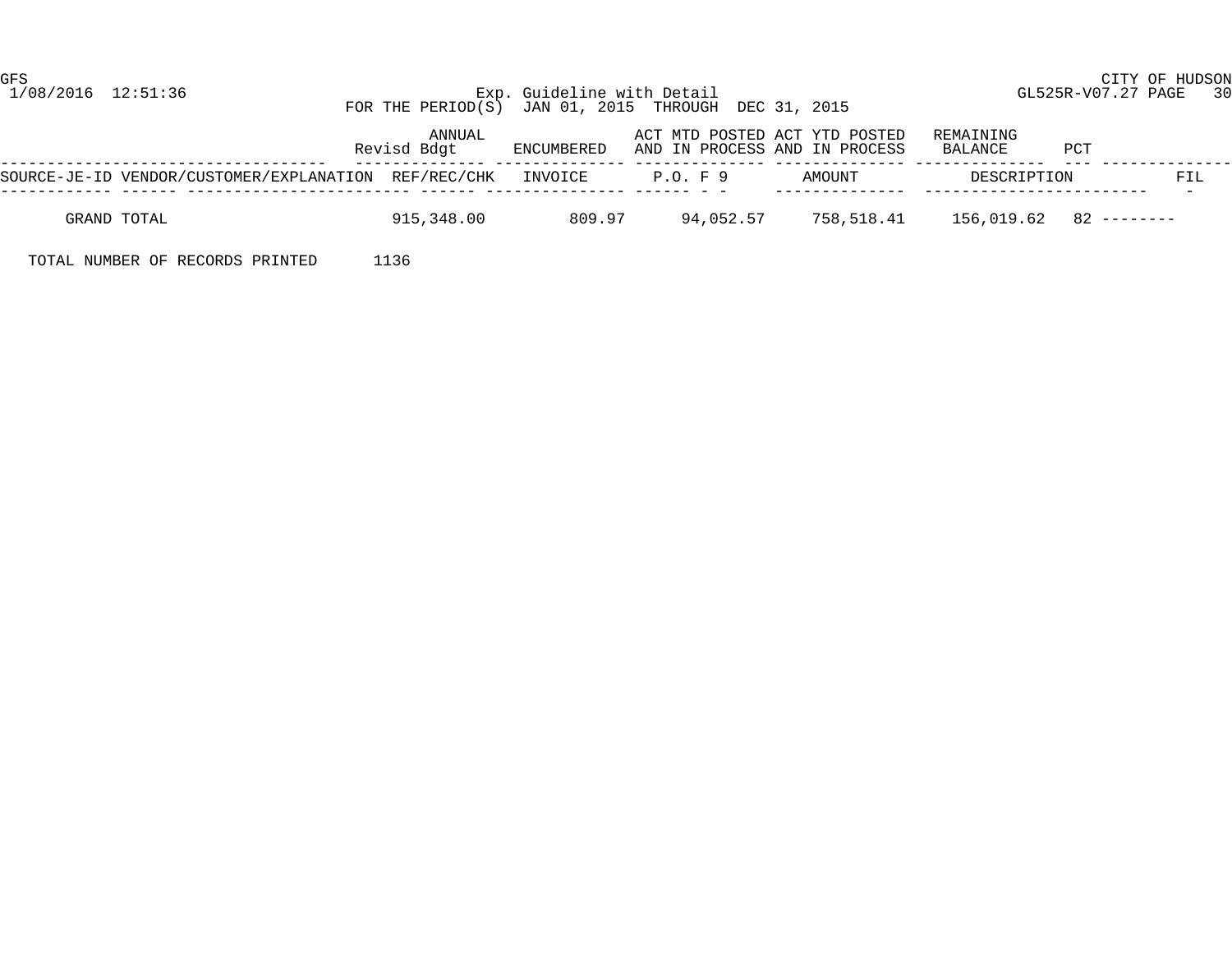APS ACCOUNTS PAYABLE AND SUMMAN SERVICES OF HUDSON AND SUMMAN SERVICES OF HUDSON 01/11/2016 10:20:44 Schedule of Bills by Fund GL050S-V07.27 COVERPAGE GL540R

Report Selection:

RUN GROUP... 11916L COMMENT... 1/19 PAYMENTS

 DATA-JE-ID DATA COMMENT -------------- ------------------------

W-01192016-933 1/19 PAYMENTS

Run Instructions:

| Jobg Banner Copies Form Printer Hold Space LPI Lines CPI CP SP |  |  |              |  |  |  |
|----------------------------------------------------------------|--|--|--------------|--|--|--|
|                                                                |  |  | Y S 8 068 10 |  |  |  |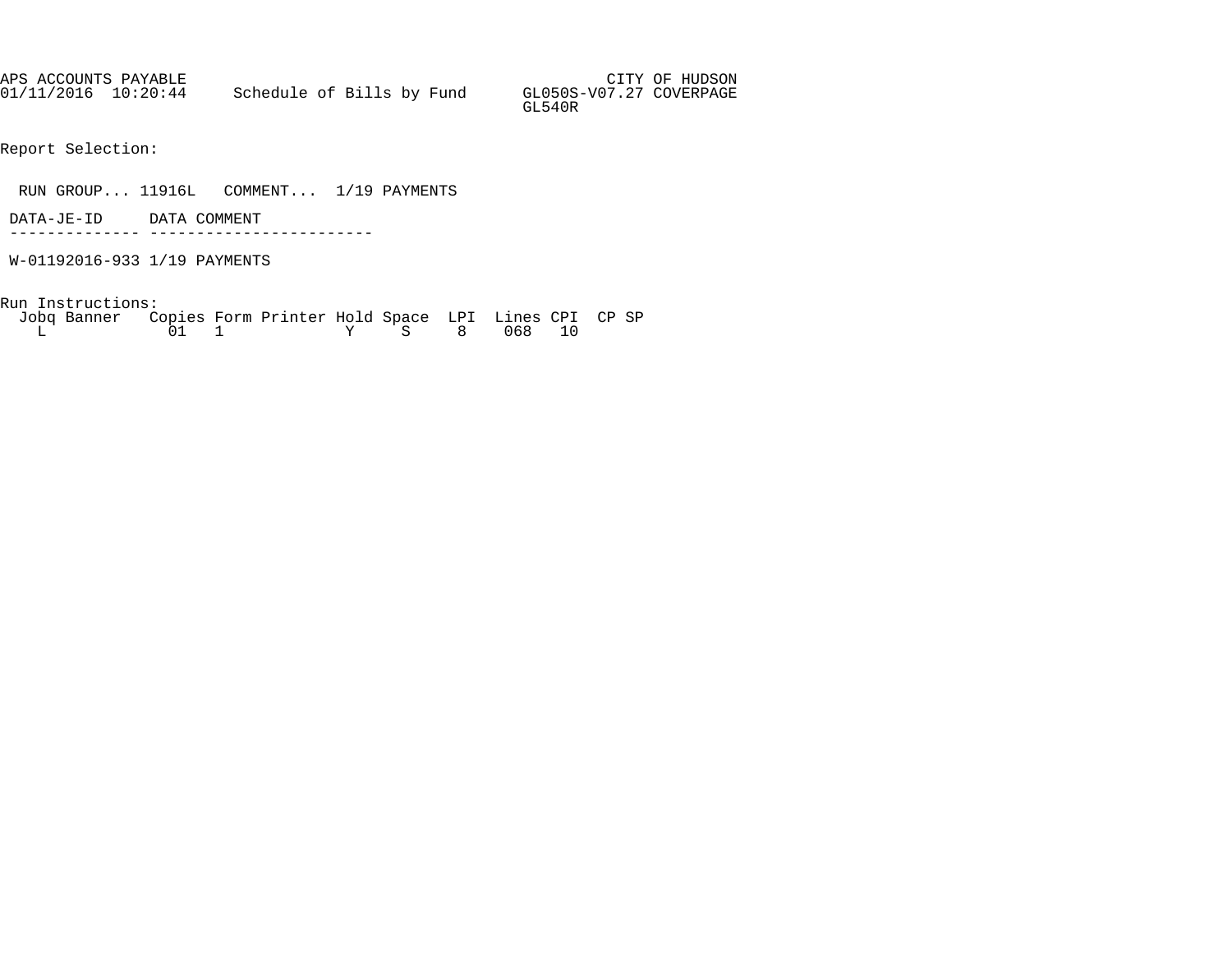| APS ACCOUNTS PAYABLE<br>01/11/2016 10:20:44                                                                                                                                                                                                                                                                  |          | Schedule of Bills by Fund<br>BY FUND FOR $(A/P)$ | GL5<br>CITY OF HUDSON<br>GL540R-V07.27 PAGE<br>1                                                                                                                                                                                           |  |                                        |                                          |               |  |  |
|--------------------------------------------------------------------------------------------------------------------------------------------------------------------------------------------------------------------------------------------------------------------------------------------------------------|----------|--------------------------------------------------|--------------------------------------------------------------------------------------------------------------------------------------------------------------------------------------------------------------------------------------------|--|----------------------------------------|------------------------------------------|---------------|--|--|
| VENDOR NAME<br>DESCRIPTION                                                                                                                                                                                                                                                                                   | AMOUNT   |                                                  | ACCOUNT NAME FUND & ACCOUNT                                                                                                                                                                                                                |  | CLAIM INVOICE                          | PO#                                      | $F/P$ ID LINE |  |  |
| HUDSON AREA JOINT LIBRARY ***************                                                                                                                                                                                                                                                                    |          |                                                  |                                                                                                                                                                                                                                            |  |                                        |                                          |               |  |  |
|                                                                                                                                                                                                                                                                                                              |          |                                                  |                                                                                                                                                                                                                                            |  |                                        |                                          |               |  |  |
| AWE ACQUISITION INC<br>SUPPORT STAND/ALLINONE C                                                                                                                                                                                                                                                              | 119.00   | TECHNOLOGY                                       | 240.70.55111.396                                                                                                                                                                                                                           |  | 207426 HUD15002-2                      | P 933 00001                              |               |  |  |
| BAKER & TAYLOR<br>TAYLOR<br>10.62<br>65.491<br>15.57<br>23.52<br>15.57<br>23.52<br>15.57<br>23.52<br>15.57<br>23.52<br>48.03<br>23.52<br>23.52<br>23.52<br>23.58<br>23.38<br>44.95<br>441.91<br>15.666<br>7.225<br>707.12<br>707.12<br>707.12<br>707.12<br>707.12<br>707.12<br>707.12<br>56.9<br>48.66<br>41 |          |                                                  | $240.70.55111.395\\ 240.70.55111.395\\ 240.70.55111.395\\ 240.70.55111.395\\ 240.70.55111.395\\ 240.70.55111.395\\ 240.70.55111.395\\ 240.70.55111.395\\ 240.70.55111.395\\ 240.70.55111.395\\ 240.70.55111.395\\ 240.70.55111.395\\ 240.$ |  |                                        |                                          |               |  |  |
| 2031410637<br>2031419100                                                                                                                                                                                                                                                                                     |          | <b>BOOKS</b><br><b>BOOKS</b>                     |                                                                                                                                                                                                                                            |  | 206964 2031410637<br>206965 2031419100 | 033189 F 933 00013<br>033188 F 933 00019 |               |  |  |
| 2031400325                                                                                                                                                                                                                                                                                                   |          | BOOKS                                            |                                                                                                                                                                                                                                            |  | 206966 2031400325                      | 033187 F 933 00012                       |               |  |  |
| 2031413546                                                                                                                                                                                                                                                                                                   |          | <b>BOOKS</b>                                     |                                                                                                                                                                                                                                            |  | 206967 2031413546                      | 033186 F 933 00015                       |               |  |  |
| 2031413547                                                                                                                                                                                                                                                                                                   |          | BOOKS                                            |                                                                                                                                                                                                                                            |  | 206968 2031413547                      | 033185 F 933 00016                       |               |  |  |
| 2031419099                                                                                                                                                                                                                                                                                                   |          | <b>BOOKS</b>                                     |                                                                                                                                                                                                                                            |  | 206969 2031419099                      | 033184 F 933 00018                       |               |  |  |
| 2031413548                                                                                                                                                                                                                                                                                                   |          | BOOKS                                            |                                                                                                                                                                                                                                            |  | 206970 2031413548                      | 033183 F 933 00017                       |               |  |  |
| 2031412965                                                                                                                                                                                                                                                                                                   |          | <b>BOOKS</b>                                     |                                                                                                                                                                                                                                            |  | 206971 2031412965                      | 033182 F 933 00014                       |               |  |  |
| 2031053700                                                                                                                                                                                                                                                                                                   |          | BOOKS                                            |                                                                                                                                                                                                                                            |  | 206972 2031053700                      | 033181 F 933 00002                       |               |  |  |
| 2031377549                                                                                                                                                                                                                                                                                                   |          | <b>BOOKS</b>                                     |                                                                                                                                                                                                                                            |  | 206973 2031377549                      | 033134 F 933 00005                       |               |  |  |
| 2031385082                                                                                                                                                                                                                                                                                                   |          | BOOKS                                            |                                                                                                                                                                                                                                            |  | 206974 2031385082                      | 033136 F 933 00006                       |               |  |  |
| 2031395938<br>2031386332                                                                                                                                                                                                                                                                                     |          | <b>BOOKS</b>                                     |                                                                                                                                                                                                                                            |  | 206975 2031395938<br>206976 2031386332 | 033137 F 933 00008<br>033138 F 933 00007 |               |  |  |
| 2031400073                                                                                                                                                                                                                                                                                                   |          | BOOKS<br><b>BOOKS</b>                            |                                                                                                                                                                                                                                            |  | 206977 2031400073                      | 033141 F 933 00011                       |               |  |  |
| 2031399387                                                                                                                                                                                                                                                                                                   |          | BOOKS                                            |                                                                                                                                                                                                                                            |  | 206978 2031399387                      | 033142 F 933 00010                       |               |  |  |
| 2031399386                                                                                                                                                                                                                                                                                                   |          | <b>BOOKS</b>                                     |                                                                                                                                                                                                                                            |  | 206979 2031399386                      | 033143 F 933 00009                       |               |  |  |
| 2031371950                                                                                                                                                                                                                                                                                                   |          | BOOKS                                            |                                                                                                                                                                                                                                            |  | 206980 2031371950                      | 033144 F 933 00004                       |               |  |  |
| 2031371949                                                                                                                                                                                                                                                                                                   |          | <b>BOOKS</b>                                     |                                                                                                                                                                                                                                            |  | 206981 2031371949                      | 033145 F 933 00003                       |               |  |  |
| 2031425789                                                                                                                                                                                                                                                                                                   |          | BOOKS                                            |                                                                                                                                                                                                                                            |  | 207016 2031425789                      | 033291 F 933 00020                       |               |  |  |
| 2031451242                                                                                                                                                                                                                                                                                                   |          | BOOKS                                            |                                                                                                                                                                                                                                            |  | 207017 2031451242                      | 033292 F 933 00022<br>033293 F 933 00021 |               |  |  |
| 2031428652                                                                                                                                                                                                                                                                                                   |          | BOOKS                                            |                                                                                                                                                                                                                                            |  | 207018 2031428652                      |                                          |               |  |  |
| 5013897898                                                                                                                                                                                                                                                                                                   |          | <b>BOOKS</b>                                     |                                                                                                                                                                                                                                            |  | 207019 5013897898                      | 033294 F 933 00039                       |               |  |  |
| 2031451486                                                                                                                                                                                                                                                                                                   |          | BOOKS                                            |                                                                                                                                                                                                                                            |  | 207020 2031451486<br>207021 2031460123 | 033295 F 933 00023<br>033296 F 933 00026 |               |  |  |
| 2031460123<br>2031460121                                                                                                                                                                                                                                                                                     |          | BOOKS<br>BOOKS                                   |                                                                                                                                                                                                                                            |  | 207022 2031460121                      | 033297 F 933 00024                       |               |  |  |
| 2031460122                                                                                                                                                                                                                                                                                                   |          | <b>BOOKS</b>                                     |                                                                                                                                                                                                                                            |  | 207023 2031460122                      | 033298 F 933 00025                       |               |  |  |
| 2031460563                                                                                                                                                                                                                                                                                                   |          | BOOKS                                            |                                                                                                                                                                                                                                            |  | 207024 2031460563                      | 033299 F 933 00027                       |               |  |  |
| 2031491068                                                                                                                                                                                                                                                                                                   |          | <b>BOOKS</b>                                     |                                                                                                                                                                                                                                            |  | 207025 2031491068                      |                                          |               |  |  |
| 2031471722                                                                                                                                                                                                                                                                                                   |          | BOOKS                                            |                                                                                                                                                                                                                                            |  | 207026 2031471722                      | 033300 F 933 00031<br>033301 F 933 00029 |               |  |  |
| 2031468622                                                                                                                                                                                                                                                                                                   |          | <b>BOOKS</b>                                     |                                                                                                                                                                                                                                            |  | 207027 2031468622                      | 033302 F 933 00028                       |               |  |  |
| 2031482373                                                                                                                                                                                                                                                                                                   |          | BOOKS                                            |                                                                                                                                                                                                                                            |  | 207028 2031482373                      | 033303 F 933 00030                       |               |  |  |
| 20315130066                                                                                                                                                                                                                                                                                                  |          | <b>BOOKS</b>                                     |                                                                                                                                                                                                                                            |  | 207045 2031513006                      | 033345 F 933 00032                       |               |  |  |
| 2031518508                                                                                                                                                                                                                                                                                                   |          | BOOKS                                            |                                                                                                                                                                                                                                            |  | 207046 2031518508                      | 033346 F 933 00037                       |               |  |  |
| 2031517236<br>2031518510                                                                                                                                                                                                                                                                                     |          | BOOKS                                            |                                                                                                                                                                                                                                            |  | 207047 2031517236<br>207048 2031518510 | 033347 F 933 00035<br>033348 F 933 00038 |               |  |  |
| 2031518443                                                                                                                                                                                                                                                                                                   |          | BOOKS<br><b>BOOKS</b>                            |                                                                                                                                                                                                                                            |  | 207049 2031518443                      | 033349 F 933 00036                       |               |  |  |
| 2031513306                                                                                                                                                                                                                                                                                                   |          | BOOKS                                            |                                                                                                                                                                                                                                            |  | 207050 2031513306                      | 033350 F 933 00033                       |               |  |  |
| 2031513347                                                                                                                                                                                                                                                                                                   | 15.11    | <b>BOOKS</b>                                     | 240.70.55111.395                                                                                                                                                                                                                           |  | 207051 2031513347                      | 033351 F 933 00034                       |               |  |  |
|                                                                                                                                                                                                                                                                                                              | 5,442.85 | *VENDOR TOTAL                                    |                                                                                                                                                                                                                                            |  |                                        |                                          |               |  |  |
| BALDWIN TELECOM INC                                                                                                                                                                                                                                                                                          |          |                                                  |                                                                                                                                                                                                                                            |  |                                        |                                          |               |  |  |
| 12389                                                                                                                                                                                                                                                                                                        | 30.00    | TELEPHONE                                        | 240.70.55111.225                                                                                                                                                                                                                           |  | 207424 12389                           | 033366 F 933 00040                       |               |  |  |
| BOUND TO STAY BOUND BOOK                                                                                                                                                                                                                                                                                     |          |                                                  |                                                                                                                                                                                                                                            |  |                                        |                                          |               |  |  |
| 917972                                                                                                                                                                                                                                                                                                       | 1,085.41 | <b>BOOKS</b>                                     | 240.70.55111.395                                                                                                                                                                                                                           |  | 206955 917972                          | 033246 F 933 00041                       |               |  |  |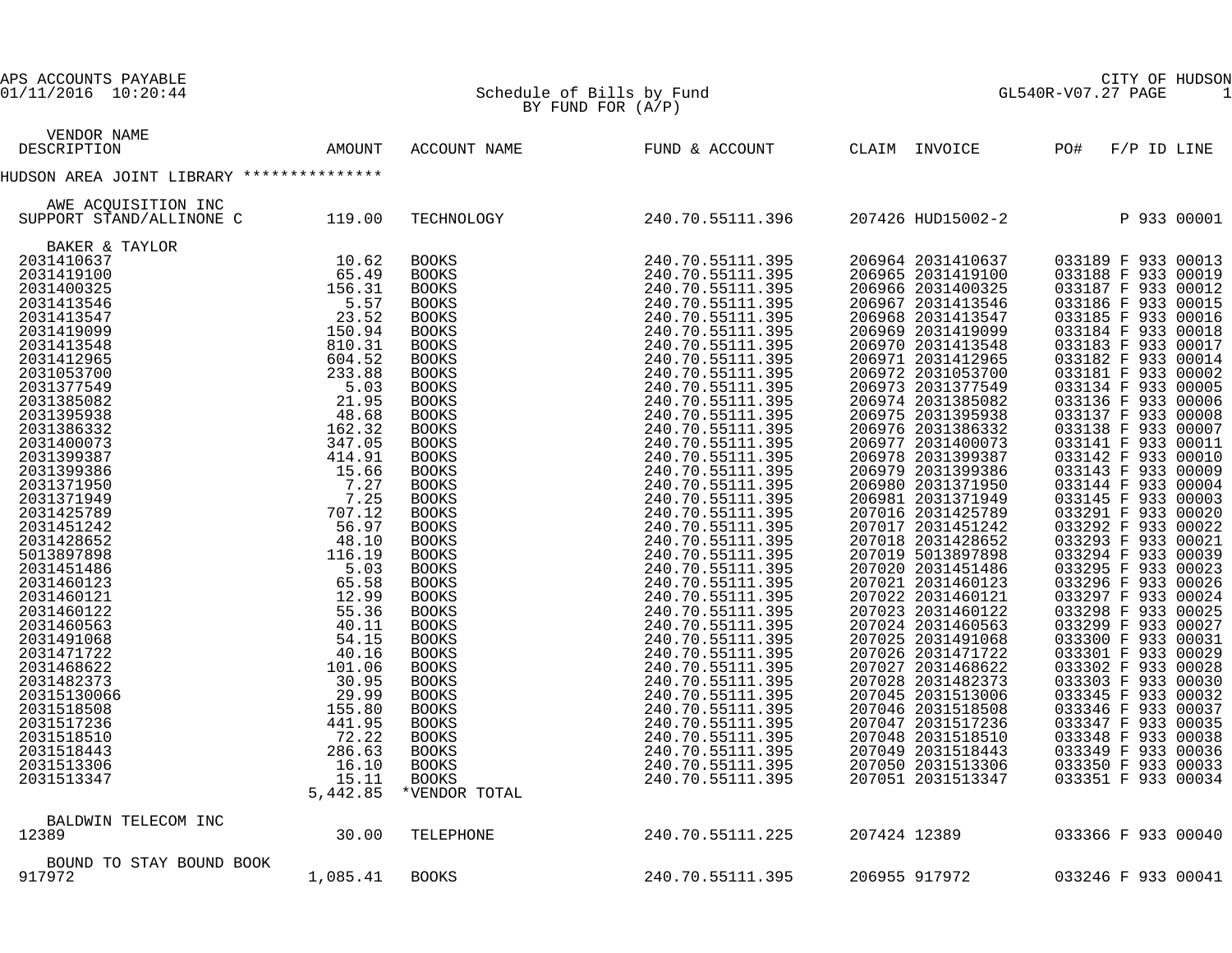| APS ACCOUNTS PAYABLE<br>01/11/2016 10:20:44          |                                            | Schedule of Bills by Fund<br>BY FUND FOR $(A/P)$                              |                                                                              | CITY OF HUDSON<br>GL540R-V07.27 PAGE<br>$\overline{2}$                   |                                                                                      |
|------------------------------------------------------|--------------------------------------------|-------------------------------------------------------------------------------|------------------------------------------------------------------------------|--------------------------------------------------------------------------|--------------------------------------------------------------------------------------|
| VENDOR NAME<br>DESCRIPTION                           | AMOUNT                                     | ACCOUNT NAME                                                                  | FUND & ACCOUNT                                                               | CLAIM INVOICE                                                            | PO#<br>F/P ID LINE                                                                   |
| HUDSON AREA JOINT LIBRARY ***************            |                                            |                                                                               |                                                                              |                                                                          |                                                                                      |
| BOUND TO STAY BOUND BOOK<br>920484                   | 77.33<br>1,162.74                          | <b>BOOKS</b><br>*VENDOR TOTAL                                                 | 240.70.55111.395                                                             | 207425 920484                                                            | 033460 F 933 00042                                                                   |
| BOUR/JIM<br>SANTA VISITS 12/8,9,10                   | 500.00                                     | OTHER CONTRACTIONAL SERV 240.70.55111.299                                     |                                                                              | 207002 121615                                                            | P 933 00045                                                                          |
| BRANDT/AMANDA<br>WLA CONFERENCE                      | 116.00                                     | TRAINING-STAFF DEVELOPME 240.70.55111.338                                     |                                                                              | 207043 REGISTRATION                                                      | P 933 00046                                                                          |
| CDW GOVERNMENT INC<br>BHP6047<br><b>BMM9868</b>      | 261.09<br>1,351.62<br>1,612.71             | TECHNOLOGY<br>OFFICE SUPPLIES<br>*VENDOR TOTAL                                | 240.70.55111.396<br>240.70.55111.312                                         | 206956 BHP6047<br>207041 BMM9868                                         | 033244 F 933 00047<br>033316 F 933 00048                                             |
| CENTURYLINK<br>1360869953                            | 16.12                                      | TELEPHONE                                                                     | 240.70.55111.225                                                             | 207044 1360869953                                                        | 033344 F 933 00049                                                                   |
| DEMCO<br>5765408                                     | 105.44                                     | OFFICE SUPPLIES                                                               | 240.70.55111.312                                                             | 207423 5765408                                                           | 033365 F 933 00050                                                                   |
| DEPT OF ADMINISTRATION<br>5050000001943              | 600.00                                     | TECHNOLOGY                                                                    | 240.70.55111.396                                                             | 206996 5050000001943 033163 F 933 00051                                  |                                                                                      |
| EDDY/SALLY<br>RTRND LOST AUDIOBK                     | 48.00                                      | AUDIO-VISUALS                                                                 | 240.70.55111.398                                                             | 207005 568699                                                            | P 933 00052                                                                          |
| EO JOHNSON OFFICE TECHNO<br>CNIN821117               | 57.36                                      | MAINTENANCE AGMT & LEASE 240.70.55111.298                                     |                                                                              | 207040 CNIN821117                                                        | 033315 F 933 00053                                                                   |
| EO JOHNSON OFFICE TECHNO<br>I00264891                | 124.00                                     | MAINTENANCE AGMT & LEASE 240.70.55111.298                                     |                                                                              | 206998 100264891                                                         | 033164 F 933 00054                                                                   |
| GALE<br>56726456<br>56798424<br>56796998<br>56893654 | 51.73<br>50.23<br>86.22<br>52.48<br>240.66 | <b>BOOKS</b><br><b>BOOKS</b><br><b>BOOKS</b><br><b>BOOKS</b><br>*VENDOR TOTAL | 240.70.55111.395<br>240.70.55111.395<br>240.70.55111.395<br>240.70.55111.395 | 206982 56726456<br>207029 56798424<br>207030 56796998<br>207031 56893654 | 033146 F 933 00055<br>033304 F 933 00057<br>033305 F 933 00056<br>033306 F 933 00058 |
| HALBROOK/LYNN M<br>THE MAGIC OF THE HOLIDAY          | 250.00                                     | OTHER CONTRACTIONAL SERV 240.70.55111.299                                     |                                                                              | 207003 121615                                                            | P 933 00059                                                                          |
| INDIANHEAD FEDERATED<br>CATALOGING JULY-DEC 2015     | 13,126.38                                  | IFLS - OPERATING/MAINT                                                        | 240.70.55111.216                                                             | 206954 215453                                                            | 033247 F 933 00060                                                                   |
| JOCHIMSEN/JENNY<br>TEEN ACTIVITY SUPPLIES            | 34.95                                      | <b>ACTIVITY SUPPLIES</b>                                                      | 240.70.55111.399                                                             | 207001 RECEIPTS                                                          | P 933 00061                                                                          |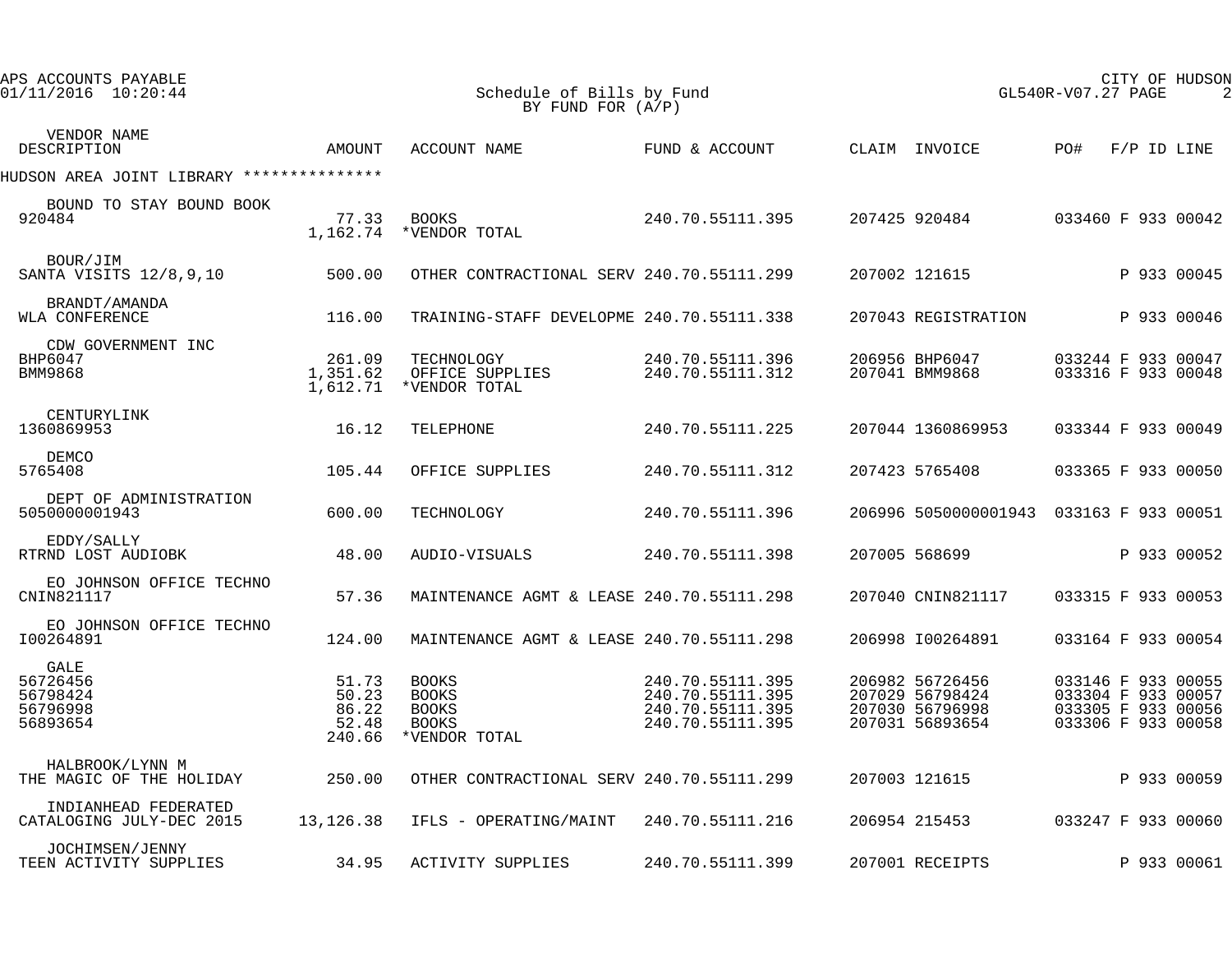#### 01/11/2016 10:20:44 Schedule of Bills by Fund GL540R-V07.27 PAGE 3  $\mathbb{B}Y$  FUND FOR  $(A/P)$

| VENDOR NAME                                                                                                                                                                                                                                                                                                   |           |                 |                  |                   |                    |
|---------------------------------------------------------------------------------------------------------------------------------------------------------------------------------------------------------------------------------------------------------------------------------------------------------------|-----------|-----------------|------------------|-------------------|--------------------|
| DESCRIPTION                                                                                                                                                                                                                                                                                                   | AMOUNT    | ACCOUNT NAME    | FUND & ACCOUNT   | CLAIM INVOICE     | PO#<br>F/P ID LINE |
| HUDSON AREA JOINT LIBRARY ***************                                                                                                                                                                                                                                                                     |           |                 |                  |                   |                    |
| MIDWEST TAPE<br>TAPE<br>20.99<br>29.98<br>29.98<br>29.98<br>29.98<br>142.99<br>38.178<br>38.178<br>38.178<br>38.178<br>36.74<br>11.758<br>36.74<br>11.758<br>49.99<br>49.99<br>49.99<br>49.99<br>49.99<br>49.99<br>49.99<br>49.99<br>49.99<br>49.99<br>49.99<br>49.99<br>49.99<br>49.99<br>49.99<br>44.99<br> |           |                 |                  |                   |                    |
| 93474259                                                                                                                                                                                                                                                                                                      |           | AUDIO-VISUALS   | 240.70.55111.398 | 206957 93474259   | 033238 F 933 00078 |
| 93468383                                                                                                                                                                                                                                                                                                      |           | AUDIO-VISUALS   | 240.70.55111.398 | 206958 93468383   | 033239 F 933 00077 |
| 93461171                                                                                                                                                                                                                                                                                                      |           | AUDIO-VISUALS   | 240.70.55111.398 | 206959 93461171   | 033240 F 933 00071 |
| 93476830                                                                                                                                                                                                                                                                                                      |           | AUDIO-VISUALS   | 240.70.55111.398 | 206961 93476830   | 033192 F 933 00079 |
| 93478187                                                                                                                                                                                                                                                                                                      |           | AUDIO-VISUALS   | 240.70.55111.398 | 206962 93478187   | 033191 F 933 00080 |
| 93478188                                                                                                                                                                                                                                                                                                      |           | AUDIO-VISUALS   | 240.70.55111.398 | 206963 93478188   | 033190 F 933 00081 |
| 93432356                                                                                                                                                                                                                                                                                                      |           | AUDIO-VISUALS   | 240.70.55111.398 | 206983 93432356   | 033147 F 933 00064 |
| 93427873                                                                                                                                                                                                                                                                                                      |           | AUDIO-VISUALS   | 240.70.55111.398 | 206984 93427873   | 033148 F 933 00062 |
| 93437026                                                                                                                                                                                                                                                                                                      |           | AUDIO-VISUALS   | 240.70.55111.398 | 206985 93437026   | 033149 F 933 00065 |
| 93437027                                                                                                                                                                                                                                                                                                      |           | AUDIO-VISUALS   | 240.70.55111.398 | 206986 93437027   | 033150 F 933 00066 |
|                                                                                                                                                                                                                                                                                                               |           |                 |                  |                   |                    |
| 93431309                                                                                                                                                                                                                                                                                                      |           | AUDIO-VISUALS   | 240.70.55111.398 | 206987 93431309   | 033151 F 933 00063 |
| 93437791                                                                                                                                                                                                                                                                                                      |           | AUDIO-VISUALS   | 240.70.55111.398 | 206988 93437791   | 033152 F 933 00067 |
| 93450913                                                                                                                                                                                                                                                                                                      |           | AUDIO-VISUALS   | 240.70.55111.398 | 206989 93450913   | 033153 F 933 00070 |
| 93450912                                                                                                                                                                                                                                                                                                      |           | AUDIO-VISUALS   | 240.70.55111.398 | 206990 93450912   | 033154 F 933 00069 |
| 93450911                                                                                                                                                                                                                                                                                                      |           | AUDIO-VISUALS   | 240.70.55111.398 | 206991 93450911   | 033155 F 933 00068 |
| 93461820                                                                                                                                                                                                                                                                                                      |           | AUDIO-VISUALS   | 240.70.55111.398 | 206992 93461820   | 033156 F 933 00076 |
| 93461818                                                                                                                                                                                                                                                                                                      |           | AUDIO-VISUALS   | 240.70.55111.398 | 206993 93461818   | 033157 F 933 00074 |
| 93461817                                                                                                                                                                                                                                                                                                      |           | AUDIO-VISUALS   | 240.70.55111.398 | 206994 93461817   | 033158 F 933 00073 |
| 93461815                                                                                                                                                                                                                                                                                                      |           | AUDIO-VISUALS   | 240.70.55111.398 | 206995 93461815   | 033159 F 933 00072 |
| 93461819                                                                                                                                                                                                                                                                                                      |           | AUDIO-VISUALS   | 240.70.55111.398 | 206999 93461819   | 033165 F 933 00075 |
| 93505320                                                                                                                                                                                                                                                                                                      |           | AUDIO-VISUALS   | 240.70.55111.398 | 207032 93505320   | 033307 F 933 00088 |
| 93504950                                                                                                                                                                                                                                                                                                      |           | AUDIO-VISUALS   | 240.70.55111.398 | 207033 93504950   | 033308 F 933 00085 |
| 93505299                                                                                                                                                                                                                                                                                                      |           | AUDIO-VISUALS   | 240.70.55111.398 | 207034 93505299   | 033309 F 933 00087 |
| 93505322                                                                                                                                                                                                                                                                                                      |           | AUDIO-VISUALS   | 240.70.55111.398 | 207035 93505322   | 033310 F 933 00089 |
| 93505323                                                                                                                                                                                                                                                                                                      |           | AUDIO-VISUALS   | 240.70.55111.398 | 207036 93505323   | 033311 F 933 00090 |
| 93505324                                                                                                                                                                                                                                                                                                      |           | AUDIO-VISUALS   | 240.70.55111.398 | 207037 93505324   | 033312 F 933 00091 |
| 93504952                                                                                                                                                                                                                                                                                                      |           | AUDIO-VISUALS   | 240.70.55111.398 | 207038 93504952   | 033313 F 933 00086 |
| 93514510                                                                                                                                                                                                                                                                                                      |           | AUDIO-VISUALS   | 240.70.55111.398 | 207039 93514510   | 033314 F 933 00092 |
| 93491371                                                                                                                                                                                                                                                                                                      |           | AUDIO-VISUALS   | 240.70.55111.398 | 207052 93491371   | 033352 F 933 00083 |
| 93491372                                                                                                                                                                                                                                                                                                      |           | AUDIO-VISUALS   | 240.70.55111.398 | 207053 93491372   | 033353 F 933 00084 |
| 93491370                                                                                                                                                                                                                                                                                                      |           | AUDIO-VISUALS   | 240.70.55111.398 | 207054 93491370   | 033354 F 933 00082 |
|                                                                                                                                                                                                                                                                                                               | 2,289.91  | *VENDOR TOTAL   |                  |                   |                    |
| PRESCOTT PUBLIC LIBRARY                                                                                                                                                                                                                                                                                       |           |                 |                  |                   |                    |
|                                                                                                                                                                                                                                                                                                               |           |                 |                  |                   |                    |
| LOST BOOK                                                                                                                                                                                                                                                                                                     | 18.00     | <b>BOOKS</b>    | 240.70.55111.395 | 207000 535296     | P 933 00093        |
| ΥP                                                                                                                                                                                                                                                                                                            |           |                 |                  |                   |                    |
| ST PAUL PHE DIRECT                                                                                                                                                                                                                                                                                            | 138.65    | <b>BOOKS</b>    | 240.70.55111.395 | 207004 6000395104 | P 933 00094        |
| HUDSON AREA JOINT LIBRARY                                                                                                                                                                                                                                                                                     | 26,032.77 | *************** |                  |                   |                    |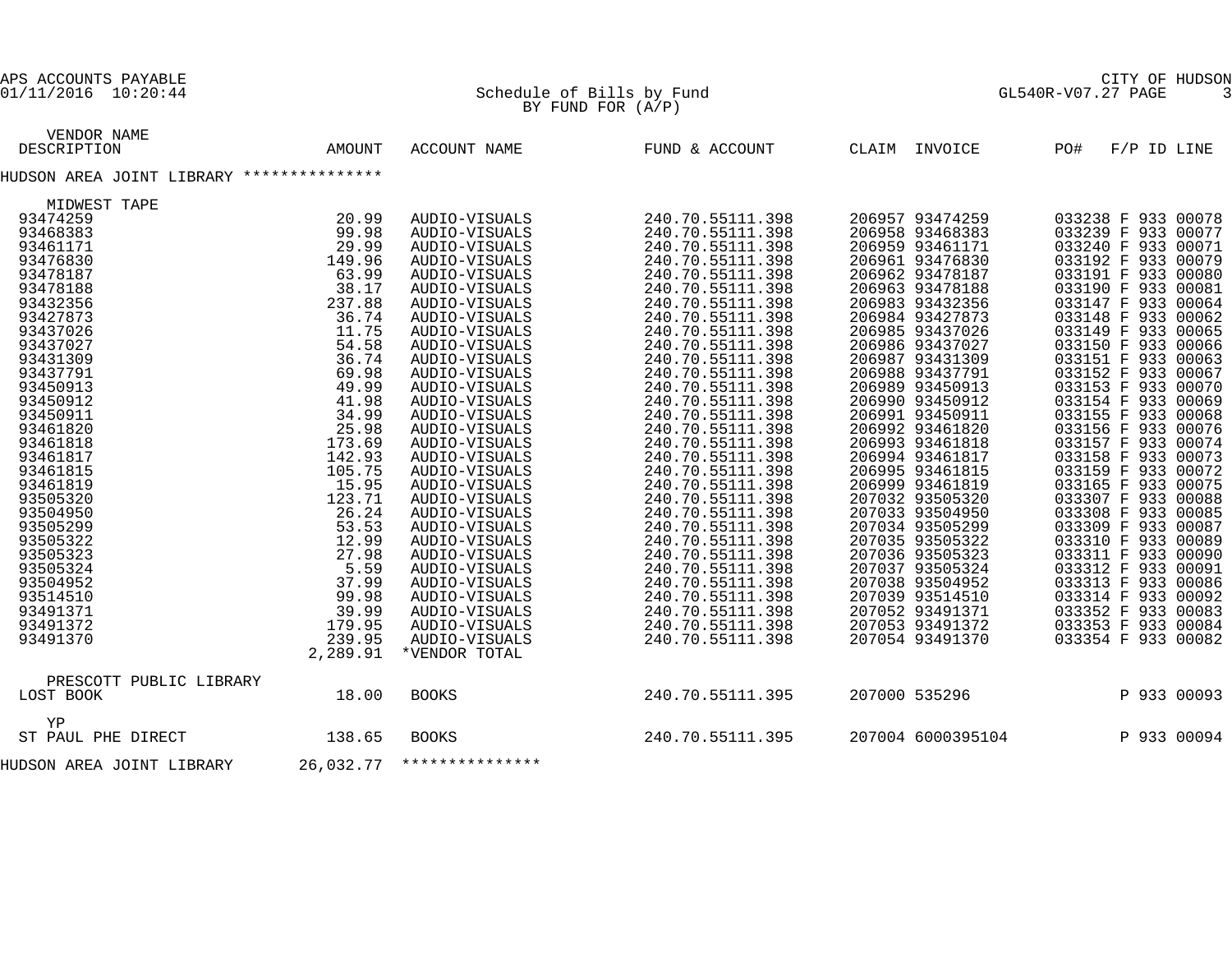| APS ACCOUNTS PAYABLE<br>01/11/2016 10:20:44            |                 | Schedule of Bills by Fund<br>BY FUND FOR $(A/P)$ |                                                                                                 | CITY OF HUDSON<br>GL540R-V07.27 PAGE<br>4 |                            |  |  |
|--------------------------------------------------------|-----------------|--------------------------------------------------|-------------------------------------------------------------------------------------------------|-------------------------------------------|----------------------------|--|--|
| VENDOR NAME<br>DESCRIPTION                             | AMOUNT          | ACCOUNT NAME                                     | FUND & ACCOUNT                                                                                  | INVOICE<br>CLAIM                          | $F/P$ ID LINE<br>PO#       |  |  |
| POLICE DRUG FORFEITURE                                 | *************** |                                                  |                                                                                                 |                                           |                            |  |  |
| BOUR/JIM<br>SANTA VISITS 12/8-9-10<br>WRONG A/C NUMBER | 500.00<br>0.00  | *VENDOR TOTAL                                    | OTHER CONTRACTIONAL SERV 270.35.52102.299<br>500.00CR OTHER CONTRACTIONAL SERV 270.35.52102.299 | 207002 121615<br>207002 121615            | P 933 00043<br>P 933 00044 |  |  |
| POLICE DRUG FORFEITURE                                 | 0.00            | ***************                                  |                                                                                                 |                                           |                            |  |  |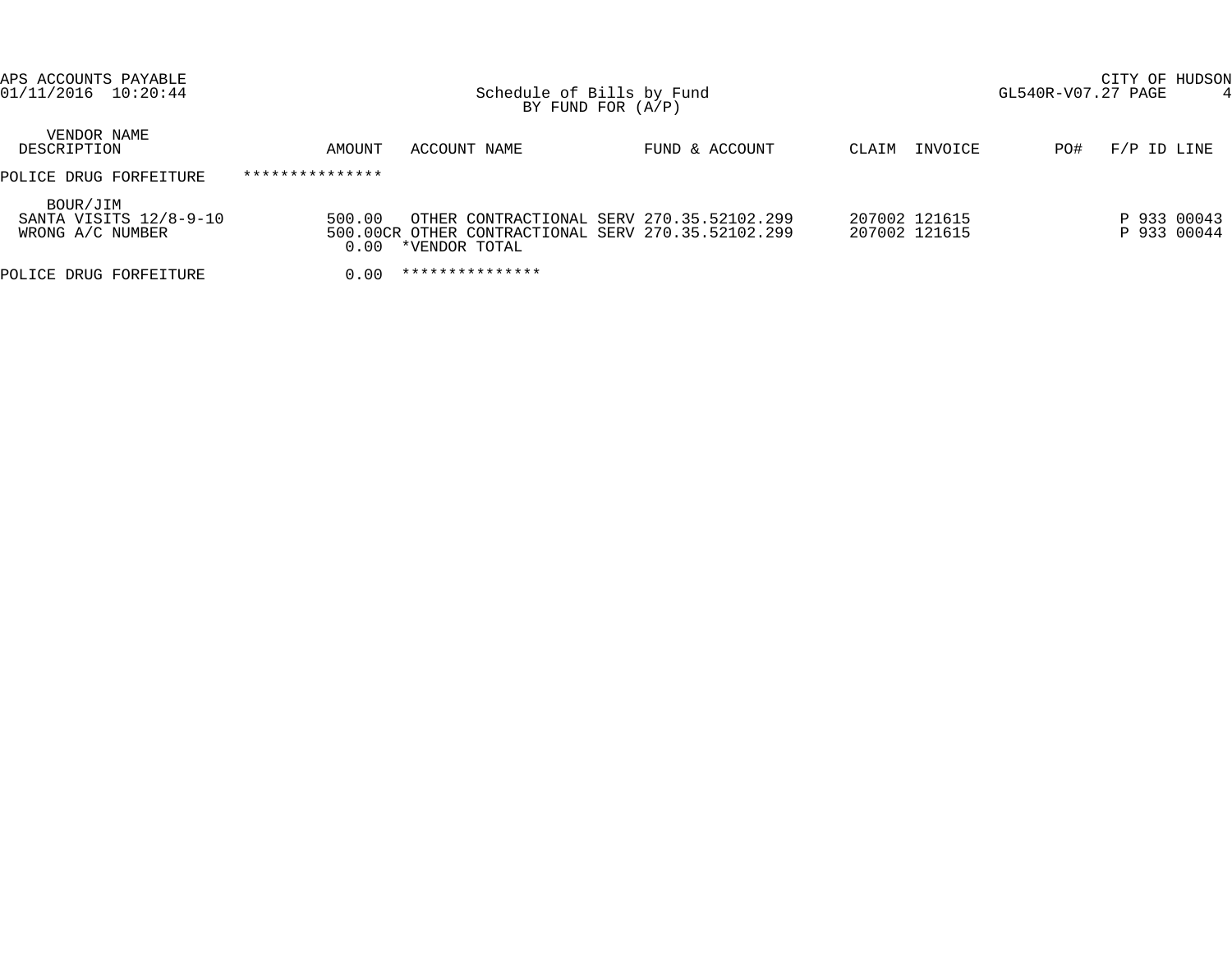APS ACCOUNTS PAYABLE CITY OF HUDSON

| VENDOR NAME<br>DESCRIPTION | AMOUNT    | ACCOUNT NAME | FUND & ACCOUNT | INVOICE<br>CLAIM | PO#<br>F/P ID LINE |
|----------------------------|-----------|--------------|----------------|------------------|--------------------|
| REPORT TOTALS:             | 26,032.77 |              |                |                  |                    |

RECORDS PRINTED - 000094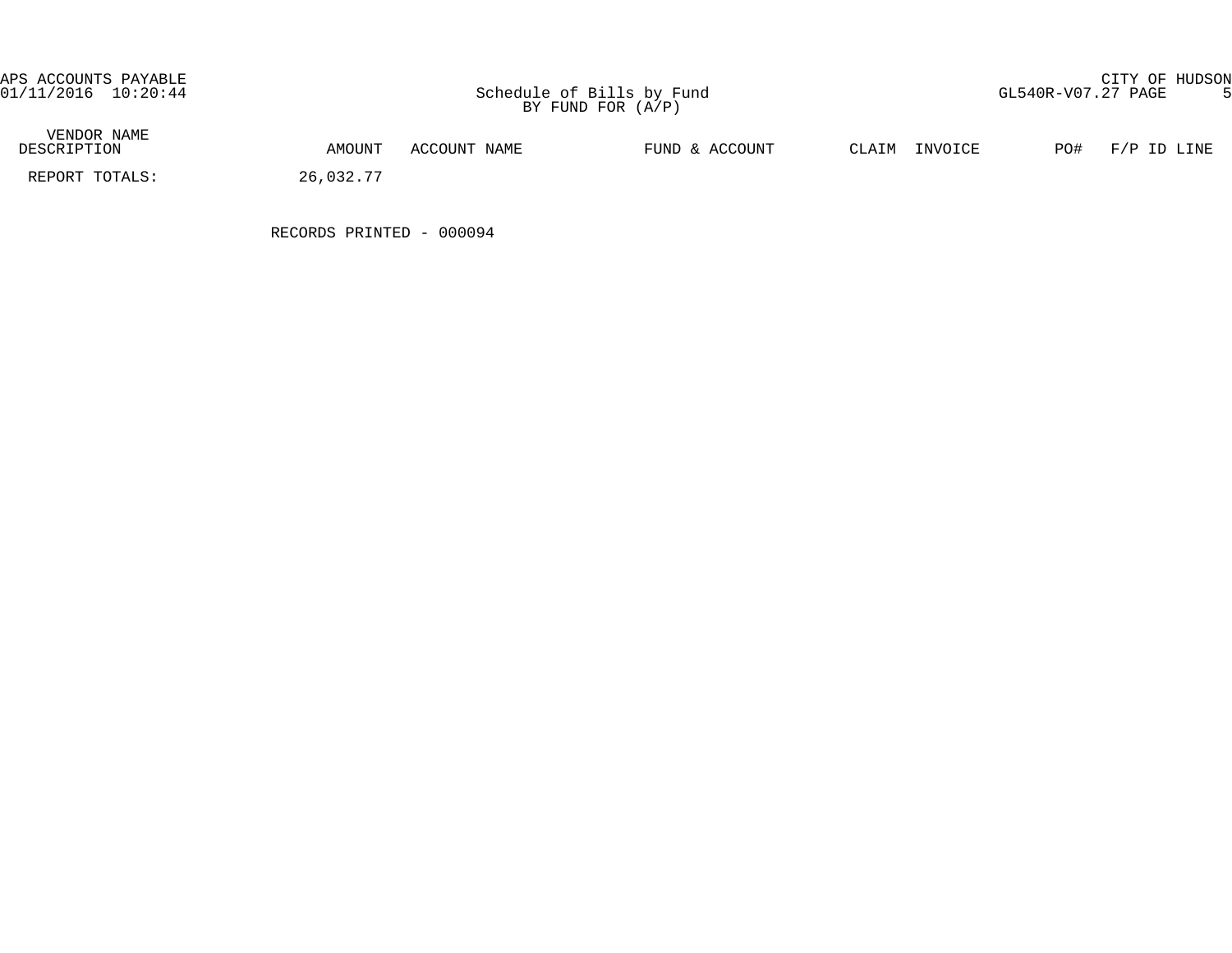|            | APS ACCOUNTS PAYABLE<br>01/11/2016 10:20:44         | Schedule of Bills by Fund                                                  | CITY OF HUDSON<br>GL060S-V07.27 RECAPPAGE<br>GL540R |
|------------|-----------------------------------------------------|----------------------------------------------------------------------------|-----------------------------------------------------|
|            | FUND RECAP:                                         |                                                                            |                                                     |
|            | FUND DESCRIPTION                                    | DISBURSEMENTS                                                              |                                                     |
| 240<br>270 | HUDSON AREA JOINT LIBRARY<br>POLICE DRUG FORFEITURE | 26,032.77                                                                  |                                                     |
|            | TOTAL ALL FUNDS                                     | 26,032.77                                                                  |                                                     |
|            |                                                     |                                                                            |                                                     |
|            | BANK RECAP:                                         |                                                                            |                                                     |
| BANK NAME  |                                                     | <b>DISBURSEMENTS</b>                                                       |                                                     |
|            | 1NAT FIRST NATIONAL - GENERAL AC                    | 26,032.77                                                                  |                                                     |
|            | TOTAL ALL BANKS                                     | 26,032.77                                                                  |                                                     |
|            |                                                     | THE PRECEDING LIST OF BILLS PAYABLE WAS REVIEWED AND APPROVED FOR PAYMENT. |                                                     |
|            | DATE                                                | APPROVED BY<br>.                                                           |                                                     |
|            |                                                     |                                                                            |                                                     |

 ................................. .................................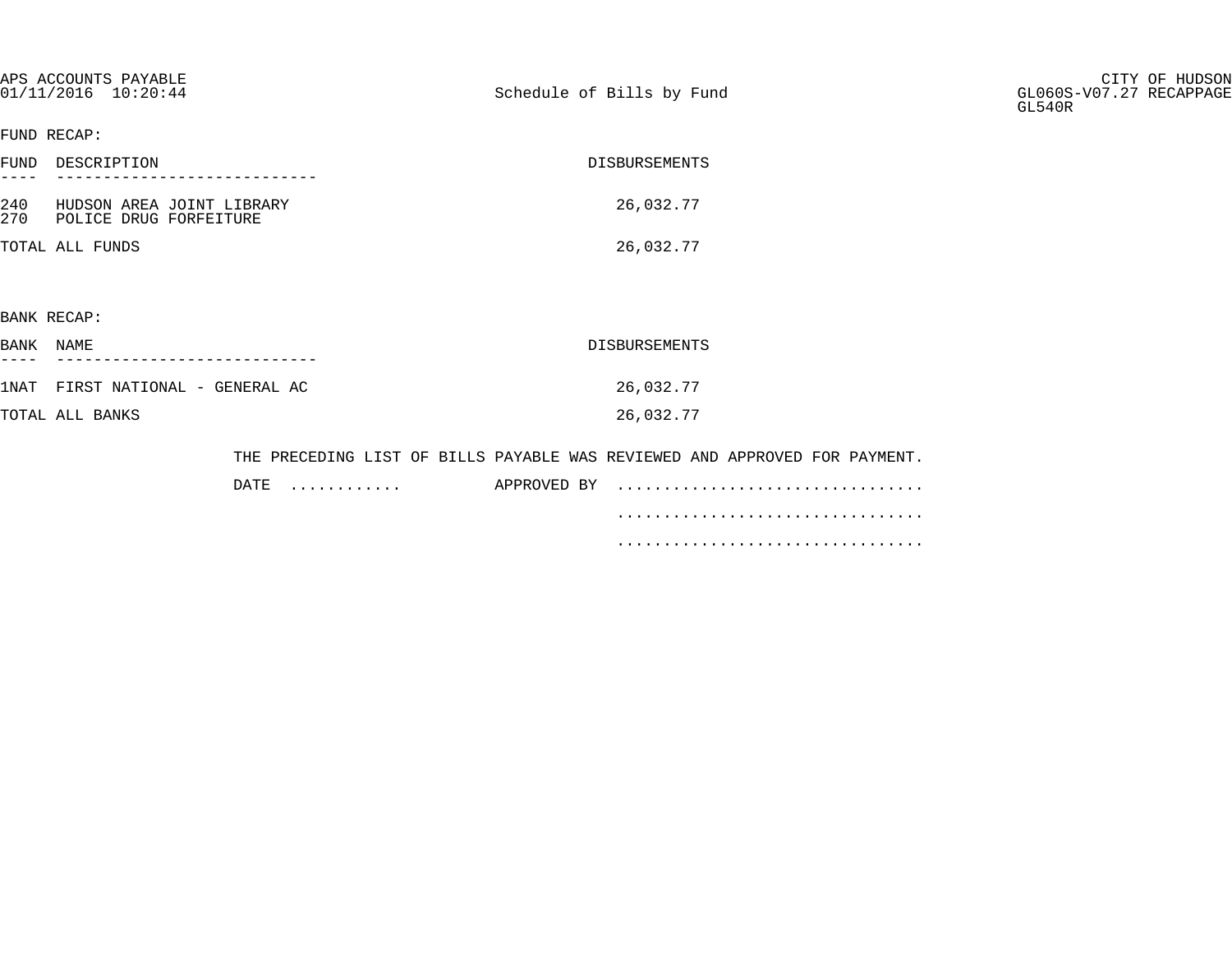| APS ACCOUNTS PAYABLE |                           |  |  |                                   | CITY OF HUDSON |
|----------------------|---------------------------|--|--|-----------------------------------|----------------|
| 01/11/2016 11:45:12  | Schedule of Bills by Fund |  |  | GL050S-V07.27 COVERPAGE<br>GL540R |                |

Report Selection:

RUN GROUP... 1119L2 COMMENT... 1/19 PAYMENTS #2

 DATA-JE-ID DATA COMMENT -------------- ------------------------

W-01192016-937 1/19 PAYMENTS #2

Run Instructions:

| Jobq Banner Copies Form Printer Hold Space LPI Lines CPI CP SP |  |  |  |              |  |  |
|----------------------------------------------------------------|--|--|--|--------------|--|--|
|                                                                |  |  |  | Y S 8 068 10 |  |  |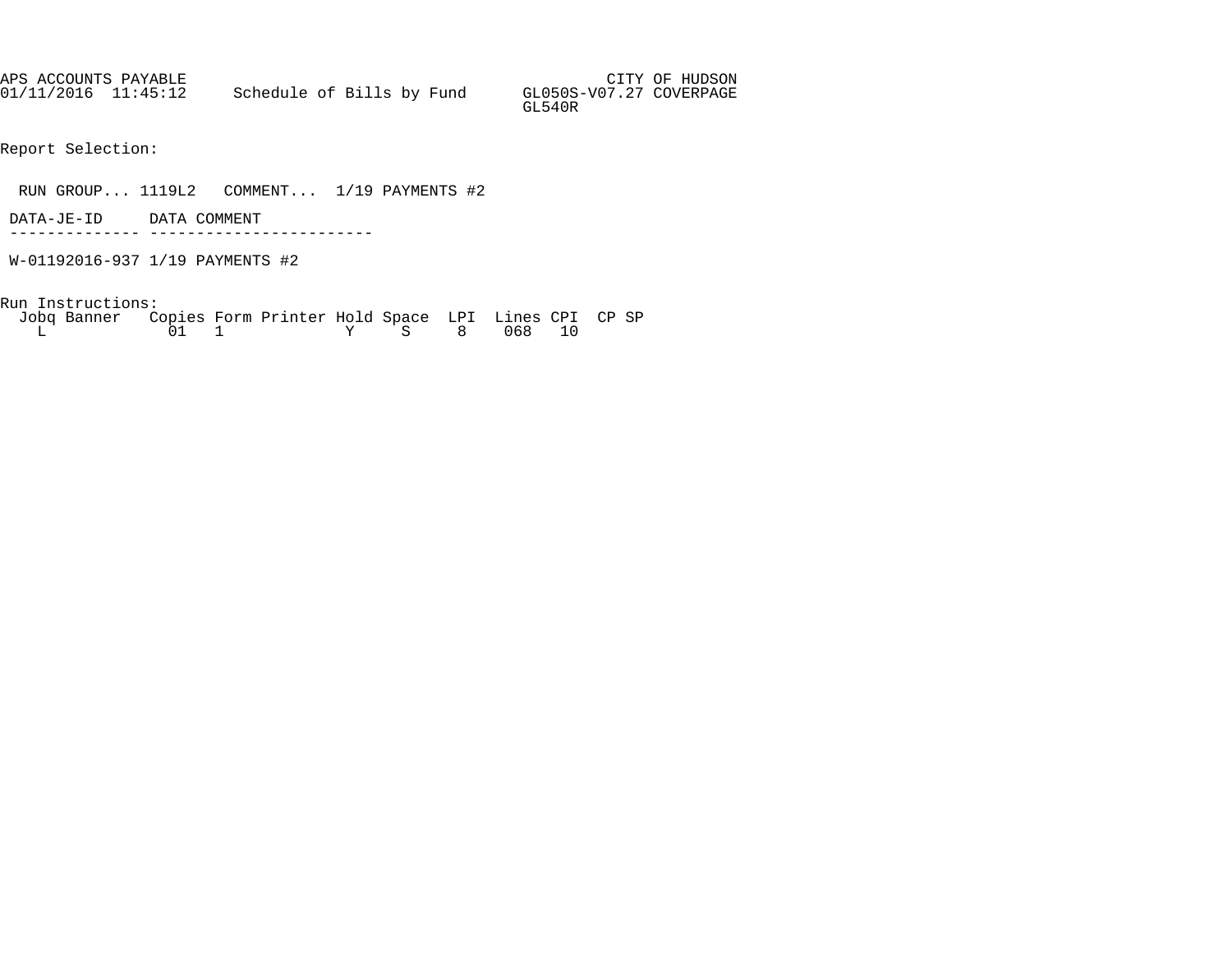| APS ACCOUNTS PAYABLE<br>01/11/2016 11:45:12 |                         | Schedule of Bills by Fund<br>BY FUND FOR $(A/P)$ |                                      |                                    | GL540R-V07.27 PAGE |     | CITY OF HUDSON                           |  |
|---------------------------------------------|-------------------------|--------------------------------------------------|--------------------------------------|------------------------------------|--------------------|-----|------------------------------------------|--|
| VENDOR NAME<br>DESCRIPTION                  | AMOUNT                  | ACCOUNT NAME                                     | FUND & ACCOUNT                       | CLAIM                              | INVOICE            | PO# | $F/P$ ID LINE                            |  |
| HUDSON AREA JOINT LIBRARY ***************   |                         |                                                  |                                      |                                    |                    |     |                                          |  |
| EO JOHNSON OFFICE TECHNO<br>I00270697       | 124.00                  | MAINTENANCE AGMT & LEASE 240.70.55111.298        |                                      | 207442 I00270697                   |                    |     | 033367 F 937 00001                       |  |
| ERICKSON/BRENDA<br>RETURNED LOST BOOK       | 13.00                   | <b>BOOKS</b>                                     | 240.70.55111.395                     | 207445 597780                      |                    |     | P 937 00002                              |  |
| HUDSON POSTMASTER<br>PRESORT MAIL PERMIT    | 225.00                  | POSTAGE                                          | 240.70.55111.311                     | 207444 PI 483 2016                 |                    |     | P 937 00003                              |  |
| MIDWEST TAPE<br>93522364<br>93522363        | 40.76<br>27.99<br>68.75 | AUDIO-VISUALS<br>AUDIO-VISUALS<br>*VENDOR TOTAL  | 240.70.55111.398<br>240.70.55111.398 | 207440 93522364<br>207441 93522363 |                    |     | 033429 F 937 00005<br>033431 F 937 00004 |  |
| HUDSON AREA JOINT LIBRARY                   | 430.75                  | ***************                                  |                                      |                                    |                    |     |                                          |  |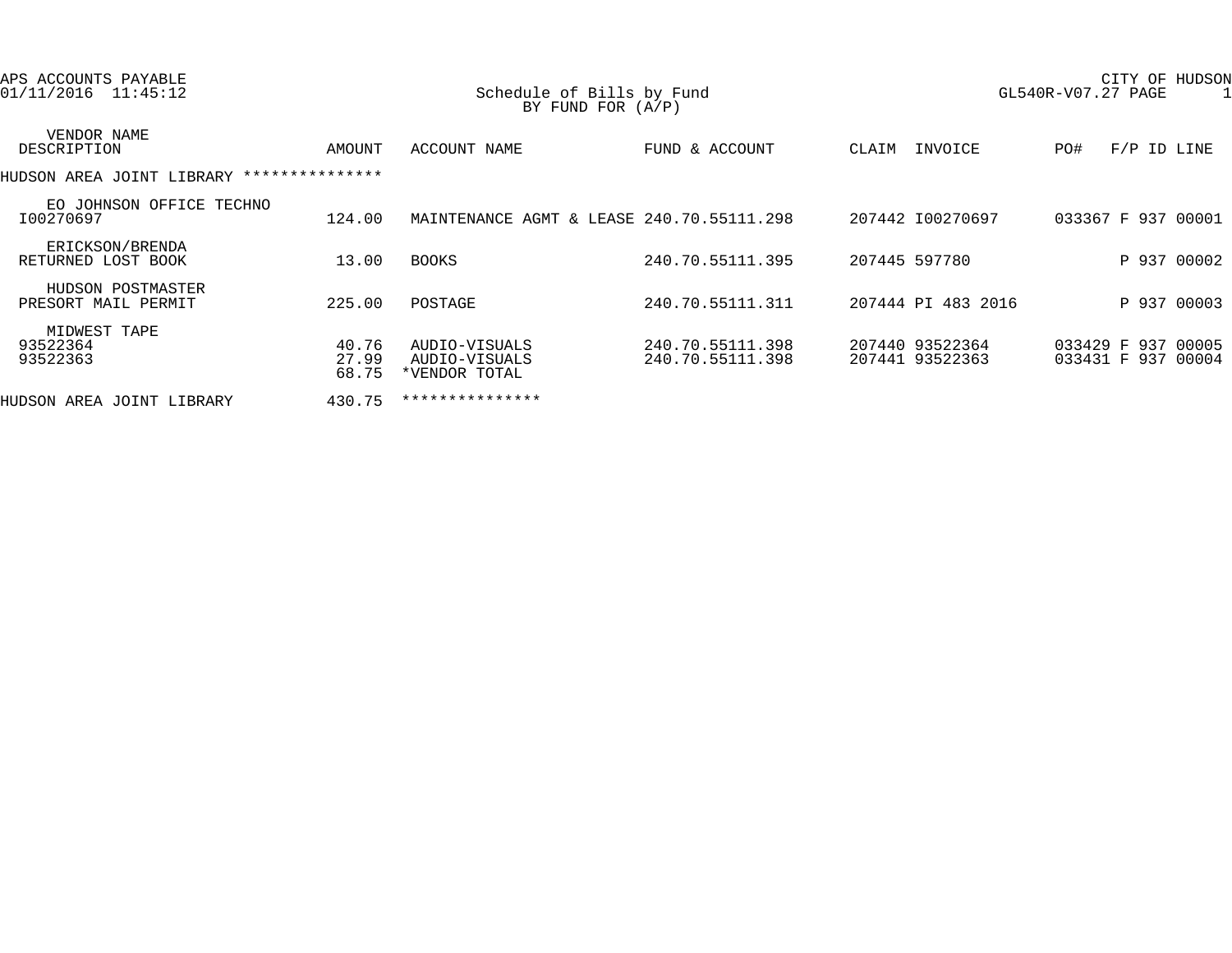APS ACCOUNTS PAYABLE CITY OF HUDSON

| VENDOR NAME<br>DESCRIPTION | AMOUNT | ACCOUNT NAME | FUND & ACCOUNT | CLAIM | INVOICE | PO# | F/P ID LINE |
|----------------------------|--------|--------------|----------------|-------|---------|-----|-------------|
| REPORT TOTALS:             | 430.75 |              |                |       |         |     |             |

RECORDS PRINTED - 000005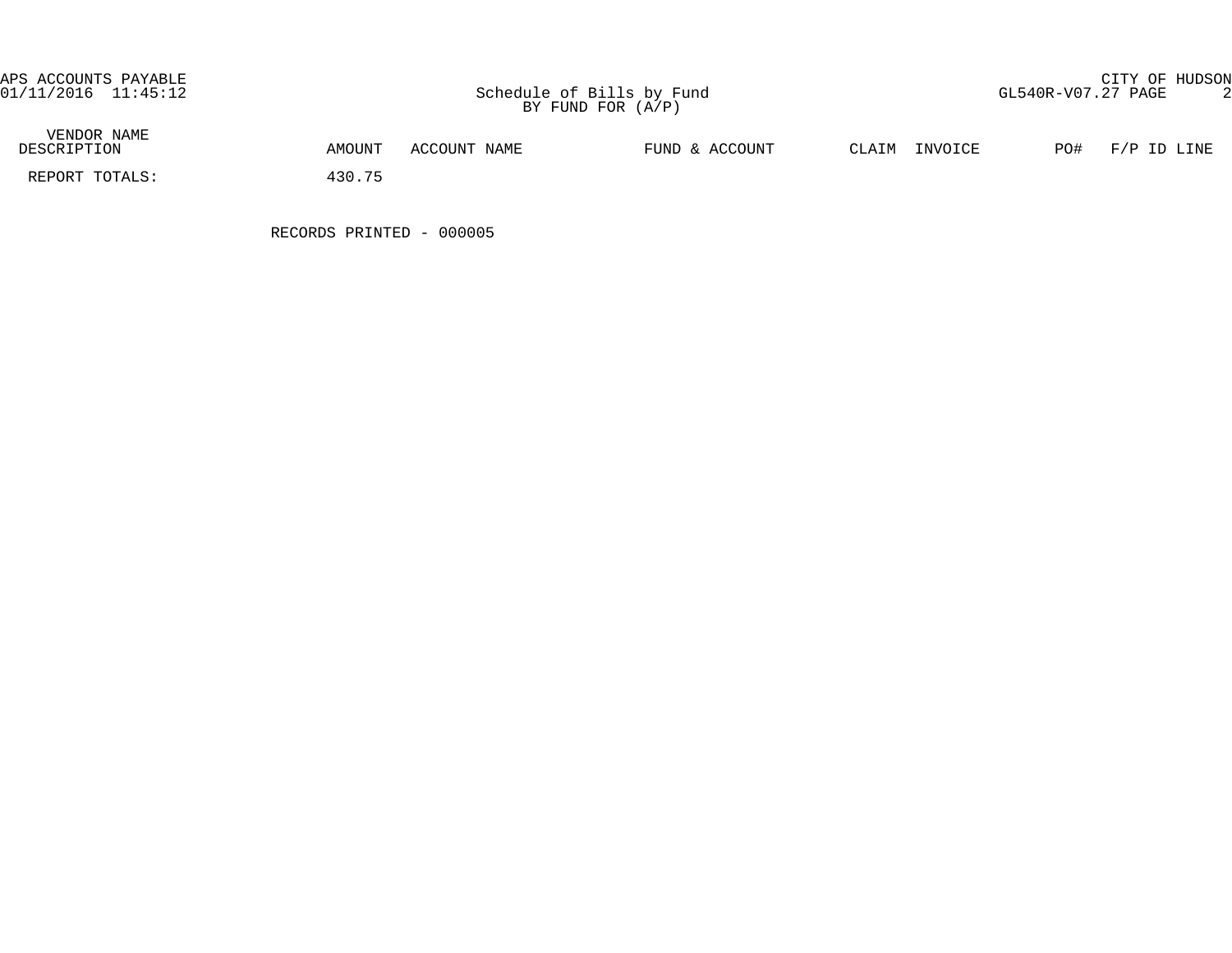| APS ACCOUNTS PAYABLE<br>01/11/2016 11:45:12 |                 | Schedule of Bills by Fund                                                  | CITY OF HUDSON<br>GL060S-V07.27 RECAPPAGE<br>GL540R |
|---------------------------------------------|-----------------|----------------------------------------------------------------------------|-----------------------------------------------------|
| FUND RECAP:                                 |                 |                                                                            |                                                     |
| FUND DESCRIPTION                            |                 | DISBURSEMENTS                                                              |                                                     |
| 240 HUDSON AREA JOINT LIBRARY               |                 | 430.75                                                                     |                                                     |
| TOTAL ALL FUNDS                             |                 | 430.75                                                                     |                                                     |
|                                             |                 |                                                                            |                                                     |
| BANK RECAP:                                 |                 |                                                                            |                                                     |
| BANK NAME                                   |                 | DISBURSEMENTS                                                              |                                                     |
| 1NAT FIRST NATIONAL - GENERAL AC            |                 | 430.75                                                                     |                                                     |
| TOTAL ALL BANKS                             |                 | 430.75                                                                     |                                                     |
|                                             |                 | THE PRECEDING LIST OF BILLS PAYABLE WAS REVIEWED AND APPROVED FOR PAYMENT. |                                                     |
|                                             | $\texttt{DATE}$ | APPROVED BY                                                                |                                                     |

.................................

.................................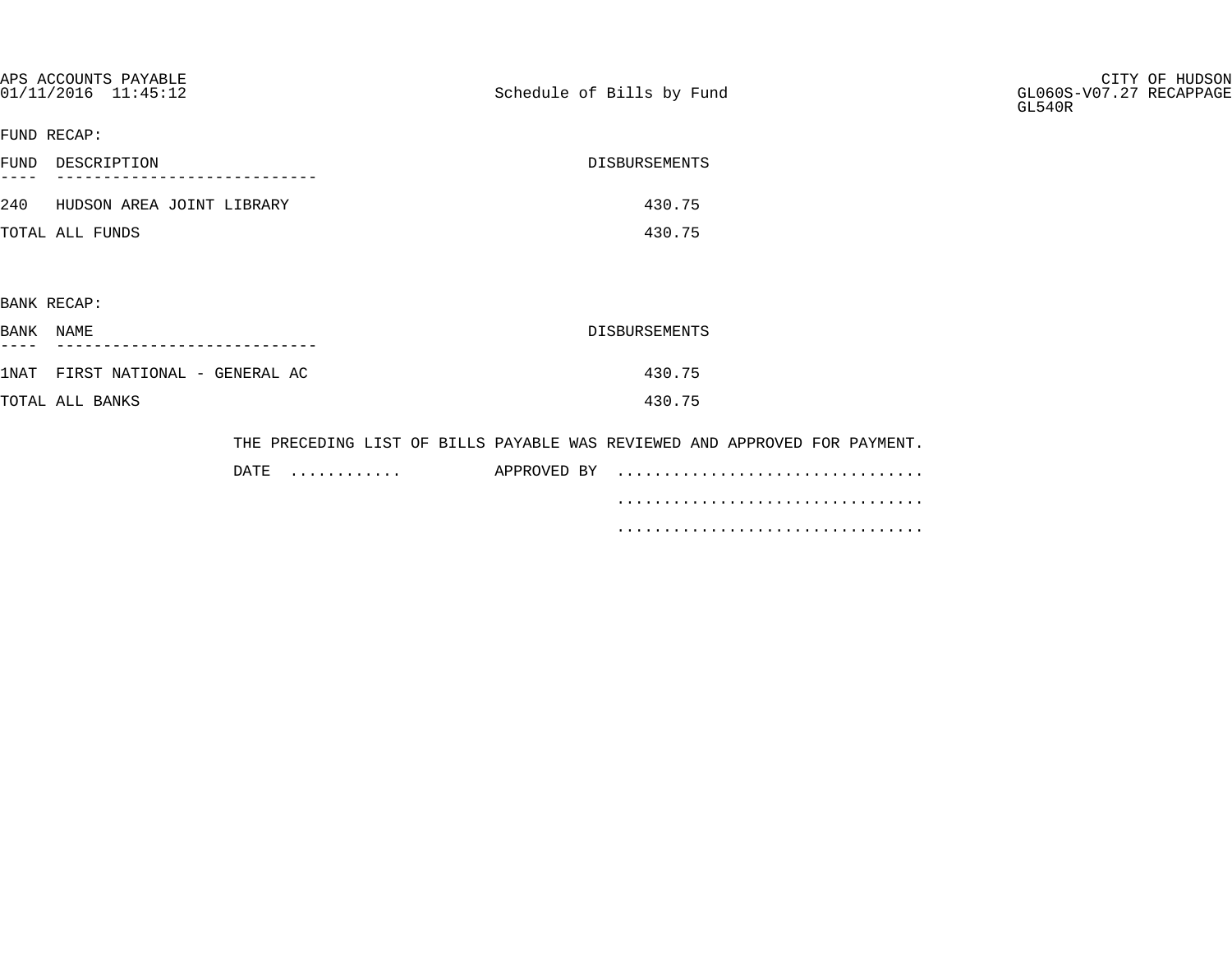| APS ACCOUNTS PAYABLE |                           |  |  |                                   | CITY OF HUDSON |
|----------------------|---------------------------|--|--|-----------------------------------|----------------|
| 12/17/2015 11:16:07  | Schedule of Bills by Fund |  |  | GL050S-V07.27 COVERPAGE<br>GL540R |                |

Report Selection:

RUN GROUP... 1221LI COMMENT... 12/21 HRA QTRLY, ANNUIT

- DATA-JE-ID DATA COMMENT -------------- ------------------------
- W-12212015-825 12/21 HRA QTRLY, ANNUIT

| Jobq Banner Copies Form Printer Hold Space LPI Lines CPI CP SP |  |  |  |              |  |  |
|----------------------------------------------------------------|--|--|--|--------------|--|--|
|                                                                |  |  |  | Y S 8 068 10 |  |  |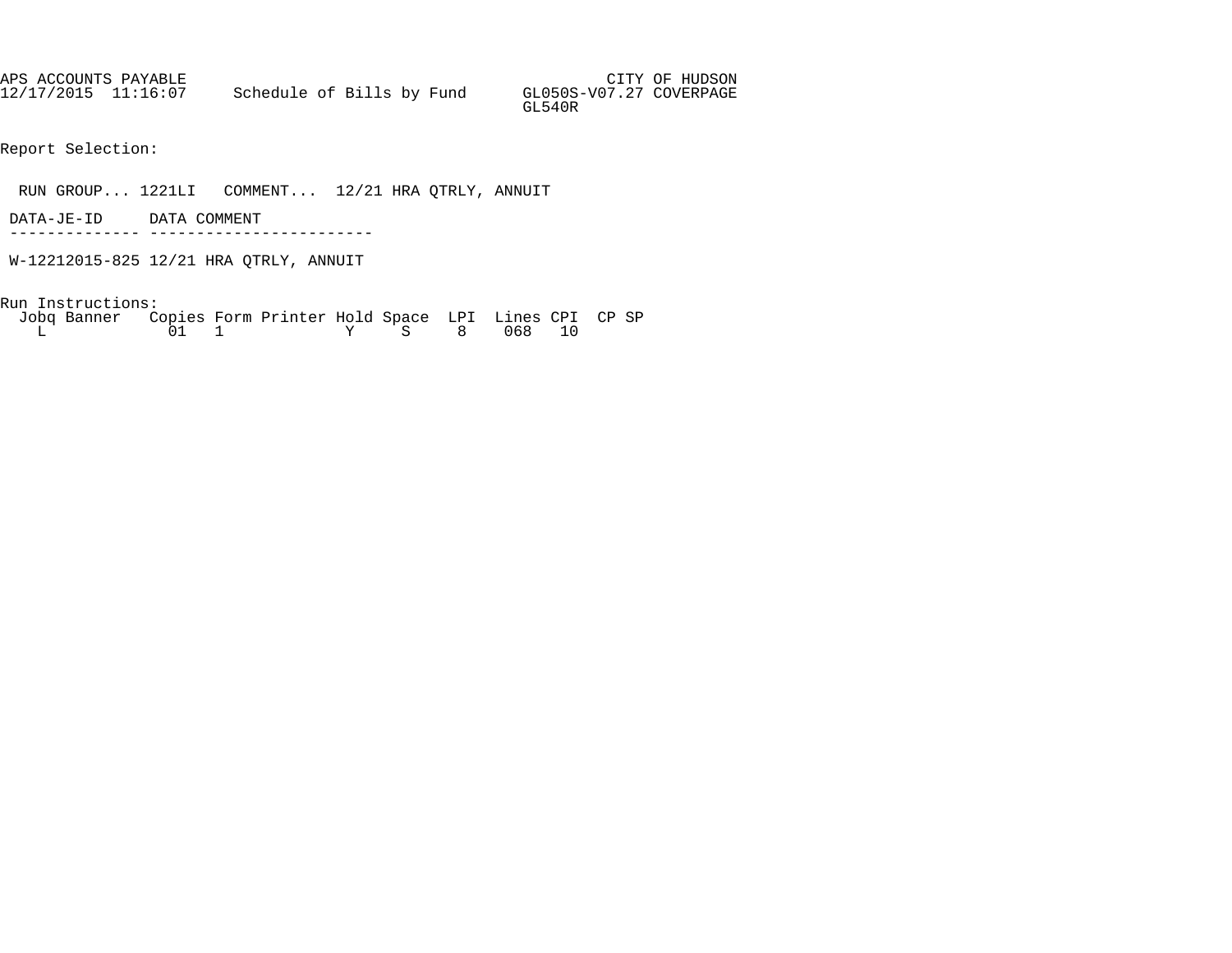| APS ACCOUNTS PAYABLE<br>12/17/2015 11:16:07               |                            | Schedule of Bills by Fund<br>BY FUND FOR $(A/P)$      |                                      |                                | CITY OF HUDSON<br>GL540R-V07.27 PAGE |
|-----------------------------------------------------------|----------------------------|-------------------------------------------------------|--------------------------------------|--------------------------------|--------------------------------------|
| VENDOR NAME<br>DESCRIPTION                                | AMOUNT                     | ACCOUNT NAME                                          | FUND & ACCOUNT                       | INVOICE<br>CLAIM               | $F/P$ ID LINE<br>PO#                 |
| HUDSON AREA JOINT LIBRARY                                 | ***************            |                                                       |                                      |                                |                                      |
| DONALDSON/LINDA<br>ANNUITANT HLT-JAN<br>ANNUITANT HLT-JAN | 116.87<br>137.06<br>253.93 | HEALTH INSURANCE<br>HEALTH INSURANCE<br>*VENDOR TOTAL | 240.70.55111.154<br>240.70.55111.154 | 206811 1/2016<br>206811 1/2016 | P 825 00001<br>P 825 00002           |
| MIDAMERICA ADMINISTRATIV<br>3RD OTR HRA ADM FEES          | 15.00                      | HEALTH INSURANCE                                      | 240.70.55111.154                     | 206867 5907                    | P 825 00003                          |
| HUDSON AREA JOINT LIBRARY                                 | 268.93                     | ***************                                       |                                      |                                |                                      |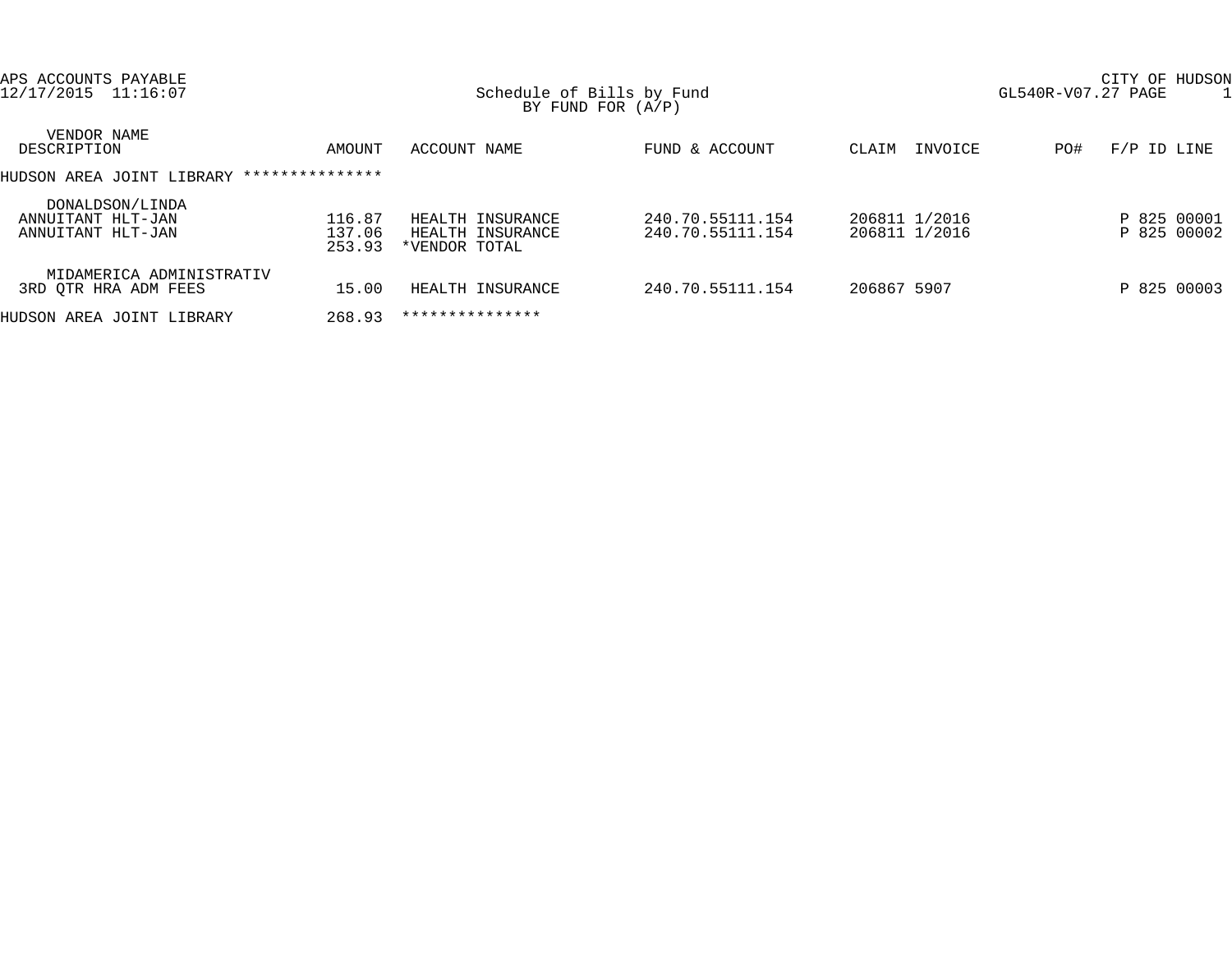| VENDOR NAME<br>DESCRIPTION | AMOUNT | ACCOUNT NAME | FUND & ACCOUNT | $\gamma$ T.ATM | INVOICE | PO# | F/P ID LINE |
|----------------------------|--------|--------------|----------------|----------------|---------|-----|-------------|
| REPORT TOTALS:             | 268.93 |              |                |                |         |     |             |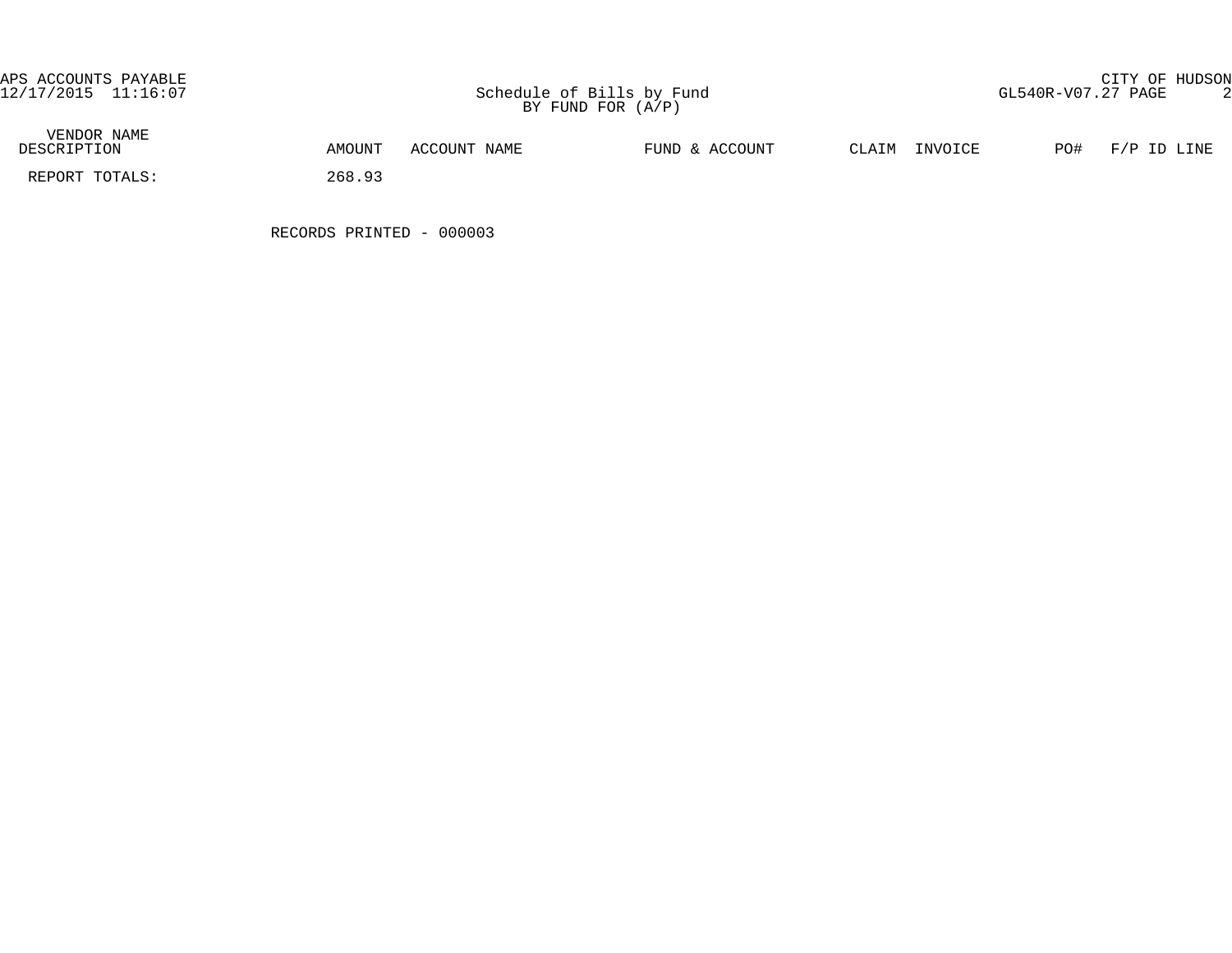| APS ACCOUNTS PAYABLE<br>12/17/2015 11:16:07 |           | Schedule of Bills by Fund |                                                                            | CITY OF HUDSON<br>GL060S-V07.27 RECAPPAGE<br>GL540R |
|---------------------------------------------|-----------|---------------------------|----------------------------------------------------------------------------|-----------------------------------------------------|
| FUND RECAP:                                 |           |                           |                                                                            |                                                     |
| FUND DESCRIPTION<br>$---$                   |           |                           | DISBURSEMENTS                                                              |                                                     |
| 240 HUDSON AREA JOINT LIBRARY               |           |                           | 268.93                                                                     |                                                     |
| TOTAL ALL FUNDS                             |           |                           | 268.93                                                                     |                                                     |
|                                             |           |                           |                                                                            |                                                     |
| BANK RECAP:                                 |           |                           |                                                                            |                                                     |
| BANK NAME                                   |           |                           | DISBURSEMENTS                                                              |                                                     |
| 1NAT FIRST NATIONAL - GENERAL AC            |           |                           | 268.93                                                                     |                                                     |
| TOTAL ALL BANKS                             |           |                           | 268.93                                                                     |                                                     |
|                                             |           |                           | THE PRECEDING LIST OF BILLS PAYABLE WAS REVIEWED AND APPROVED FOR PAYMENT. |                                                     |
|                                             | DATE<br>. | APPROVED BY               |                                                                            |                                                     |

.................................

.................................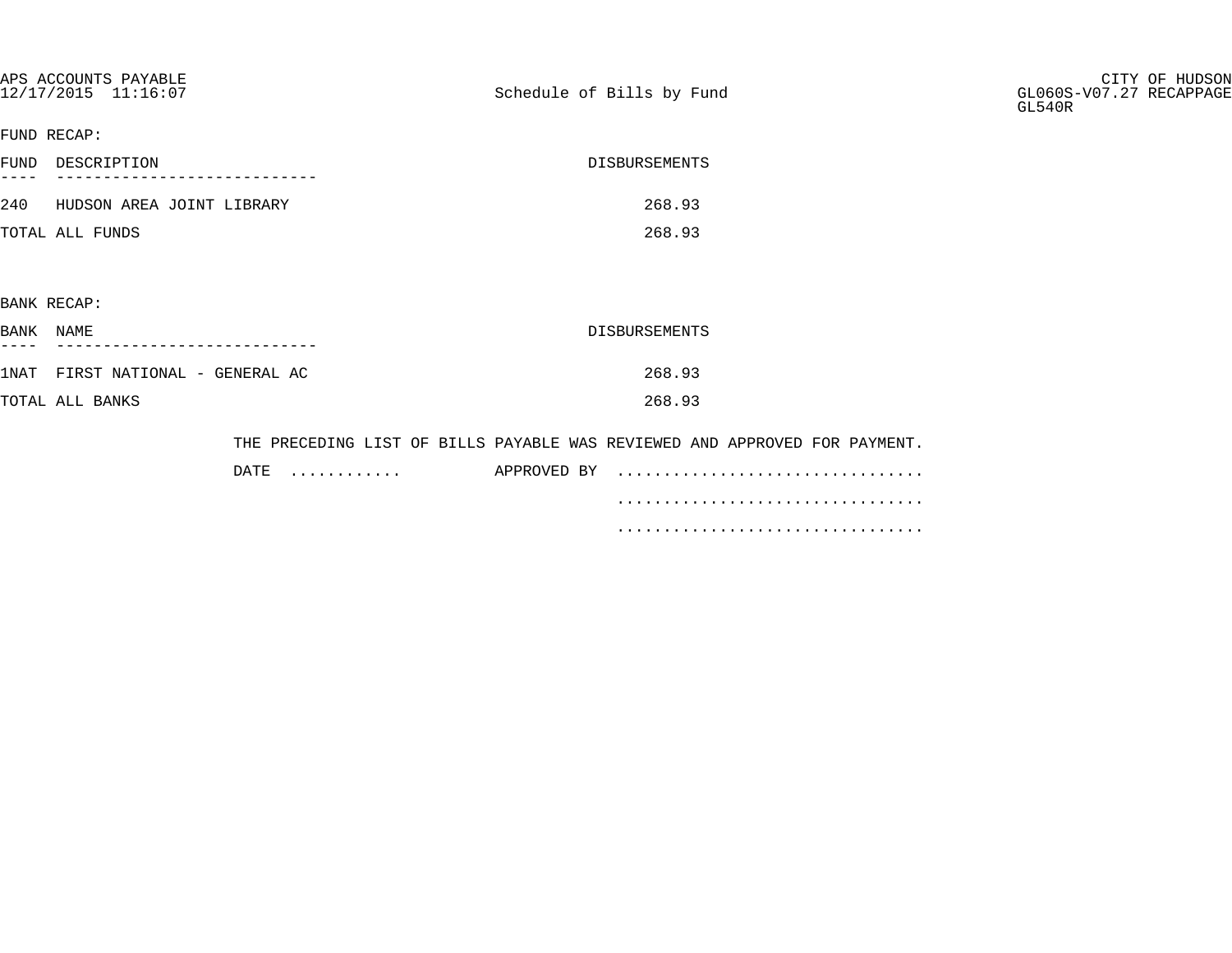APS ACCOUNTS PAYABLE AND SUMMAN SERVICES OF HUDSON AND SUMMAN SERVICES OF HUDSON 01/05/2016 10:50:40 Schedule of Bills by Fund GL050S-V07.27 COVERPAGE GL540R

Report Selection:

RUN GROUP... 105LIB COMMENT... 1/5 AT&T PAYMENT

 DATA-JE-ID DATA COMMENT -------------- ------------------------

W-01052016-885 1/5 AT&T PAYMENT

Run Instructions:

 Jobq Banner Copies Form Printer Hold Space LPI Lines CPI CP SP  $\begin{array}{ccccccc} \tilde{0}1 & 1 & \quad & \quad \text{Y} & \text{S} & 8 & 068 & 10 \end{array}$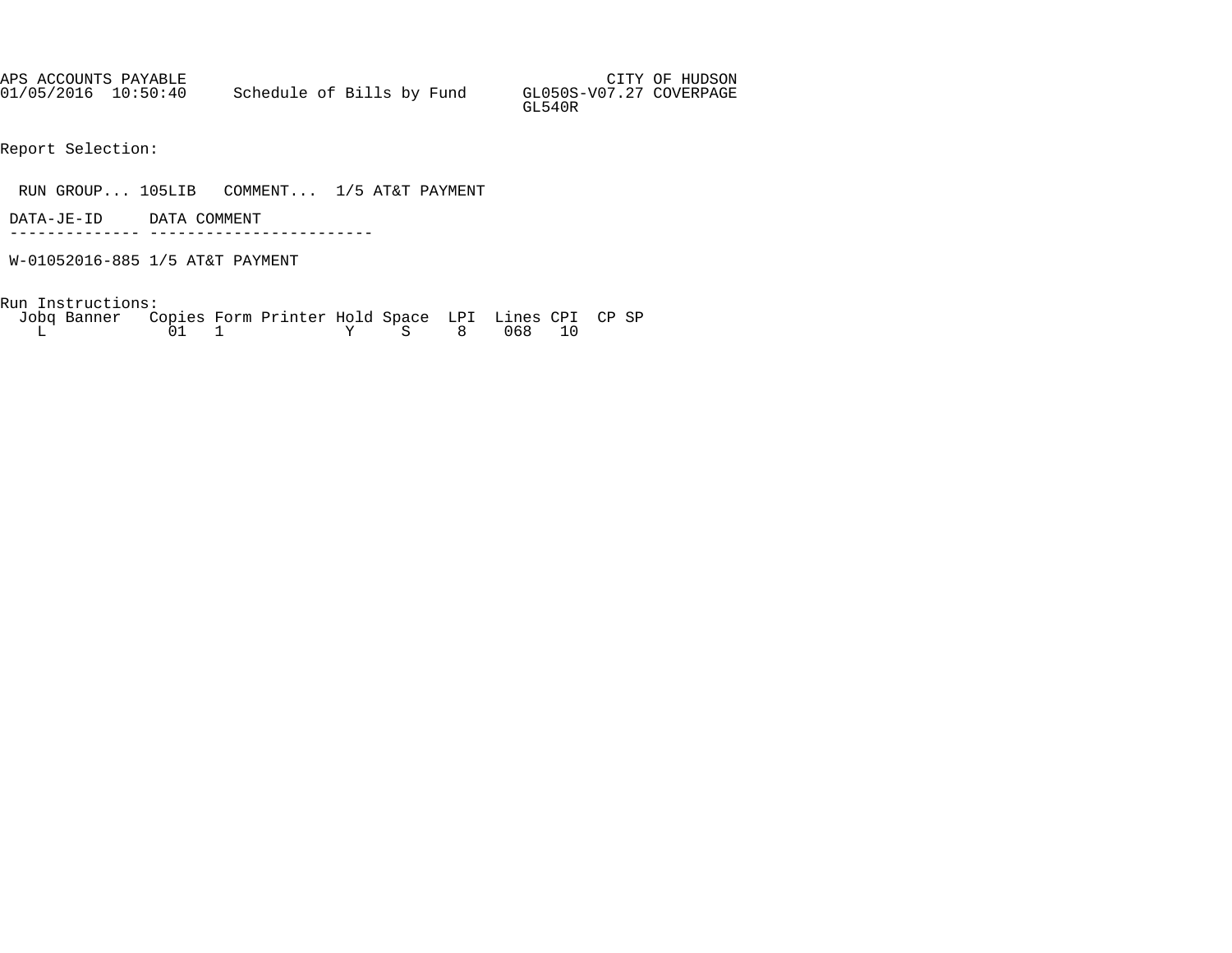| APS ACCOUNTS PAYABLE<br>$01/05/2016$ 10:50:40 |                         | Schedule of Bills by Fund<br>BY FUND FOR $(A/P)$ |                                      | CITY OF HUDSON<br>GL540R-V07.27 PAGE |                                                |     |                            |
|-----------------------------------------------|-------------------------|--------------------------------------------------|--------------------------------------|--------------------------------------|------------------------------------------------|-----|----------------------------|
| VENDOR NAME<br>DESCRIPTION                    | AMOUNT                  | ACCOUNT NAME                                     | FUND & ACCOUNT                       | CLAIM                                | INVOICE                                        | PO# | $F/P$ ID LINE              |
| HUDSON AREA JOINT LIBRARY                     | ***************         |                                                  |                                      |                                      |                                                |     |                            |
| AT&T<br>SVC 12-16/1-15<br>SVC 12-16/1-15      | 21.40<br>21.40<br>42.80 | TELEPHONE<br>TELEPHONE<br>*VENDOR TOTAL          | 240.70.55111.225<br>240.70.55111.225 |                                      | 207161 715Z0800431215<br>207161 715Z0800431215 |     | P 885 00001<br>P 885 00002 |
| HUDSON AREA JOINT LIBRARY                     | 42.80                   | ***************                                  |                                      |                                      |                                                |     |                            |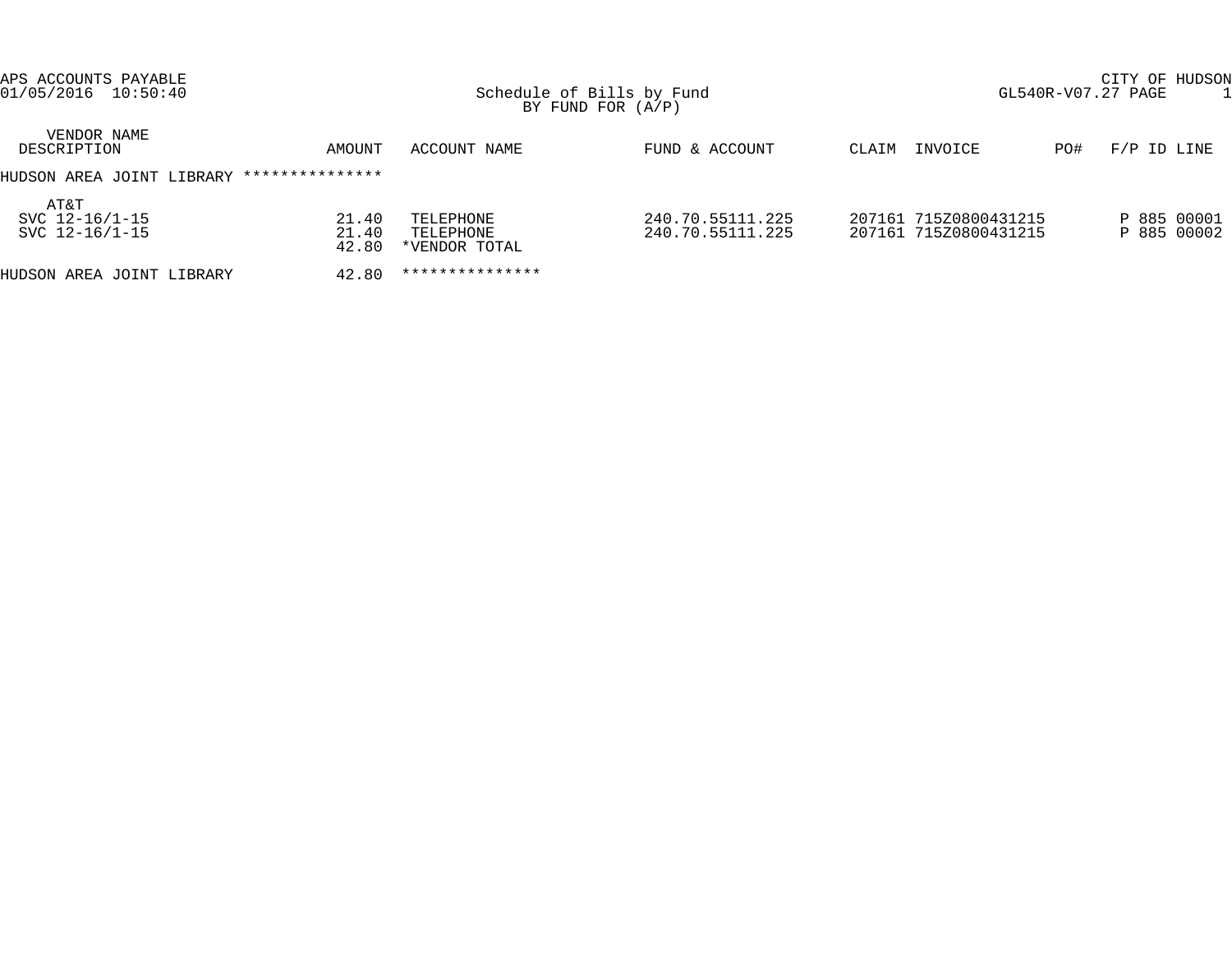| VENDOR NAME<br>DESCRIPTION | AMOUNT | ACCOUNT NAME | FUND & ACCOUNT | CLAIM<br>INVOICE | PO# | F/P ID LINE |
|----------------------------|--------|--------------|----------------|------------------|-----|-------------|
| REPORT TOTALS:             | 42.80  |              |                |                  |     |             |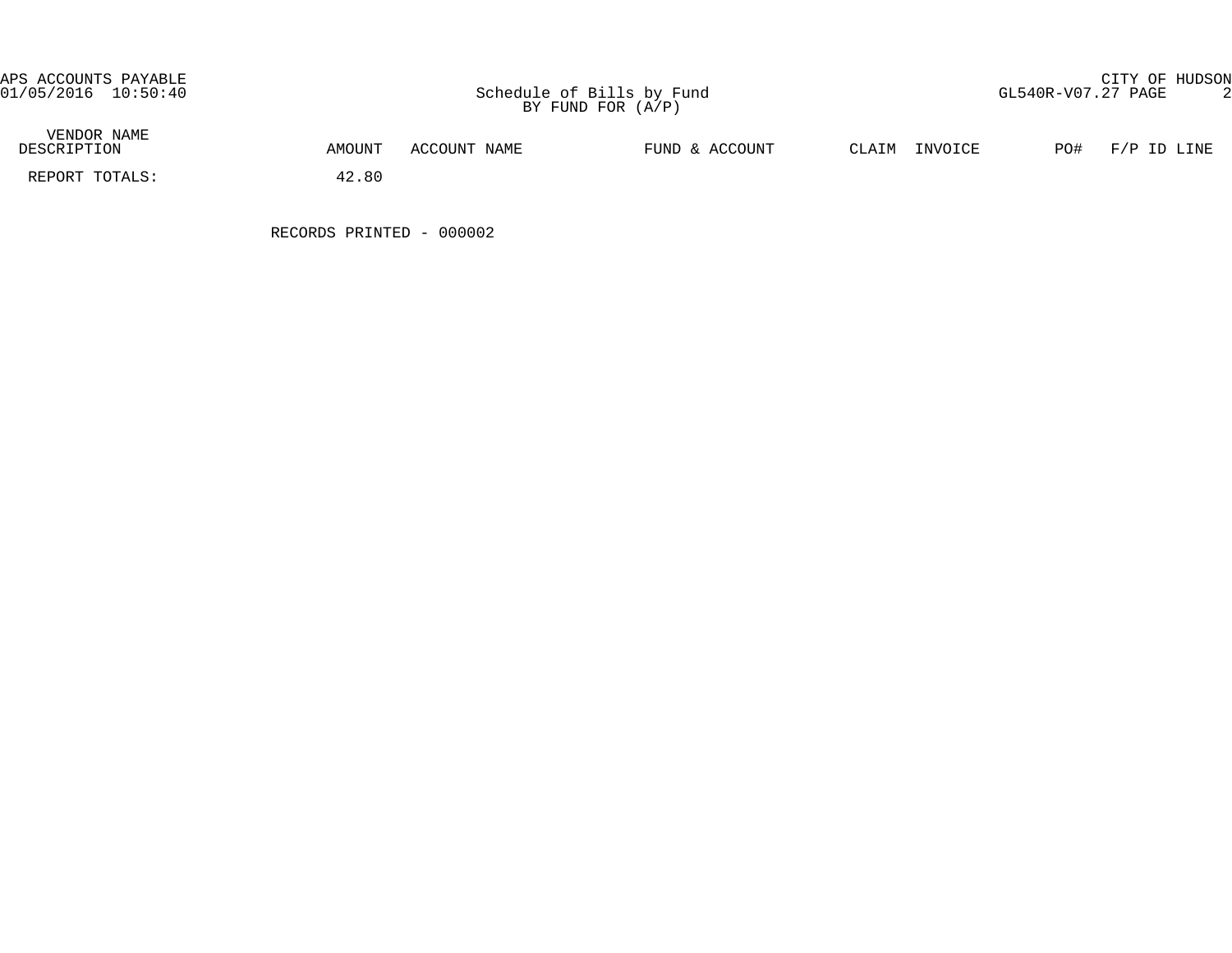| APS ACCOUNTS PAYABLE<br>$01/05/2016$ $10:50:40$ |           | Schedule of Bills by Fund |                                                                            | CITY OF HUDSON<br>GL060S-V07.27 RECAPPAGE<br>GL540R |
|-------------------------------------------------|-----------|---------------------------|----------------------------------------------------------------------------|-----------------------------------------------------|
| FUND RECAP:                                     |           |                           |                                                                            |                                                     |
| FUND DESCRIPTION                                |           | DISBURSEMENTS             |                                                                            |                                                     |
| 240 HUDSON AREA JOINT LIBRARY                   |           |                           | 42.80                                                                      |                                                     |
| TOTAL ALL FUNDS                                 |           |                           | 42.80                                                                      |                                                     |
|                                                 |           |                           |                                                                            |                                                     |
| BANK RECAP:                                     |           |                           |                                                                            |                                                     |
| BANK NAME                                       |           | DISBURSEMENTS             |                                                                            |                                                     |
| 1NAT FIRST NATIONAL - GENERAL AC                |           |                           | 42.80                                                                      |                                                     |
| TOTAL ALL BANKS                                 |           |                           | 42.80                                                                      |                                                     |
|                                                 |           |                           | THE PRECEDING LIST OF BILLS PAYABLE WAS REVIEWED AND APPROVED FOR PAYMENT. |                                                     |
|                                                 | DATE<br>. | APPROVED BY               |                                                                            |                                                     |
|                                                 |           |                           |                                                                            |                                                     |

 ................................. .................................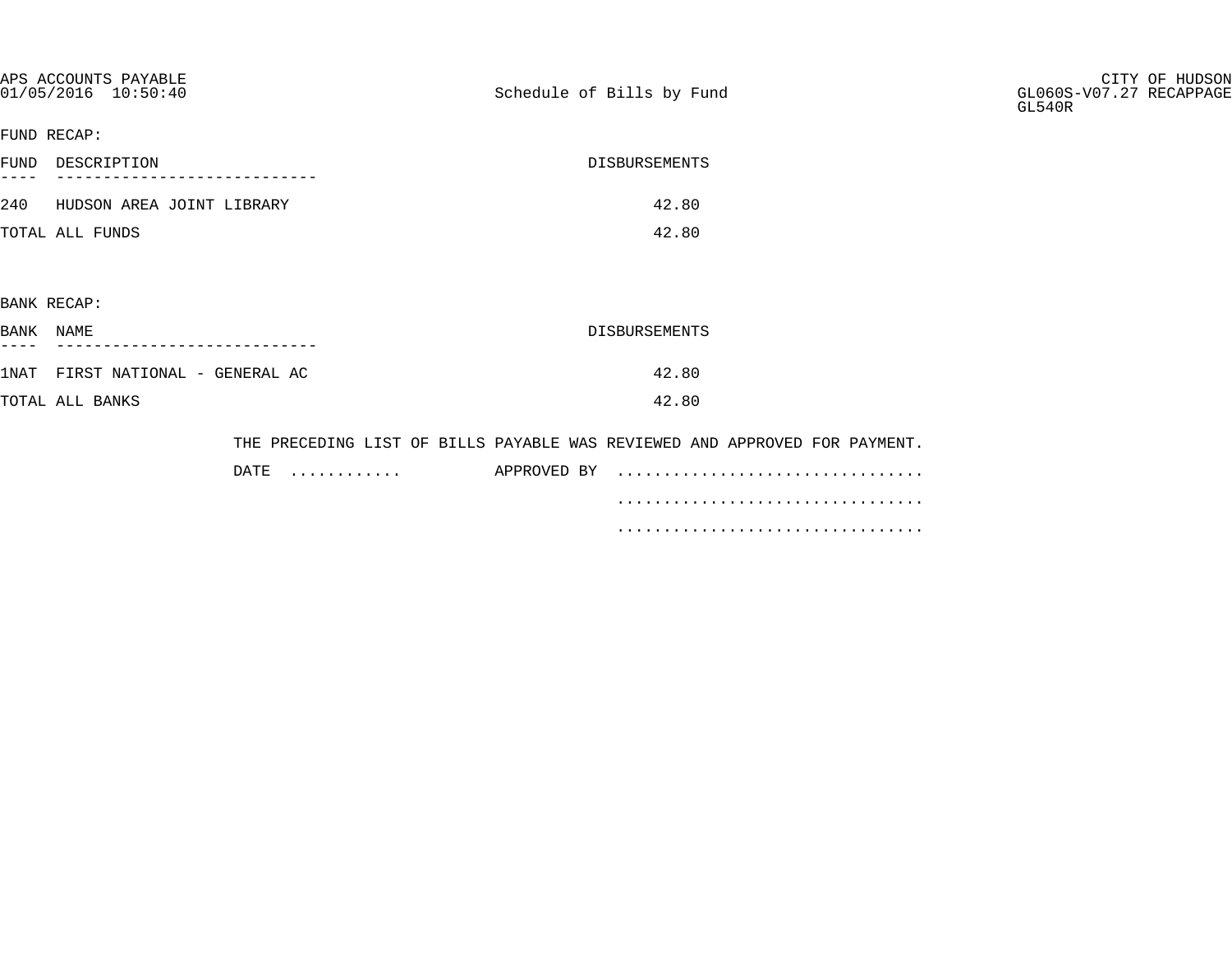APS ACCOUNTS PAYABLE AND SUMMAN SERVICES OF HUDSON AND SUMMAN SERVICES OF HUDSON 12/30/2015 14:12:44 Schedule of Bills by Fund GL050S-V07.27 COVERPAGE GL540R

Report Selection:

RUN GROUP... 1230LI COMMENT... 12/30 CENTURYLINK

 DATA-JE-ID DATA COMMENT -------------- ------------------------

W-12302015-873 12/30 CENTURYLINK

| Jobg Banner Copies Form Printer Hold Space LPI Lines CPI CP SP |  |  |              |  |  |  |
|----------------------------------------------------------------|--|--|--------------|--|--|--|
|                                                                |  |  | Y S 8 068 10 |  |  |  |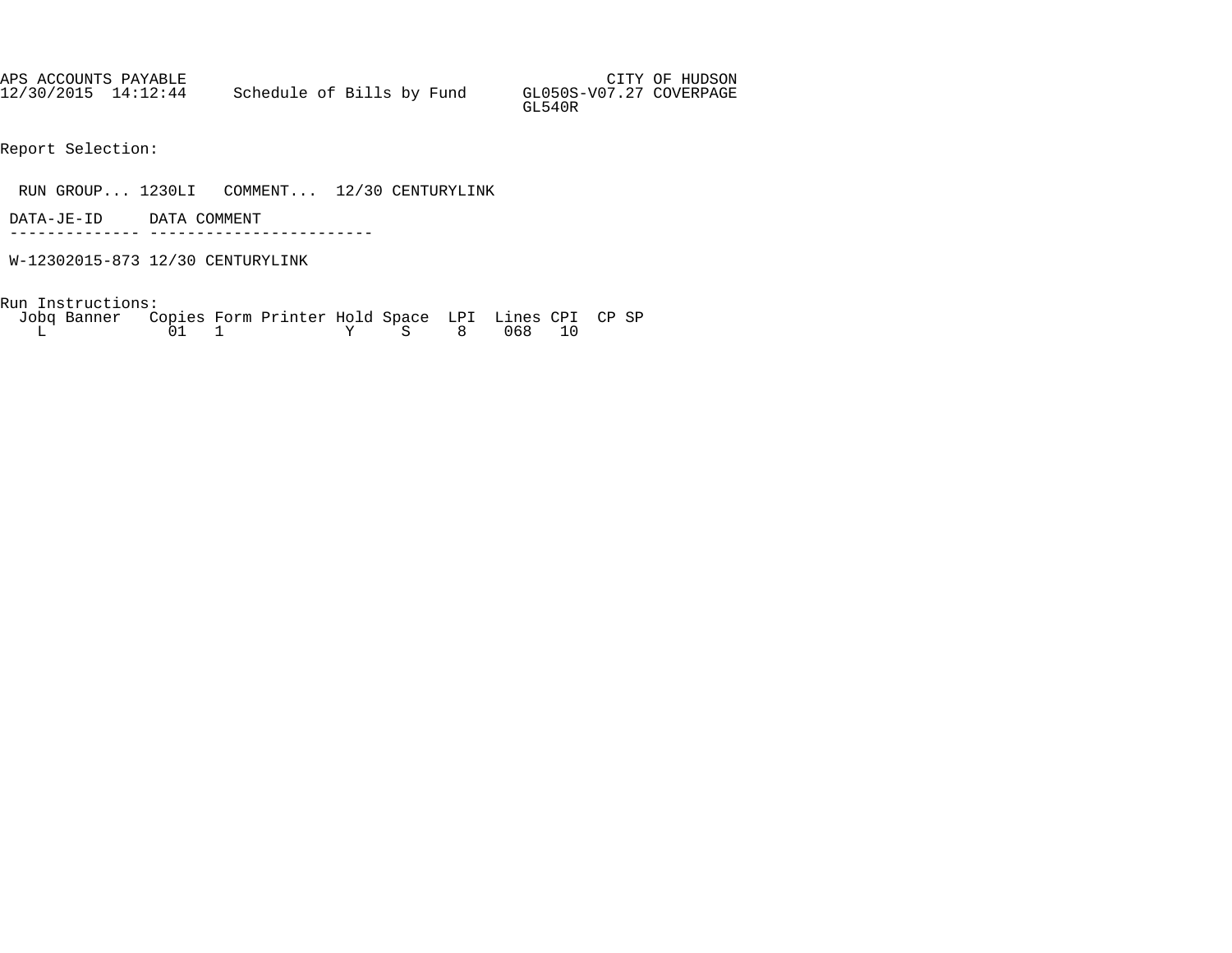| APS ACCOUNTS PAYABLE<br>12/30/2015 14:12:44 |                        |                                         | Schedule of Bills by Fund<br>BY FUND FOR $(A/P)$ |                                        | CITY OF HUDSON<br>GL540R-V07.27 PAGE     |  |  |
|---------------------------------------------|------------------------|-----------------------------------------|--------------------------------------------------|----------------------------------------|------------------------------------------|--|--|
| VENDOR NAME<br>DESCRIPTION                  | AMOUNT                 | ACCOUNT NAME                            | FUND & ACCOUNT                                   | INVOICE<br>CLAIM                       | $F/P$ ID LINE<br>PO#                     |  |  |
| HUDSON AREA JOINT LIBRARY                   | ***************        |                                         |                                                  |                                        |                                          |  |  |
| CENTURYLINK<br>1357943037<br>1359621043     | 16.23<br>5.16<br>21.39 | TELEPHONE<br>TELEPHONE<br>*VENDOR TOTAL | 240.70.55111.225<br>240.70.55111.225             | 206997 1357943037<br>207015 1359621043 | 033162 F 873 00001<br>033317 F 873 00002 |  |  |
| HUDSON AREA JOINT LIBRARY                   | 21.39                  | ***************                         |                                                  |                                        |                                          |  |  |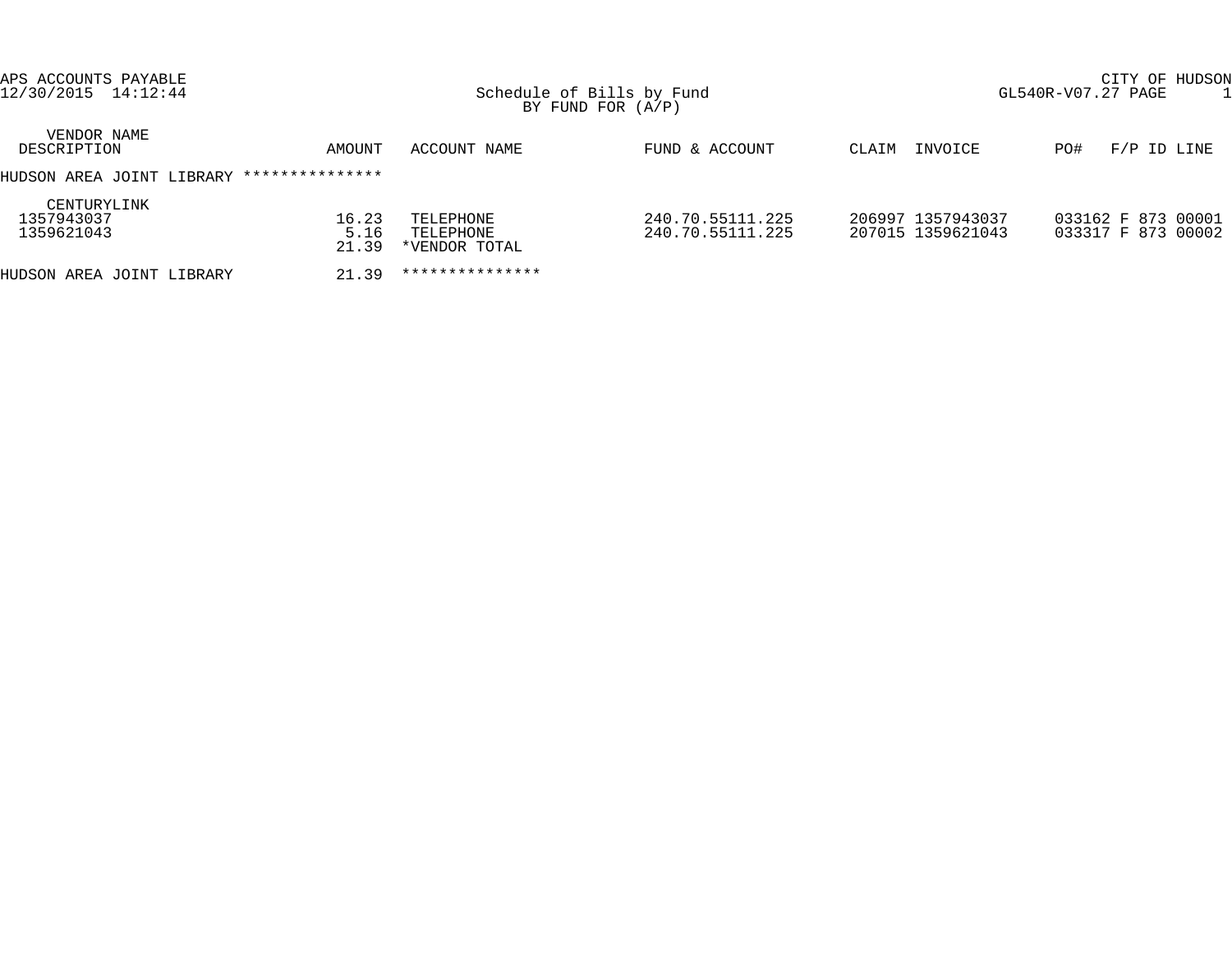| VENDOR NAME<br>DESCRIPTION | AMOUNT      | ACCOUNT NAME | FUND & ACCOUNT | CLAIM<br>INVOICE | PO#<br>F/P ID LINE |
|----------------------------|-------------|--------------|----------------|------------------|--------------------|
| REPORT TOTALS:             | 2 Q<br>ົາ 1 |              |                |                  |                    |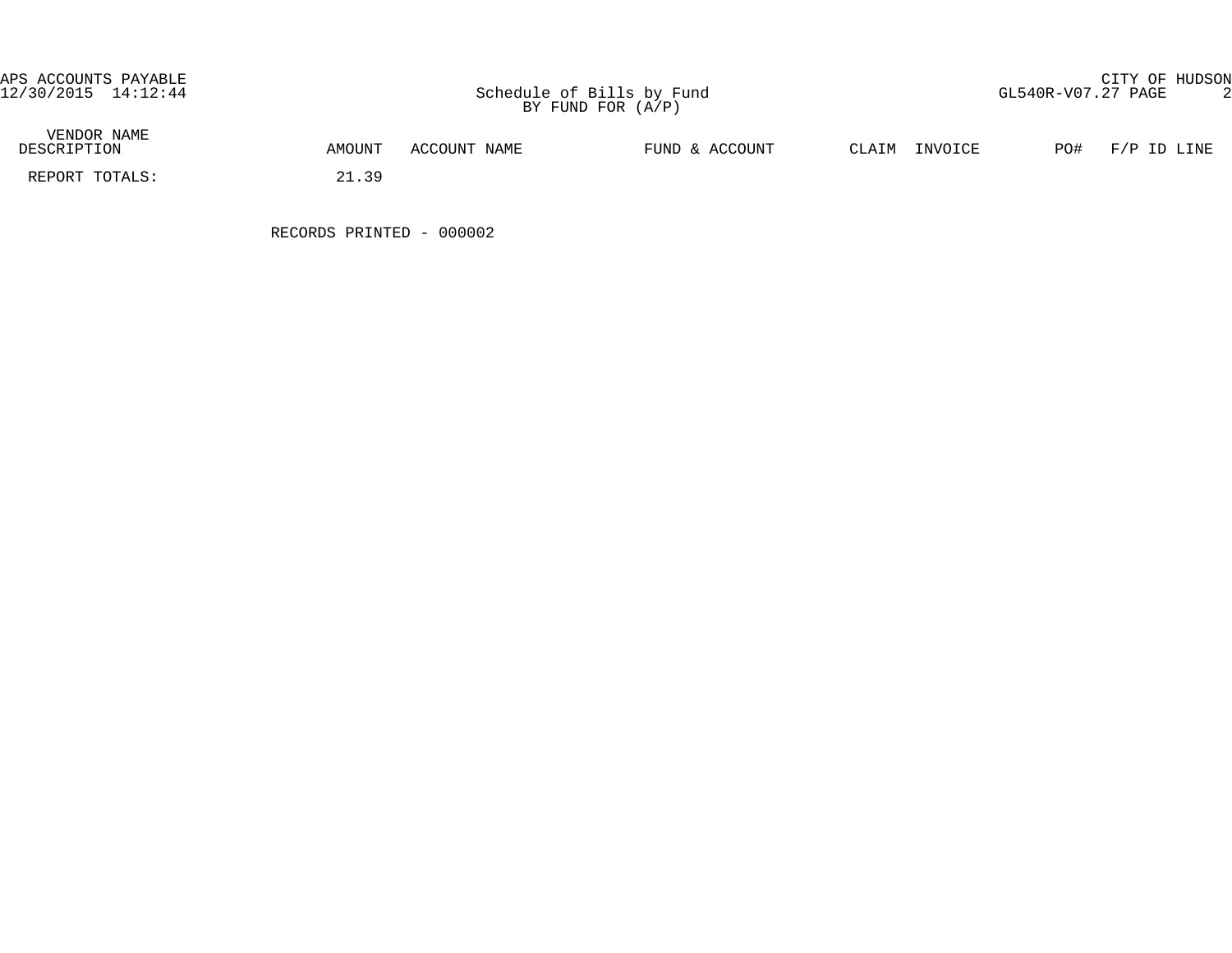| APS ACCOUNTS PAYABLE<br>12/30/2015 14:12:44 | Schedule of Bills by Fund                                                  | CITY OF HUDSON<br>GL060S-V07.27 RECAPPAGE<br>GL540R |
|---------------------------------------------|----------------------------------------------------------------------------|-----------------------------------------------------|
| FUND RECAP:                                 |                                                                            |                                                     |
| FUND DESCRIPTION                            | <b>DISBURSEMENTS</b>                                                       |                                                     |
| 240 HUDSON AREA JOINT LIBRARY               | 21.39                                                                      |                                                     |
| TOTAL ALL FUNDS                             | 21.39                                                                      |                                                     |
|                                             |                                                                            |                                                     |
| BANK RECAP:                                 |                                                                            |                                                     |
| BANK NAME                                   | DISBURSEMENTS                                                              |                                                     |
| 1NAT FIRST NATIONAL - GENERAL AC            | 21.39                                                                      |                                                     |
| TOTAL ALL BANKS                             | 21.39                                                                      |                                                     |
|                                             | THE PRECEDING LIST OF BILLS PAYABLE WAS REVIEWED AND APPROVED FOR PAYMENT. |                                                     |
| DATE<br>.                                   |                                                                            |                                                     |
|                                             |                                                                            |                                                     |

.................................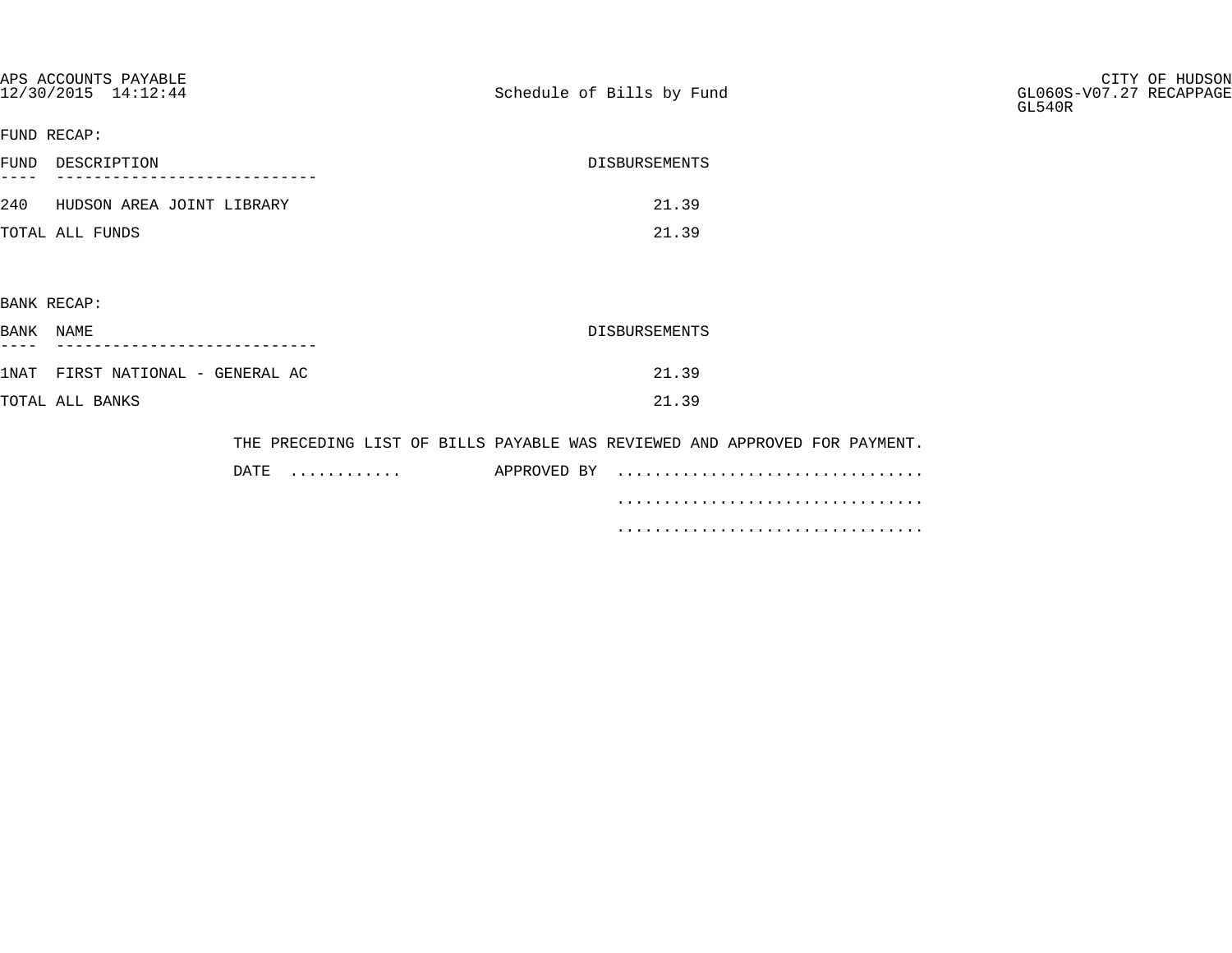APS ACCOUNTS PAYABLE AND SUMMAN SERVICES OF HUDSON AND SUMMAN SERVICES OF HUDSON 12/29/2015 13:14:36 Schedule of Bills by Fund GL050S-V07.27 COVERPAGE GL540R

Report Selection:

RUN GROUP... 1229LI COMMENT... 12/29 CREDIT CRD SLS TAX

 DATA-JE-ID DATA COMMENT -------------- ------------------------

W-12292015-840 12/29 CREDIT CRD SLS TAX

| Jobq Banner Copies Form Printer Hold Space LPI Lines CPI CP SP |  |  |  |              |  |  |
|----------------------------------------------------------------|--|--|--|--------------|--|--|
|                                                                |  |  |  | Y S 8 068 10 |  |  |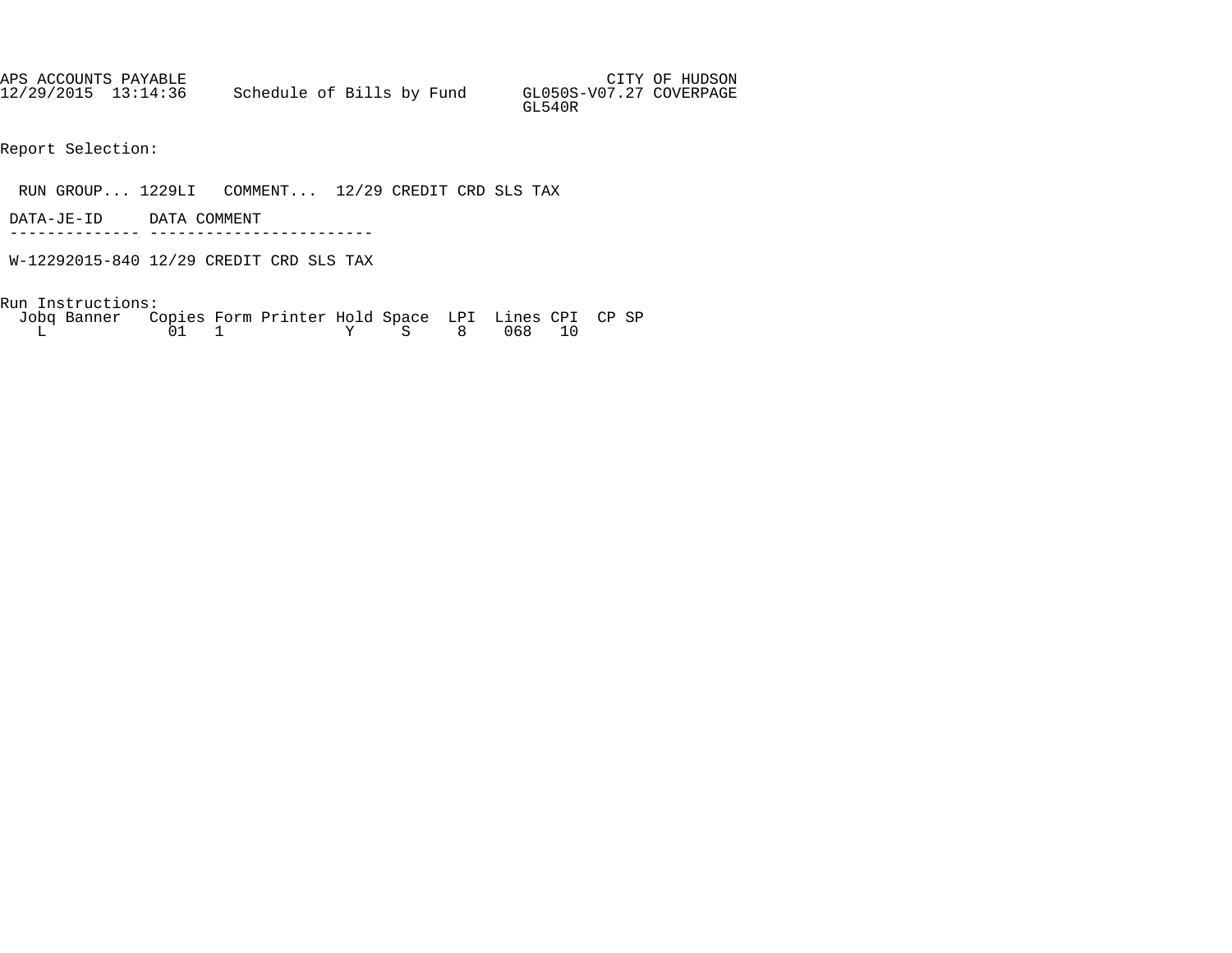| APS ACCOUNTS PAYABLE<br>12/29/2015 13:14:36                                                            |                                    | Schedule of Bills by Fund<br>BY FUND FOR $(A/P)$                                                   | CITY OF HUDSON<br>GL540R-V07.27 PAGE                                         |       |                                                                                          |     |                                                                               |  |  |  |
|--------------------------------------------------------------------------------------------------------|------------------------------------|----------------------------------------------------------------------------------------------------|------------------------------------------------------------------------------|-------|------------------------------------------------------------------------------------------|-----|-------------------------------------------------------------------------------|--|--|--|
| VENDOR NAME<br>DESCRIPTION                                                                             | AMOUNT                             | ACCOUNT NAME                                                                                       | FUND & ACCOUNT                                                               | CLAIM | INVOICE                                                                                  | PO# | $F/P$ ID LINE                                                                 |  |  |  |
| HUDSON AREA JOINT LIBRARY                                                                              | ***************                    |                                                                                                    |                                                                              |       |                                                                                          |     |                                                                               |  |  |  |
| CARDMEMBER SERVICES<br>HOME DEPOT LIGHT BULBS<br>DVDS FROM AMAZON<br>DVDS FROM AMAZON<br>AMAZON CREDIT | 41.91<br>252.78<br>62.78<br>354.11 | MAINT & REPAIR SUPPLIES<br>AUDIO-VISUALS<br>AUDIO-VISUALS<br>3.36CR AUDIO-VISUALS<br>*VENDOR TOTAL | 240.70.55111.357<br>240.70.55111.398<br>240.70.55111.398<br>240.70.55111.398 |       | 207012 950001210595<br>207012 950001210595<br>207012 950001210595<br>207012 950001210595 |     | 032982 F 840 00001<br>033287 F 840 00002<br>033287 F 840 00003<br>P 840 00004 |  |  |  |
| WI DEPT OF REVENUE<br>NOVEMBER SALES TAX                                                               | 25.35                              | SALES TAX PAYABLE                                                                                  | 240.24210                                                                    |       | 207013 11/2015                                                                           |     | P 840 00005                                                                   |  |  |  |
| HUDSON AREA JOINT LIBRARY                                                                              | 379.46                             | ***************                                                                                    |                                                                              |       |                                                                                          |     |                                                                               |  |  |  |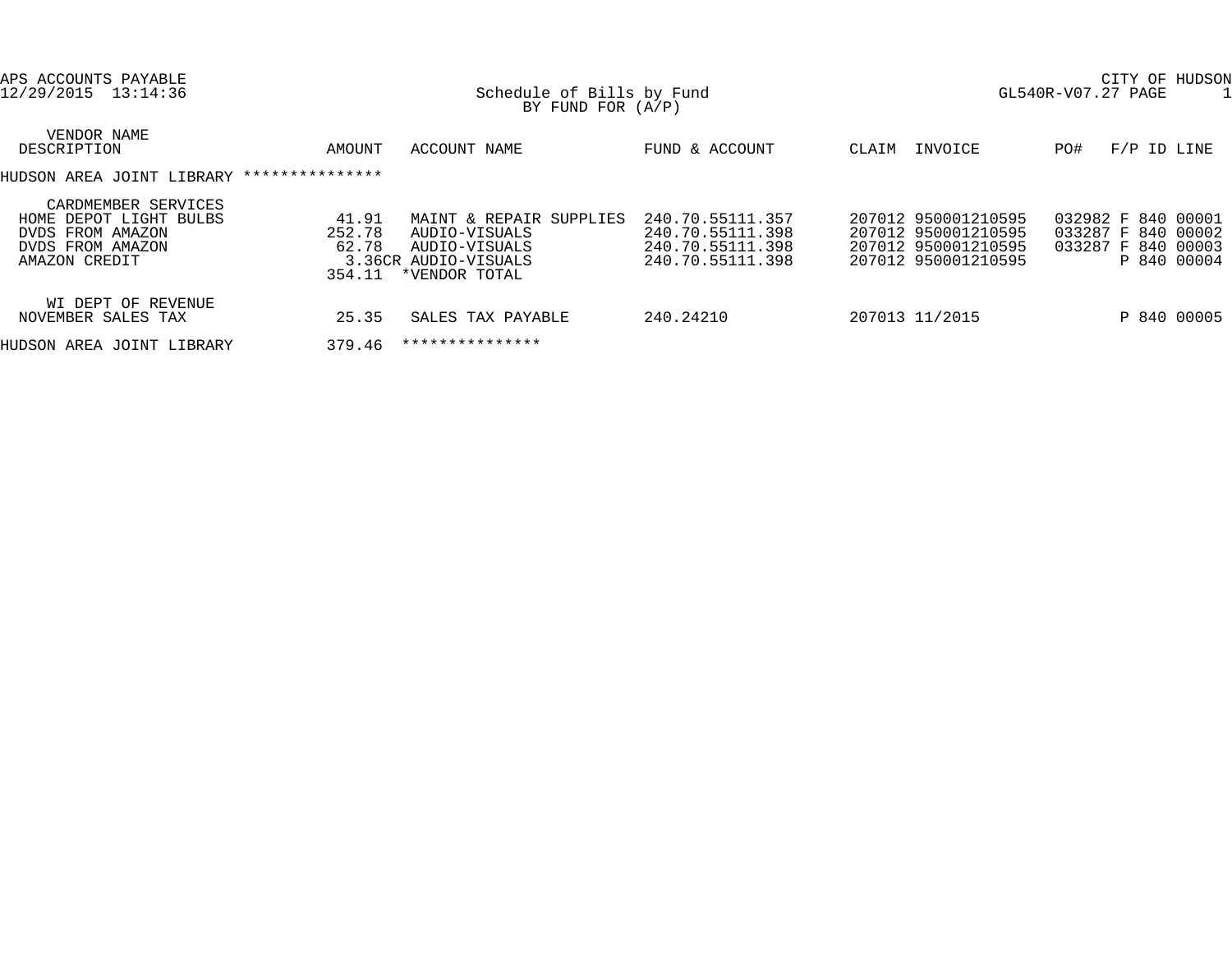| VENDOR NAME<br>DESCRIPTION | AMOUNT | ACCOUNT NAME | FUND & ACCOUNT | $\gamma$ T.ATM | INVOICE | PO# | F/P ID LINE |
|----------------------------|--------|--------------|----------------|----------------|---------|-----|-------------|
| REPORT TOTALS:             | 379.46 |              |                |                |         |     |             |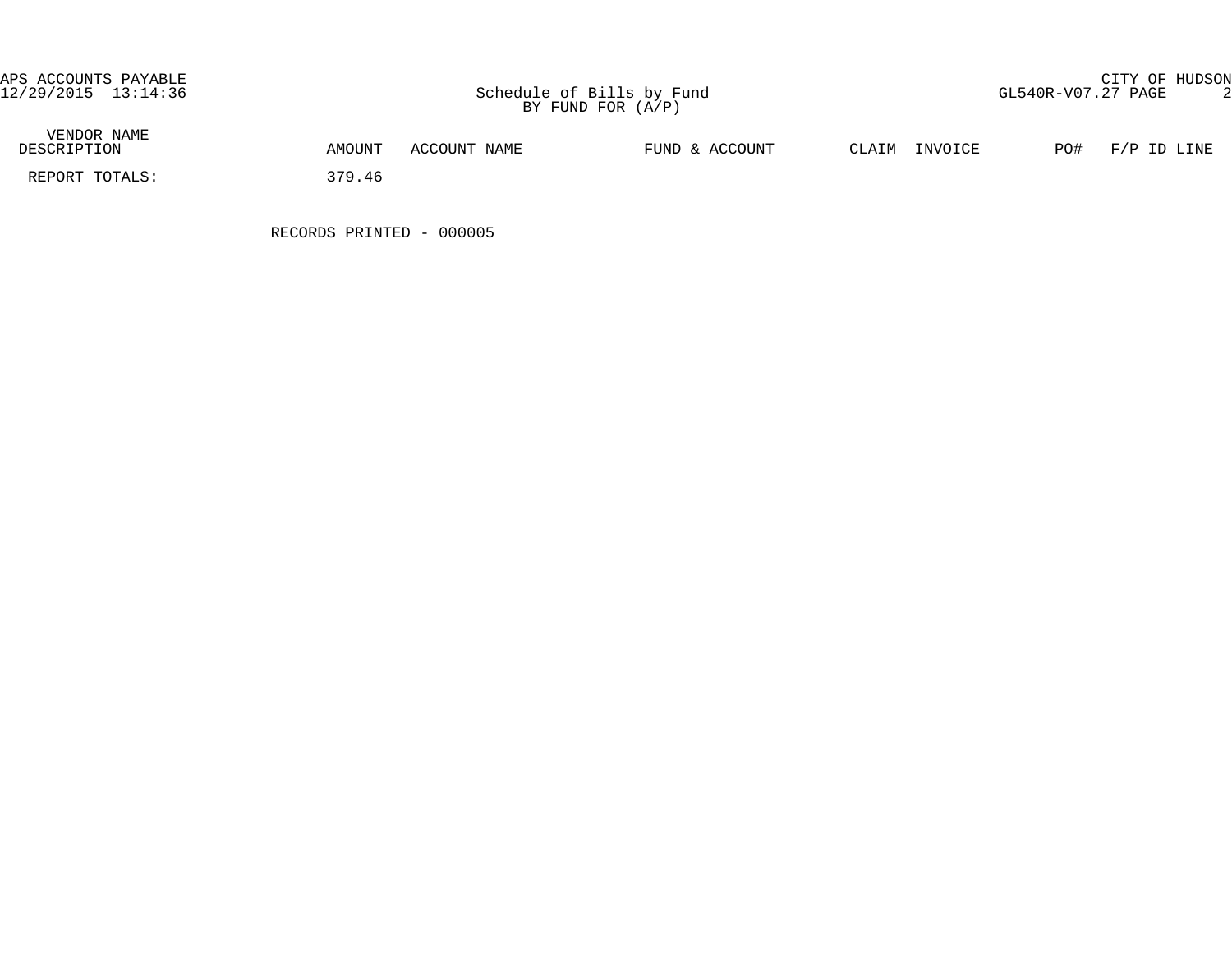| APS ACCOUNTS PAYABLE<br>12/29/2015 13:14:36 |           | Schedule of Bills by Fund                                                  | CITY OF HUDSON<br>GL060S-V07.27 RECAPPAGE<br>GL540R |
|---------------------------------------------|-----------|----------------------------------------------------------------------------|-----------------------------------------------------|
| FUND RECAP:                                 |           |                                                                            |                                                     |
| FUND DESCRIPTION                            |           | DISBURSEMENTS                                                              |                                                     |
| 240 HUDSON AREA JOINT LIBRARY               |           | 379.46                                                                     |                                                     |
| TOTAL ALL FUNDS                             |           | 379.46                                                                     |                                                     |
|                                             |           |                                                                            |                                                     |
| BANK RECAP:                                 |           |                                                                            |                                                     |
| BANK NAME                                   |           | DISBURSEMENTS                                                              |                                                     |
| 1NAT FIRST NATIONAL - GENERAL AC            |           | 379.46                                                                     |                                                     |
| TOTAL ALL BANKS                             |           | 379.46                                                                     |                                                     |
|                                             |           | THE PRECEDING LIST OF BILLS PAYABLE WAS REVIEWED AND APPROVED FOR PAYMENT. |                                                     |
|                                             | DATE<br>. |                                                                            |                                                     |

.................................

.................................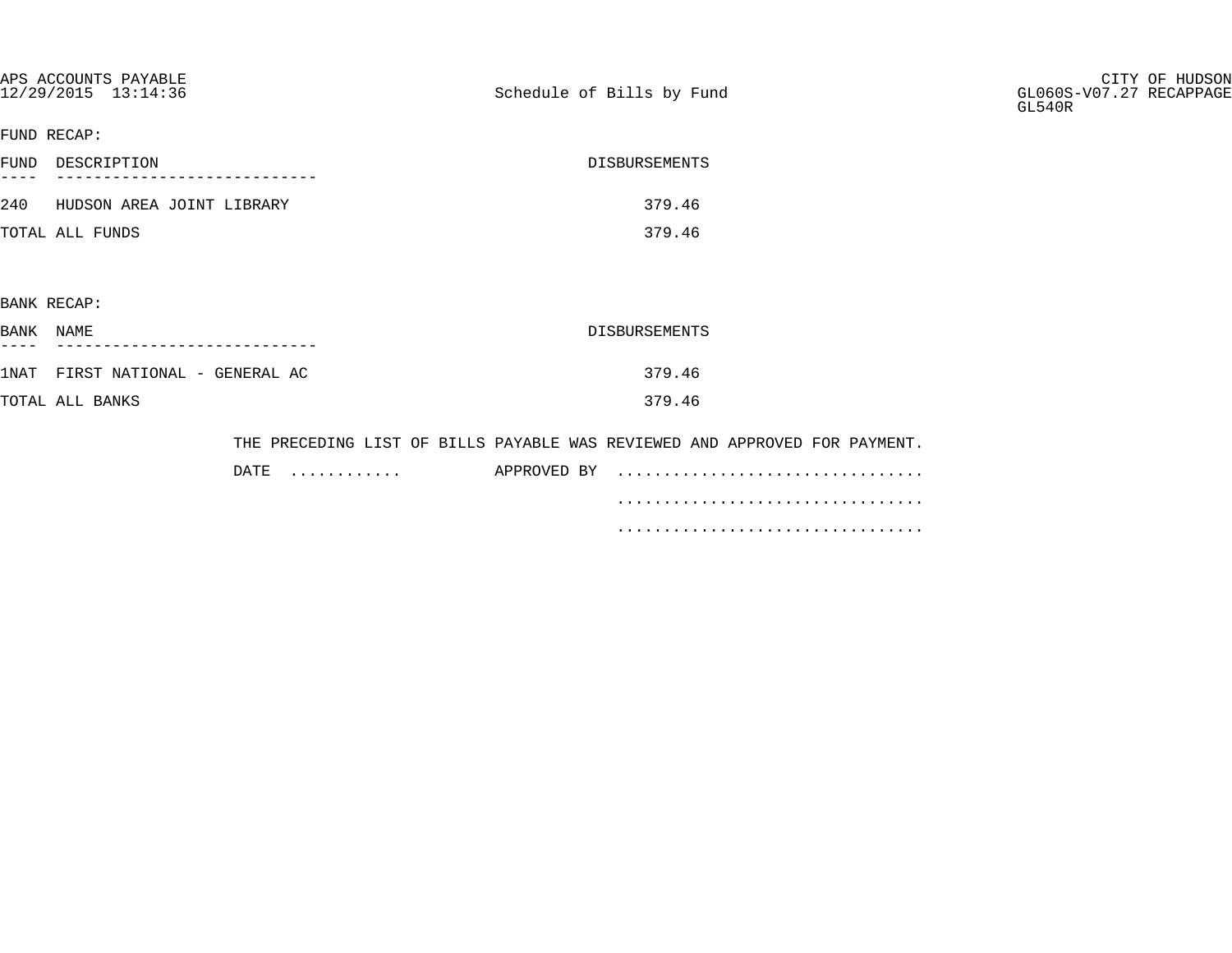| APS ACCOUNTS PAYABLE |                           |  |  |                                   | CITY OF HUDSON |
|----------------------|---------------------------|--|--|-----------------------------------|----------------|
| 01/11/2016 11:19:20  | Schedule of Bills by Fund |  |  | GL050S-V07.27 COVERPAGE<br>GL540R |                |

- Report Selection:
- RUN GROUP... 111L COMMENT... 1/15 EMC COMPANIES
- DATA-JE-ID DATA COMMENT -------------- ------------------------
- W-01112016-935 1/15 EMC COMPANIES
- Run Instructions:

| Jobq Banner Copies Form Printer Hold Space LPI Lines CPI CP SP |  |  |  |              |  |  |
|----------------------------------------------------------------|--|--|--|--------------|--|--|
|                                                                |  |  |  | Y S 8 068 10 |  |  |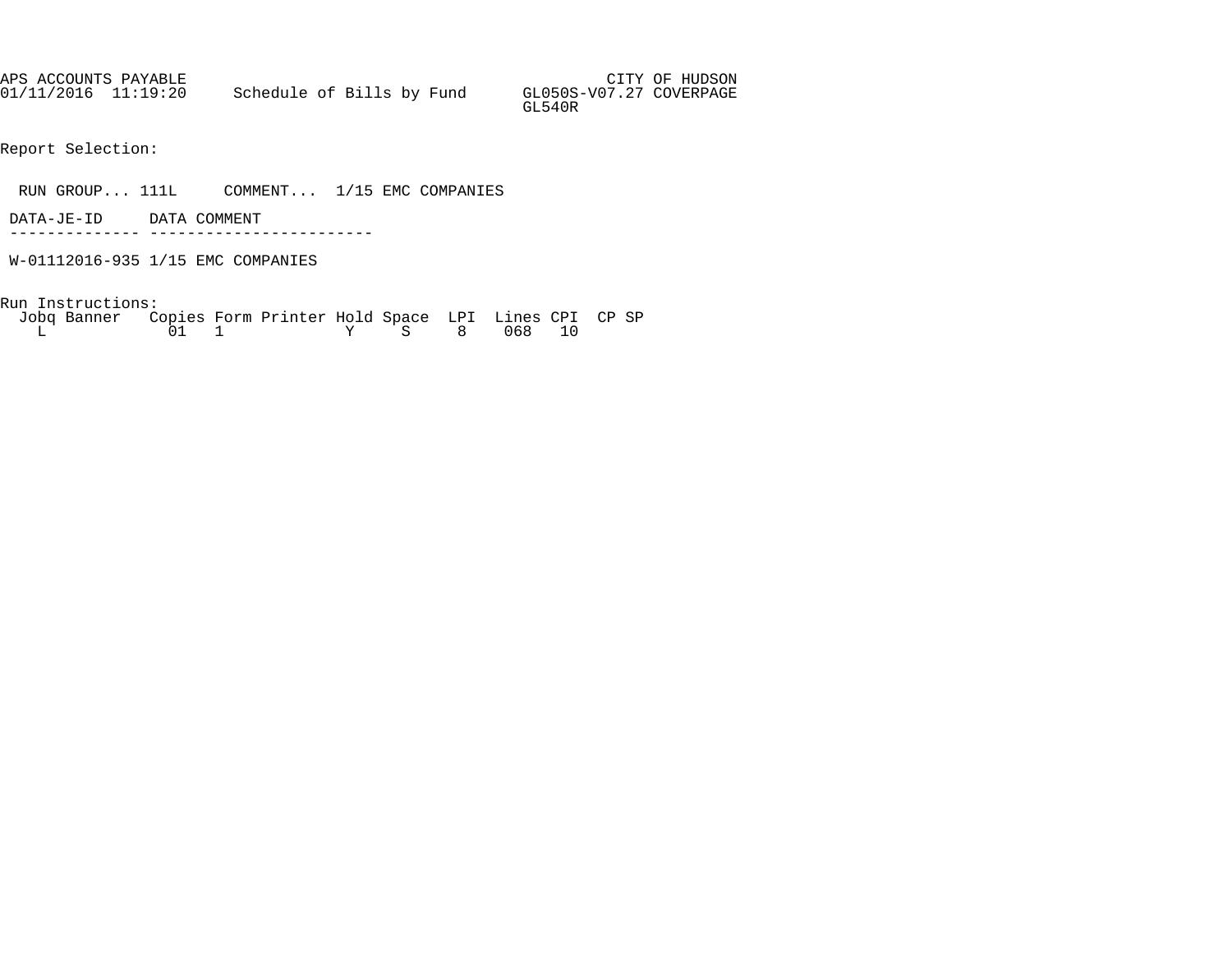| APS ACCOUNTS PAYABLE<br>01/11/2016 11:19:20                                              |                                            | Schedule of Bills by Fund<br>BY FUND FOR $(A/P)$                      | CITY OF HUDSON<br>GL540R-V07.27 PAGE                     |                                                             |     |                                           |  |  |  |
|------------------------------------------------------------------------------------------|--------------------------------------------|-----------------------------------------------------------------------|----------------------------------------------------------|-------------------------------------------------------------|-----|-------------------------------------------|--|--|--|
| VENDOR NAME<br>DESCRIPTION                                                               | AMOUNT                                     | ACCOUNT NAME                                                          | FUND & ACCOUNT                                           | INVOICE<br>CLAIM                                            | PO# | F/P ID LINE                               |  |  |  |
| HUDSON AREA JOINT LIBRARY ***************                                                |                                            |                                                                       |                                                          |                                                             |     |                                           |  |  |  |
| EMC INSURANCE COMPANIES<br>GEN LIABILITY-2016<br>BUSINESS AUTO-2016<br>LINEBACKER-C 2016 | 1,520.00<br>250.00<br>2,052.00<br>3,822.00 | PROPERTY INS<br>PUBLIC LIABILITY<br>PUBLIC OFFICIALS<br>*VENDOR TOTAL | 240.70.55111.517<br>240.70.55111.511<br>240.70.55111.513 | 207443 4D67513-17<br>207443 4D67513-17<br>207443 4D67513-17 |     | P 935 00001<br>P 935 00002<br>P 935 00003 |  |  |  |
| HUDSON AREA JOINT LIBRARY                                                                | 3,822.00                                   | ***************                                                       |                                                          |                                                             |     |                                           |  |  |  |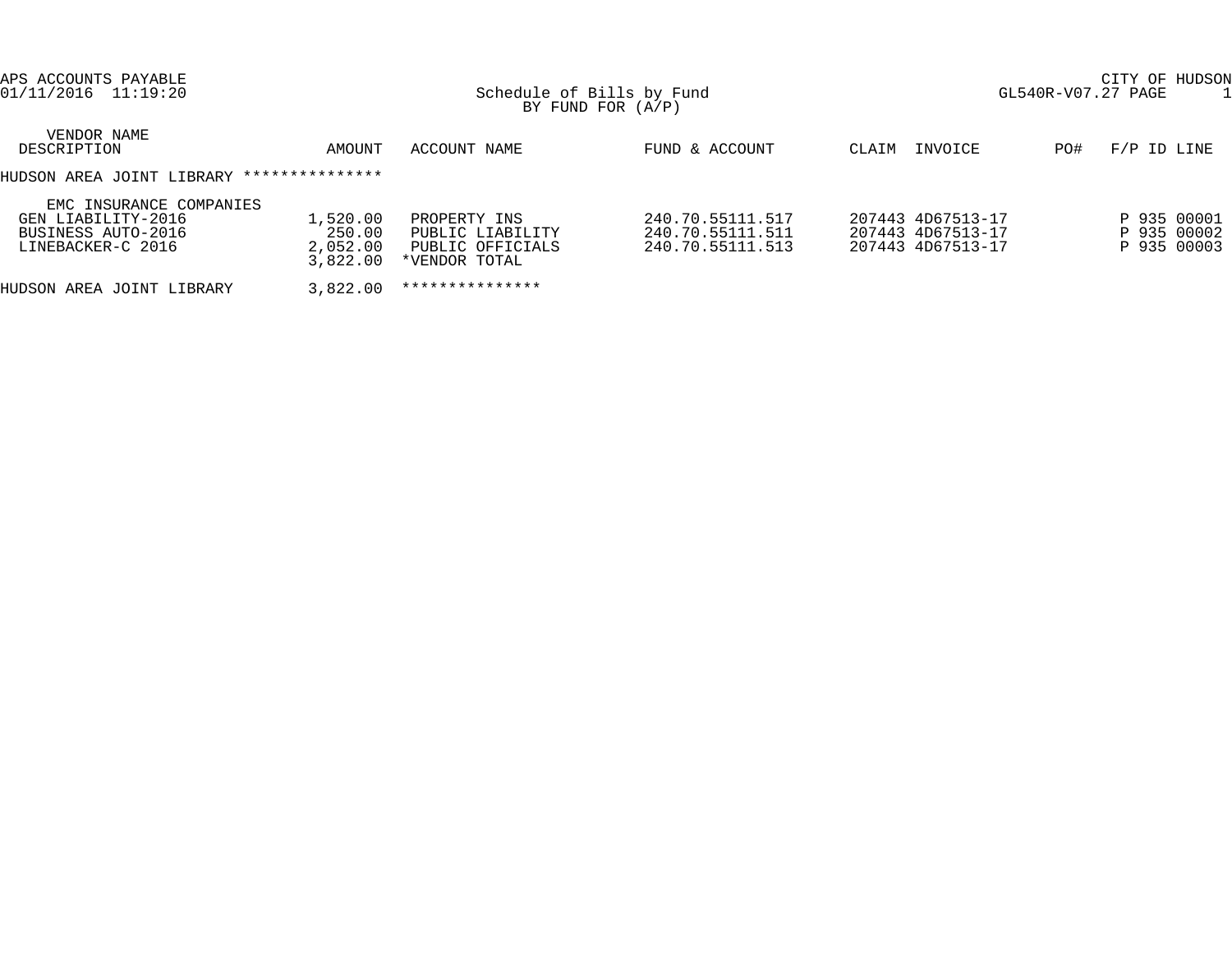| VENDOR NAME<br>DESCRIPTION | AMOUNT   | ACCOUNT NAME | FUND & ACCOUNT | INVOICE<br>CLAIM | PO#<br>F/P ID LINE |
|----------------------------|----------|--------------|----------------|------------------|--------------------|
| REPORT TOTALS:             | 3,822.00 |              |                |                  |                    |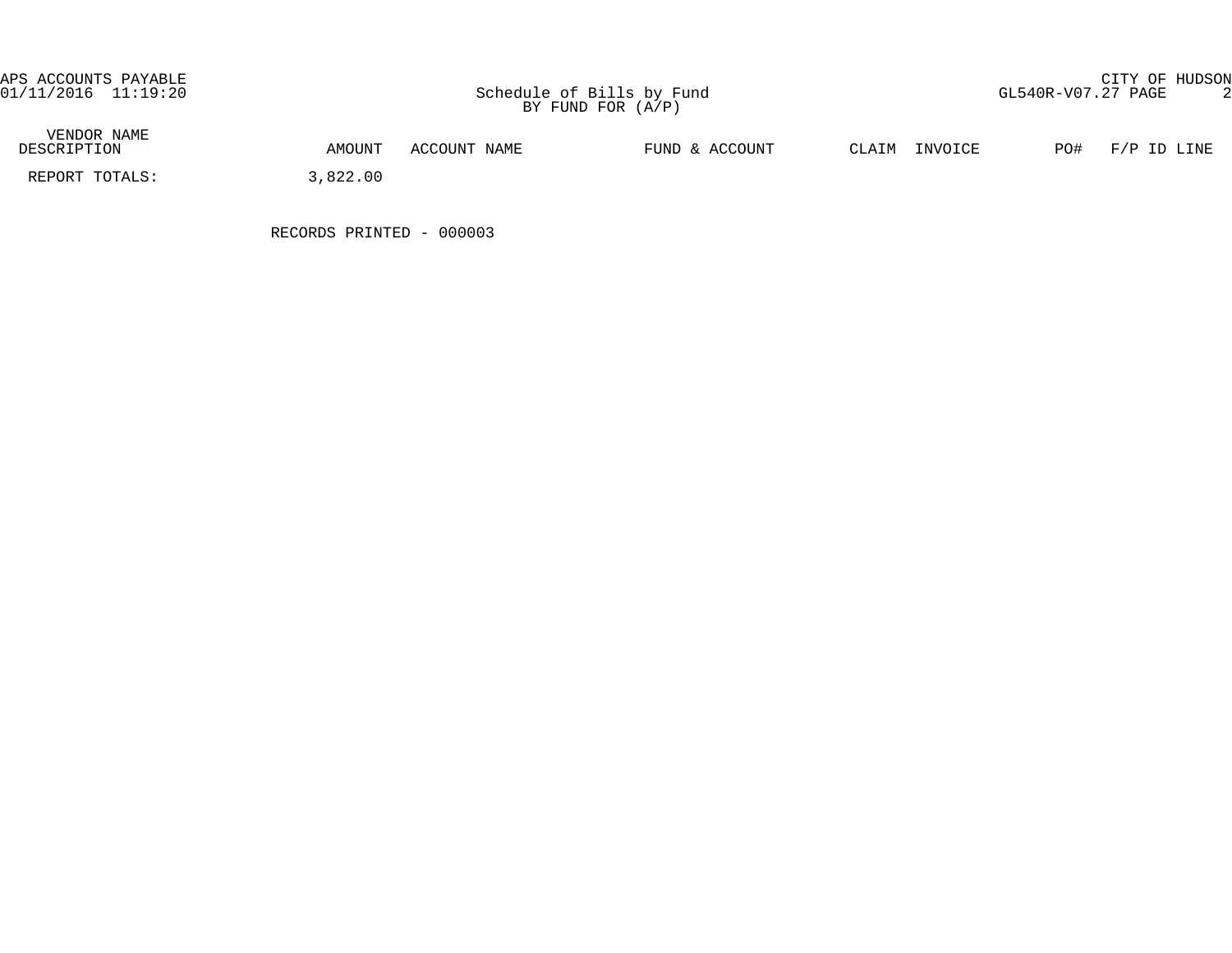|           | APS ACCOUNTS PAYABLE<br>01/11/2016 11:19:20 | Schedule of Bills by Fund                                                  | CITY OF HUDSON<br>GL060S-V07.27 RECAPPAGE<br>GL540R |
|-----------|---------------------------------------------|----------------------------------------------------------------------------|-----------------------------------------------------|
|           | FUND RECAP:                                 |                                                                            |                                                     |
|           | FUND DESCRIPTION                            | DISBURSEMENTS                                                              |                                                     |
|           | 240 HUDSON AREA JOINT LIBRARY               | 3,822.00                                                                   |                                                     |
|           | TOTAL ALL FUNDS                             | 3,822.00                                                                   |                                                     |
|           |                                             |                                                                            |                                                     |
|           | BANK RECAP:                                 |                                                                            |                                                     |
| BANK NAME |                                             | DISBURSEMENTS                                                              |                                                     |
|           | 1NAT FIRST NATIONAL - GENERAL AC            | 3,822.00                                                                   |                                                     |
|           | TOTAL ALL BANKS                             | 3,822.00                                                                   |                                                     |
|           |                                             | THE PRECEDING LIST OF BILLS PAYABLE WAS REVIEWED AND APPROVED FOR PAYMENT. |                                                     |

| DATE | . | APPROVED BY |  |  |  |  |  |  |  |  |
|------|---|-------------|--|--|--|--|--|--|--|--|
|      |   |             |  |  |  |  |  |  |  |  |
|      |   |             |  |  |  |  |  |  |  |  |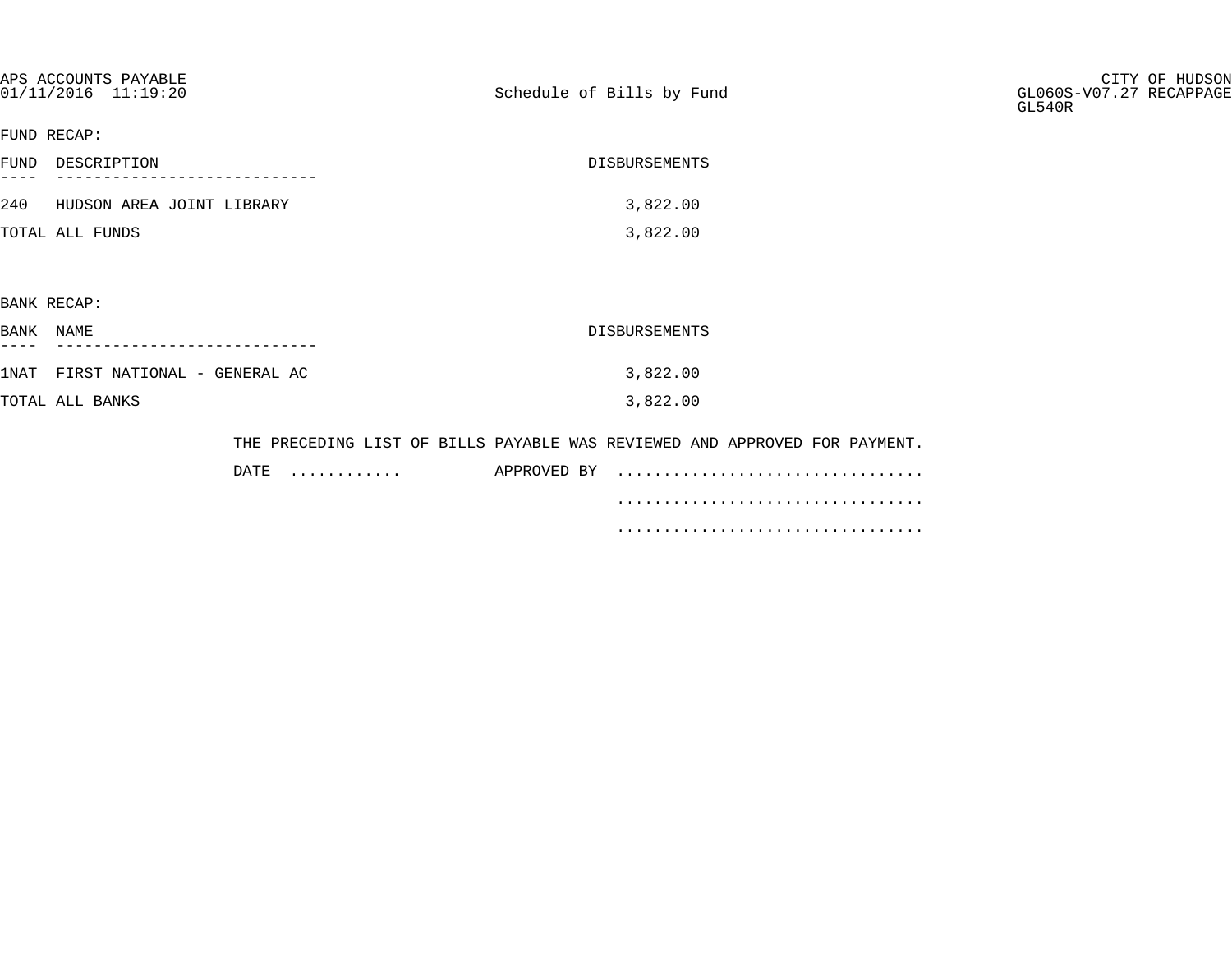APS ACCOUNTS PAYABLE AND SUMMAN SERVICES OF HUDSON AND SUMMAN SERVICES OF HUDSON 01/08/2016 11:00:04 Schedule of Bills by Fund GL050S-V07.27 COVERPAGE GL540R

Report Selection:

RUN GROUP... 11116L COMMENT... 1/11 2016 HRA CONTRIB

 DATA-JE-ID DATA COMMENT -------------- ------------------------

W-01112016-924 1/11 2016 HRA CONTRIB

| Jobg Banner Copies Form Printer Hold Space LPI Lines CPI CP SP |  |  |              |  |  |  |
|----------------------------------------------------------------|--|--|--------------|--|--|--|
|                                                                |  |  | Y S 8 068 10 |  |  |  |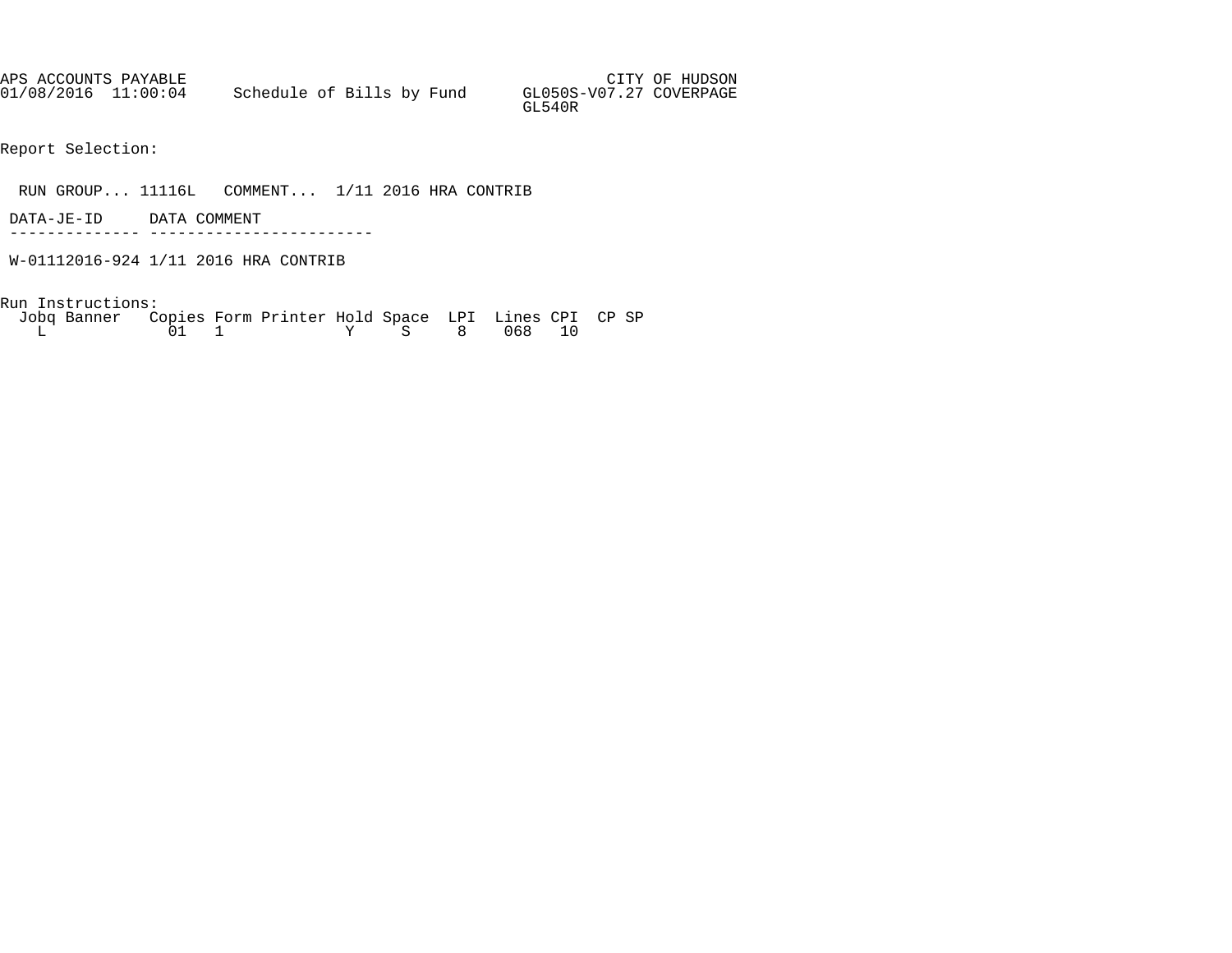| APS ACCOUNTS PAYABLE<br>$01/08/2016$ $11:00:04$ |                 | Schedule of Bills by Fund | BY FUND FOR $(A/P)$ |                       |     | CITY OF HUDSON<br>GL540R-V07.27 PAGE | P 924 00001 |  |  |
|-------------------------------------------------|-----------------|---------------------------|---------------------|-----------------------|-----|--------------------------------------|-------------|--|--|
| VENDOR NAME<br>DESCRIPTION                      | AMOUNT          | ACCOUNT NAME              | FUND & ACCOUNT      | INVOICE<br>CLAIM      | PO# | $F/P$ ID LINE                        |             |  |  |
| HUDSON AREA JOINT LIBRARY                       | *************** |                           |                     |                       |     |                                      |             |  |  |
| AUL<br>2016 HRA CONTRIB                         | 6,562.50        | HEALTH INSURANCE          | 240.70.55111.154    | 207405 2016 HRA CONTR |     |                                      |             |  |  |
| HUDSON AREA JOINT LIBRARY                       | 6.562.50        | ***************           |                     |                       |     |                                      |             |  |  |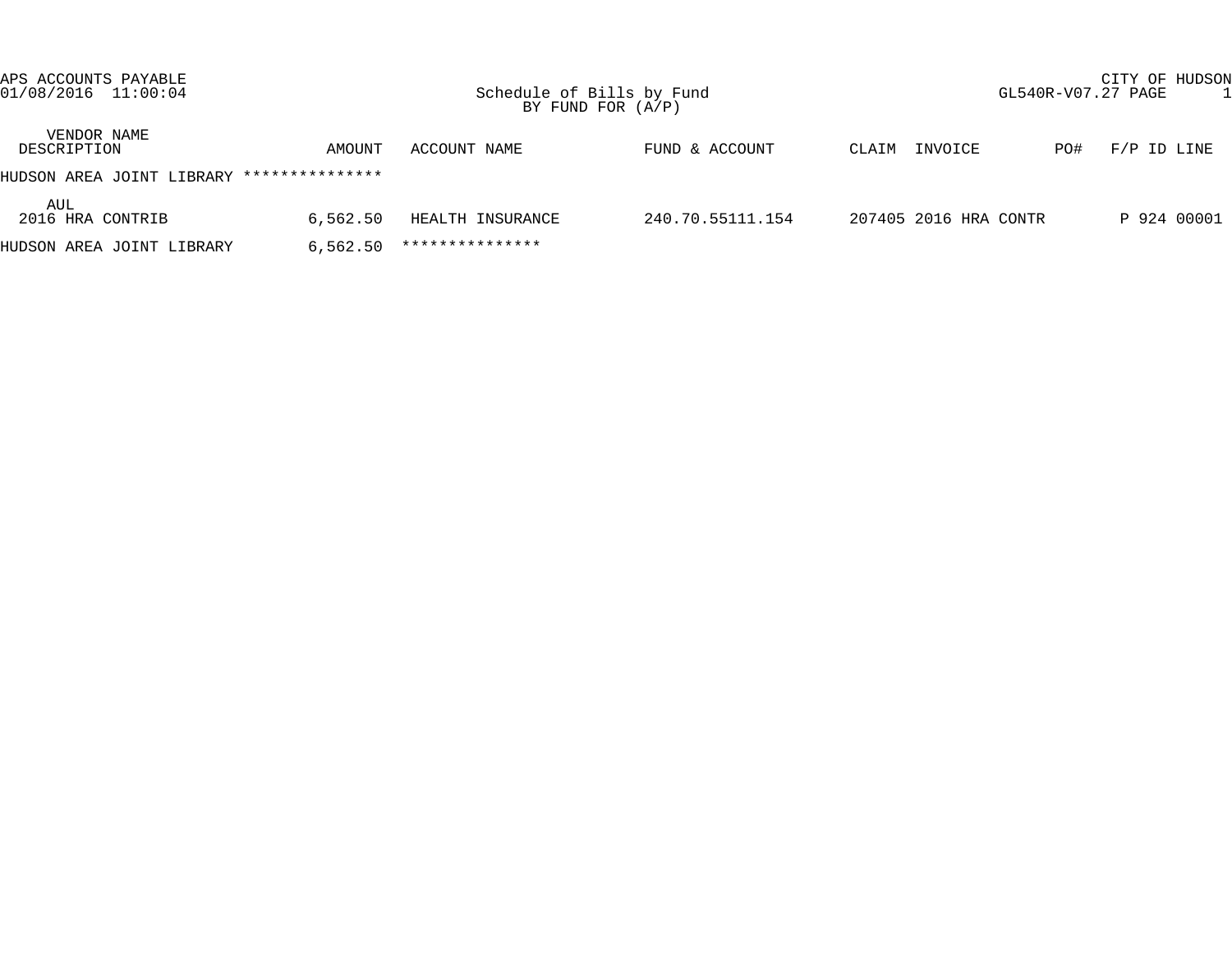| VENDOR NAME<br>DESCRIPTION | AMOUNT   | ACCOUNT NAME | FUND & ACCOUNT | CLAIM<br>INVOICE | PO#<br>F/P ID LINE |
|----------------------------|----------|--------------|----------------|------------------|--------------------|
| REPORT TOTALS:             | 6,562.50 |              |                |                  |                    |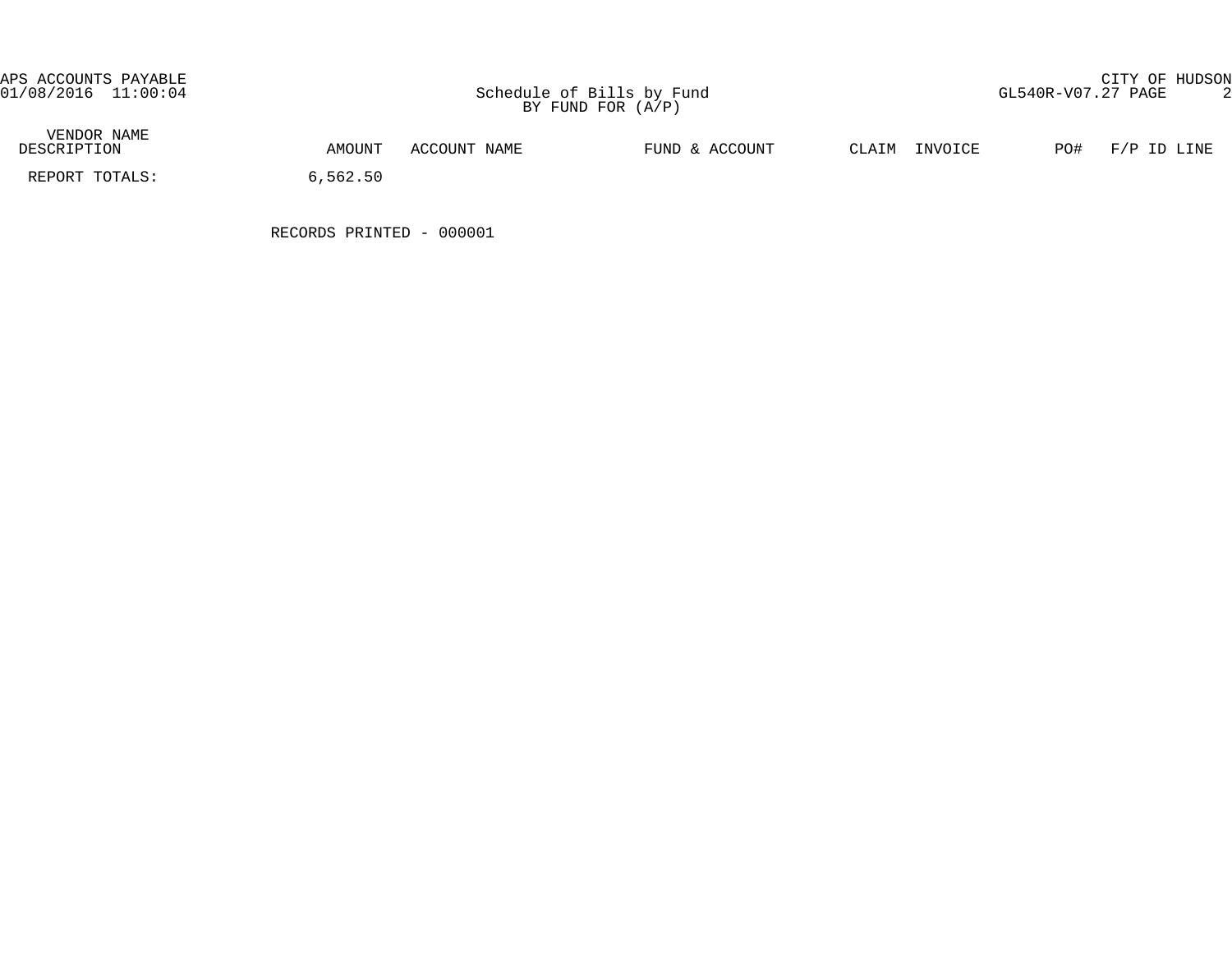| APS ACCOUNTS PAYABLE<br>01/08/2016 11:00:04 | Schedule of Bills by Fund                                                  | CITY OF HUDSON<br>GL060S-V07.27 RECAPPAGE<br>GL540R |
|---------------------------------------------|----------------------------------------------------------------------------|-----------------------------------------------------|
| FUND RECAP:                                 |                                                                            |                                                     |
| FUND DESCRIPTION                            | DISBURSEMENTS                                                              |                                                     |
| 240 HUDSON AREA JOINT LIBRARY               | 6,562.50                                                                   |                                                     |
| TOTAL ALL FUNDS                             | 6,562.50                                                                   |                                                     |
|                                             |                                                                            |                                                     |
| BANK RECAP:                                 |                                                                            |                                                     |
| BANK NAME                                   | DISBURSEMENTS                                                              |                                                     |
| 1NAT FIRST NATIONAL - GENERAL AC            | 6,562.50                                                                   |                                                     |
| TOTAL ALL BANKS                             | 6,562.50                                                                   |                                                     |
|                                             | THE PRECEDING LIST OF BILLS PAYABLE WAS REVIEWED AND APPROVED FOR PAYMENT. |                                                     |
|                                             |                                                                            |                                                     |

| DATE<br>. | APPROVED BY |  |
|-----------|-------------|--|
|           |             |  |
|           |             |  |